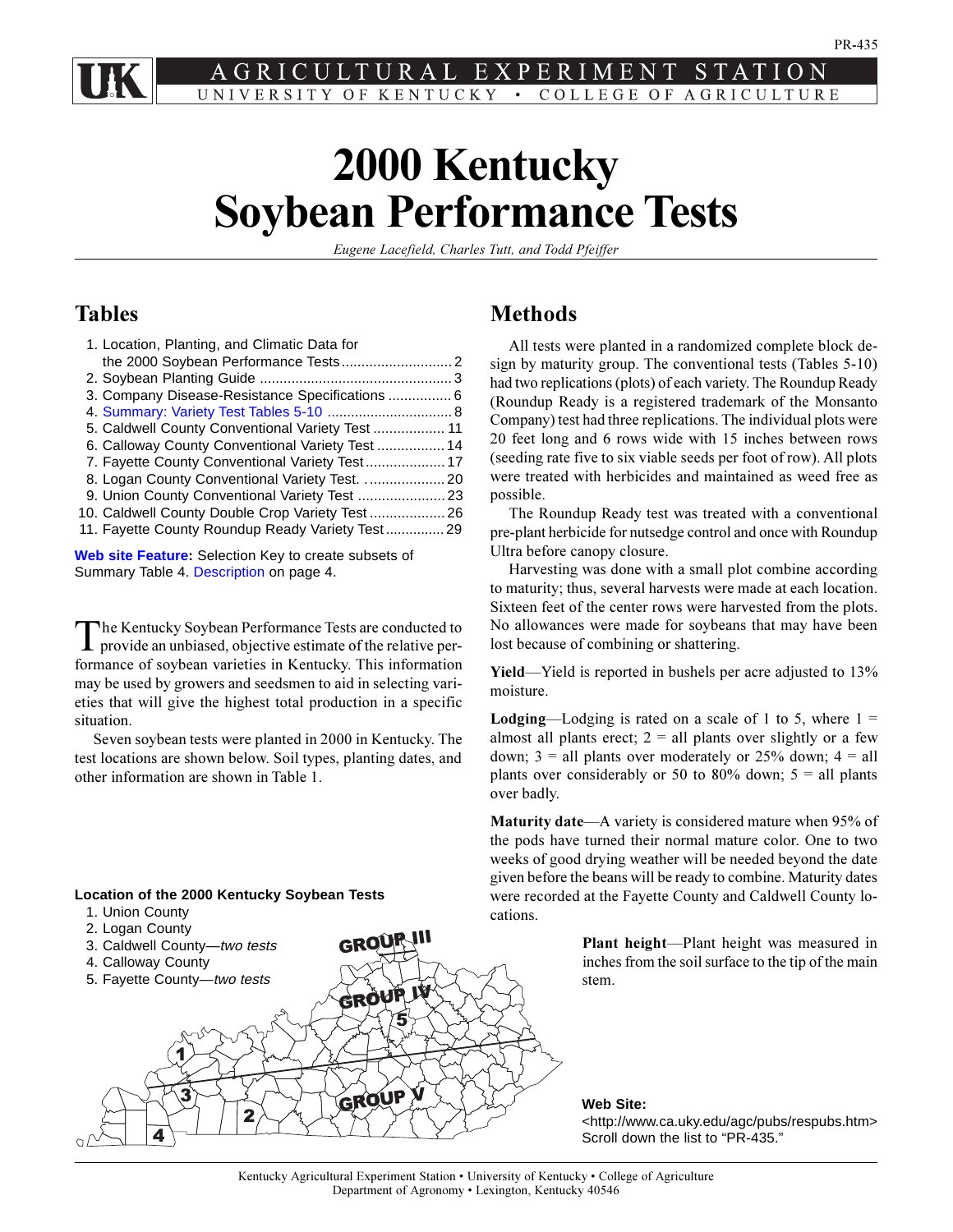|  |  | Table 1. Location, planting, and climatic data for the 2000 Soybean Performance Tests. |  |  |
|--|--|----------------------------------------------------------------------------------------|--|--|
|--|--|----------------------------------------------------------------------------------------|--|--|

| <b>Test</b>                                     | Farmer                    | <b>Extension</b><br>Agent | <b>Soil Type</b>             | Date of<br><b>Planting</b> | <b>Soil Test</b>                 | <b>Fertilizer</b><br>Applied <sup>2</sup>      | 50% Chance<br>of Killing<br>Frost <sup>3</sup> |
|-------------------------------------------------|---------------------------|---------------------------|------------------------------|----------------------------|----------------------------------|------------------------------------------------|------------------------------------------------|
| Caldwell Co.<br><b>Conventional</b>             | Princeton<br>Exp. Station |                           | Crider Silt<br>Loam          | 6/4                        | P<br>56<br>736<br>ĸ<br>pH 6.5    | none                                           | 10/19                                          |
| Calloway Co.<br><b>Conventional</b>             | Jim Kelly                 | Gerald Claywell           | Grenada Silt Loam            | 6/7                        | P<br>38<br>206<br>K.<br>pH 6.1   | none                                           | 10/19                                          |
| Fayette Co.<br>Conventional                     | Lexington<br>Exp. Station |                           | <b>Maury Silt</b><br>Loam    | 5/12                       | P<br>237<br>Κ<br>212<br>pH 6.7   | 100 lb KCI                                     | 10/26                                          |
| Logan Co. <sup>4</sup><br><b>Conventional</b>   | <b>Richard Moore</b>      | Joanna Coles              | Nolin Silt<br>Loam           | 5/17                       | P<br>73<br>267<br>ĸ<br>рH<br>6.1 | 100 lb 18-46-0<br>100 lb 0-0-60<br>2 tons lime | 10/23                                          |
| Union Co.<br><b>Conventional</b>                | Dennis Hardesty           | <b>Rankin Powell</b>      | <b>Calloway Silt</b><br>Loam | 5/18                       | P<br>87<br>337<br>Κ<br>рH<br>6.5 | 300 lb 0-23-30                                 | 10/25                                          |
| Caldwell Co. <sup>1</sup><br><b>Double Crop</b> | Princeton<br>Exp. Station |                           | <b>Crider Silt</b><br>Loam   | 6/29                       | P<br>56<br>736<br>ĸ<br>pH 6.5    | none                                           | 10/19                                          |
| Fayette Co.<br>Roundup Ready                    | Lexington<br>Exp. Station |                           | Maury Silt<br>Loam           | 5/11                       | P<br>237<br>212<br>K.<br>pH 6.7  | 100 lb KCI                                     | 10/26                                          |

<sup>1</sup> No-till double cropped after wheat

<sup>2</sup> Amount per acre

<sup>3</sup> Based on 30-year average

4 No-till

# **Interpretation**

An important step in profitable soybean production is selecting good quality seed of the best varieties for your management system. The Kentucky Soybean Performance Tests are conducted to provide information useful in making this selection.

Performance of soybean varieties is affected by many factors including year, location, soil type, and time of planting. A particular soybean variety is adapted for full-season growth in a band approximately 100 miles wide from north to south (see map, page 1). Thus, the best variety in northern Kentucky may not be the best in southern areas. For this reason, the Kentucky Soybean Performance Tests are conducted at several locations in the major soybean-producing areas of the state. The yields as reported in this publication should be used for relative comparisons; actual yields on a grower's farm may be different.

Performance of the soybean varieties will vary from year to year and location to location, depending on adaptability, weather conditions, and management. The performance data presented in the Table 4 summary have been averaged across years and locations. **Performance of a variety across a period of years and at several locations in the state is the best indicator of its production potential.** (See *Agronomy Notes,* Volume 21, No. 3, "Using Performance Test Results in Soybean Variety Selection in Kentucky.")

Small differences in yield are usually of little importance. The yield of two varieties at a single location can differ because of chance factors (difference in soil characteristics, fertility, or availability of moisture), although the inherent yielding ability is the same. To decide if an observed yield difference is real, use the LSD (least significant difference) values cited at the bottom of the tables. The significance level used in the tables is 0.10. If the difference in yield is greater than the LSD value, you can be reasonably certain that the entries actually do differ in yielding ability.

Yield is only one factor to consider in selecting a variety for your production system. Maturity, lodging resistance, disease resistance, and time and equipment availability are other factors that need to be considered. The economic management and control of weeds are additional factors to consider with the advent of Roundup Ready soybeans.

The data provided have been divided into maturity groups. Due to weather patterns at a location, maturity alone can affect yield; this impact will be reflected by large differences in the maturity group averages. Selecting varieties from several maturity groups can reduce the impact of these maturity group fluctuations. (See *Agronomy Notes*, Volume 25, No. 3, "Growing Soybean Varieties from Multiple Maturity Groups Can Reduce Yearly Yield Volatility.")

The date of a 50% chance of a fall killing frost is important in determining which variety you select to plant. The dates presented in Table 1 are average dates over a long term. Actual dates will vary from year to year. For the date of a one-yearout-of-ten chance of a fall killing frost, subtract 13 to 18 days from the dates in Table 1. For maximum yield, a variety must mature before the first killing frost in the fall. Maturity dates of varieties are listed for the Fayette County and Caldwell County locations.

If you have soybean cyst nematode problems, a resistant variety (indicated by a "\*" or "\*\*" suffix) should be used in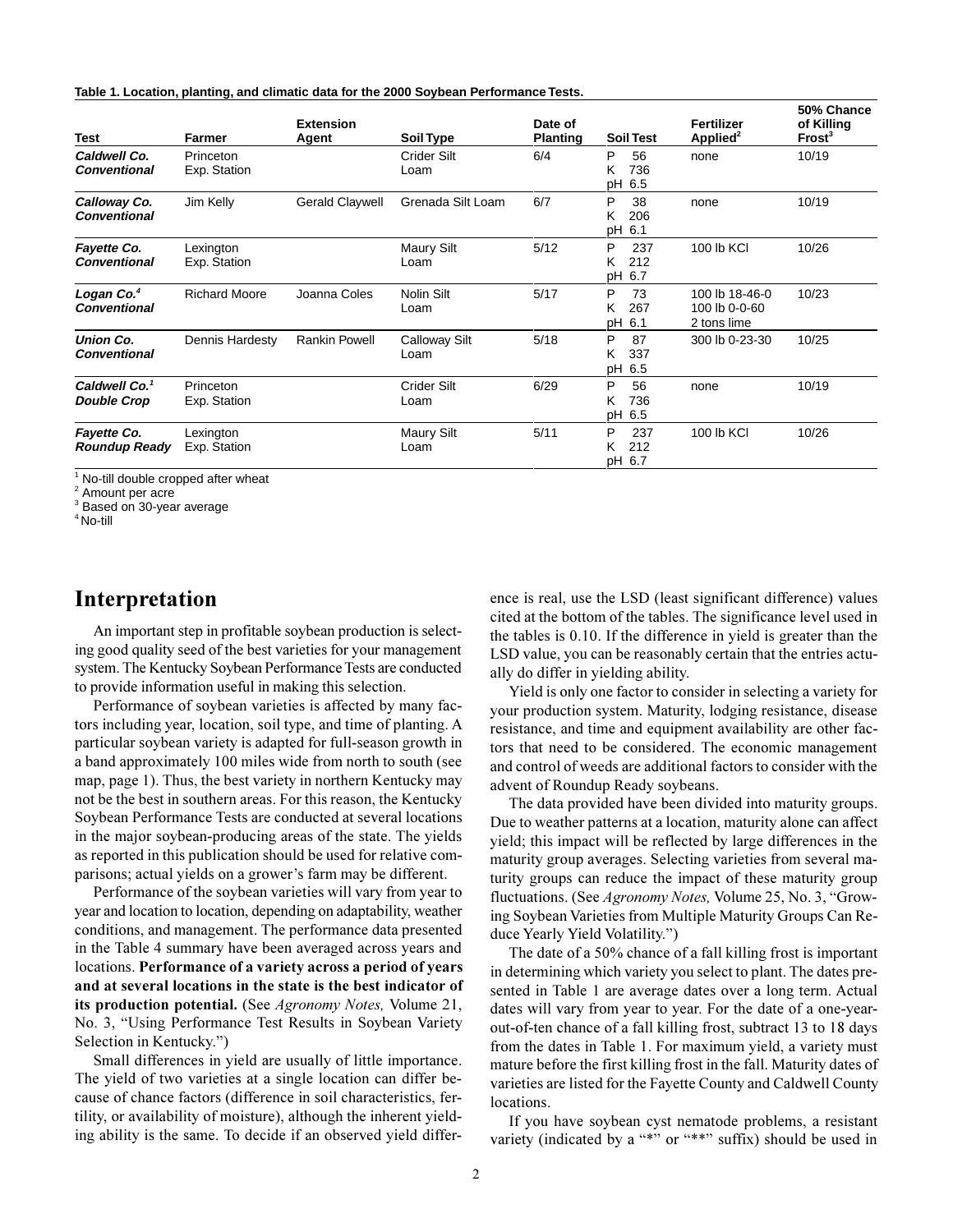your production system with a recommended crop rotation program. (See Kentucky Cooperative Extension Service publication PPA-3, *Soybean Cyst Nematode,* available at your county Extension office.) The level of SCN infestation as well as the SCN race can be determined through the SCN laboratory at Princeton. **Test your fields.** Contact your county Extension office for more information on collecting and submitting samples. The importance of resistant varieties has increased as the number of acres affected by SCN has increased. SCN occurs in 32 western Kentucky counties representing 90% of the soybean acreage. Low levels of SCN show few visible symptoms but can cause yield losses of up to 25%.

Soybean mosaic virus (SMV) may cause yield loss if soybean plants are infected prior to flowering. Due to the timing of insect populations which transmit the disease, double-cropped soybeans are more likely to be affected in Kentucky. Planting SMV-resistant varieties will avoid this possible yield loss. However, only a few varieties have been evaluated for SMV resistance. Check Table 3, "Company Disease-Resistance Specifications" for SMV resistance ratings.

Eleven novel soybean varieties (indicated by a "NS" prefix) are being tested. These are just a few of the many that are emerging from both the public and private sectors. Some of these value-added soybean types will supply relatively small market niches, while others may be of a much broader market value. Novel soybeans generally yield less, so testing them will enable soybean producers to determine whether premiums for a given trait offset possible yield lag/drag. Examples are triple null soybeans, designed for edible soy products (this variety lacks three enzymes that produce off-flavors); natto soybeans, a small-seeded soybean used for food and export; and tofu, a big-seed/high-protein soybean also used for food and export. Other big-seed/high-protein types are used for animal food which has a large potential U.S. market.

# **Growing Conditions and Special Circumstances**

In general, growing conditions statewide ranged from average to excellent. All locations were planted in a timely manner. At the Union County location, heavy rains shortly after planting resulted in areas of standing water. This reduced stands and increased the variability of that test. The Fayette County and Logan County locations had well-distributed rainfall combined with below-average high temperatures producing excellent growing conditions. The Calloway County location had below-average rainfall and above-average temperatures in August. A statewide freeze October 8-9 killed many of the Maturity Group V cultivars prior to maturity. The Caldwell County double-crop test received little rainfall the first month after planting. In the double-crop test, few plots had matured prior to the October 9 freeze.

# **Soybean Production Information**

The Kentucky Cooperative Extension Service has a series of publications, "Soybean Production in Kentucky," which contains a more detailed discussion of soybean production practices: Part 1-Status, Uses, and Planning (AGR-128); Part II-Seed Selec*tion, Variety Selection, and Fertilization* (AGR-129); Part III *Planting Practices and Double Cropping* (AGR-130); Part IV *Weed, Disease, and Insect Control* (AGR-131); Part V*A Soybean Planting Rate Guide.* The Planting Guide is reproduced from this series below for your convenience (Table 2).

# **Kentucky State Seed Law**

The Kentucky State Seed Law requires all seed exposed, offered for sale, or sold in Kentucky to be labeled as to kind and variety for each agricultural seed component present in excess of 5% of the whole and the percentage by weight of each component. All soybean seed blends should be labeled as to the percentage of each variety that makes up the mixture. The term "variety unknown" may no longer be used in place of a variety designation for soybeans, as all soybean seed must be labeled by variety name.

# **Acknowledgments**

In addition to the county agents and farm cooperators mentioned in Table 1, Thomas R. Stefaniak, David Pilcher, Susan Leopold, Chad Grote, and David Shahan have contributed greatly to the production of this publication. Don Hershman, Extension Plant Pathologist at the University of Kentucky Research and Education Center in Princeton, also provided excellent information. The New Crop Opportunity Grain Group is supporting the testing of novel soybean varieties.

### **Table 2. Soybean Planting Guide**

| Row spacing (inches)                   |         | 15     | 20                      | 30       | 36        |
|----------------------------------------|---------|--------|-------------------------|----------|-----------|
| Seeding Rate<br>(seeds per ft. of row) | $2 - 3$ | 5-6    | $6 - 8$                 | $8 - 10$ | $9 - 11$  |
| Viable seeds<br>per pound              |         |        | Pounds of Seed per Acre |          |           |
| 2000                                   | 80-110  | 85-105 | 78-104                  | 70-87    | 65-80     |
| 2200                                   | 73-100  | 77-95  | 71-95                   | 64-79    | 59-72     |
| 2400                                   | 66-93   | 71-88  | 65-87                   | 58-73    | 54-66     |
| 2600                                   | 61-86   | 65-81  | 60-80                   | 54-67    | $50 - 61$ |
| 2800                                   | 57-80   | 61-75  | 56-75                   | 50-62    | 46-56     |
| 3000                                   | 53-75   | 57-70  | 52-70                   | 46-58    | 43-53     |
| 3200                                   | 50-70   | 53-66  | 49-65                   | 44-54    | 41-49     |
| 3400                                   | 47-66   | 50-62  | 46-61                   | 41-51    | 38-46     |
| 3600                                   | 44-62   | 47-58  | 44-58                   | 39-48    | 36-44     |
| 3800                                   | 42-59   | 45-55  | 41-55                   | 37-46    | 34-42     |
| 4000                                   | 40-56   | 43-53  | 39-52                   | 35-44    | 33-40     |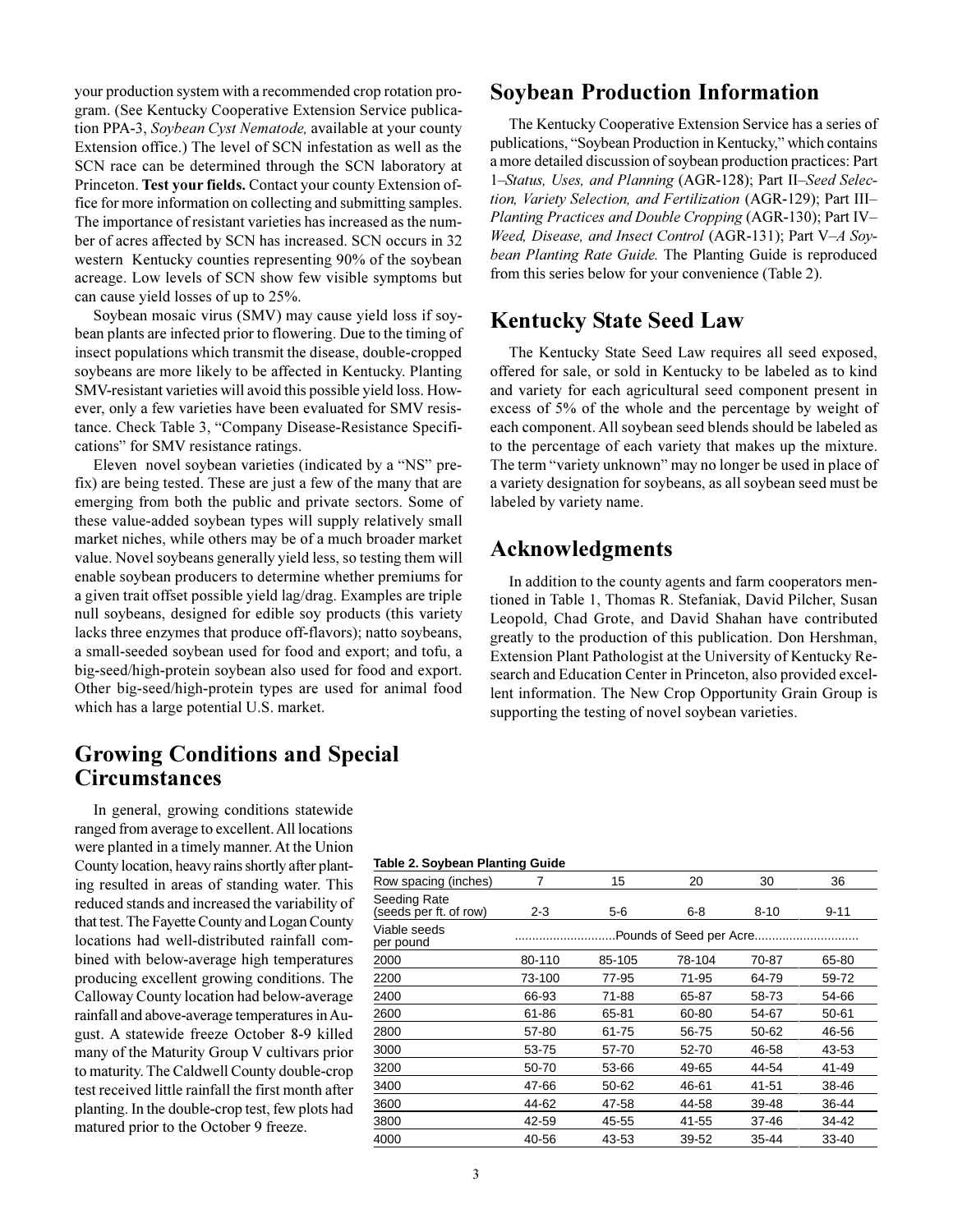# <span id="page-3-0"></span>**[Selection Key: h](#page-31-0)ttp://www.ca.uky.edu/agc/pubs/pr/pr435/pr435.pdf**

This feature of the 2000 Kentucky Soybean Performance Test Web site allows subsets of Table 4, "Summary: Variety Test Tables 5-10. Sorting of the data in Table 4 provides alternative views of the data to show those varieties that are selected by basic questions a soybean producer might ask. For example, if a soybean producer is interested in Roundup Ready SCN-resistant varieties, click the "Roundup Ready" box connected to the SCN variety box.



1921 Bluegrass Road Danville, KY 40422 CAVERNDALE CF 461 CAVERNDALE CF 465nRR CAVERNDALE CF 492

#### **Delta and Pine Land Co.**

P.O. Box 217 Scott, MS 38772 DELTAPINE DP4344RR DELTAPINE DP4690RR DELTAPINE SG498RR

#### **Delta King Seed Co.**

P.O. Box 970 522 Poplar McCrory, AR 72101 DELTA KING 4680 DELTA KING 4711 DELTA KING 4868 RR DELTA KING 5366 RR DELTA KING 5465 RR

### **Donley Seed Company**

4796 Dildine Road Delaware, OH 43015 AGVENTURE VARIETY# AV1468N AGVENTURE VARIETY# AV6468

Nashville, IL 62263 GATEWAY 471 GATEWAY 4R472 GATEWAY 5R515

#### **Golden Harvest**

RR 3 Box 257 Clinton, IL 61727 GOLDEN HARVEST H-3983RR GOLDEN HARVEST H-4459STS GOLDEN HARVEST H-4516 GOLDEN HARVEST H-4728RR GOLDEN HARVEST H-4755 GOLDEN HARVEST H-4946RR

#### **Great Lakes Hybrids**

9915 W. M-21 Ovid, MI 48866 GREAT LAKES GL 4309 RR GREAT LAKES GL 4800 RR

### **Hornbeck Seed Co., Inc.**

PO Box 472 210 Drier Road DeWitt, AR 72042-0472 HORNBECK HBK 4891 HORNBECK HBK R4660 HORNBECK HBK R4855 HORNBECK HBK R4920 HORNBECK HBK R5588

P.O. Box 11950 Lexington, KY 40579 ANAND CALHOUN CAVINESS DELSOY 5500 HOLLADAY **HUTCHESON** INA MANOKIN PHARAOH REND STRESSLAND TROLL

### **Land O' Lakes Inc./Croplan Genetics**

6555 Quince Road, Suite 202 P.O. Box 171376 Memphis, TN 38119 CROPLAN GENETICS 466RR CROPLAN GENETICS 480RR CROPLAN GENETICS 556RR CROPLAN GENETICS 4979RR

#### **LG Seeds/Callahan Seeds**

122 East 169th Street Westfield, IN 46074 LG SEEDS C4344N LG SEEDS C4350NRR LG SEEDS C9474 LG SEEDS C9480RR LG SEEDS C9545RR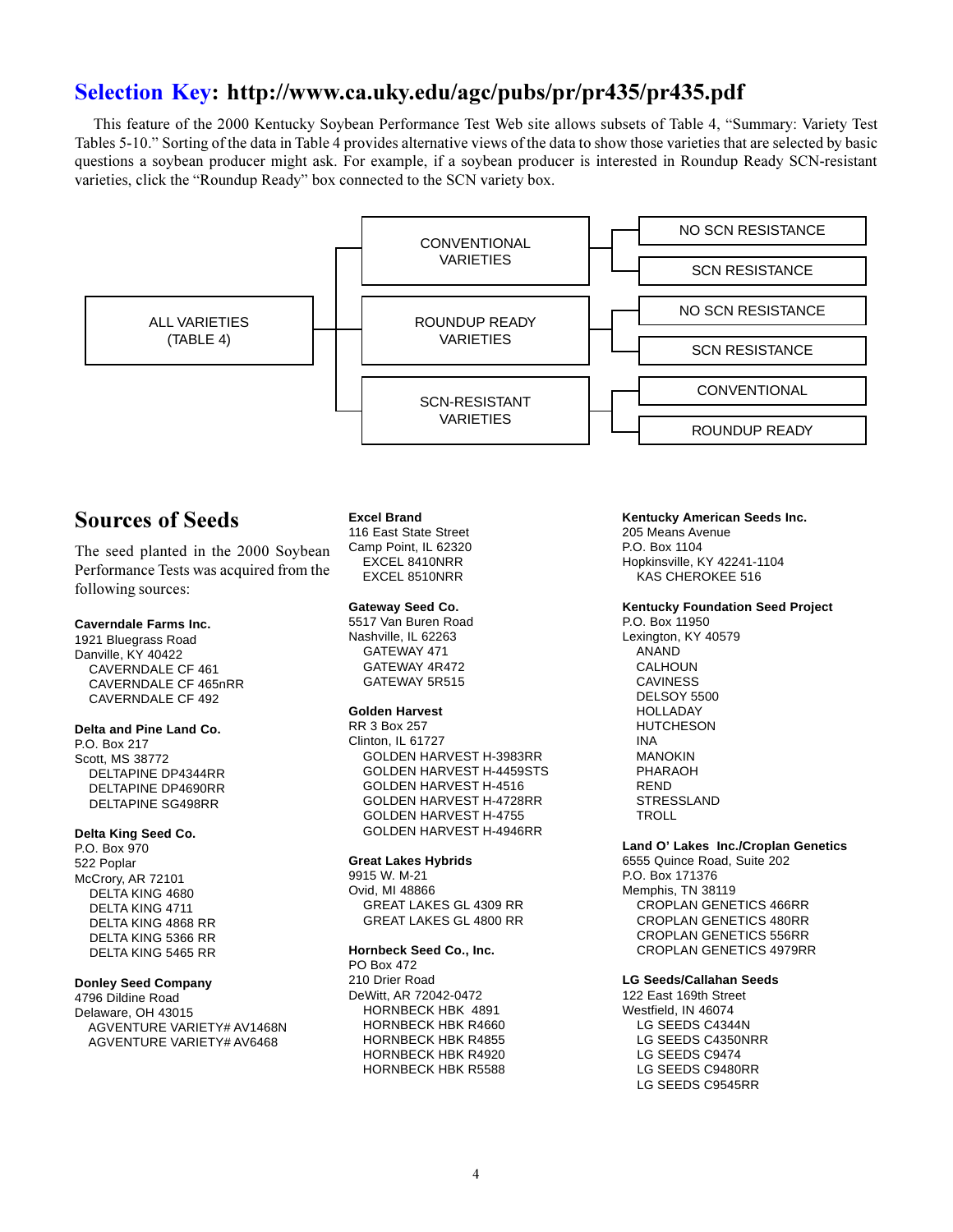#### **Miles Farm Supply Inc.**

P.O. Box 22879 Owensboro, KY 42304-2879 SOUTHERN CROSS - AARON 4.5N - STS SOUTHERN CROSS - JAMES 4.1N SOUTHERN CROSS - JOSHUA 4.8 SOUTHERN CROSS - SOLOMON 3.8 - RR SOUTHERN CROSS - TITUS 4.8N - RR

#### **Monsanto Global Seed Group**

3100 Sycamore Road Dekalb, IL 60115 ASGROW AG 3901 ASGROW AG 4301 ASGROW AG 4324 ASGROW AG 4403 ASGROW AG 4604 ASGROW AG 4702 ASGROW AG 4902 ASGROW AG 5001 ASGROW AG 5501 ASGROW AG 5701 DEKALB CX444cRR DEKALB CXB414cRR DEKALB DKB44-51

#### **Mycogen Seeds**

1340 Corporate Center Curve P.O. Box 21428 St. Paul, MN 55121-1428 ATLAS BRAND MYCOGEN-5480NRR

#### **Novartis Seed**

535 Pennyrile Drive Madisonville, KY 42431 NK BRAND S38-T8 NK BRAND S40-C1 NK BRAND S42-H1 NK BRAND S43-B5 NK BRAND S46-G2 NK BRAND S53-Q7

#### **Pioneer Hi-Bred Int. Inc.**

6767 Old Madison Pike Suite 110 Huntsville, AL 35086 PIONEER VARIETY 93B82 PIONEER VARIETY 93B84 PIONEER VARIETY 9482 PIONEER VARIETY 9492 PIONEER VARIETY 94B01 PIONEER VARIETY 94B45 PIONEER VARIETY 94B53 PIONEER VARIETY 95B32 PIONEER VARIETY 95B33 PIONEER VARIETY 95B53

#### **Royster-Clark Inc.**

70 North Market Street Mt. Sterling, OH 43143 VIGORO V439NRR VIGORO V450NRR VIGORO V492NRR

#### **Southern States Cooperative** P.O. Box 26234

Richmond, VA 23260 SOUTHERN STATES FFR-439 SOUTHERN STATES FFR-493 SOUTHERN STATES FFR-4985-STS SOUTHERN STATES HT-381-STS SOUTHERN STATES RT-386 SOUTHERN STATES RT-446N SOUTHERN STATES RT-517N SOUTHERN STATES RT-540N SOUTHERN STATES RT-557N SOUTHERN STATES RT-560 SOUTHERN STATES RT-3975 SOUTHERN STATES RT-4495N SOUTHERN STATES RT-4980 SOUTHERN STATES RT-5399 SOUTHERN STATES RT-5609 SOUTHERN STATES SS-3896-STS SOUTHERN STATES SS-3971 SOUTHERN STATES SS-4299N SOUTHERN STATES SS-4483N SOUTHERN STATES SS-5409N SOUTHERN STATES SS-RT-4098

#### **Stine Seed Company**

2225 Laredo Trail Adel, IA 50003-8240 STINE 3763-4 STINE 3800-4 STINE 3870-0 STINE 4001-4 STINE 4199-2 STINE 4212-4 STINE 4402-4 STINE 4702-2 STINE 4790 STINE 4802-4

#### **United Agri Products Inc./UAP Mid-South**

57 Germantown Court, Suite 200 Cordova, IN 38018 DYNA-GRO 3468N RR DYNA-GRO 3521N RR

#### **UniSouth Genetics Inc.**

2640-C Nolensville Road Nashville, TN 37211 UNISOUTH GENETICS USG 7499 UNISOUTH GENETICS USG 7489RR UNISOUTH GENETICS USG 7547RR

### **Novel Soybean Varieties**

#### **University of Illinois**

Dick Bernard Department of Crop Sciences AW-101 Turner Hall 1102 South Goodwin Avenue Urbana, IL 61801-4798 L91-1552 (natto) L96-5104 (natto)

### **Iowa State University**

Julie Gustafson Committee for Agricultural Development 133 Curtis Hall Ames, IA 50011-1050 IA 2025 (triple null) IA 3011 (tofu) IA 4001 (natto)

### **Kansas State University**

Bill Schapaugh Agronomy Department 2004 Throckmorton Plant Sciences Center Manhattan, KS 66506-5501 K 1431 (high protein)

#### **University of Nebraska**

George L. Graef Soybean Breeding & Genetics Department. of Agronomy Lincoln, NE 68583-0915 NE 3396 (high protein) U97-207427 (high protein) U95-3813 (natto)

#### **Ohio Foundation Seeds**

Jack Debolt 11491 Foundation Road, Box 6 Croton, OH 43013 FG 1 (tofu)

### **Pioneer Hi-Bred International**

Steve Voss Supply Logistics/Research Samples Group 7204 NW 70th Avenue Johnston, IA 50131 P9305 (tofu)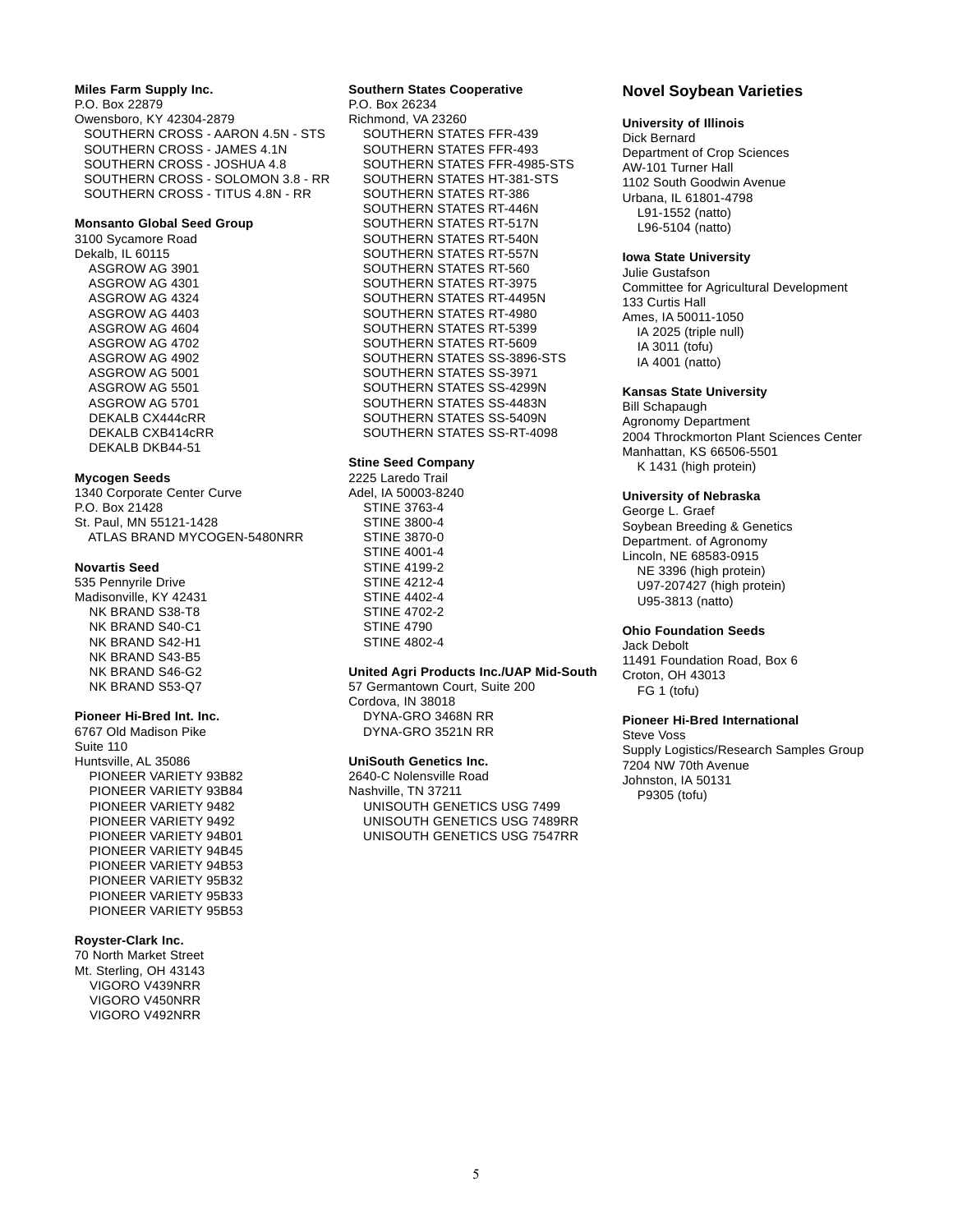### **TABLE 3. COMPANY DISEASE-RESISTANCE SPECIFICATIONS FOR ENTRIES IN THE 2000 KENTUCKY SOYBEAN PERFORMANCE TESTS <sup>A</sup>**

|                                                          | <b>RELATIVE</b> | <b>SOYBEAN</b><br><b>CYST</b> |                   | <b>PHYTOPHTHORA SOJAE<sup>B</sup></b>        | <b>SUDDEN</b>   | <b>SOYBEAN</b>           |                           |                                                   |
|----------------------------------------------------------|-----------------|-------------------------------|-------------------|----------------------------------------------|-----------------|--------------------------|---------------------------|---------------------------------------------------|
|                                                          | <b>MATURITY</b> | <b>NEMATODE</b>               | <b>RESISTANCE</b> | <b>FIELD</b>                                 | <b>DEATH</b>    | <b>MOSAIC</b>            | <b>STEM</b>               | <b>OTHER REPORTED</b>                             |
| <b>VARIETY / BRAND</b>                                   | <b>GROUP</b>    | <b>RESISTANCE</b>             | <b>GENE RPS</b>   | TOLERANCE <sup>C</sup> SYNDROME <sup>C</sup> |                 | <b>VIRUS<sup>c</sup></b> | <b>CANKER<sup>C</sup></b> | <b>RESISTANCE</b>                                 |
| AGVENTURE VARIETY# AV1468                                | 4.6             | 3, 14                         |                   |                                              |                 |                          |                           |                                                   |
| ~ AGVENTURE VARIETY# AV6468                              | 4.2             |                               |                   | T                                            |                 |                          |                           |                                                   |
| P ANAND                                                  | 5.7             | 3, 5, 14                      |                   |                                              |                 |                          | <b>MR</b>                 |                                                   |
| $~\sim$ ASGROW AG 3901                                   | 3.9             | 3, MR-14                      |                   | MS                                           | MR              |                          |                           |                                                   |
| $~\sim$ ASGROW AG 4301                                   | 4.3             | 3, 14                         |                   | <b>MS</b>                                    | <b>MS</b>       |                          |                           |                                                   |
| ASGROW AG 4324                                           | 4.3             |                               |                   |                                              |                 |                          |                           |                                                   |
| $~\sim$ ASGROW AG 4403                                   | 4.4             |                               | 1a                | MS                                           | ΜS              |                          | <b>MR</b>                 |                                                   |
| ASGROW AG 4604                                           | 4.6             | 3, 14                         |                   | МT                                           | MR              |                          | R                         |                                                   |
| $~\sim$ ASGROW AG 4702<br>$~\sim$ ASGROW AG 4902         | 4.7             | 3, 14                         | 1k                | МT<br>MT                                     | MS<br><b>MR</b> |                          | <b>MR</b><br>$\mathsf{R}$ |                                                   |
| $~\sim$ ASGROW AG 5001                                   | 4.9<br>5.0      | 3, MR-14                      |                   | МT                                           | MS              |                          | R                         |                                                   |
| $~\sim$ ASGROW AG 5501                                   | 5.5             | 3,                            |                   | MT                                           | <b>MR</b>       |                          | $\mathsf{R}$              |                                                   |
| $~\sim$ ASGROW AG 5701                                   | 5.7             | 3                             |                   | MS                                           | MR              |                          | ΜR                        |                                                   |
| ~ ATLAS BRAND MYCOGEN-5480NRR                            | 4.8             | 3, 14                         |                   | МT                                           | MR              |                          |                           |                                                   |
| P CALHOUN                                                | 4.4             |                               | RACE 1            |                                              |                 |                          |                           |                                                   |
| CAVERNDALE CF 461                                        | 4.6             |                               | RACE 7            |                                              |                 |                          |                           |                                                   |
| ~ CAVERNDALE CF 465nRR                                   | 4.6             | 3, 14                         |                   | МT                                           | <b>MR</b>       |                          |                           | <b>MR-FROGEYE LEAFSPOT</b>                        |
| CAVERNDALE CF 492                                        | 4.9             |                               |                   |                                              |                 | R                        | R                         |                                                   |
| P CAVINESS**<br>~ CROPLAN GENETICS 466RR                 | 5.7<br>4.6      | 3, 14<br>3, 14                |                   | MT<br>Τ                                      | MR<br><b>MR</b> | R                        | R<br>${\sf R}$            |                                                   |
| ~ CROPLAN GENETICS 480RR                                 | 4.8             | 3, MR-14                      |                   | Т                                            |                 |                          | $\mathsf{R}$              |                                                   |
| ~ CROPLAN GENETICS 4979RR                                | 4.9             |                               |                   | Т                                            |                 |                          | $\mathsf{R}$              |                                                   |
| ~ CROPLAN GENETICS 556RR                                 | 5.5             | 3, 14                         |                   | T                                            | S               | R                        | R                         |                                                   |
| $~\sim$ DEKALB CX414cRR                                  | 4.1             | 3                             |                   | <b>MS</b>                                    | <b>MR</b>       |                          | <b>MR</b>                 | MR-FROGEYE, MR-BROWN STEM ROT                     |
| $\sim$ DEKALB CX444cRR                                   | 4.4             | 3, 14                         | S                 | <b>MS</b>                                    |                 |                          |                           |                                                   |
| $~\sim$ DEKALB DKB44-51                                  | 4.4             |                               | 1a                | MS                                           | MS              |                          | <b>MR</b>                 |                                                   |
| P DELSOY 5500                                            | 5.5             | 3, 14                         |                   |                                              |                 |                          |                           |                                                   |
| DELTA KING 4680                                          | 4.6             |                               |                   |                                              |                 |                          |                           |                                                   |
| DELTA KING 4711                                          | 4.7             |                               |                   |                                              | MR              |                          | MR                        | MR-FROGEYE LEAFSPOT                               |
| $\sim$ DELTA KING 4868 RR<br>$\sim$ DELTA KING 5366 RR   | 4.8             |                               | 1a<br>1c          | Т<br>MT                                      | <b>MR</b>       |                          |                           | <b>MR-FROGEYE LEAFSPOT</b><br>MR-FROGEYE LEAFSPOT |
| $~\sim$ DELTA KING 5465 RR                               | 5.3<br>5.4      | 3, 14<br>3, 14                | 1k                | МT                                           |                 |                          |                           |                                                   |
| $\sim$ DPL DP4344RR                                      | 4.3             |                               |                   | т                                            | MR              | $\mathbb S$              | R                         | MR-FROGEYE LEAFSPOT                               |
| $\sim$ DPL DP4690RR                                      | 4.6             |                               |                   | T                                            | R               | S                        | R                         |                                                   |
| $~\sim$ DPL SG498RR                                      | 4.9             |                               |                   | $\mathsf{T}$                                 |                 |                          | $\mathsf{R}$              |                                                   |
| $~\sim$ DYNA-GRO 3468N RR                                | 4.6             | 3, 14                         |                   | МT                                           | R               |                          | R                         | MR-FROGEYE LEAFSPOT                               |
| $~\sim$ DYNA-GRO 3521N RR                                | 5.2             | 3, 14                         |                   | $\mathsf{T}$                                 | <b>MR</b>       |                          | <b>MR</b>                 | R-ROOT KNOT NEMATODE                              |
| $~\sim$ EXCEL 8410NRR                                    | 4.1             | $MR-3$                        |                   | МT                                           | MR              |                          | MR                        | MR-FROGEYE LEAFSPOT                               |
| $~\sim$ EXCEL 8510NRR                                    | 5.1             | 3, MR-4 & 14                  |                   | МT                                           | MR              |                          | <b>MR</b>                 | MR-FROGEYE LEAFSPOT                               |
| NS FG 1 (tofu type)                                      | 3.0             |                               |                   |                                              |                 | S                        | S                         |                                                   |
| GATEWAY 471<br>~ GATEWAY 4R472                           | 4.7<br>4.7      | 3, 14                         |                   | МT<br>МT                                     | MR<br>MR        | S                        | S                         |                                                   |
| ~ GATEWAY 5R515                                          | 5.1             | 3, 4, 14                      |                   | MT                                           | <b>MR</b>       | S                        | ΜR                        |                                                   |
| ~ GOLDEN HARVEST H-3983RR                                | 3.9             |                               | 1a                | MT                                           | <b>MR</b>       |                          |                           |                                                   |
| GOLDEN HARVEST H-4459STS                                 | 4.4             | 3, 14                         |                   |                                              | <b>MR</b>       |                          |                           |                                                   |
| GOLDEN HARVEST H-4516                                    | 4.5             | 3                             |                   |                                              |                 |                          |                           |                                                   |
| ~ GOLDEN HARVEST H-4728RR                                | 4.7             | 3                             |                   |                                              | MR              |                          |                           | <b>MR-FROGEYE LEAFSPOT</b>                        |
| GOLDEN HARVEST H-4755                                    | 4.7             |                               |                   |                                              | MR              |                          | ΜR                        |                                                   |
| ~ GOLDEN HARVEST H-4946RR                                | 4.9             | 3, 14                         |                   |                                              | <b>MR</b>       |                          |                           |                                                   |
| ~ GREAT LAKES GL 4309 RR                                 | 4.3             | 3, 14                         |                   | MT                                           | <b>MR</b>       | $\mathsf S$              | S                         |                                                   |
| ~ GREAT LAKES GL 4800 RR<br>P HOLLADAY                   | 4.8<br>5.5      |                               |                   | MT                                           | MR              | S                        | S<br><b>MR</b>            |                                                   |
| HORNBECK HBK 4891                                        | 4.7             |                               |                   | Т                                            | <b>MR</b>       |                          | R                         |                                                   |
| ~ HORNBECK HBK R4660                                     | 4.0             | 3, MR-14                      |                   | T                                            | <b>MR</b>       |                          | $\mathsf{R}$              |                                                   |
| ~ HORNBECK HBK R4855                                     | 4.7             |                               |                   | $\sf T$                                      | <b>MR</b>       |                          | $\mathsf{R}$              |                                                   |
| ~ HORNBECK HBK R4920                                     | 4.9             |                               |                   | T                                            |                 |                          | R                         |                                                   |
| ~ HORNBECK HBK R5588                                     | 5.5             | 3, MR-14                      | 1 <sub>c</sub>    |                                              | <b>MR</b>       |                          | R                         |                                                   |
| P HUTCHESON                                              | 5.4             |                               |                   |                                              |                 | ${\sf R}$                | R                         | R-PEANUT STUNT VIRUS                              |
| NS IA 2025 (triple null)                                 | 2.0             |                               |                   |                                              |                 |                          |                           |                                                   |
| NS IA 3011 (tofu type)                                   | 2.9             |                               |                   |                                              |                 |                          |                           |                                                   |
| NS IA 4001 (natto type)<br>P INA                         | 4.0             |                               |                   |                                              |                 |                          |                           |                                                   |
| NS K 1431 (high protein)                                 | 4.5<br>4.3      | 1, 2, 3, 4, 5                 |                   |                                              |                 |                          |                           |                                                   |
| KAS CHEROKEE 516                                         | 5.1             | 3                             |                   | MT                                           |                 |                          |                           | R-BROWN STALK ROT                                 |
| NS L91-1552 (natto type)                                 | 3.5             |                               |                   |                                              |                 |                          |                           |                                                   |
| NS L96-5104 (natto type)                                 | 4.5             |                               |                   |                                              |                 |                          |                           |                                                   |
| LG SEEDS C4344N                                          | 4.3             | 3                             | 1 <sub>c</sub>    | $\mathsf T$                                  | <b>MR</b>       |                          |                           |                                                   |
| ~ LG SEEDS C4350NRR                                      | 4.3             | 3                             |                   | T                                            | <b>MR</b>       |                          |                           |                                                   |
| LG SEEDS C9474                                           | 4.7             |                               |                   | MT                                           | R               |                          |                           |                                                   |
| ~ LG SEEDS C9480RR                                       | 4.8             |                               |                   | MT                                           | $\mathsf{R}$    |                          |                           |                                                   |
| ~ LG SEEDS C9545RR                                       | 5.4             |                               | 1c                | МT                                           |                 |                          |                           |                                                   |
| P MANOKIN                                                | 4.9             | 3                             |                   |                                              | <b>MR</b>       |                          | R                         | MR-ROOT KNOT NEMATODE                             |
| NS NE 3396 (high protein, high yield)<br>NK BRAND S38-T8 | 3.3<br>3.8      | 3, 14                         | 1 <sub>c</sub>    | MT                                           | <b>MR</b>       |                          | R                         |                                                   |
| NK BRAND S40-C1                                          | 4.0             |                               |                   | <b>MS</b>                                    | <b>MR</b>       |                          | $\mathsf{R}$              | <b>STS</b>                                        |
|                                                          |                 |                               |                   |                                              |                 |                          |                           |                                                   |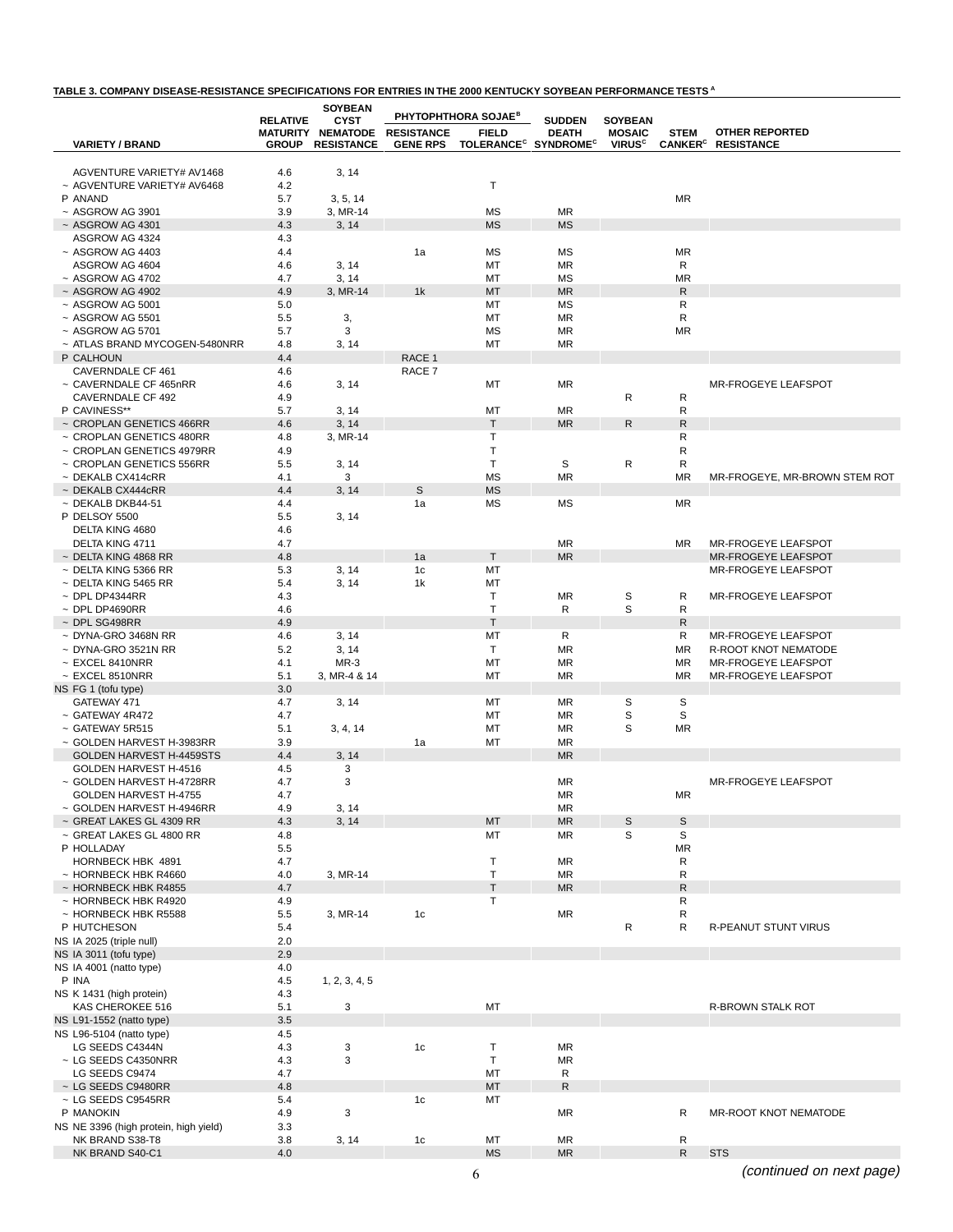#### **TABLE 3. COMPANY DISEASE-RESISTANCE SPECIFICATIONS FOR ENTRIES IN THE 2000 KENTUCKY SOYBEAN PERFORMANCE TESTS <sup>A</sup>** (continued)

|                                                            |                 | <b>SOYBEAN</b>                   |                   | PHYTOPHTHORA SOJAE <sup>B</sup>              |                               |                                 |              |                                      |
|------------------------------------------------------------|-----------------|----------------------------------|-------------------|----------------------------------------------|-------------------------------|---------------------------------|--------------|--------------------------------------|
|                                                            | <b>RELATIVE</b> | <b>CYST</b><br>MATURITY NEMATODE | <b>RESISTANCE</b> | <b>FIELD</b>                                 | <b>SUDDEN</b><br><b>DEATH</b> | <b>SOYBEAN</b><br><b>MOSAIC</b> | <b>STEM</b>  | <b>OTHER REPORTED</b>                |
| <b>VARIETY / BRAND</b>                                     | <b>GROUP</b>    | <b>RESISTANCE</b>                | <b>GENE RPS</b>   | TOLERANCE <sup>C</sup> SYNDROME <sup>C</sup> |                               | <b>VIRUS<sup>c</sup></b>        |              | <b>CANKER<sup>C</sup> RESISTANCE</b> |
|                                                            |                 |                                  |                   |                                              |                               |                                 |              |                                      |
| NK BRAND S42-H1                                            | 4.2             | 3, 14                            |                   | MT                                           | ΜR                            |                                 | R            |                                      |
| NK BRAND S43-B5                                            | 4.3             |                                  | 1 <sub>c</sub>    | T                                            | ΜR                            |                                 | R            |                                      |
| $~\sim$ NK BRAND S46-G2                                    | 4.6             | 3, 14                            |                   | МT                                           | R                             |                                 | R            |                                      |
| $~\sim$ NK BRAND S53-Q7                                    | 5.3             | 3, 9, 14                         |                   | МT                                           | <b>MR</b>                     |                                 | $\mathsf{R}$ |                                      |
| P PHARAOH<br>PIONEER VARIETY 93B82                         | 4.7<br>3.8      | 3                                | 1k                | МT                                           | ΜR                            |                                 |              |                                      |
| ~ PIONEER VARIETY 93B84                                    | 3.8             |                                  | 1k                | <b>MS</b>                                    | <b>MS</b>                     |                                 |              |                                      |
| PIONEER VARIETY 9482                                       | 4.8             |                                  |                   | МT                                           | <b>MS</b>                     |                                 |              | MR-FROGEYE LEAFSPOT                  |
| ~ PIONEER VARIETY 9492                                     | 4.9             | 3, 14                            |                   | МT                                           | ΜS                            |                                 |              | MR-FROGEYE LEAFSPOT                  |
| $\sim$ PIONEER VARIETY 94B01                               | 4.1             | 3, 14                            |                   | <b>MS</b>                                    | <b>MS</b>                     |                                 |              |                                      |
| ~ PIONEER VARIETY 94B45                                    | 4.4             | MR-3, 14                         | 1k                | МT                                           | ΜR                            |                                 |              |                                      |
| PIONEER VARIETY 94B53                                      | 4.5             | 3, MR-14                         |                   | MT                                           | <b>MR</b>                     |                                 |              | <b>MR-FROGEYE LEAFSPOT</b>           |
| ~ PIONEER VARIETY 95B32                                    | 5.3             | 3, MR-14                         |                   | МS                                           | MS                            |                                 | ΜR           | MR-FROGEYE, MS-ROOT-KNOT             |
| PIONEER VARIETY 95B33                                      | 5.3             | 3, MR-14                         |                   | MS                                           | <b>MS</b>                     |                                 |              | <b>MR-FROGEYE LEAFSPOT</b>           |
| ~ PIONEER VARIETY 95B53                                    | 5.5             | 3, MR-14                         |                   | MT                                           | <b>MR</b>                     |                                 | <b>MR</b>    | MS-FROGEYE, MS-ROOT-KNOT             |
| NS PIONEER VARIETY P9305 (tofu type)                       | 3.0             |                                  |                   |                                              |                               |                                 |              |                                      |
| P REND                                                     | 4.4             | 3, 4                             |                   |                                              |                               |                                 |              |                                      |
| SOUTHERN CROSS-AARON 4.5N STS<br>SOUTHERN CROSS-JAMES 4.1N | 4.5<br>4.1      | 3, 14<br>3, 14                   |                   | <b>MS</b><br>S                               | ΜS<br><b>MS</b>               |                                 |              | <b>STS</b>                           |
| SOUTHERN CROSS-JOSHUA 4.8                                  | 4.8             |                                  |                   | S                                            | <b>MS</b>                     |                                 |              |                                      |
| ~ SOUTHERN CROSS-SOLOMON 3.8-RR                            | 3.8             |                                  | 1a                | <b>MS</b>                                    | ΜR                            |                                 |              |                                      |
| ~ SOUTHERN CROSS-TITUS 4.8N-RR                             | 4.8             | 3, 14                            |                   | МS                                           | ΜR                            |                                 |              |                                      |
| ~ SOUTHERN STATES RT-5399                                  | 5.3             |                                  |                   |                                              |                               |                                 | <b>MR</b>    |                                      |
| ~ SOUTHERN STATES RT-5609                                  | 5.6             |                                  |                   |                                              | <b>MR</b>                     |                                 | R            |                                      |
| SOUTHERN STATES SS-5409N                                   | 5.4             | 3, 14                            |                   |                                              | <b>MR</b>                     |                                 | ${\sf R}$    |                                      |
| SOUTHERN STATES FFR-439                                    | 4.3             |                                  |                   | $\mathsf T$                                  |                               |                                 |              |                                      |
| SOUTHERN STATES FFR-493                                    | 4.9             |                                  |                   | T                                            |                               |                                 |              |                                      |
| SOUTHERN STATES FFR-4985-STS                               | 4.9             |                                  |                   | T                                            |                               |                                 |              |                                      |
| SOUTHERN STATES HT-381-STS                                 | 3.8             |                                  |                   | T                                            |                               |                                 |              |                                      |
| ~ SOUTHERN STATES RT-386<br>~ SOUTHERN STATES RT-3975      | 3.8             |                                  |                   | $\mathsf{T}$<br>$\sf T$                      |                               |                                 |              |                                      |
| ~ SOUTHERN STATES RT-446N                                  | 3.9<br>4.4      | 3                                |                   | T                                            |                               |                                 |              |                                      |
| ~ SOUTHERN STATES RT-4495N                                 | 4.4             | 3, 14                            |                   | T                                            |                               |                                 |              |                                      |
| ~ SOUTHERN STATES RT-4980                                  | 4.9             |                                  |                   | T                                            | <b>MR</b>                     |                                 |              |                                      |
| ~ SOUTHERN STATES RT-517N                                  | 5.1             | 3, 14                            |                   |                                              |                               |                                 | <b>MR</b>    |                                      |
| ~ SOUTHERN STATES RT-540N                                  | 5.4             | 3, 14                            |                   |                                              |                               |                                 | ΜR           |                                      |
| ~ SOUTHERN STATES RT-557N                                  | 5.5             | 3, 14                            |                   |                                              |                               |                                 | ΜR           |                                      |
| ~ SOUTHERN STATES RT-560                                   | 5.6             |                                  |                   | $\sf T$                                      |                               |                                 |              |                                      |
| SOUTHERN STATES SS-3896-STS                                | 3.8             |                                  |                   | T                                            |                               |                                 |              |                                      |
| SOUTHERN STATES SS-3971                                    | 3.9             |                                  |                   | $\mathsf T$                                  |                               |                                 |              |                                      |
| SOUTHERN STATES SS-4299N                                   | 4.2             | 3, 14                            |                   | T<br>T                                       |                               |                                 |              |                                      |
| SOUTHERN STATES SS-4483N<br>~ SOUTHERN STATES SS-RT-4098   | 4.4<br>4.0      | 3, 14                            |                   | T                                            |                               |                                 |              |                                      |
| $~\sim$ STINE 3763-4                                       | 3.7             |                                  | 1k                |                                              |                               |                                 |              |                                      |
| $~\sim$ STINE 3800-4                                       | 3.8             |                                  | 1a                |                                              |                               |                                 |              |                                      |
| STINE 3870-0                                               | 3.8             |                                  | 1a                |                                              |                               |                                 |              |                                      |
| $~\sim$ STINE 4001-4                                       | 4.0             |                                  | 1a                |                                              |                               |                                 |              |                                      |
| <b>STINE 4199-2</b>                                        | 4.1             | 3, 14                            | 1a                |                                              |                               |                                 |              |                                      |
| $~\sim$ STINE 4212-4                                       | 4.2             | 3, 14                            |                   |                                              |                               |                                 |              |                                      |
| $~\sim$ STINE 4402-4                                       | 4.6             | 3, 14                            |                   |                                              |                               |                                 |              |                                      |
| <b>STINE 4702-2</b>                                        | 4.7             | 3, 14                            |                   |                                              |                               |                                 |              |                                      |
| <b>STINE 4790</b>                                          | 4.7             |                                  |                   |                                              |                               |                                 |              |                                      |
| $~\sim$ STINE 4802-4                                       | 4.8             | 3, 14                            |                   |                                              |                               |                                 |              |                                      |
| P STRESSLAND<br>P TROLL                                    | 4.9             |                                  |                   | $\mathsf T$                                  |                               |                                 |              |                                      |
| NS U95-3813 (natto type)                                   | 4.0<br>3.0      |                                  | 1k                |                                              |                               |                                 |              |                                      |
| NS U97-207427 (high protein, high yield)                   | 2.9             |                                  |                   |                                              |                               |                                 |              |                                      |
| ~ UNISOUTH GENETICS USG 7489RR                             | 4.8             |                                  |                   |                                              | <b>MR</b>                     |                                 |              |                                      |
| UNISOUTH GENETICS USG 7499                                 | 4.9             |                                  |                   |                                              |                               |                                 | ${\sf R}$    |                                      |
| ~ UNISOUTH GENETICS USG 7547RR                             | 5.4             |                                  |                   |                                              |                               |                                 |              |                                      |
| ~ VIGORO V439NRR                                           | 4.3             | 3, 14                            |                   | Τ                                            | <b>MR</b>                     |                                 |              |                                      |
| ~ VIGORO V450NRR                                           | 4.5             | 3, 14                            | 1k                | MT                                           |                               |                                 |              |                                      |
| ~ VIGORO V492NRR                                           | 4.9             | 3, 14                            |                   | МT                                           | MR                            |                                 |              |                                      |

~ Roundup Ready variety

P Entries with a P prefix are public varieties.

NS Entries with a NS prefix are novel soybean varieties that are emerging from both the public and private sectors. Some of these value-added soybean types will supply relatively small market niches, while others may be of much broader market value. Testing novel soybeans will enable producers to assess whether premiums for a given trait offset possible yield lag/drag.

A This information is provided by the companies and has not been checked by the soybean variety test project.

B All races of Phytophthora sojae so far identified in Kentucky can be controlled by varieties with Rps 1c or 1k. Race-specific resistance is highly effective, but a proper match between<br>pathogen race and variety is essent

C blank spaces=no data provided by seed company

S=susceptible, MS=moderately susceptible, MR=moderately resistant, R=resistant, T=tolerant, MT=moderately tolerant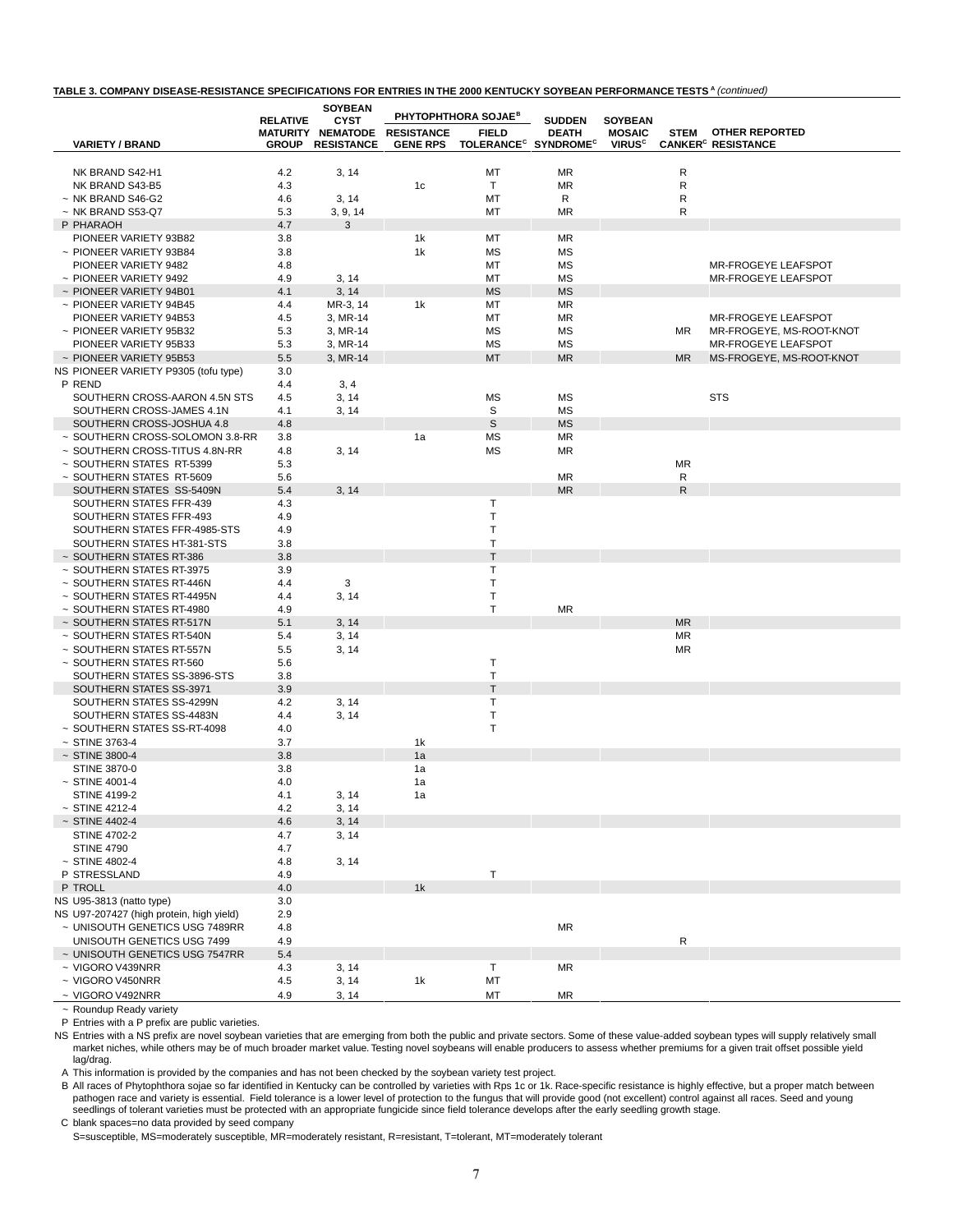| TABLE 4. SUMMARY: VARIETY TEST TABLES 5-10 |              |                            |       |                |            |                  |  |
|--------------------------------------------|--------------|----------------------------|-------|----------------|------------|------------------|--|
|                                            |              | YIELD (BU/AC) <sup>A</sup> |       | <b>LODGING</b> |            |                  |  |
| <b>VARIETY / BRAND</b>                     | 2000         | 99-00                      | 98-00 | 2000           | 99-00      | 98-00            |  |
|                                            |              |                            |       |                |            |                  |  |
| <b>EARLY (GROUP III)</b>                   |              |                            |       |                |            |                  |  |
| <b>STINE 3870-0</b>                        | 65.6         |                            |       | 1.8            |            |                  |  |
| PIONEER VARIETY 93B82                      | 64.9         | 57.2                       |       | 1.6            | 1.9        |                  |  |
| $~\sim$ STINE 3800-4                       | 60.8         |                            |       | 1.6            |            |                  |  |
| ~ STINE 3763-4                             | 60.5         |                            |       | 1.3            |            |                  |  |
| ~ GOLDEN HARVEST H-3983RR                  | 60.4         |                            |       | 1.5            |            |                  |  |
| ~ PIONEER VARIETY 93B84                    | 59.7         | 51.4                       |       | 1.4            | 1.5        |                  |  |
| SOUTHERN STATES SS-3971                    | 59.4         |                            |       | 1.7            |            |                  |  |
| ~ SOUTHERN CROSS-SOLOMON 3.8-RR            | 58.9         |                            |       | 1.6            |            |                  |  |
| SOUTHERN STATES SS-3896-STS                | 57.5         |                            |       | 1.5            |            |                  |  |
| ~ ASGROW AG 3901**                         | 56.1         | 49.8                       |       | 1.8            | 2.0        |                  |  |
| SOUTHERN STATES HT-381-STS                 | 55.4         | 49.0                       | 47.5  | 1.8            | 2.0        | 2.3              |  |
| NK BRAND S38-T8**                          | 55.2         |                            |       | 1.6            |            |                  |  |
| NS NE 3396 (high protein, high yield)      | 55.1         |                            |       | 1.8            |            |                  |  |
| ~ SOUTHERN STATES RT-386                   | 54.1         | 47.8                       |       | 1.8            | 2.0        |                  |  |
| NS U97-207427 (high protein, high yield)   | 53.6         |                            |       | 1.6            |            |                  |  |
| ~ SOUTHERN STATES RT-3975                  | 53.2         | 46.6                       |       | 1.6            | 1.7        |                  |  |
| NS FG 1 (tofu type)                        | 51.4         |                            |       | 1.4            |            |                  |  |
| NS PIONEER VARIETY P9305 (tofu type)       | 51.4         |                            |       | 1.4            |            |                  |  |
| NS L91-1552 (natto type)                   | 48.8         |                            |       | 2.0            |            |                  |  |
| NS IA 2025 (triple null)                   | 48.1         |                            |       | 1.2            |            |                  |  |
| NS IA 3011 (tofu type)                     | 47.4         |                            |       | 1.6            |            |                  |  |
| NS U95-3813 (natto type)                   | 46.6         |                            |       | 1.2            |            |                  |  |
| <b>GROUP III AVERAGE</b>                   | 55.6         | 50.3                       |       | 1.6            | 1.9        |                  |  |
| LSD (0.10)                                 | 3.3          | 2.3                        |       | 0.2            | 0.2        |                  |  |
| <b>MID-SEASON (GROUP IV)</b>               |              |                            |       |                |            |                  |  |
| SOUTHERN STATES FFR-439                    | 63.9         | 56.7                       | 54.5  | 1.7            | 1.7        | 2.0              |  |
| PIONEER VARIETY 94B53**                    | 62.6         | 55.2                       |       | 1.8            | 1.8        |                  |  |
| NK BRAND S43-B5                            | 62.3         | 55.4                       | 55.1  | 1.5            | 1.8        | 2.2              |  |
| SOUTHERN CROSS-AARON 4.5N-STS**            | 62.2         |                            |       | 1.8            |            |                  |  |
| LG SEEDS C9474                             | 62.1         | 54.9                       |       | 2.1            | $2.2\,$    |                  |  |
| NK BRAND S40-C1                            | 62.0         |                            |       | 1.5            |            |                  |  |
| GOLDEN HARVEST H-4459STS**                 | 61.7         | 56.7                       |       | 1.9            | 2.0        |                  |  |
| DELTA KING 4680                            | 61.7         |                            |       | 1.8            |            |                  |  |
| STINE 4702-2**                             | 61.1         | 54.1                       |       | 1.9            | 2.0        |                  |  |
| DELTA KING 4711                            | 61.0         |                            |       | 2.0            |            |                  |  |
| CAVERNDALE CF 492                          | 60.9         | 53.5                       | 51.8  | 1.7            | 1.9        | 2.0              |  |
| $\sim$ DPL DP4690RR                        | 60.8         |                            |       | 1.8            |            |                  |  |
| $\sim$ DYNA-GRO 3468N RR**                 | 60.7         | 54.8                       |       | 1.5            | 1.7        |                  |  |
| SOUTHERN STATES FFR-493                    | 60.7         | 53.0                       | 51.3  | 1.7            | 1.7        | 1.8              |  |
| PIONEER VARIETY 9482                       | 60.7         | 53.4                       | 52.5  | 1.9            | 1.9        | $2.2\phantom{0}$ |  |
| GATEWAY 471**                              | 60.2         |                            |       | 2.0            |            |                  |  |
| ~ GATEWAY 4R472                            | 59.8         |                            |       | 2.0            |            |                  |  |
| <b>STINE 4790</b>                          | 59.7         | 52.9                       |       | 1.8            | 2.0        |                  |  |
| ~ CROPLAN GENETICS 480RR**                 | 59.6         | 53.4                       |       | 1.8            | 2.0        |                  |  |
| ASGROW AG 4324<br>$~\sim$ ASGROW AG 4403   | 59.4         |                            |       | 1.6            |            |                  |  |
|                                            | 59.2         |                            |       | 1.5            |            |                  |  |
| P TROLL<br>~ SOUTHERN STATES SS-RT-4098    | 59.1<br>59.0 | 52.6                       |       | 1.3<br>1.6     | 1.3        |                  |  |
| GOLDEN HARVEST H-4755                      | 59.0         |                            |       | 1.8            |            |                  |  |
| ASGROW AG 4604**                           |              |                            | 51.2  | 1.9            |            | 2.4              |  |
| $~\sim$ STINE 4001-4                       | 58.6         | 52.9<br>52.9               |       | 1.6            | 2.1<br>1.9 |                  |  |
| $\sim$ DELTA KING 4868 RR                  | 58.6<br>58.5 | 52.8                       |       | 1.5            | 1.7        |                  |  |
| SOUTHERN STATES SS-4483N**                 | 58.5         |                            |       | 1.7            |            |                  |  |
| SOUTHERN STATES SS-4299N**                 | 58.3         |                            |       | 1.6            |            |                  |  |
| $\sim$ EXCEL 8410NRR*                      | 58.2         |                            |       | 1.6            |            |                  |  |
| $~\sim$ STINE 4402-4**                     | 58.2         |                            |       | 1.8            |            |                  |  |
|                                            |              |                            |       |                |            |                  |  |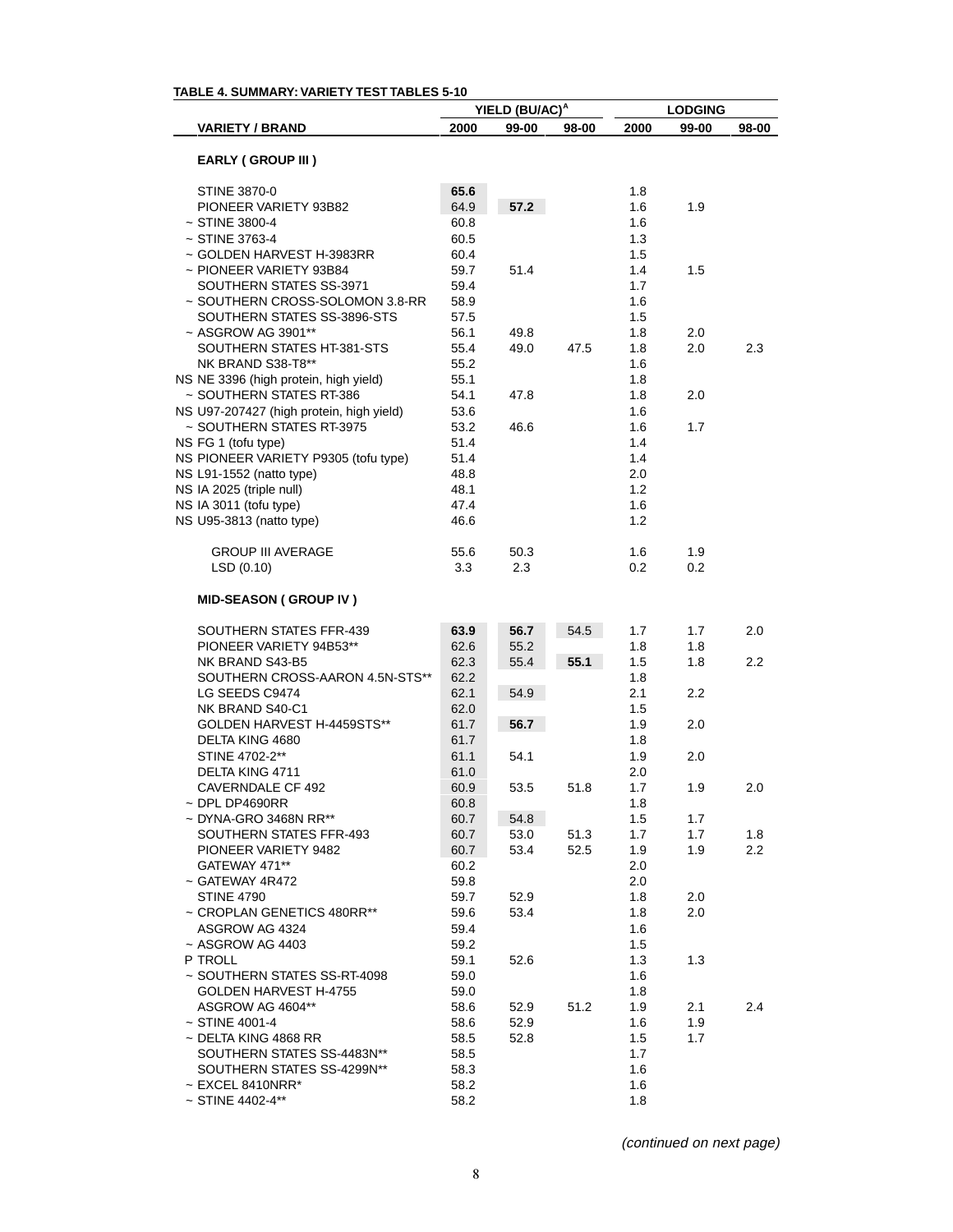| <b>IADLE 4. SUMIMART. VARIETT TEST TADLES 3-TU (CONTINUED)</b> |              | YIELD (BU/AC) <sup>A</sup> |       | <b>LODGING</b> |            |       |  |
|----------------------------------------------------------------|--------------|----------------------------|-------|----------------|------------|-------|--|
| <b>VARIETY / BRAND</b>                                         | 2000         | 99-00                      | 98-00 | 2000           | 99-00      | 98-00 |  |
|                                                                |              |                            |       |                |            |       |  |
| P STRESSLAND                                                   | 58.0         | 52.7                       | 52.0  | 1.8            | 2.0        | 2.3   |  |
| P REND**                                                       | 57.9         | 52.6                       |       | 2.2            | 2.3        |       |  |
| ~ SOUTHERN CROSS-TITUS 4.8N-RR**                               | 57.6         |                            |       | 1.7            |            |       |  |
| NK BRAND S42-H1**                                              | 57.5         |                            |       | 1.6            |            |       |  |
| ~ LG SEEDS C9480RR                                             | 57.4         | 50.5                       |       | 1.9            | 2.0        |       |  |
| ~ GOLDEN HARVEST H-4728RR*                                     | 57.4         |                            |       | 1.9            |            |       |  |
| $~\sim$ STINE 4212-4**                                         | 57.1         |                            |       | 1.4            |            |       |  |
| ~ AGVENTURE VARIETY# AV6468                                    | 57.0         |                            |       | 1.5            |            |       |  |
| LG SEEDS C4344N*                                               | 57.0         |                            |       | 1.5            |            |       |  |
| ~ GREAT LAKES GL 4800 RR                                       | 56.9         |                            |       | 1.8            |            |       |  |
| ~ ASGROW AG 4301**                                             | 56.8         | 51.9                       |       | 1.5            | 1.7        |       |  |
| GOLDEN HARVEST H-4516*                                         | 56.6         | 52.6                       |       | 1.8            | 1.9        |       |  |
| P MANOKIN*                                                     | 56.6         | 48.8                       | 45.5  | 2.5            | 2.5        | 2.7   |  |
| ~ ATLAS BRAND MYCOGEN-5480NRR**                                | 56.6         |                            |       | 1.9            |            |       |  |
| UNISOUTH GENETICS USG 7499                                     | 56.4         | 49.2                       | 46.6  | 1.8            | 1.9        | 2.1   |  |
| ~ VIGORO V450NRR**                                             | 56.4         |                            |       | 1.8            |            |       |  |
| ~ HORNBECK HBK R4920                                           | 56.3         |                            |       | 2.1            |            |       |  |
| ~ ASGROW AG 4902**                                             | 56.1         | 50.9                       |       | 1.8            | 1.9        |       |  |
| HORNBECK HBK 4891                                              | 56.1         | 51.6                       |       | 1.7            | 1.9        |       |  |
| ~ DPL SG498RR                                                  | 56.0         |                            |       | 1.6            |            |       |  |
| ~ ASGROW AG 4702**                                             | 55.9         | 50.6                       |       | 1.6            | 1.7        |       |  |
| AGVENTURE VARIETY# AV1468**                                    | 55.7         |                            |       | 1.8            |            |       |  |
| ~ GREAT LAKES GL 4309 RR**                                     | 55.6         |                            |       | 1.4            |            |       |  |
| $~\sim$ NK BRAND S46-G2**                                      | 55.4         |                            |       | 1.7            |            |       |  |
| $\sim$ PIONEER VARIETY 9492**                                  | 55.2         | 50.2                       | 48.1  | 1.6            | 1.8        | 1.9   |  |
| ~ LG SEEDS C4350NRR*                                           | 55.1         |                            |       | 1.4            |            |       |  |
| CAVERNDALE CF 461                                              | 55.0         | 49.1                       | 49.7  | 1.9            | 1.9        | 2.3   |  |
| STINE 4199-2**                                                 | 55.0         |                            |       | 1.6            |            |       |  |
| ~ SOUTHERN STATES RT-4980                                      | 55.0         |                            |       | 1.7            |            |       |  |
| ~ GOLDEN HARVEST H-4946RR**                                    | 55.0         |                            |       | 1.9            |            |       |  |
| ~ DEKALB CX444cRR**                                            | 54.9         | 49.5                       |       | 1.6            | 1.7        |       |  |
| SOUTHERN CROSS-JAMES 4.1N**                                    | 54.7         | 49.3                       |       | 1.8            | 2.0        |       |  |
| ~ SOUTHERN STATES RT-446N*                                     | 54.7         | 49.5                       |       | 1.7            | 1.8        |       |  |
| SOUTHERN STATES FFR-4985-STS                                   | 54.6         | 47.8                       | 43.8  | 3.0            | 2.8        | 3.1   |  |
| SOUTHERN CROSS-JOSHUA 4.8                                      | 54.6         |                            |       | 1.9            |            |       |  |
| ~ PIONEER VARIETY 94B01**                                      | 54.4         | 49.2                       | 49.6  | 1.4            | 1.5        | 1.8   |  |
| ~ SOUTHERN STATES RT-4495N**                                   | 54.3         | 49.8                       |       | 1.2            | 1.4        |       |  |
| ~ VIGORO V492NRR**                                             | 54.3         |                            |       | 1.7            |            |       |  |
| ~ DEKALB DKB44-51                                              | 54.2         |                            |       | 1.3            |            |       |  |
| $~\sim$ STINE 4802-4**                                         | 54.2         |                            |       | 1.8            |            |       |  |
| $\sim$ DEKALB CX414cRR*                                        | 54.1         | 48.2                       |       | 1.8            | 1.9        |       |  |
| ~ UNISOUTH GENETICS USG 7489RR                                 | 53.9         |                            |       | 1.8            |            |       |  |
| NS L96-5104 (natto type)                                       | 53.6         |                            |       | 1.9            |            |       |  |
| ~ PIONEER VARIETY 94B45**                                      | 53.5         |                            |       | 1.5            |            |       |  |
| ~ HORNBECK HBK R4660**                                         | 53.3         | 48.1                       |       | 1.8            | 1.8        |       |  |
| ~ VIGORO V439NRR**                                             | 53.0         |                            |       | 1.5            |            |       |  |
| ~ CROPLAN GENETICS 466RR**                                     | 52.7         | 46.7                       |       | 1.9            | 1.8        |       |  |
| P INA**                                                        | 52.7         | 47.2                       |       | 2.4            | 2.4        |       |  |
| ~ CAVERNDALE CF 465nRR**                                       | 52.5         | 46.9                       |       | 1.6            | 1.7        |       |  |
| $\sim$ DPL DP4344RR                                            | 52.1         | 46.5                       |       | 2.1            | 2.1        |       |  |
| ~ HORNBECK HBK R4855                                           | 51.7         | 47.2                       |       | 1.6            | 1.8        |       |  |
| P CALHOUN                                                      | 49.9         | 44.7                       | 46.3  | 1.2            | 1.3        | 1.5   |  |
| P PHARAOH*                                                     | 49.5         | 45.2                       | 43.5  | 1.8            | 1.8        | 2.1   |  |
| NS IA 4001 (natto type)                                        | 48.8         |                            |       | 2.8            |            |       |  |
| NS K 1431 (high protein)                                       |              |                            |       | 2.5            |            |       |  |
| ~ CROPLAN GENETICS 4979RR                                      | 48.6<br>44.9 |                            |       | 2.6            |            |       |  |
|                                                                |              |                            |       |                |            |       |  |
| <b>GROUP IV AVERAGE</b>                                        |              |                            | 49.4  |                |            | 2.2   |  |
| LSD(0.10)                                                      | 56.7<br>3.2  | 51.0<br>2.5                | 2.2   | 1.8<br>0.2     | 1.9<br>0.2 | 0.2   |  |
|                                                                |              |                            |       |                |            |       |  |

# **TABLE 4. SUMMARY: VARIETY TEST TABLES 5-10** (continued)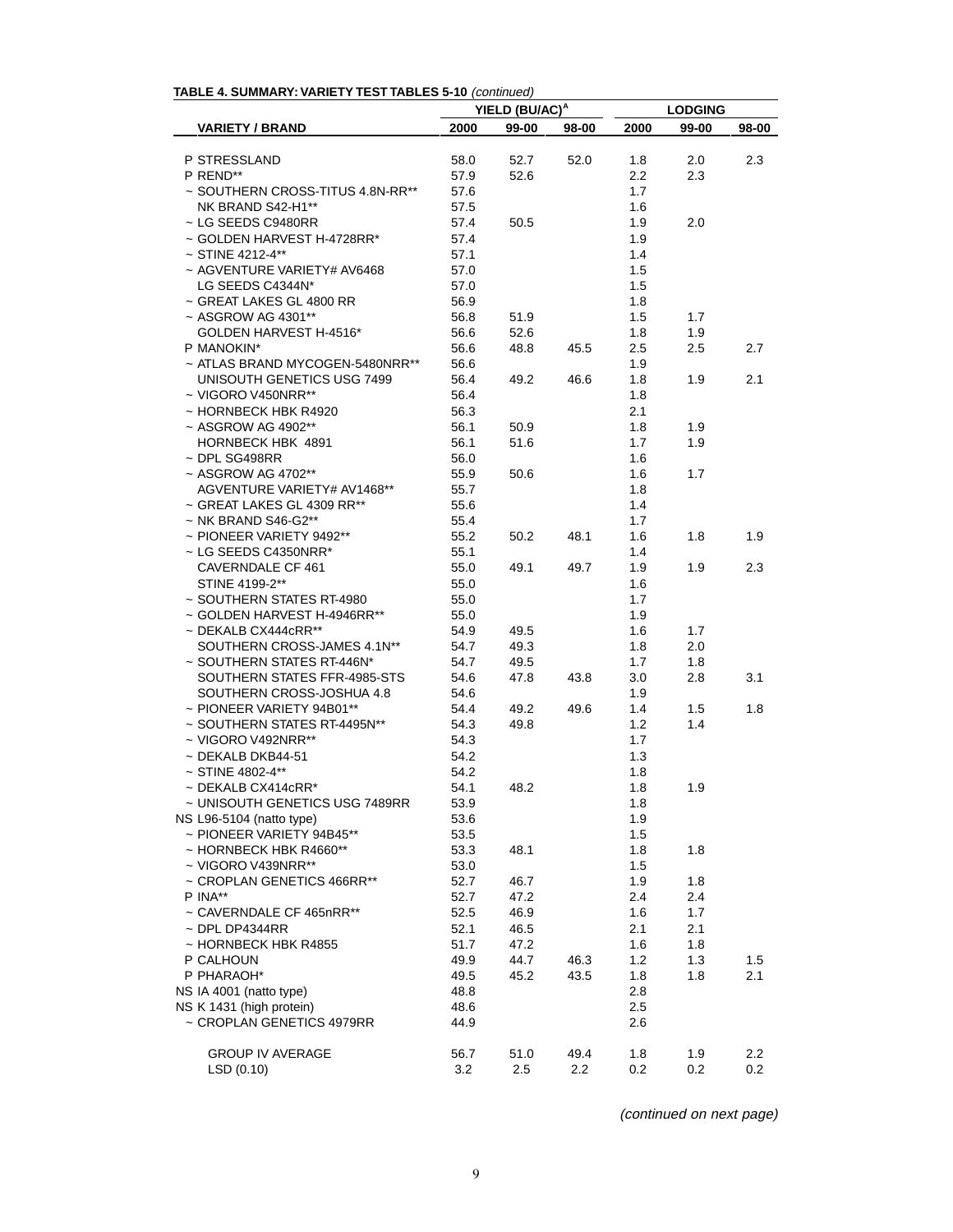|                                |      | YIELD (BU/AC) <sup>A</sup> |       |      | <b>LODGING</b> |       |  |  |
|--------------------------------|------|----------------------------|-------|------|----------------|-------|--|--|
| <b>VARIETY / BRAND</b>         | 2000 | 99-00                      | 98-00 | 2000 | 99-00          | 98-00 |  |  |
| LATE (GROUP V)                 |      |                            |       |      |                |       |  |  |
| $~\sim$ ASGROW AG 5001         | 56.9 | 49.0                       |       | 1.8  | 1.9            |       |  |  |
| PIONEER VARIETY 95B33**        | 56.5 |                            |       | 2.0  |                |       |  |  |
| $\sim$ DELTA KING 5465 RR**    | 54.5 |                            |       | 1.9  |                |       |  |  |
| ~ SOUTHERN STATES RT-517N**    | 54.3 | 46.1                       |       | 2.3  | 2.1            |       |  |  |
| P HUTCHESON                    | 54.3 | 47.6                       | 46.8  | 2.3  | 2.2            | 2.5   |  |  |
| P HOLLADAY                     | 54.3 | 46.9                       | 47.6  | 2.2  | 2.2            | 2.5   |  |  |
| $\sim$ PIONEER VARIETY 95B32** | 54.1 | 45.9                       |       | 1.9  | 1.9            |       |  |  |
| $~\sim$ ASGROW AG 5501*        | 54.1 |                            |       | 2.1  |                |       |  |  |
| KAS CHEROKEE 516*              | 53.9 | 45.4                       | 44.4  | 1.8  | 1.8            | 2.1   |  |  |
| $\sim$ EXCEL 8510NRR**         | 52.4 | 45.1                       |       | 1.8  | 1.8            |       |  |  |
| P DELSOY 5500**                | 52.3 |                            |       | 2.4  |                |       |  |  |
| SOUTHERN STATES SS-5409N**     | 52.0 |                            |       | 2.1  |                |       |  |  |
| $\sim$ DYNA-GRO 3521N RR**     | 51.6 |                            |       | 1.9  |                |       |  |  |
| P ANAND**                      | 50.2 | 43.3                       | 43.6  | 1.8  | 1.7            | 2.1   |  |  |
| $\sim$ PIONEER VARIETY 95B53** | 49.1 |                            |       | 2.7  |                |       |  |  |
| ~ SOUTHERN STATES RT-540N**    | 48.8 | 43.5                       |       | 2.3  | 2.1            |       |  |  |
| ~ SOUTHERN STATES RT-5399      | 48.8 |                            |       | 3.0  |                |       |  |  |
| ~ SOUTHERN STATES RT-5609      | 48.3 |                            |       | 2.5  |                |       |  |  |
| ~ UNISOUTH GENETICS USG 7547RR | 48.0 | 41.5                       |       | 2.4  | 2.3            |       |  |  |
| ~ SOUTHERN STATES RT-560       | 47.8 | 41.6                       |       | 2.3  | 2.2            |       |  |  |
| P CAVINESS**                   | 47.8 | 42.9                       |       | 3.3  | 2.8            |       |  |  |
| $\sim$ DELTA KING 5366 RR**    | 47.1 |                            |       | 3.2  |                |       |  |  |
| $\sim$ GATEWAY 5R515**         | 46.8 | 40.1                       |       | 2.3  | 2.2            |       |  |  |
| ~ LG SEEDS C9545RR             | 46.5 |                            |       | 2.5  |                |       |  |  |
| ~ SOUTHERN STATES RT-557N**    | 46.0 | 40.0                       |       | 2.9  | 2.6            |       |  |  |
| ~ CROPLAN GENETICS 556RR**     | 44.6 | 40.2                       |       | 2.3  | 2.1            |       |  |  |
| $\sim$ HORNBECK HBK R5588**    | 44.5 | 39.0                       |       | 2.9  | 2.7            |       |  |  |
| $~\sim$ ASGROW AG 5701*        | 44.0 |                            |       | 3.1  |                |       |  |  |
| ~ NK BRAND S53-Q7**            | 43.5 | 38.7                       |       | 2.3  | 2.1            |       |  |  |
| <b>GROUP V AVERAGE</b>         | 50.1 | 43.3                       | 45.6  | 2.4  | 2.2            | 2.3   |  |  |
| LSD(0.10)                      | 2.7  | 2.5                        | 2.3   | 0.2  | 0.2            | 0.2   |  |  |
| <b>GRAND MEAN</b>              | 55.1 | 48.9                       | 48.6  | 1.9  | 2.0            | 2.2   |  |  |

~ Roundup Ready variety

l.

P Entries with a P prefix are public varieties.

NS Entries with a NS prefix are novel soybean varieties that are emerging from both the public and private sectors. Some of these value-added soybean types will supply relatively small market niches, while others may be of much broader market value. Testing novel soybeans will enable producers to assess whether premiums for a given trait offset possible yield lag/drag.

\* Resistant to the soybean cyst nematode (Race 3)

\*\* Resistant to the soybean cyst nematode (Race 3 and Race 14)

A Within a maturity group, shaded yields are not significantly different (0.10 level) from the highest yielding cultivar (bold data) of that maturity group and year column.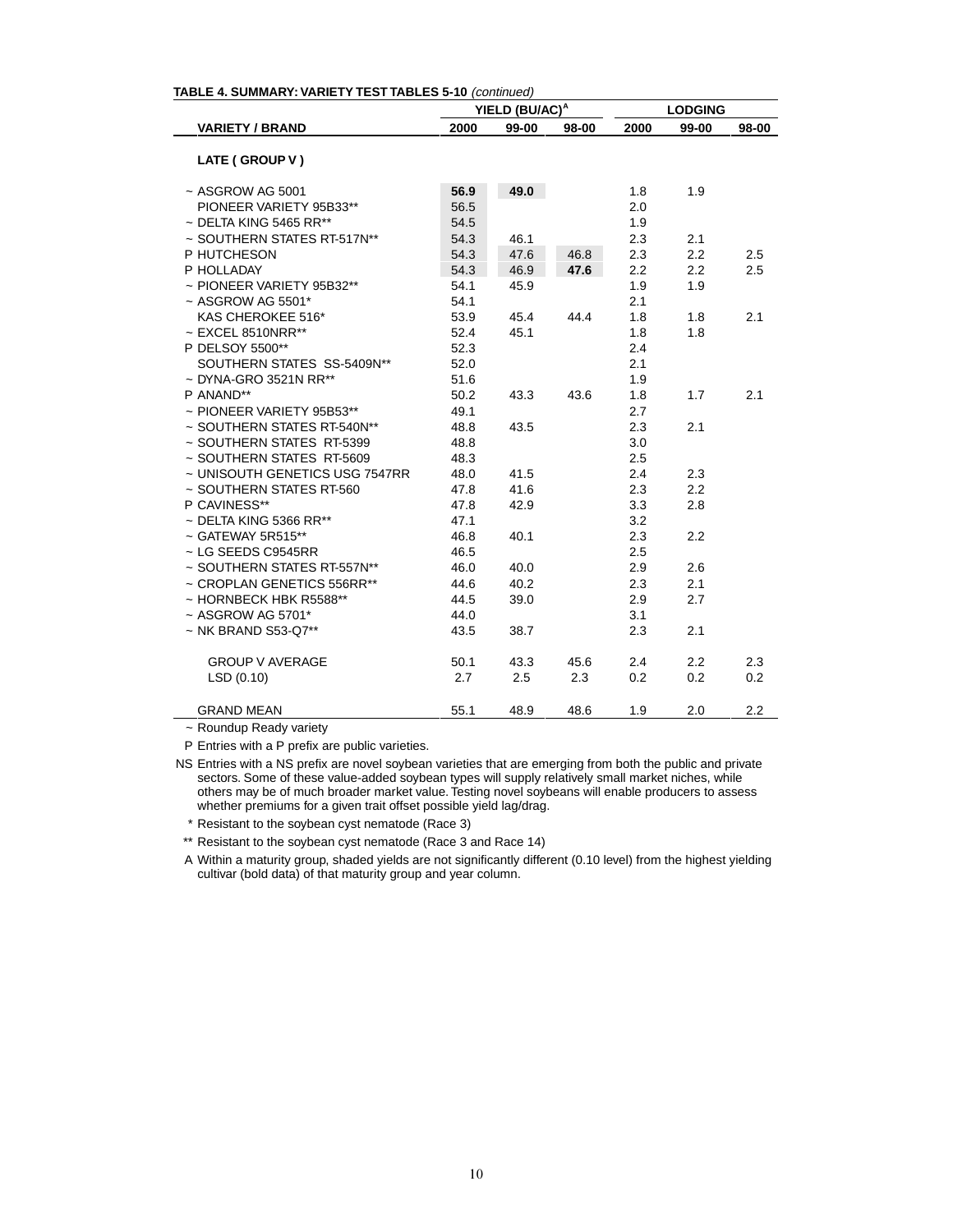| <b>VARIETY / BRAND</b>                                | <b>YIELD</b><br>$(BU/AC)^B$<br>2000 | <b>LODGING</b><br>2000 | <b>PLANT</b><br><b>HEIGHT</b><br>(IN)<br>2000 | <b>MATURITY</b><br><b>DATE</b><br>2000 |
|-------------------------------------------------------|-------------------------------------|------------------------|-----------------------------------------------|----------------------------------------|
| <b>EARLY (GROUP III)</b>                              |                                     |                        |                                               |                                        |
| <b>STINE 3870-0</b>                                   | 77.7                                | 1.5                    | 41                                            | 9/19                                   |
| $~\sim$ STINE 3800-4                                  | 73.5                                | 1.0                    | 41                                            | 9/22                                   |
| ~ GOLDEN HARVEST H-3983RR                             | 71.1                                | 1.0                    | 36                                            | 9/22                                   |
| PIONEER VARIETY 93B82                                 | 71.0                                | 1.5                    | 36                                            | 9/17                                   |
| NK BRAND S38-T8**                                     | 69.9                                | 1.0                    | 46                                            | 9/18                                   |
| ~ SOUTHERN CROSS-SOLOMON 3.8-RR                       | 67.6                                | 1.0                    | 39                                            | 9/21                                   |
| ~ STINE 3763-4                                        | 67.4                                | 1.0                    | 40                                            | 9/16                                   |
| SOUTHERN STATES SS-3971                               | 66.1                                | 1.0                    | 40                                            | 9/19                                   |
| NS FG 1 (tofu type)                                   | 65.0                                | 1.0                    | 32                                            | 9/12                                   |
| ~ PIONEER VARIETY 93B84                               | 64.6                                | 1.0                    | 39                                            | 9/18                                   |
| SOUTHERN STATES HT-381-STS                            | 64.5                                | 1.5                    | 44                                            | 9/17                                   |
| SOUTHERN STATES SS-3896-STS                           | 61.1                                | 1.0                    | 37                                            | 9/14                                   |
| ~ ASGROW AG 3901**                                    | 60.9                                | 1.0                    | 40                                            | 9/21                                   |
| NS NE 3396 (high protein, high yield)                 | 60.6                                | 2.5                    | 34                                            | 9/12                                   |
| ~ SOUTHERN STATES RT-386                              | 59.3                                | 1.0                    | 45                                            | 9/22<br>9/16                           |
| NS L91-1552 (natto type)                              | 57.9<br>57.2                        | 3.0                    | 31                                            |                                        |
| NS IA 2025 (triple null)<br>~ SOUTHERN STATES RT-3975 | 57.2                                | 1.0<br>1.0             | 33<br>41                                      | 9/8<br>9/19                            |
| NS PIONEER VARIETY P9305 (tofu type)                  | 55.7                                | 1.0                    | 34                                            | 9/12                                   |
| NS U95-3813 (natto type)                              | 52.3                                | 1.0                    | 20                                            | 9/7                                    |
| NS U97-207427 (high protein, high yield)              | 51.4                                | 1.5                    | 33                                            | 9/11                                   |
| NS IA 3011 (tofu type)                                | 48.9                                | 1.5                    | 29                                            | 9/7                                    |
| <b>GROUP III AVERAGE</b><br>LSD(0.10)                 | 62.8<br>8.8                         | 1.3<br>0.6             | 37<br>3                                       | 9/16                                   |
| <b>MID-SEASON (GROUP IV)</b>                          |                                     |                        |                                               |                                        |
| DELTA KING 4680                                       | 76.1                                | 1.0                    | 41                                            | 10/4                                   |
| ~ CROPLAN GENETICS 480RR**                            | 75.3                                | 1.0                    | 41                                            | 10/2                                   |
| <b>STINE 4790</b>                                     | 74.6                                | 1.0                    | 40                                            | 10/3                                   |
| ~ ASGROW AG 4702**                                    | 71.8                                | 1.0                    | 41                                            | 10/4                                   |
| SOUTHERN STATES FFR-493                               | 71.8                                | 1.0                    | 48                                            | 10/3                                   |
| GATEWAY 471**                                         | 71.8                                | 1.0                    | 44                                            | 10/2                                   |
| $\sim$ DYNA-GRO 3468N RR**                            | 71.6                                | 1.0                    | 40                                            | 10/3                                   |
| ~ SOUTHERN CROSS-TITUS 4.8N-RR**                      | 71.3                                | 1.0                    | 44                                            | 10/3                                   |
| SOUTHERN STATES SS-4299N**                            | 71.1                                | 1.0                    | 40                                            | 9/20                                   |
| STINE 4702-2**                                        | 70.8                                | 1.0                    | 45                                            | 10/2                                   |
| CAVERNDALE CF 492                                     | 70.8                                | 1.0                    | 35                                            | 10/4                                   |
| SOUTHERN CROSS-AARON 4.5N-STS**                       | 70.7                                | 1.0                    | 42                                            | 9/22                                   |
| PIONEER VARIETY 94B53**                               | 70.4                                | 1.0                    | 42                                            | 9/23                                   |
| HORNBECK HBK 4891                                     | 69.4                                | 1.0                    | 44                                            | 9/21                                   |
| $\sim$ VIGORO V492NRR**<br>ASGROW AG 4604**           | 69.1                                | 1.0                    | 49                                            | 10/3                                   |
| GOLDEN HARVEST H-4459STS**                            | 68.9<br>68.6                        | 1.0<br>1.0             | 44<br>42                                      | 9/26<br>9/23                           |
| SOUTHERN STATES FFR-439                               | 68.5                                | 1.0                    | 46                                            | 9/23                                   |
| SOUTHERN STATES FFR-4985-STS                          | 67.7                                | $3.5\,$                | 44                                            | <b>FROST</b>                           |
| ~ ASGROW AG 4301**                                    | 67.7                                | 1.0                    | 41                                            | 9/28                                   |
| ~ GOLDEN HARVEST H-4946RR**                           | 67.4                                | 1.0                    | 48                                            | 10/2                                   |
| NK BRAND S43-B5                                       | 67.0                                | 1.0                    | 40                                            | 9/21                                   |
| $\sim$ DPL DP4690RR                                   | 66.6                                | 1.0                    | 44                                            | 9/29                                   |
| GOLDEN HARVEST H-4755                                 | 66.6                                | 1.0                    | 46                                            | 9/29                                   |
| $~\sim$ STINE 4212-4**                                | 66.5                                | 1.0                    | 42                                            | 9/18                                   |
| ~ ASGROW AG 4902**                                    | 65.9                                | 1.0                    | 41                                            | 10/1                                   |
| PIONEER VARIETY 9482                                  | 65.9                                | 1.0                    | 43                                            | 9/28                                   |
| $~\sim$ STINE 4402-4**                                | 65.7                                | 1.0                    | 41                                            | 9/24                                   |
| P MANOKIN*                                            | 65.6                                | 3.0                    | 40                                            | 10/5                                   |
| AGVENTURE VARIETY# AV1468**                           | 65.6                                | 1.0                    | 42                                            | 9/23                                   |

### **TABLE 5. 2000 CALDWELL CO. CONVENTIONAL VARIETY TEST <sup>A</sup>**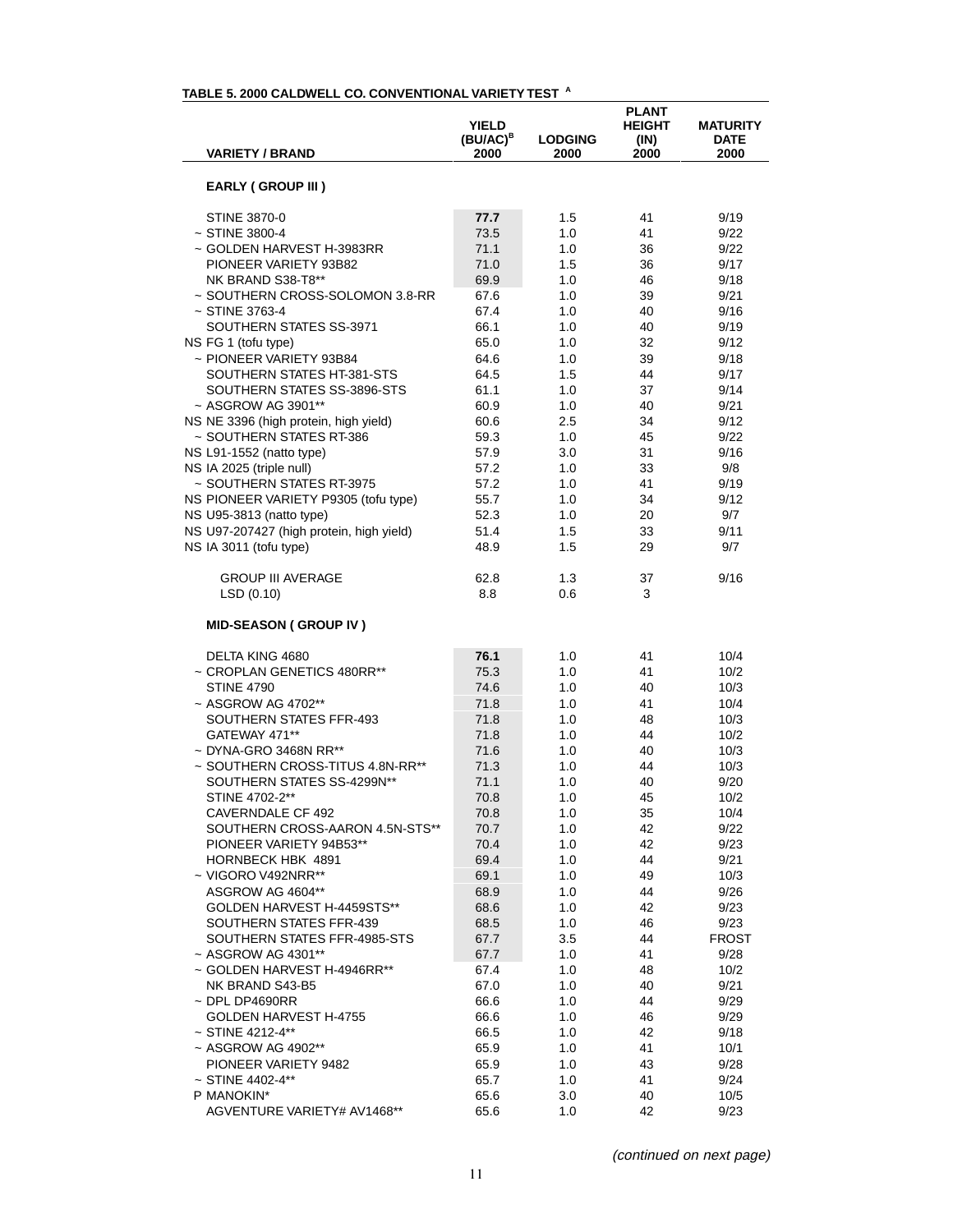#### TABLE 5. 2000 CALDWELL CO. CONVENTIONAL VARIETY TEST<sup>A</sup> (continued)

| <b>VARIETY / BRAND</b>                                | YIELD<br>$(BU/AC)^B$<br>2000 | <b>LODGING</b><br>2000 | <b>PLANT</b><br><b>HEIGHT</b><br>(IN)<br>2000 | <b>MATURITY</b><br><b>DATE</b><br>2000 |
|-------------------------------------------------------|------------------------------|------------------------|-----------------------------------------------|----------------------------------------|
|                                                       |                              |                        |                                               |                                        |
| NK BRAND S42-H1**                                     | 65.4                         | 1.0                    | 41                                            | 9/23                                   |
| UNISOUTH GENETICS USG 7499                            | 64.9                         | 1.0                    | 41                                            | 10/3                                   |
| ASGROW AG 4324                                        | 64.7                         | 1.0                    | 40                                            | 9/20                                   |
| SOUTHERN CROSS-JAMES 4.1N**                           | 64.6                         | 1.0                    | 42                                            | 9/20                                   |
| $\sim$ STINE 4001-4                                   | 64.4                         | 1.0                    | 38                                            | 9/19                                   |
| ~ LG SEEDS C9480RR                                    | 64.1                         | 1.0                    | 42                                            | 9/29                                   |
| ~ SOUTHERN STATES SS-RT-4098                          | 64.1                         | 1.0                    | 42                                            | 9/19                                   |
| DELTA KING 4711                                       | 63.6                         | 1.0                    | 42                                            | 9/24                                   |
| $\sim$ PIONEER VARIETY 9492**                         | 63.4                         | 1.0                    | 40                                            | 9/27                                   |
| ~ STINE 4802-4**                                      | 63.3                         | 1.0                    | 42                                            | 10/1                                   |
| GOLDEN HARVEST H-4516*                                | 62.9                         | 1.0                    | 42                                            | 9/21                                   |
| NK BRAND S40-C1                                       | 62.7                         | 1.0                    | 38                                            | 9/19                                   |
| ~ PIONEER VARIETY 94B01**                             | 61.6                         | 1.0                    | 39                                            | 9/18                                   |
| $\sim$ GATEWAY 4R472                                  | 61.5                         | 1.5                    | 46                                            | 9/28                                   |
| $\sim$ DPL SG498RR                                    | 61.3                         | 1.0                    | 39                                            | 10/4                                   |
| ~ GOLDEN HARVEST H-4728RR*                            | 61.3                         | 1.0                    | 39                                            | 9/21                                   |
| SOUTHERN STATES SS-4483N**                            | 61.1                         | 1.0                    | 46                                            | 9/22                                   |
| $\sim$ DEKALB CX444cRR**<br>SOUTHERN CROSS-JOSHUA 4.8 | 61.0<br>61.0                 | 1.0<br>1.0             | 41<br>45                                      | 9/30<br>9/26                           |
| P REND**                                              | 60.6                         | 1.5                    | 42                                            | 9/18                                   |
| <b>CAVERNDALE CF 461</b>                              | 60.5                         | 1.0                    | 44                                            | 9/23                                   |
| $~\sim$ ASGROW AG 4403                                | 60.4                         | 1.0                    | 41                                            | 9/21                                   |
| ~ SOUTHERN STATES RT-4980                             | 60.4                         | 1.0                    | 44                                            | 9/28                                   |
| P TROLL                                               | 60.2                         | 1.0                    | 23                                            | 9/18                                   |
| ~ AGVENTURE VARIETY# AV6468                           | 59.9                         | 1.0                    | 44                                            | 9/22                                   |
| $\sim$ EXCEL 8410NRR*                                 | 59.7                         | 1.0                    | 39                                            | 9/21                                   |
| P PHARAOH*                                            | 59.5                         | 1.0                    | 39                                            | 10/3                                   |
| ~ ATLAS BRAND MYCOGEN-5480NRR**                       | 59.5                         | 1.0                    | 44                                            | 10/3                                   |
| ~ VIGORO V450NRR**                                    | 59.3                         | 1.0                    | 41                                            | 9/24                                   |
| LG SEEDS C9474                                        | 59.1                         | 1.0                    | 45                                            | 9/23                                   |
| NS IA 4001 (natto type)                               | 58.9                         | 3.5                    | 37                                            | 9/13                                   |
| $\sim$ DELTA KING 4868 RR                             | 58.7                         | 1.0                    | 40                                            | 9/29                                   |
| ~ SOUTHERN STATES RT-4495N**                          | 58.5                         | 1.0                    | 35                                            | 9/22                                   |
| ~ GREAT LAKES GL 4309 RR**                            | 58.5                         | 1.0                    | 39                                            | 9/29                                   |
| ~ GREAT LAKES GL 4800 RR                              | 58.0                         | 1.0                    | 45                                            | 9/27                                   |
| STINE 4199-2**                                        | 57.7                         | 1.0                    | 44                                            | 9/24                                   |
| $\sim$ LG SEEDS C4350NRR*                             | 57.6                         | 1.0                    | 39                                            | 9/19                                   |
| ~ SOUTHERN STATES RT-446N*                            | 57.4                         | 1.0                    | 44                                            | 9/25                                   |
| $~\sim$ DEKALB CX414cRR*                              | 57.0                         | 1.0                    | 46                                            | 9/20                                   |
| NS L96-5104 (natto type)                              | 56.8                         | 1.0                    | 38                                            | 9/16                                   |
| $\sim$ HORNBECK HBK R4660**                           | 56.0                         | 1.0                    | 45                                            | 10/2                                   |
| P STRESSLAND                                          | 56.0                         | 1.0                    | 41                                            | 9/20                                   |
| P CALHOUN<br>$\sim$ DPL DP4344RR                      | 55.9<br>55.8                 | 1.0<br>1.0             | 19<br>46                                      | 9/19<br>9/30                           |
| ~ NK BRAND S46-G2**                                   | 55.7                         | 1.0                    | 44                                            | 9/25                                   |
| $\sim$ VIGORO V439NRR**                               | 54.9                         | 1.0                    | 41                                            | 9/22                                   |
| $\sim$ DEKALB DKB44-51                                | 54.1                         | 1.0                    | 39                                            | 9/20                                   |
| ~ PIONEER VARIETY 94B45**                             | 53.9                         | 1.0                    | 47                                            | 9/22                                   |
| P INA**                                               | 53.3                         | 2.5                    | 46                                            | 9/18                                   |
| ~ CROPLAN GENETICS 466RR**                            | 53.0                         | 1.0                    | 46                                            | 9/30                                   |
| ~ HORNBECK HBK R4920                                  | 53.0                         | 2.0                    | 45                                            | 9/27                                   |
| ~ HORNBECK HBK R4855                                  | 52.1                         | 1.0                    | 43                                            | 9/23                                   |
| ~ CROPLAN GENETICS 4979RR                             | 52.1                         | 2.5                    | 49                                            | 10/5                                   |
| LG SEEDS C4344N*                                      | 52.1                         | 1.0                    | 37                                            | 9/19                                   |
| NS K 1431 (high protein)                              | 51.4                         | 2.0                    | 44                                            | 9/20                                   |
| ~ CAVERNDALE CF 465nRR**                              | 50.5                         | 1.0                    | 48                                            | 9/30                                   |
| ~ UNISOUTH GENETICS USG 7489RR                        | 50.2                         | 1.0                    | 44                                            | 9/26                                   |
| <b>GROUP IV AVERAGE</b>                               | 62.4                         | 1.1                    | 42                                            | 9/25                                   |
| LSD (0.10)                                            | 8.5                          | 0.4                    | $\overline{2}$                                |                                        |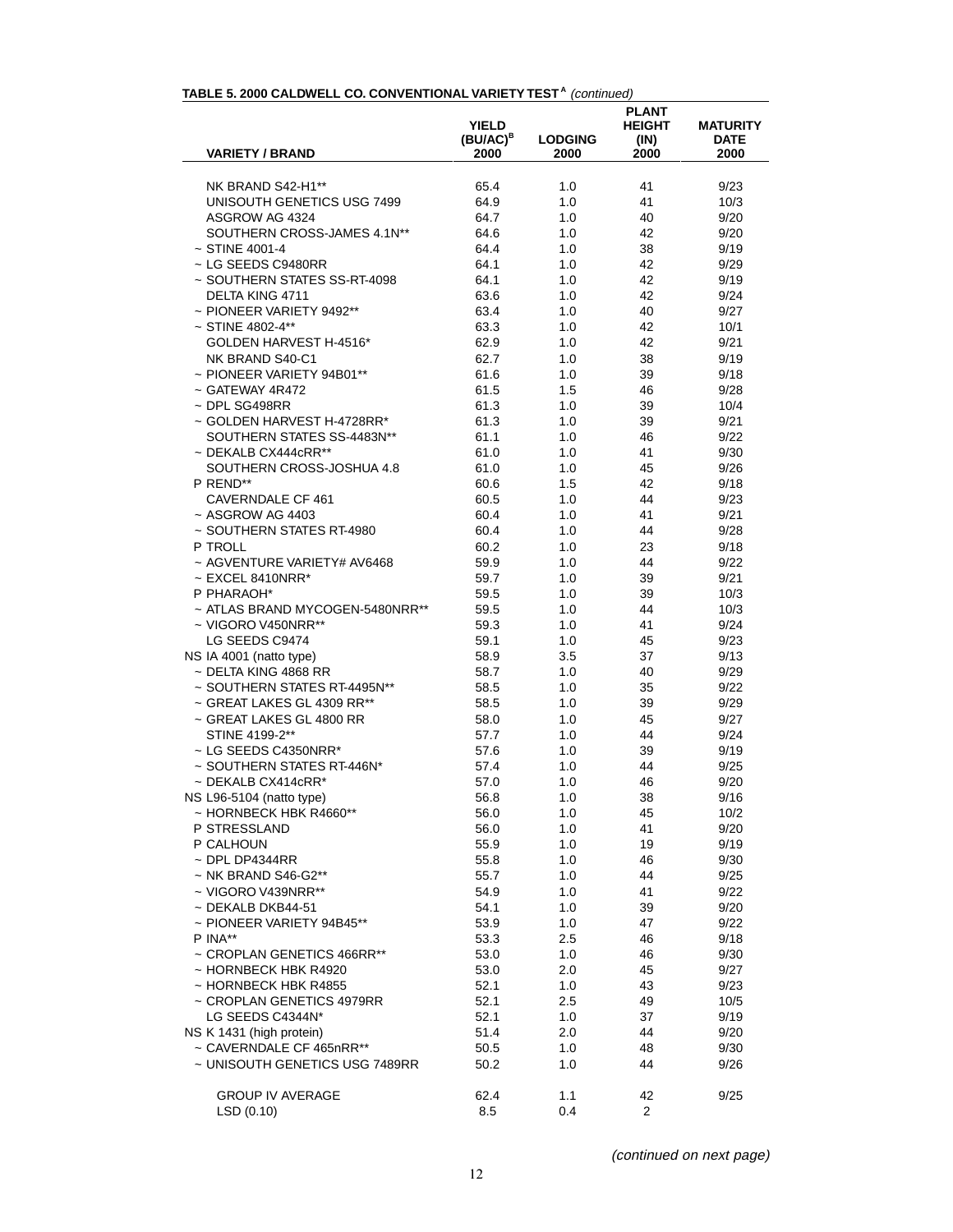| <b>VARIETY / BRAND</b>         | <b>YIELD</b><br>(BU/AC) <sup>B</sup><br>2000 | <b>LODGING</b><br>2000 | <b>PLANT</b><br><b>HEIGHT</b><br>(IN)<br>2000 | <b>MATURITY</b><br><b>DATE</b><br>2000 |
|--------------------------------|----------------------------------------------|------------------------|-----------------------------------------------|----------------------------------------|
|                                |                                              |                        |                                               |                                        |
| LATE (GROUP V)                 |                                              |                        |                                               |                                        |
| P HUTCHESON                    | 74.5                                         | 1.0                    | 40                                            | 10/8                                   |
| P HOLLADAY                     | 72.9                                         | 1.5                    | 36                                            | 10/8                                   |
| ~ SOUTHERN STATES RT-517N**    | 70.1                                         | 2.0                    | 43                                            | 10/5                                   |
| $~\sim$ ASGROW AG 5501*        | 68.6                                         | 2.0                    | 42                                            | <b>FROST</b>                           |
| $\sim$ GATEWAY 5R515**         | 68.2                                         | 2.0                    | 45                                            | <b>FROST</b>                           |
| ~ ASGROW AG 5001               | 66.1                                         | 1.0                    | 41                                            | 10/4                                   |
| KAS CHEROKEE 516*              | 65.2                                         | 1.0                    | 39                                            | 10/8                                   |
| P ANAND**                      | 65.0                                         | 1.0                    | 37                                            | <b>FROST</b>                           |
| PIONEER VARIETY 95B33**        | 65.0                                         | 1.0                    | 39                                            | 10/8                                   |
| $\sim$ DELTA KING 5465 RR**    | 63.8                                         | 1.0                    | 42                                            | <b>FROST</b>                           |
| ~ PIONEER VARIETY 95B53**      | 63.3                                         | 2.0                    | 39                                            | <b>FROST</b>                           |
| P DELSOY 5500**                | 62.8                                         | 1.0                    | 41                                            | 10/8                                   |
| ~ UNISOUTH GENETICS USG 7547RR | 62.3                                         | 2.0                    | 42                                            | <b>FROST</b>                           |
| ~ SOUTHERN STATES RT-560       | 61.7                                         | 1.5                    | 42                                            | <b>FROST</b>                           |
| $\sim$ PIONEER VARIETY 95B32** | 61.4                                         | 1.0                    | 38                                            | 10/5                                   |
| $\sim$ EXCEL 8510NRR**         | 61.1                                         | 1.0                    | 44                                            | 10/8                                   |
| ~ SOUTHERN STATES RT-5399      | 59.8                                         | 4.0                    | 41                                            | <b>FROST</b>                           |
| P CAVINESS**                   | 59.7                                         | 4.0                    | 39                                            | <b>FROST</b>                           |
| $\sim$ DELTA KING 5366 RR**    | 57.6                                         | 4.0                    | 41                                            | <b>FROST</b>                           |
| $~\sim$ ASGROW AG 5701*        | 57.2                                         | 3.5                    | 45                                            | <b>FROST</b>                           |
| SOUTHERN STATES SS-5409N**     | 56.4                                         | 2.0                    | 40                                            | <b>FROST</b>                           |
| ~ CROPLAN GENETICS 556RR**     | 55.8                                         | 1.0                    | 42                                            | <b>FROST</b>                           |
| ~ SOUTHERN STATES RT-540N**    | 55.5                                         | 2.0                    | 42                                            | <b>FROST</b>                           |
| $\sim$ DYNA-GRO 3521N RR**     | 54.8                                         | 1.0                    | 42                                            | <b>FROST</b>                           |
| ~ SOUTHERN STATES RT-5609      | 54.5                                         | 2.5                    | 42                                            | <b>FROST</b>                           |
| ~ SOUTHERN STATES RT-557N**    | 52.1                                         | 3.5                    | 44                                            | <b>FROST</b>                           |
| ~ HORNBECK HBK R5588**         | 52.1                                         | 4.0                    | 42                                            | <b>FROST</b>                           |
| $~\sim$ NK BRAND S53-Q7**      | 51.8                                         | 1.5                    | 43                                            | 10/8                                   |
| ~ LG SEEDS C9545RR             | 51.8                                         | 2.0                    | 44                                            | <b>FROST</b>                           |
| <b>GROUP V AVERAGE</b>         | 61.1                                         | 2.0                    | 41                                            | 10/7                                   |
| LSD (0.10)                     | 7.3                                          | 0.7                    | 3                                             |                                        |
| <b>GRAND MEAN</b>              | 62.2                                         | 1.3                    | 41                                            |                                        |

#### TABLE 5. 2000 CALDWELL CO. CONVENTIONAL VARIETY TEST<sup>A</sup> (continued)

~ Roundup Ready variety

P Entries with a P prefix are public varieties.

NS Entries with a NS prefix are novel soybean varieties that are emerging from both the public and private sectors. Some of these value-added soybean types will supply relatively small market niches, while others may be of much broader market value. Testing novel soybeans will enable producers to assess whether premiums for a given trait offset possible yield lag/drag.

\* Resistant to the soybean cyst nematode (Race 3)

\*\* Resistant to the soybean cyst nematode (Race 3 and Race 14)

A Data were not available for 1999 due to excessive variability caused by the 1999 drought.

B Within a maturity group, shaded yields are not significantly different (0.10 level) from the highest yielding cultivar (bold data) of that maturity group.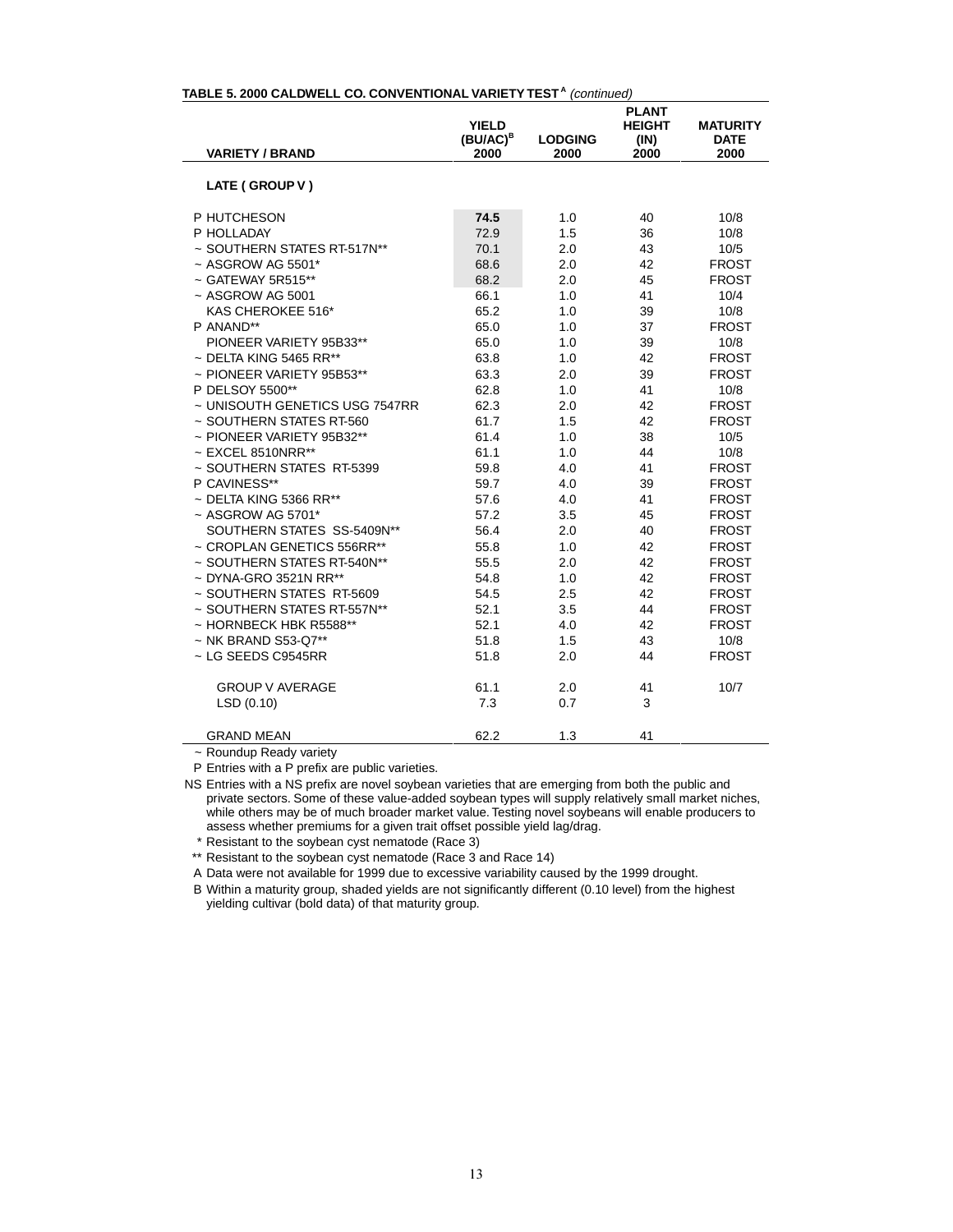|                                          | <b>YIELD</b><br>(BU/AC) <sup>B</sup> | <b>LODGING</b> |
|------------------------------------------|--------------------------------------|----------------|
| <b>VARIETY / BRAND</b>                   | 2000                                 | 2000           |
| <b>EARLY (GROUP III)</b>                 |                                      |                |
| ~ ASGROW AG 3901**                       | 45.0                                 | 1.0            |
| PIONEER VARIETY 93B82                    | 44.7                                 | 1.0            |
| <b>STINE 3870-0</b>                      | 42.4                                 | 1.0            |
| SOUTHERN STATES SS-3971                  | 41.4                                 | 1.0            |
| ~ PIONEER VARIETY 93B84                  | 40.0                                 | 1.0            |
| ~ SOUTHERN STATES RT-386                 | 37.7                                 | 1.0            |
| $~\sim$ STINE 3800-4                     | 37.6                                 | 1.0            |
| SOUTHERN STATES SS-3896-STS              |                                      |                |
|                                          | 37.2                                 | 1.0<br>1.0     |
| NS NE 3396 (high protein, high yield)    | 36.7                                 |                |
| NS L91-1552 (natto type)                 | 36.3                                 | 1.0            |
| NK BRAND S38-T8**                        | 34.4                                 | 1.0            |
| $~\sim$ STINE 3763-4                     | 33.9                                 | 1.0            |
| ~ GOLDEN HARVEST H-3983RR                | 33.9                                 | 1.0            |
| ~ SOUTHERN CROSS-SOLOMON 3.8-RR          | 33.0                                 | 1.0            |
| ~ SOUTHERN STATES RT-3975                | 32.9                                 | 1.0            |
| NS FG 1 (tofu type)                      | 31.1                                 | 1.0            |
| SOUTHERN STATES HT-381-STS               | 31.0                                 | 1.0            |
| NS U95-3813 (natto type)                 | 28.7                                 | 1.0            |
| NS PIONEER VARIETY P9305 (tofu type)     | 25.9                                 | 1.0            |
| NS U97-207427 (high protein, high yield) | 25.9                                 | 1.0            |
| NS IA 3011 (tofu type)                   | 23.5                                 | 1.0            |
| NS IA 2025 (triple null)                 | 22.4                                 | 1.0            |
| <b>GROUP III AVERAGE</b>                 | 34.3                                 | 1.0            |
| LSD (0.10)                               | 6.0                                  |                |
| <b>MID-SEASON (GROUP IV)</b>             |                                      |                |
| NK BRAND S40-C1                          | 52.5                                 | 1.0            |
| SOUTHERN STATES FFR-439                  | 51.1                                 | 1.0            |
| ~ GREAT LAKES GL 4800 RR                 | 50.8                                 | 1.0            |
| <b>STINE 4790</b>                        | 48.0                                 | 1.0            |
| PIONEER VARIETY 94B53**                  | 47.8                                 | 1.0            |
| SOUTHERN STATES FFR-4985-STS             | 47.5                                 | 1.0            |
| SOUTHERN STATES FFR-493                  | 47.5                                 | 1.0            |
| DELTA KING 4711                          | 47.1                                 | 1.0            |
| GOLDEN HARVEST H-4459STS**               | 46.6                                 | 1.0            |
| ~ GATEWAY 4R472                          | 46.6                                 | 1.0            |
| LG SEEDS C4344N*                         | 46.1                                 | 1.0            |
| ~ LG SEEDS C9480RR                       | 45.7                                 | 1.0            |
| LG SEEDS C9474                           | 45.2                                 | 1.0            |
| <b>CAVERNDALE CF 492</b>                 | 45.2                                 | 1.0            |
| GATEWAY 471**                            | 44.3                                 | 1.0            |
| NK BRAND S43-B5                          | 44.2                                 | 1.0            |
| ~ DELTA KING 4868 RR                     | 43.3                                 | 1.0            |
| ~ DYNA-GRO 3468N RR**                    | 42.9                                 | 1.0            |
| STINE 4702-2**                           | 42.8                                 | 1.0            |
| P MANOKIN*                               | 42.4                                 | 1.0            |
|                                          |                                      |                |
| DELTA KING 4680                          | 41.9                                 | 1.0            |
| $\sim$ DPL DP4690RR                      | 41.9                                 | 1.0            |
| ~ GOLDEN HARVEST H-4728RR*               | 41.9                                 | 1.0            |
| NS L96-5104 (natto type)                 | 41.4                                 | 1.0            |
| CAVERNDALE CF 461                        | 41.0                                 | 1.0            |
| $\sim$ VIGORO V439NRR**                  | 41.0                                 | 1.0            |
| ~ LG SEEDS C4350NRR*                     | 40.5                                 | 1.0            |
| ASGROW AG 4604**                         | 40.0                                 | 1.0            |
| GOLDEN HARVEST H-4755                    | 40.0                                 | 1.0            |
| ~ HORNBECK HBK R4660**                   | 39.6                                 | 1.0            |
| PIONEER VARIETY 9482                     | 39.6                                 | 1.0            |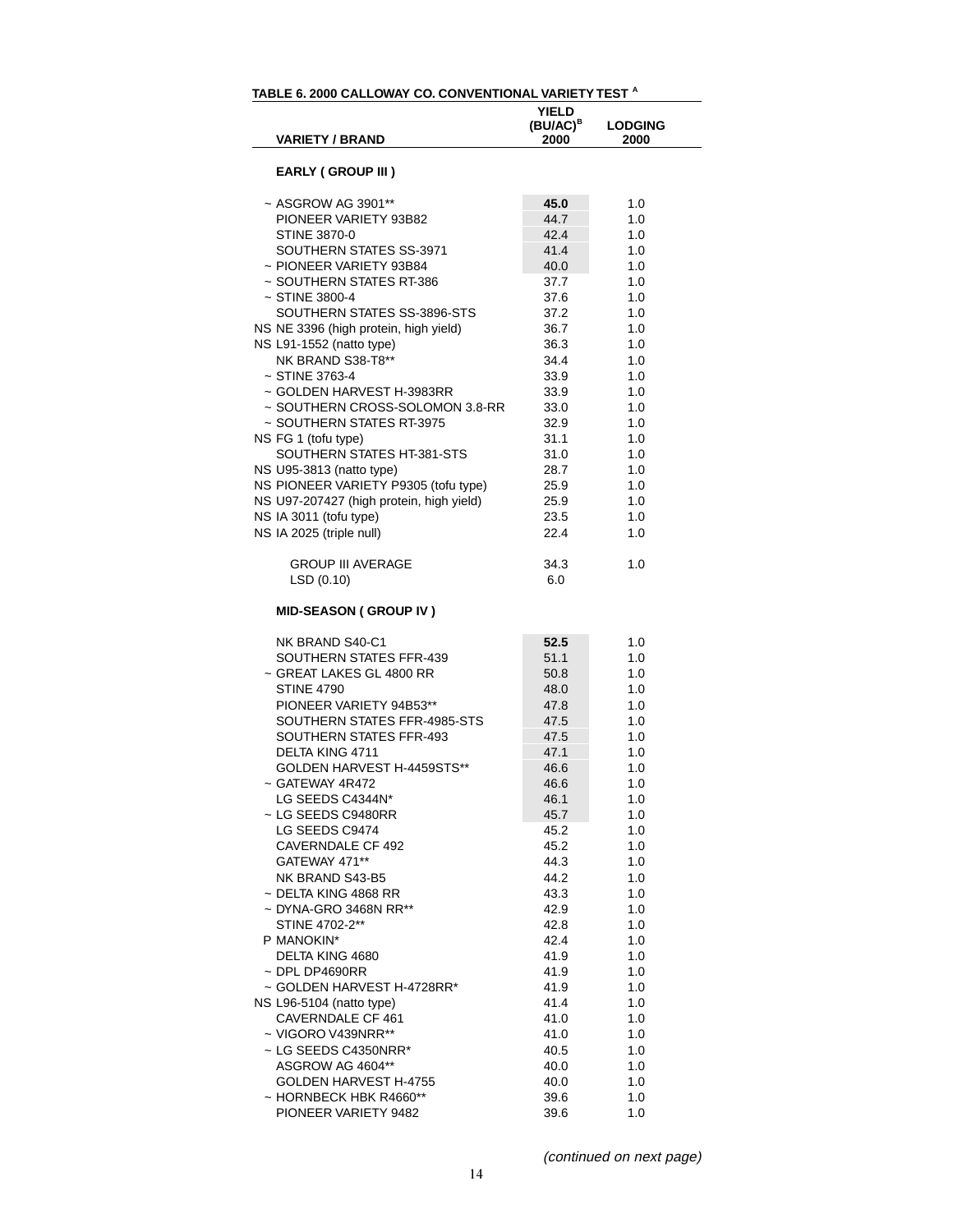| ~ AGVENTURE VARIETY# AV6468<br>39.6<br>1.0<br>P TROLL<br>39.5<br>1.0<br>~ SOUTHERN STATES SS-RT-4098<br>1.0<br>39.5<br>~ SOUTHERN STATES RT-4980<br>39.5<br>1.0<br>$\sim$ EXCEL 8410NRR*<br>39.5<br>1.0<br>~ HORNBECK HBK R4920<br>39.5<br>1.0<br>~ UNISOUTH GENETICS USG 7489RR<br>39.5<br>1.0<br>~ SOUTHERN STATES RT-4495N**<br>1.0<br>39.1<br>~ CAVERNDALE CF 465nRR**<br>1.0<br>38.1<br>SOUTHERN STATES SS-4299N**<br>37.7<br>1.0<br>ASGROW AG 4324<br>1.0<br>37.6<br>$~\sim$ ASGROW AG 4403<br>37.6<br>1.0<br>P REND**<br>37.2<br>1.0<br>~ DPL SG498RR<br>37.2<br>1.0<br>~ GOLDEN HARVEST H-4946RR**<br>1.0<br>37.2<br>SOUTHERN CROSS-AARON 4.5N-STS**<br>1.0<br>37.2<br>~ ASGROW AG 4301**<br>36.7<br>1.0<br>$~\sim$ ASGROW AG 4702**<br>36.7<br>1.0<br>HORNBECK HBK 4891<br>1.0<br>36.7<br>$~\sim$ STINE 4212-4**<br>1.0<br>36.7<br>$\sim$ VIGORO V450NRR**<br>36.2<br>1.0<br>GOLDEN HARVEST H-4516*<br>1.0<br>35.8<br>$~\sim$ DEKALB DKB44-51<br>1.0<br>35.8<br>$~\sim$ NK BRAND S46-G2**<br>35.8<br>1.0<br>~ SOUTHERN STATES RT-446N*<br>1.0<br>35.6<br>~ VIGORO V492NRR**<br>35.3<br>1.0<br>SOUTHERN CROSS-JOSHUA 4.8<br>35.3<br>1.0<br>~ CROPLAN GENETICS 4979RR<br>34.4<br>1.0<br>~ GREAT LAKES GL 4309 RR**<br>34.4<br>1.0<br>$~\sim$ STINE 4402-4**<br>34.3<br>1.0<br>$~\sim$ STINE 4802-4**<br>34.3<br>1.0<br>SOUTHERN CROSS-JAMES 4.1N**<br>33.9<br>1.0<br>$\sim$ DPL DP4344RR<br>33.9<br>1.0<br>P PHARAOH*<br>1.0<br>33.9<br>~ ATLAS BRAND MYCOGEN-5480NRR**<br>33.9<br>1.0<br>AGVENTURE VARIETY# AV1468**<br>1.0<br>33.9<br>NK BRAND S42-H1**<br>33.9<br>1.0<br>~ PIONEER VARIETY 94B45**<br>1.0<br>33.9<br>~ PIONEER VARIETY 9492**<br>33.4<br>1.0<br>~ CROPLAN GENETICS 466RR**<br>1.0<br>33.4<br>UNISOUTH GENETICS USG 7499<br>33.4<br>1.0<br>~ PIONEER VARIETY 94B01**<br>33.0<br>1.0<br>STINE 4199-2**<br>33.0<br>1.0<br>$\sim$ DEKALB CX444cRR**<br>32.9<br>1.0 | <b>LODGING</b> |
|------------------------------------------------------------------------------------------------------------------------------------------------------------------------------------------------------------------------------------------------------------------------------------------------------------------------------------------------------------------------------------------------------------------------------------------------------------------------------------------------------------------------------------------------------------------------------------------------------------------------------------------------------------------------------------------------------------------------------------------------------------------------------------------------------------------------------------------------------------------------------------------------------------------------------------------------------------------------------------------------------------------------------------------------------------------------------------------------------------------------------------------------------------------------------------------------------------------------------------------------------------------------------------------------------------------------------------------------------------------------------------------------------------------------------------------------------------------------------------------------------------------------------------------------------------------------------------------------------------------------------------------------------------------------------------------------------------------------------------------------------------------------------------------------------------------------------------------------------------------------------------------|----------------|
|                                                                                                                                                                                                                                                                                                                                                                                                                                                                                                                                                                                                                                                                                                                                                                                                                                                                                                                                                                                                                                                                                                                                                                                                                                                                                                                                                                                                                                                                                                                                                                                                                                                                                                                                                                                                                                                                                          |                |
|                                                                                                                                                                                                                                                                                                                                                                                                                                                                                                                                                                                                                                                                                                                                                                                                                                                                                                                                                                                                                                                                                                                                                                                                                                                                                                                                                                                                                                                                                                                                                                                                                                                                                                                                                                                                                                                                                          |                |
|                                                                                                                                                                                                                                                                                                                                                                                                                                                                                                                                                                                                                                                                                                                                                                                                                                                                                                                                                                                                                                                                                                                                                                                                                                                                                                                                                                                                                                                                                                                                                                                                                                                                                                                                                                                                                                                                                          |                |
|                                                                                                                                                                                                                                                                                                                                                                                                                                                                                                                                                                                                                                                                                                                                                                                                                                                                                                                                                                                                                                                                                                                                                                                                                                                                                                                                                                                                                                                                                                                                                                                                                                                                                                                                                                                                                                                                                          |                |
|                                                                                                                                                                                                                                                                                                                                                                                                                                                                                                                                                                                                                                                                                                                                                                                                                                                                                                                                                                                                                                                                                                                                                                                                                                                                                                                                                                                                                                                                                                                                                                                                                                                                                                                                                                                                                                                                                          |                |
|                                                                                                                                                                                                                                                                                                                                                                                                                                                                                                                                                                                                                                                                                                                                                                                                                                                                                                                                                                                                                                                                                                                                                                                                                                                                                                                                                                                                                                                                                                                                                                                                                                                                                                                                                                                                                                                                                          |                |
|                                                                                                                                                                                                                                                                                                                                                                                                                                                                                                                                                                                                                                                                                                                                                                                                                                                                                                                                                                                                                                                                                                                                                                                                                                                                                                                                                                                                                                                                                                                                                                                                                                                                                                                                                                                                                                                                                          |                |
|                                                                                                                                                                                                                                                                                                                                                                                                                                                                                                                                                                                                                                                                                                                                                                                                                                                                                                                                                                                                                                                                                                                                                                                                                                                                                                                                                                                                                                                                                                                                                                                                                                                                                                                                                                                                                                                                                          |                |
|                                                                                                                                                                                                                                                                                                                                                                                                                                                                                                                                                                                                                                                                                                                                                                                                                                                                                                                                                                                                                                                                                                                                                                                                                                                                                                                                                                                                                                                                                                                                                                                                                                                                                                                                                                                                                                                                                          |                |
|                                                                                                                                                                                                                                                                                                                                                                                                                                                                                                                                                                                                                                                                                                                                                                                                                                                                                                                                                                                                                                                                                                                                                                                                                                                                                                                                                                                                                                                                                                                                                                                                                                                                                                                                                                                                                                                                                          |                |
|                                                                                                                                                                                                                                                                                                                                                                                                                                                                                                                                                                                                                                                                                                                                                                                                                                                                                                                                                                                                                                                                                                                                                                                                                                                                                                                                                                                                                                                                                                                                                                                                                                                                                                                                                                                                                                                                                          |                |
|                                                                                                                                                                                                                                                                                                                                                                                                                                                                                                                                                                                                                                                                                                                                                                                                                                                                                                                                                                                                                                                                                                                                                                                                                                                                                                                                                                                                                                                                                                                                                                                                                                                                                                                                                                                                                                                                                          |                |
|                                                                                                                                                                                                                                                                                                                                                                                                                                                                                                                                                                                                                                                                                                                                                                                                                                                                                                                                                                                                                                                                                                                                                                                                                                                                                                                                                                                                                                                                                                                                                                                                                                                                                                                                                                                                                                                                                          |                |
|                                                                                                                                                                                                                                                                                                                                                                                                                                                                                                                                                                                                                                                                                                                                                                                                                                                                                                                                                                                                                                                                                                                                                                                                                                                                                                                                                                                                                                                                                                                                                                                                                                                                                                                                                                                                                                                                                          |                |
|                                                                                                                                                                                                                                                                                                                                                                                                                                                                                                                                                                                                                                                                                                                                                                                                                                                                                                                                                                                                                                                                                                                                                                                                                                                                                                                                                                                                                                                                                                                                                                                                                                                                                                                                                                                                                                                                                          |                |
|                                                                                                                                                                                                                                                                                                                                                                                                                                                                                                                                                                                                                                                                                                                                                                                                                                                                                                                                                                                                                                                                                                                                                                                                                                                                                                                                                                                                                                                                                                                                                                                                                                                                                                                                                                                                                                                                                          |                |
|                                                                                                                                                                                                                                                                                                                                                                                                                                                                                                                                                                                                                                                                                                                                                                                                                                                                                                                                                                                                                                                                                                                                                                                                                                                                                                                                                                                                                                                                                                                                                                                                                                                                                                                                                                                                                                                                                          |                |
|                                                                                                                                                                                                                                                                                                                                                                                                                                                                                                                                                                                                                                                                                                                                                                                                                                                                                                                                                                                                                                                                                                                                                                                                                                                                                                                                                                                                                                                                                                                                                                                                                                                                                                                                                                                                                                                                                          |                |
|                                                                                                                                                                                                                                                                                                                                                                                                                                                                                                                                                                                                                                                                                                                                                                                                                                                                                                                                                                                                                                                                                                                                                                                                                                                                                                                                                                                                                                                                                                                                                                                                                                                                                                                                                                                                                                                                                          |                |
|                                                                                                                                                                                                                                                                                                                                                                                                                                                                                                                                                                                                                                                                                                                                                                                                                                                                                                                                                                                                                                                                                                                                                                                                                                                                                                                                                                                                                                                                                                                                                                                                                                                                                                                                                                                                                                                                                          |                |
|                                                                                                                                                                                                                                                                                                                                                                                                                                                                                                                                                                                                                                                                                                                                                                                                                                                                                                                                                                                                                                                                                                                                                                                                                                                                                                                                                                                                                                                                                                                                                                                                                                                                                                                                                                                                                                                                                          |                |
|                                                                                                                                                                                                                                                                                                                                                                                                                                                                                                                                                                                                                                                                                                                                                                                                                                                                                                                                                                                                                                                                                                                                                                                                                                                                                                                                                                                                                                                                                                                                                                                                                                                                                                                                                                                                                                                                                          |                |
|                                                                                                                                                                                                                                                                                                                                                                                                                                                                                                                                                                                                                                                                                                                                                                                                                                                                                                                                                                                                                                                                                                                                                                                                                                                                                                                                                                                                                                                                                                                                                                                                                                                                                                                                                                                                                                                                                          |                |
|                                                                                                                                                                                                                                                                                                                                                                                                                                                                                                                                                                                                                                                                                                                                                                                                                                                                                                                                                                                                                                                                                                                                                                                                                                                                                                                                                                                                                                                                                                                                                                                                                                                                                                                                                                                                                                                                                          |                |
|                                                                                                                                                                                                                                                                                                                                                                                                                                                                                                                                                                                                                                                                                                                                                                                                                                                                                                                                                                                                                                                                                                                                                                                                                                                                                                                                                                                                                                                                                                                                                                                                                                                                                                                                                                                                                                                                                          |                |
|                                                                                                                                                                                                                                                                                                                                                                                                                                                                                                                                                                                                                                                                                                                                                                                                                                                                                                                                                                                                                                                                                                                                                                                                                                                                                                                                                                                                                                                                                                                                                                                                                                                                                                                                                                                                                                                                                          |                |
|                                                                                                                                                                                                                                                                                                                                                                                                                                                                                                                                                                                                                                                                                                                                                                                                                                                                                                                                                                                                                                                                                                                                                                                                                                                                                                                                                                                                                                                                                                                                                                                                                                                                                                                                                                                                                                                                                          |                |
|                                                                                                                                                                                                                                                                                                                                                                                                                                                                                                                                                                                                                                                                                                                                                                                                                                                                                                                                                                                                                                                                                                                                                                                                                                                                                                                                                                                                                                                                                                                                                                                                                                                                                                                                                                                                                                                                                          |                |
|                                                                                                                                                                                                                                                                                                                                                                                                                                                                                                                                                                                                                                                                                                                                                                                                                                                                                                                                                                                                                                                                                                                                                                                                                                                                                                                                                                                                                                                                                                                                                                                                                                                                                                                                                                                                                                                                                          |                |
|                                                                                                                                                                                                                                                                                                                                                                                                                                                                                                                                                                                                                                                                                                                                                                                                                                                                                                                                                                                                                                                                                                                                                                                                                                                                                                                                                                                                                                                                                                                                                                                                                                                                                                                                                                                                                                                                                          |                |
|                                                                                                                                                                                                                                                                                                                                                                                                                                                                                                                                                                                                                                                                                                                                                                                                                                                                                                                                                                                                                                                                                                                                                                                                                                                                                                                                                                                                                                                                                                                                                                                                                                                                                                                                                                                                                                                                                          |                |
|                                                                                                                                                                                                                                                                                                                                                                                                                                                                                                                                                                                                                                                                                                                                                                                                                                                                                                                                                                                                                                                                                                                                                                                                                                                                                                                                                                                                                                                                                                                                                                                                                                                                                                                                                                                                                                                                                          |                |
|                                                                                                                                                                                                                                                                                                                                                                                                                                                                                                                                                                                                                                                                                                                                                                                                                                                                                                                                                                                                                                                                                                                                                                                                                                                                                                                                                                                                                                                                                                                                                                                                                                                                                                                                                                                                                                                                                          |                |
|                                                                                                                                                                                                                                                                                                                                                                                                                                                                                                                                                                                                                                                                                                                                                                                                                                                                                                                                                                                                                                                                                                                                                                                                                                                                                                                                                                                                                                                                                                                                                                                                                                                                                                                                                                                                                                                                                          |                |
|                                                                                                                                                                                                                                                                                                                                                                                                                                                                                                                                                                                                                                                                                                                                                                                                                                                                                                                                                                                                                                                                                                                                                                                                                                                                                                                                                                                                                                                                                                                                                                                                                                                                                                                                                                                                                                                                                          |                |
|                                                                                                                                                                                                                                                                                                                                                                                                                                                                                                                                                                                                                                                                                                                                                                                                                                                                                                                                                                                                                                                                                                                                                                                                                                                                                                                                                                                                                                                                                                                                                                                                                                                                                                                                                                                                                                                                                          |                |
|                                                                                                                                                                                                                                                                                                                                                                                                                                                                                                                                                                                                                                                                                                                                                                                                                                                                                                                                                                                                                                                                                                                                                                                                                                                                                                                                                                                                                                                                                                                                                                                                                                                                                                                                                                                                                                                                                          |                |
|                                                                                                                                                                                                                                                                                                                                                                                                                                                                                                                                                                                                                                                                                                                                                                                                                                                                                                                                                                                                                                                                                                                                                                                                                                                                                                                                                                                                                                                                                                                                                                                                                                                                                                                                                                                                                                                                                          |                |
|                                                                                                                                                                                                                                                                                                                                                                                                                                                                                                                                                                                                                                                                                                                                                                                                                                                                                                                                                                                                                                                                                                                                                                                                                                                                                                                                                                                                                                                                                                                                                                                                                                                                                                                                                                                                                                                                                          |                |
|                                                                                                                                                                                                                                                                                                                                                                                                                                                                                                                                                                                                                                                                                                                                                                                                                                                                                                                                                                                                                                                                                                                                                                                                                                                                                                                                                                                                                                                                                                                                                                                                                                                                                                                                                                                                                                                                                          |                |
|                                                                                                                                                                                                                                                                                                                                                                                                                                                                                                                                                                                                                                                                                                                                                                                                                                                                                                                                                                                                                                                                                                                                                                                                                                                                                                                                                                                                                                                                                                                                                                                                                                                                                                                                                                                                                                                                                          |                |
|                                                                                                                                                                                                                                                                                                                                                                                                                                                                                                                                                                                                                                                                                                                                                                                                                                                                                                                                                                                                                                                                                                                                                                                                                                                                                                                                                                                                                                                                                                                                                                                                                                                                                                                                                                                                                                                                                          |                |
|                                                                                                                                                                                                                                                                                                                                                                                                                                                                                                                                                                                                                                                                                                                                                                                                                                                                                                                                                                                                                                                                                                                                                                                                                                                                                                                                                                                                                                                                                                                                                                                                                                                                                                                                                                                                                                                                                          |                |
|                                                                                                                                                                                                                                                                                                                                                                                                                                                                                                                                                                                                                                                                                                                                                                                                                                                                                                                                                                                                                                                                                                                                                                                                                                                                                                                                                                                                                                                                                                                                                                                                                                                                                                                                                                                                                                                                                          |                |
|                                                                                                                                                                                                                                                                                                                                                                                                                                                                                                                                                                                                                                                                                                                                                                                                                                                                                                                                                                                                                                                                                                                                                                                                                                                                                                                                                                                                                                                                                                                                                                                                                                                                                                                                                                                                                                                                                          |                |
| ~ HORNBECK HBK R4855<br>32.9<br>1.0                                                                                                                                                                                                                                                                                                                                                                                                                                                                                                                                                                                                                                                                                                                                                                                                                                                                                                                                                                                                                                                                                                                                                                                                                                                                                                                                                                                                                                                                                                                                                                                                                                                                                                                                                                                                                                                      |                |
| $~\sim$ STINE 4001-4<br>32.5<br>1.0                                                                                                                                                                                                                                                                                                                                                                                                                                                                                                                                                                                                                                                                                                                                                                                                                                                                                                                                                                                                                                                                                                                                                                                                                                                                                                                                                                                                                                                                                                                                                                                                                                                                                                                                                                                                                                                      |                |
| P STRESSLAND<br>1.0<br>32.5                                                                                                                                                                                                                                                                                                                                                                                                                                                                                                                                                                                                                                                                                                                                                                                                                                                                                                                                                                                                                                                                                                                                                                                                                                                                                                                                                                                                                                                                                                                                                                                                                                                                                                                                                                                                                                                              |                |
| ~ ASGROW AG 4902**<br>1.0<br>32.0                                                                                                                                                                                                                                                                                                                                                                                                                                                                                                                                                                                                                                                                                                                                                                                                                                                                                                                                                                                                                                                                                                                                                                                                                                                                                                                                                                                                                                                                                                                                                                                                                                                                                                                                                                                                                                                        |                |
| $~\sim$ DEKALB CX414cRR*<br>32.0<br>1.0                                                                                                                                                                                                                                                                                                                                                                                                                                                                                                                                                                                                                                                                                                                                                                                                                                                                                                                                                                                                                                                                                                                                                                                                                                                                                                                                                                                                                                                                                                                                                                                                                                                                                                                                                                                                                                                  |                |
| ~ CROPLAN GENETICS 480RR**<br>1.0<br>32.0                                                                                                                                                                                                                                                                                                                                                                                                                                                                                                                                                                                                                                                                                                                                                                                                                                                                                                                                                                                                                                                                                                                                                                                                                                                                                                                                                                                                                                                                                                                                                                                                                                                                                                                                                                                                                                                |                |
| NS IA 4001 (natto type)<br>1.0<br>31.8                                                                                                                                                                                                                                                                                                                                                                                                                                                                                                                                                                                                                                                                                                                                                                                                                                                                                                                                                                                                                                                                                                                                                                                                                                                                                                                                                                                                                                                                                                                                                                                                                                                                                                                                                                                                                                                   |                |
| SOUTHERN STATES SS-4483N**<br>1.0<br>30.6                                                                                                                                                                                                                                                                                                                                                                                                                                                                                                                                                                                                                                                                                                                                                                                                                                                                                                                                                                                                                                                                                                                                                                                                                                                                                                                                                                                                                                                                                                                                                                                                                                                                                                                                                                                                                                                |                |
| P CALHOUN<br>30.1<br>1.0                                                                                                                                                                                                                                                                                                                                                                                                                                                                                                                                                                                                                                                                                                                                                                                                                                                                                                                                                                                                                                                                                                                                                                                                                                                                                                                                                                                                                                                                                                                                                                                                                                                                                                                                                                                                                                                                 |                |
| P INA**<br>1.0<br>29.2                                                                                                                                                                                                                                                                                                                                                                                                                                                                                                                                                                                                                                                                                                                                                                                                                                                                                                                                                                                                                                                                                                                                                                                                                                                                                                                                                                                                                                                                                                                                                                                                                                                                                                                                                                                                                                                                   |                |
| ~ SOUTHERN CROSS-TITUS 4.8N-RR**<br>1.0<br>29.2                                                                                                                                                                                                                                                                                                                                                                                                                                                                                                                                                                                                                                                                                                                                                                                                                                                                                                                                                                                                                                                                                                                                                                                                                                                                                                                                                                                                                                                                                                                                                                                                                                                                                                                                                                                                                                          |                |
| NS K 1431 (high protein)<br>1.0<br>28.7                                                                                                                                                                                                                                                                                                                                                                                                                                                                                                                                                                                                                                                                                                                                                                                                                                                                                                                                                                                                                                                                                                                                                                                                                                                                                                                                                                                                                                                                                                                                                                                                                                                                                                                                                                                                                                                  |                |
|                                                                                                                                                                                                                                                                                                                                                                                                                                                                                                                                                                                                                                                                                                                                                                                                                                                                                                                                                                                                                                                                                                                                                                                                                                                                                                                                                                                                                                                                                                                                                                                                                                                                                                                                                                                                                                                                                          |                |
| <b>GROUP IV AVERAGE</b><br>38.3<br>1.0                                                                                                                                                                                                                                                                                                                                                                                                                                                                                                                                                                                                                                                                                                                                                                                                                                                                                                                                                                                                                                                                                                                                                                                                                                                                                                                                                                                                                                                                                                                                                                                                                                                                                                                                                                                                                                                   |                |
| LSD(0.10)<br>6.8                                                                                                                                                                                                                                                                                                                                                                                                                                                                                                                                                                                                                                                                                                                                                                                                                                                                                                                                                                                                                                                                                                                                                                                                                                                                                                                                                                                                                                                                                                                                                                                                                                                                                                                                                                                                                                                                         |                |

**TABLE 6. 2000 CALLOWAY CO. CONVENTIONAL VARIETY TEST <sup>A</sup>** (continued)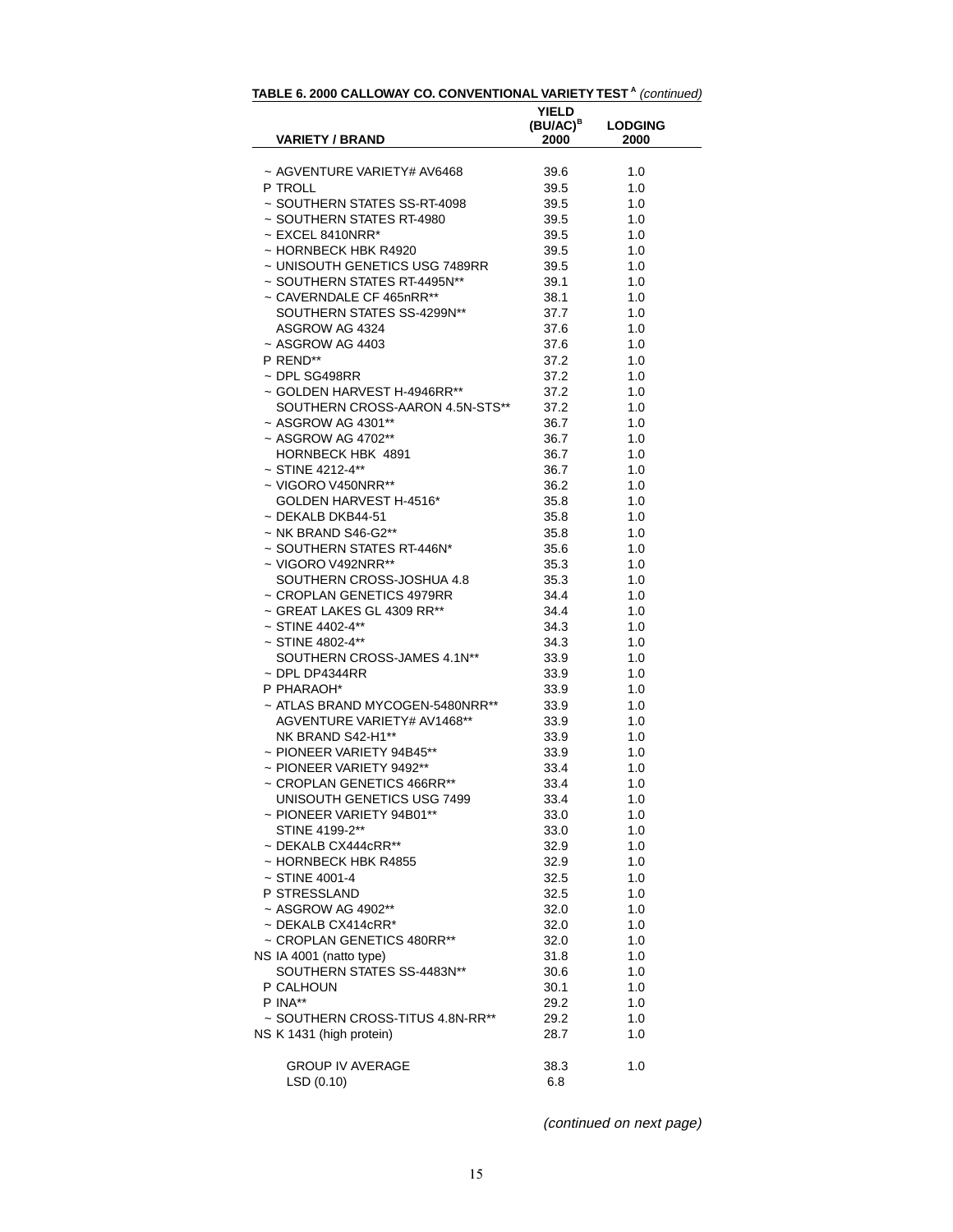| <b>VARIETY / BRAND</b>         | <b>YIELD</b><br>(BU/AC) <sup>B</sup> | <b>LODGING</b> |
|--------------------------------|--------------------------------------|----------------|
|                                | 2000                                 | 2000           |
| LATE (GROUP V)                 |                                      |                |
| $\sim$ PIONEER VARIETY 95B32** | 61.2                                 | 1.0            |
| PIONEER VARIETY 95B33**        | 52.5                                 | 1.0            |
| ~ SOUTHERN STATES RT-517N**    | 51.3                                 | 1.0            |
| $\sim$ DELTA KING 5366 RR**    | 49.9                                 | 1.0            |
| P HUTCHESON                    | 48.0                                 | 1.0            |
| $\sim$ PIONEER VARIETY 95B53** | 46.6                                 | 1.0            |
| ~ UNISOUTH GENETICS USG 7547RR | 46.1                                 | 1.0            |
| P CAVINESS**                   | 46.1                                 | 1.0            |
| P DELSOY 5500**                | 45.2                                 | 1.0            |
| KAS CHEROKEE 516*              | 44.7                                 | 1.0            |
| ~ NK BRAND S53-Q7**            | 44.7                                 | 1.0            |
| $~\sim$ ASGROW AG 5501*        | 44.2                                 | 1.0            |
| ~ SOUTHERN STATES RT-557N**    | 43.8                                 | 1.0            |
| ~ DYNA-GRO 3521N RR**          | 43.3                                 | 1.0            |
| ~ CROPLAN GENETICS 556RR**     | 42.9                                 | 1.0            |
| ~ LG SEEDS C9545RR             | 41.9                                 | 1.0            |
| $\sim$ DELTA KING 5465 RR**    | 41.9                                 | 1.0            |
| ~ SOUTHERN STATES RT-5399      | 41.9                                 | 1.0            |
| ~ SOUTHERN STATES RT-540N**    | 41.4                                 | 1.0            |
| $\sim$ EXCEL 8510NRR**         | 41.4                                 | 1.0            |
| SOUTHERN STATES SS-5409N**     | 40.5                                 | 1.0            |
| ~ SOUTHERN STATES RT-5609      | 40.5                                 | 1.0            |
| $\sim$ GATEWAY 5R515**         | 40.0                                 | 1.0            |
| P HOLLADAY                     | 38.1                                 | 1.0            |
| $\sim$ ASGROW AG 5701*         | 36.7                                 | 1.0            |
| ~ ASGROW AG 5001               | 35.8                                 | 1.0            |
| P ANAND**                      | 35.8                                 | 1.0            |
| ~ HORNBECK HBK R5588**         | 33.9                                 | 1.0            |
| ~ SOUTHERN STATES RT-560       | 33.4                                 | 1.0            |
| <b>GROUP V AVERAGE</b>         | 43.2                                 | 1.0            |
| LSD(0.10)                      | 6.1                                  |                |
| GRAND MEAN                     | 38.7                                 | 1.0            |

**TABLE 6. 2000 CALLOWAY CO. CONVENTIONAL VARIETY TEST <sup>A</sup>** (continued)

~ Roundup Ready variety

P Entries with a P prefix are public varieties.

\* Resistant to the soybean cyst nematode (Race 3)

\*\* Resistant to the soybean cyst nematode (Race 3 and Race 14)

A Data were not available for 1999 due to excessive variability caused by the 1999 drought.

NS Entries with a NS prefix are novel soybean varieties that are emerging from both the public and private sectors. Some of these value-added soybean types will supply relatively small market niches, while others may be of much broader market value. Testing novel soybeans will enable producers to assess whether premiums for a given trait offset possible yield lag/drag.

B Within a maturity group, shaded yields are not significantly different (0.10 level) from the highest yielding cultivar (bold data) of that maturity group and year column.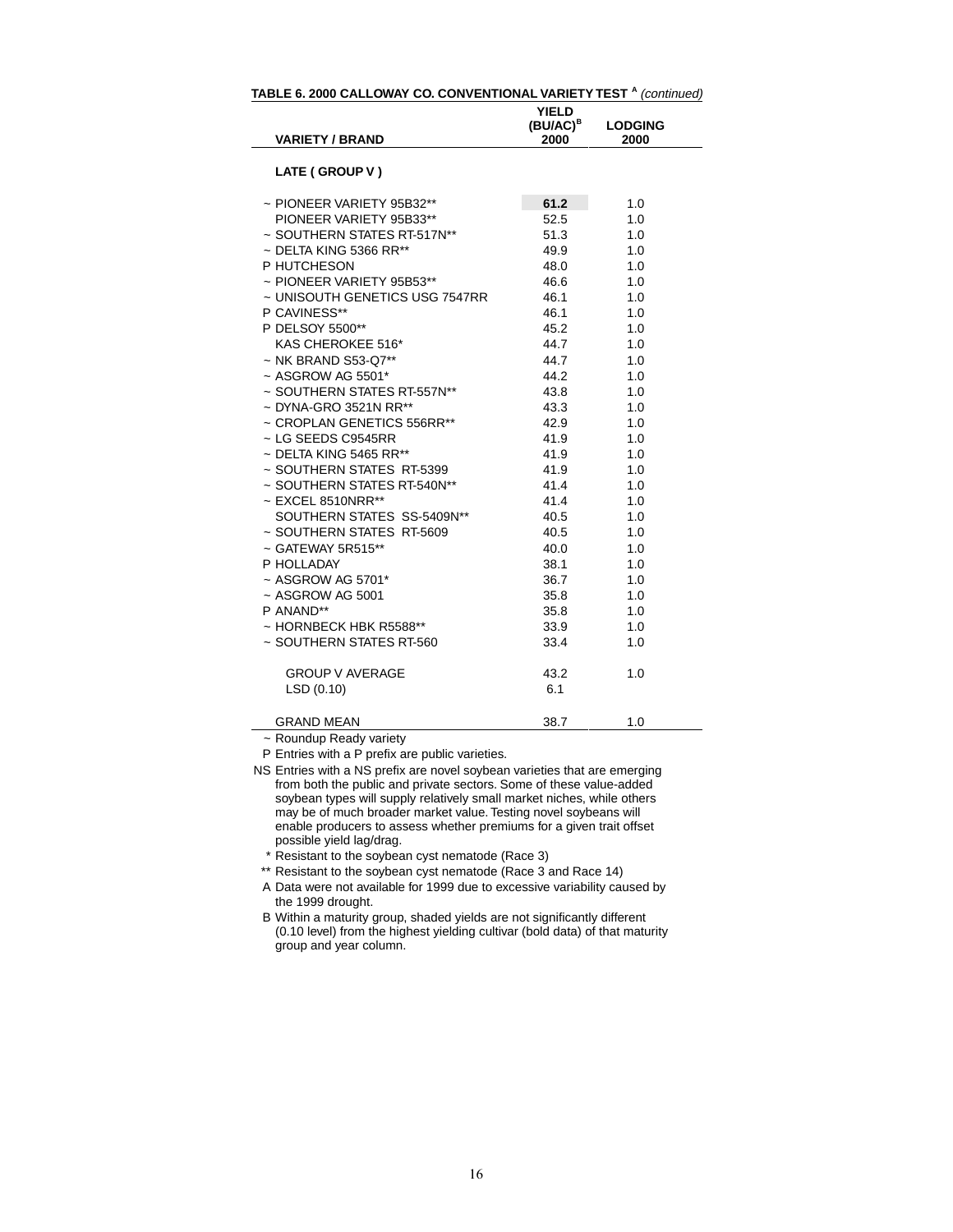### **TABLE 7. 2000 FAYETTE CO. CONVENTIONAL VARIETY TEST**

|                                                                      |              |                            |       |            |                |       | <b>PLANT</b>          |                                |
|----------------------------------------------------------------------|--------------|----------------------------|-------|------------|----------------|-------|-----------------------|--------------------------------|
|                                                                      |              | YIELD (BU/AC) <sup>A</sup> |       |            | <b>LODGING</b> |       | <b>HEIGHT</b><br>(IN) | <b>MATURITY</b><br><b>DATE</b> |
| <b>VARIETY / BRAND</b>                                               | 2000         | 99-00                      | 98-00 | 2000       | 99-00          | 98-00 | 2000                  | 2000                           |
| <b>EARLY (GROUP III)</b>                                             |              |                            |       |            |                |       |                       |                                |
|                                                                      |              |                            |       |            |                |       |                       |                                |
| <b>STINE 3870-0</b>                                                  | 88.1         |                            |       | 1.8        |                |       | 38                    | 9/21                           |
| PIONEER VARIETY 93B82                                                | 82.0         | 53.1                       |       | 1.5        | 1.3            |       | 35                    | 9/17                           |
| $~\sim$ STINE 3763-4                                                 | 81.7<br>81.6 |                            |       | 1.0        |                |       | 34<br>36              | 9/16                           |
| ~ SOUTHERN CROSS-SOLOMON 3.8-RR<br>~ PIONEER VARIETY 93B84           | 79.8         | 50.2                       |       | 1.5<br>1.3 | 1.1            |       | 37                    | 9/20<br>9/12                   |
| $~5$ TINE 3800-4                                                     | 78.3         |                            |       | 1.8        |                |       | 39                    | 9/19                           |
| SOUTHERN STATES SS-3971                                              | 78.0         |                            |       | 1.3        |                |       | 36                    | 9/18                           |
| ~ GOLDEN HARVEST H-3983RR                                            | 76.8         |                            |       | 1.8        |                |       | 35                    | 9/21                           |
| SOUTHERN STATES HT-381-STS                                           | 76.3         | 48.5                       | 46.0  | 2.0        | 1.5            | 2.4   | 38                    | 9/19                           |
| NS U97-207427 (high protein, high yield)                             | 74.9         |                            |       | 1.3        |                |       | 35                    | 9/14                           |
| NS PIONEER VARIETY P9305 (tofu type)                                 | 74.1         |                            |       | 1.0        |                |       | 28                    | 9/7                            |
| NS NE 3396 (high protein, high yield)<br>SOUTHERN STATES SS-3896-STS | 73.7<br>73.7 |                            |       | 1.3<br>1.0 |                |       | 32                    | 9/12                           |
| ~ ASGROW AG 3901**                                                   | 72.9         | 48.0                       |       | 2.3        | 1.6            |       | 34<br>37              | 9/17<br>9/22                   |
| NK BRAND S38-T8**                                                    | 71.8         |                            |       | 1.8        |                |       | 39                    | 9/16                           |
| ~ SOUTHERN STATES RT-386                                             | 71.2         | 47.3                       |       | 2.5        | 1.8            |       | 42                    | 9/25                           |
| NS IA 3011 (tofu type)                                               | 68.5         |                            |       | 1.3        |                |       | 31                    | 9/5                            |
| NS FG 1 (tofu type)                                                  | 65.1         |                            |       | 1.0        |                |       | 32                    | 9/10                           |
| ~ SOUTHERN STATES RT-3975                                            | 64.6         | 41.6                       |       | 1.3        | 1.1            |       | 36                    | 9/17                           |
| NS IA 2025 (triple null)                                             | 63.8         |                            |       | 1.3        |                |       | 32                    | 9/7                            |
| NS U95-3813 (natto type)                                             | 59.9         |                            |       | 1.0        |                |       | 23                    | 9/3                            |
| NS L91-1552 (natto type)                                             | 56.0         |                            |       | 1.3        |                |       | 33                    | 9/18                           |
| <b>GROUP III AVERAGE</b>                                             | 73.3         | 48.1                       |       | 1.5        | 1.4            | 2.4   | 35                    | 9/15                           |
| LSD(0.10)                                                            | 5.1          | 1.8                        |       | 0.4        | 0.3            | 1.5   | 3                     |                                |
| <b>MID-SEASON (GROUP IV)</b>                                         |              |                            |       |            |                |       |                       |                                |
| ~ GOLDEN HARVEST H-4728RR*                                           | 91.2         |                            |       | 2.5        |                |       | 45                    | 9/27                           |
| NK BRAND S43-B5                                                      | 91.1         | 58.0                       | 54.3  | 2.0        | 1.5            | 2.3   | 41                    | 9/26                           |
| SOUTHERN CROSS-AARON 4.5N-STS**                                      | 90.5         |                            |       | 2.8        |                |       | 46                    | 10/2                           |
| $\sim$ DELTA KING 4868 RR                                            | 87.4         | 55.3                       |       | 1.8        | 1.4            |       | 40                    | 9/28                           |
| $\sim$ NK BRAND S46-G2**                                             | 86.3         |                            |       | 2.0        |                |       | 47                    | 9/30                           |
| ~ ATLAS BRAND MYCOGEN-5480NRR**                                      | 86.1         |                            |       | 2.5        |                |       | 48                    | 10/5                           |
| ~ CROPLAN GENETICS 480RR**<br>SOUTHERN STATES FFR-439                | 85.7<br>85.7 | 55.2<br>52.4               | 50.7  | 2.5<br>2.0 | 1.8<br>1.5     | 2.3   | 41<br>50              | 10/2<br>9/23                   |
| DELTA KING 4711                                                      | 84.9         |                            |       | 2.3        |                |       | 45                    | 9/27                           |
| $\sim$ STINE 4001-4                                                  | 84.8         | 53.7                       |       | 2.3        | 1.6            |       | 39                    | 9/24                           |
| NK BRAND S42-H1**                                                    | 84.7         |                            |       | 2.0        |                |       | 42                    | 9/23                           |
| LG SEEDS C9474                                                       | 84.6         | 54.0                       |       | 2.5        | 1.8            |       | 46                    | 9/27                           |
| ~ SOUTHERN STATES SS-RT-4098                                         | 84.5         |                            |       | 1.5        |                |       | 37                    | 9/19                           |
| ASGROW AG 4604**                                                     | 84.0         | 53.5                       | 48.6  | 2.5        | 1.8            | 2.4   | 45                    | 10/3                           |
| ~ VIGORO V450NRR**                                                   | 83.7         |                            |       | 2.0        |                |       | 43                    | 9/25                           |
| $\sim$ DYNA-GRO 3468N RR**                                           | 83.3         | 53.3                       |       | 1.8        | 1.4            |       | 36                    | 9/27                           |
| PIONEER VARIETY 9482<br>~ ASGROW AG 4403                             | 83.3         | 51.9                       | 50.9  | 2.3        | 1.6            | 2.2   | 42                    | 9/30                           |
| $\sim$ EXCEL 8410NRR*                                                | 83.0<br>83.0 |                            |       | 1.8<br>1.8 |                |       | 43<br>39              | 9/24<br>9/22                   |
| SOUTHERN STATES SS-4483N**                                           | 82.8         |                            |       | 2.5        |                |       | 46                    | 9/28                           |
| $\sim$ DPL DP4690RR                                                  | 82.6         |                            |       | 1.8        |                |       | 41                    | 9/29                           |
| ~ AGVENTURE VARIETY# AV6468                                          | 82.2         |                            |       | 2.0        |                |       | 43                    | 9/24                           |
| ~ UNISOUTH GENETICS USG 7489RR                                       | 82.2         |                            |       | 1.8        |                |       | 40                    | 9/27                           |
| P STRESSLAND                                                         | 81.8         | 52.5                       | 49.7  | 1.8        | 1.4            | 2.1   | 41                    | 9/23                           |
| <b>STINE 4790</b>                                                    | 81.7         | 51.1                       |       | 2.0        | 1.5            |       | 39                    | 9/28                           |
| ~ ASGROW AG 4301**                                                   | 81.4         | 53.3                       |       | 1.8        | 1.4            |       | 38                    | 9/27                           |
| $~\sim$ STINE 4212-4**                                               | 81.3         |                            |       | 1.3        |                |       | 39                    | 9/19                           |
| AGVENTURE VARIETY# AV1468**                                          | 81.1         |                            |       | 2.3        |                |       | 43                    | 9/30                           |
| NK BRAND S40-C1<br>$~\sim$ STINE 4802-4**                            | 81.1<br>80.7 |                            |       | 1.8<br>2.8 |                |       | 38<br>48              | 9/19<br>10/3                   |
| ~ GREAT LAKES GL 4309 RR**                                           | 80.5         |                            |       | 1.8        |                |       | 42                    | 9/27                           |
|                                                                      |              |                            |       |            |                |       |                       |                                |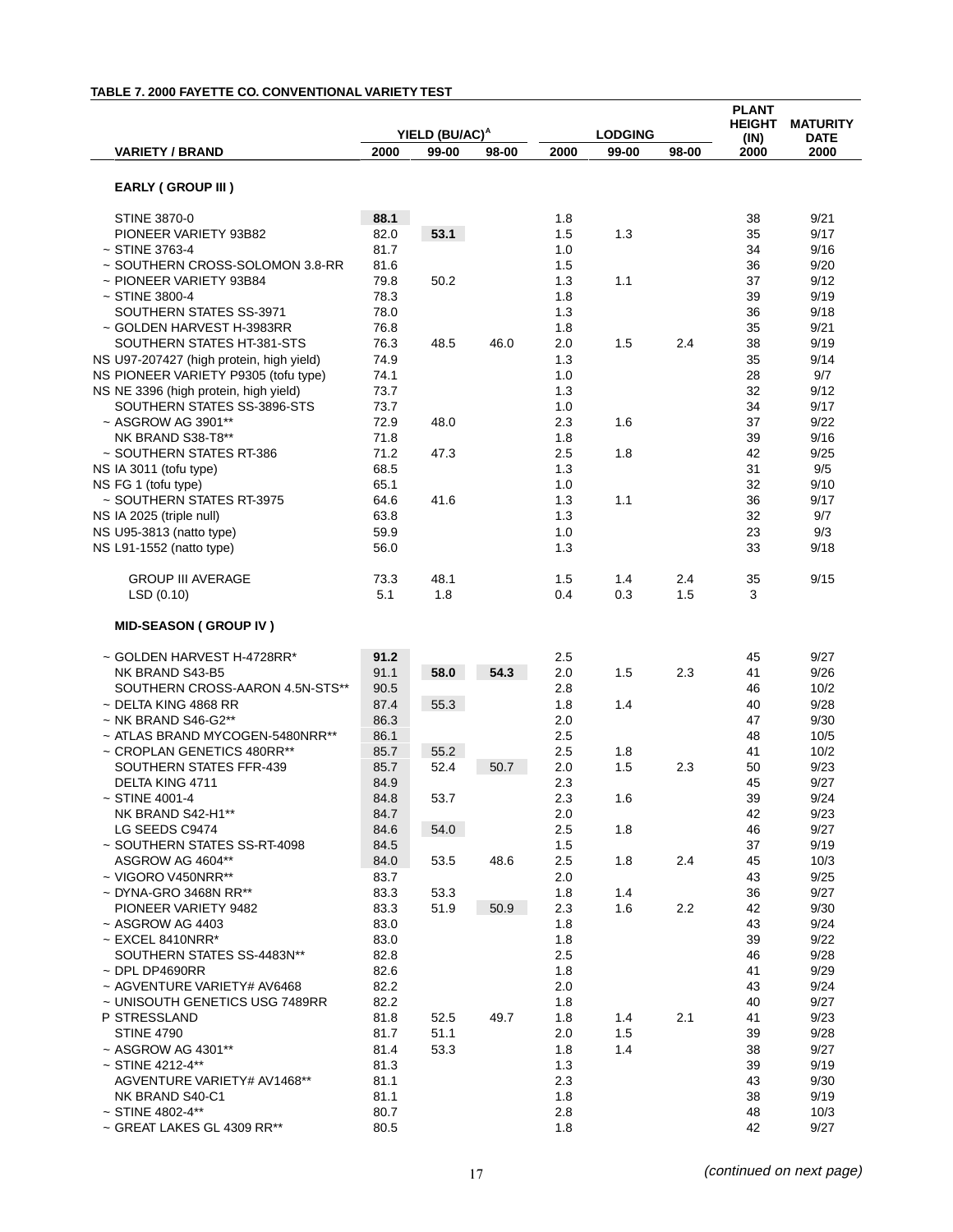#### **TABLE 7. 2000 FAYETTE CO. CONVENTIONAL VARIETY TEST** (continued)

|                                                     |              |                            |       |            |                |       | <b>PLANT</b>          |                                |
|-----------------------------------------------------|--------------|----------------------------|-------|------------|----------------|-------|-----------------------|--------------------------------|
|                                                     |              | YIELD (BU/AC) <sup>A</sup> |       |            | <b>LODGING</b> |       | <b>HEIGHT</b><br>(IN) | <b>MATURITY</b><br><b>DATE</b> |
| <b>VARIETY / BRAND</b>                              | 2000         | 99-00                      | 98-00 | 2000       | 99-00          | 98-00 | 2000                  | 2000                           |
|                                                     |              |                            |       |            |                |       |                       |                                |
| GOLDEN HARVEST H-4755                               | 80.3<br>80.1 |                            |       | 2.0<br>2.0 |                |       | 42<br>41              | 9/27                           |
| $\sim$ STINE 4402-4**<br>SOUTHERN STATES SS-4299N** | 79.9         |                            |       |            |                |       |                       | 9/24                           |
| $~\sim$ DPL SG498RR                                 | 79.8         |                            |       | 1.8<br>1.8 |                |       | 40<br>41              | 9/25<br>10/3                   |
| ~ SOUTHERN CROSS-TITUS 4.8N-RR**                    | 79.8         |                            |       |            |                |       |                       | 9/30                           |
| SOUTHERN STATES FFR-493                             | 79.7         | 48.6                       | 46.0  | 2.0<br>2.0 | 1.5            | 1.8   | 45<br>49              | 10/4                           |
| STINE 4199-2**                                      | 79.5         |                            |       | 2.0        |                |       | 42                    | 9/27                           |
| DELTA KING 4680                                     | 79.5         |                            |       | 2.0        |                |       | 42                    | 10/1                           |
| LG SEEDS C4344N*                                    | 79.5         |                            |       | 2.0        |                |       | 42                    | 9/27                           |
| $\sim$ DEKALB CX414cRR*                             | 79.4         | 49.6                       |       | 2.0        | 1.5            |       | 41                    | 9/23                           |
| PIONEER VARIETY 94B53**                             | 79.3         | 49.9                       |       | 2.3        | 1.6            |       | 42                    | 9/24                           |
| P REND**                                            | 79.2         | 52.2                       |       | 2.5        | 1.8            |       | 43                    | 9/24                           |
| $\sim$ PIONEER VARIETY 9492**                       | 78.9         | 50.2                       | 47.1  | 1.8        | 1.4            | 1.8   | 43                    | 10/2                           |
| GOLDEN HARVEST H-4516*                              | 78.8         | 52.6                       |       | 2.3        | 1.6            |       | 45                    | 10/1                           |
| GATEWAY 471**                                       | 78.8         |                            |       | 2.8        |                |       | 45                    | 10/1                           |
| ~ SOUTHERN STATES RT-4980                           | 78.7         |                            |       | 2.0        |                |       | 40                    | 9/29                           |
| ~ CAVERNDALE CF 465nRR**                            | 78.5         | 49.5                       |       | 2.0        | 1.5            |       | 47                    | 10/1                           |
| GOLDEN HARVEST H-4459STS**                          | 78.2         | 51.6                       |       | 2.5        | 1.8            |       | 46                    | 10/3                           |
| ~ SOUTHERN STATES RT-446N*                          | 77.9         | 49.8                       |       | 2.3        | 1.6            |       | 44                    | 9/27                           |
| ~ HORNBECK HBK R4920                                | 77.9         |                            |       | 2.3        |                |       | 42                    | 9/28                           |
| P TROLL                                             | 77.7         | 48.7                       |       | 1.0        | 1.0            |       | 24                    | 9/17                           |
| $\sim$ LG SEEDS C4350NRR*                           | 77.7         |                            |       | 1.5        |                |       | 40                    | 9/21                           |
| SOUTHERN CROSS-JOSHUA 4.8                           | 77.7         |                            |       | 2.5        |                |       | 46                    | 9/27                           |
| $\sim$ DEKALB DKB44-51                              | 77.6         |                            |       | 1.3        |                |       | 39                    | 9/24                           |
| ~ GATEWAY 4R472                                     | 77.4         |                            |       | 2.8        |                |       | 49                    | 10/1                           |
| ASGROW AG 4324                                      | 76.8         |                            |       | 1.5        |                |       | 38                    | 9/21                           |
| $\sim$ DEKALB CX444cRR**                            | 76.7         | 48.6                       |       | 1.8        | 1.4            |       | 37                    | 9/23                           |
| STINE 4702-2**                                      | 76.6         | 48.4                       |       | 2.0        | 1.5            |       | 42                    | 9/28                           |
| ~ CROPLAN GENETICS 466RR**                          | 76.3         | 48.2                       |       | 2.5        | 1.8            |       | 47                    | 10/2                           |
| ~ VIGORO V439NRR**                                  | 76.2         |                            |       | 1.8        |                |       | 43                    | 9/28                           |
| $\sim$ LG SEEDS C9480RR                             | 76.0         | 48.6                       |       | 2.3        | 1.6            |       | 46                    | 9/30                           |
| SOUTHERN CROSS-JAMES 4.1N**                         | 75.9         | 48.3                       |       | 2.0        | 1.5            |       | 42                    | 9/21                           |
| ~ GOLDEN HARVEST H-4946RR**                         | 75.8         |                            |       | 2.5        |                |       | 47                    | 10/2                           |
| ~ PIONEER VARIETY 94B45**                           | 75.5         |                            |       | 1.8        |                |       | 45                    | 9/24                           |
| ~ ASGROW AG 4902**                                  | 75.4         | 49.7                       |       | 2.0        | 1.5            |       | 41                    | 10/3                           |
| ~ PIONEER VARIETY 94B01**                           | 75.3         | 48.7                       | 49.6  | 2.0        | 1.5            | 2.0   | 43                    | 9/21                           |
| ~ VIGORO V492NRR**                                  | 75.2         |                            |       | 2.0        |                |       | 44                    | 9/30                           |
| ~ SOUTHERN STATES RT-4495N**                        | 74.6         | 49.4                       |       | 1.0        | 1.0            |       | 35                    | 9/24                           |
| ~ HORNBECK HBK R4660**                              | 74.1         | 48.1                       |       | 2.5        | 1.8            |       | 51                    | 10/3                           |
| P INA**                                             | 73.9         | 49.6                       |       | 2.5        | 1.8            |       | 46                    | 9/24                           |
| HORNBECK HBK 4891                                   | 73.8         | 48.9                       |       | 1.5        | 1.3            |       | 40                    | 9/21                           |
| P MANOKIN*                                          | 73.6         | 44.3                       | 38.6  | 2.3        | 2.1            | 2.8   | 37                    | 10/8                           |
| CAVERNDALE CF 492                                   | 73.5         | 45.8                       | 43.6  | 1.3        | 1.1            | 1.9   | 30                    | 10/4                           |
| NS L96-5104 (natto type)                            | 73.4         |                            |       | 2.3        |                |       | 40                    | 9/22                           |
| UNISOUTH GENETICS USG 7499                          | 72.3         | 43.8                       | 39.8  | 2.3        | 1.6            | 1.9   | 42                    | 10/4                           |
| $\sim$ HORNBECK HBK R4855                           | 71.7         | 46.2                       |       | 1.8        | 1.4            |       | 41                    | 9/23                           |
| ~ GREAT LAKES GL 4800 RR                            | 71.2         |                            |       | 1.8        |                |       | 43                    | 9/29                           |
| $\sim$ DPL DP4344RR                                 | 68.4         | 45.4                       |       | 2.5        | 1.8            |       | 48                    | 10/3                           |
| CAVERNDALE CF 461                                   | 67.4         | 43.4                       | 47.5  | 2.0        | 1.5            | 2.3   | 44                    | 9/27                           |
| P PHARAOH*                                          | 67.1         | 45.6                       | 42.2  | 1.8        | 1.4            | 2.3   | 39                    | 10/4                           |
| SOUTHERN STATES FFR-4985-STS                        | 66.4         | 38.7                       | 33.1  | 4.0        | 2.5            | 3.0   | 42                    | 10/8                           |
| P CALHOUN                                           | 65.4         | 42.2                       | 44.1  | 1.0        | 1.0            | 1.6   | 26                    | 9/19                           |
| NS K 1431 (high protein)                            | 64.3         |                            |       | 3.0        |                |       | 42                    | 9/25                           |
| ~ ASGROW AG 4702**                                  | 63.4         | 42.6                       |       | 1.8        | 1.4            |       | 43                    | 10/1                           |
| ~ CROPLAN GENETICS 4979RR                           | 62.4         |                            |       | 3.8        |                |       | 51                    | 10/8                           |
| NS IA 4001 (natto type)                             | 60.9         |                            |       | 2.8        |                |       | 36                    | 9/20                           |
| <b>GROUP IV AVERAGE</b>                             | 78.3         | 49.3                       | 45.7  | 2.1        | 1.5            | 2.2   | 42                    | 9/27                           |
| LSD(0.10)                                           | 7.3          | 4.0                        | 3.7   | 0.4        | 0.2            | 0.3   | 3                     |                                |
|                                                     |              |                            |       |            |                |       |                       |                                |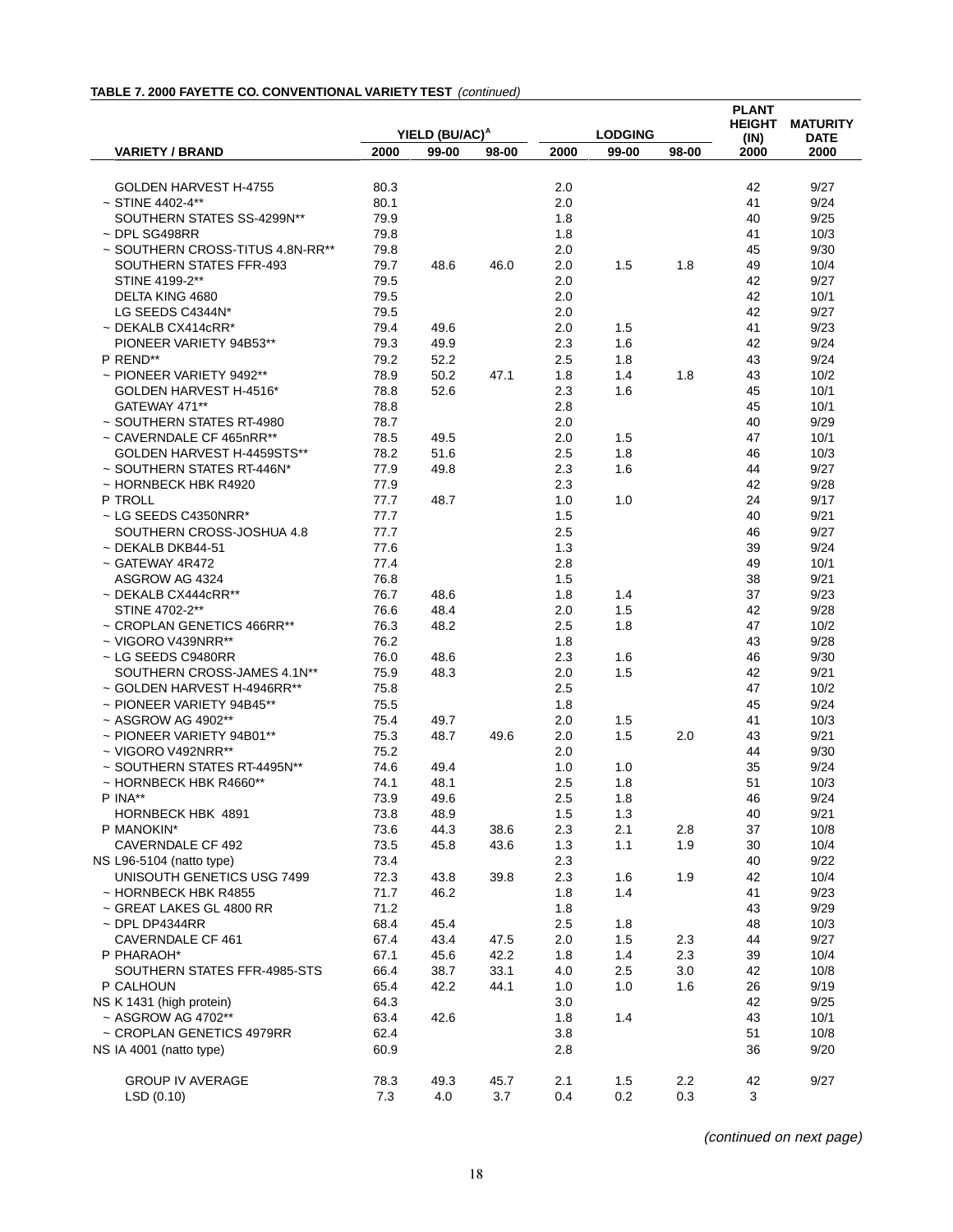|                                |      |                            |       |      |                |       | <b>PLANT</b><br><b>HEIGHT</b> | <b>MATURITY</b> |
|--------------------------------|------|----------------------------|-------|------|----------------|-------|-------------------------------|-----------------|
|                                |      | YIELD (BU/AC) <sup>A</sup> |       |      | <b>LODGING</b> |       | (IN)                          | <b>DATE</b>     |
| <b>VARIETY / BRAND</b>         | 2000 | 99-00                      | 98-00 | 2000 | 99-00          | 98-00 | 2000                          | 2000            |
| LATE (GROUP V)                 |      |                            |       |      |                |       |                               |                 |
| $~\sim$ ASGROW AG 5001         | 65.8 | 42.9                       |       | 2.0  | 1.5            |       | 44                            | 10/4            |
| SOUTHERN STATES SS-5409N**     | 64.1 |                            |       | 2.0  |                |       | 38                            | <b>FROST</b>    |
| PIONEER VARIETY 95B33**        | 62.2 |                            |       | 1.8  |                |       | 36                            | 10/9            |
| KAS CHEROKEE 516*              | 61.5 | 38.5                       | 35.5  | 1.8  | 1.4            | 2.2   | 38                            | 10/4            |
| P ANAND**                      | 59.9 | 37.9                       | 33.8  | 2.0  | 1.5            | 2.1   | 35                            | <b>FROST</b>    |
| $\sim$ ASGROW AG 5501*         | 59.6 |                            |       | 2.5  |                |       | 41                            | <b>FROST</b>    |
| $\sim$ EXCEL 8510NRR**         | 59.4 | 41.1                       |       | 2.0  | 1.5            |       | 48                            | 10/4            |
| ~ SOUTHERN STATES RT-517N**    | 58.2 | 37.6                       |       | 2.0  | 1.6            |       | 40                            | <b>FROST</b>    |
| ~ SOUTHERN STATES RT-540N**    | 57.6 | 39.3                       |       | 2.5  | 1.8            |       | 40                            | <b>FROST</b>    |
| $\sim$ PIONEER VARIETY 95B32** | 57.1 | 36.9                       |       | 2.0  | 1.5            |       | 38                            | 10/9            |
| $\sim$ DELTA KING 5465 RR**    | 56.9 |                            |       | 2.5  |                |       | 39                            | <b>FROST</b>    |
| P DELSOY 5500**                | 56.0 |                            |       | 2.5  |                |       | 41                            | <b>FROST</b>    |
| $\sim$ DYNA-GRO 3521N RR**     | 54.7 |                            |       | 2.5  |                |       | 43                            | <b>FROST</b>    |
| P HOLLADAY                     | 54.4 | 36.9                       | 39.3  | 1.0  | 1.0            | 1.8   | 32                            | 10/6            |
| ~ SOUTHERN STATES RT-560       | 53.9 | 35.3                       |       | 3.0  | 2.1            |       | 42                            | <b>FROST</b>    |
| ~ SOUTHERN STATES RT-5609      | 53.3 |                            |       | 2.8  |                |       | 41                            | <b>FROST</b>    |
| P HUTCHESON                    | 52.6 | 36.2                       | 32.0  | 2.5  | 1.8            | 2.4   | 39                            | <b>FROST</b>    |
| ~ PIONEER VARIETY 95B53**      | 50.2 |                            |       | 3.3  |                |       | 38                            | <b>FROST</b>    |
| $\sim$ DELTA KING 5366 RR**    | 49.0 |                            |       | 3.8  |                |       | 42                            | <b>FROST</b>    |
| ~ SOUTHERN STATES RT-5399      | 47.4 |                            |       | 2.8  |                |       | 38                            | <b>FROST</b>    |
| $\sim$ LG SEEDS C9545RR        | 47.2 |                            |       | 3.0  |                |       | 45                            | <b>FROST</b>    |
| $\sim$ GATEWAY 5R515**         | 47.1 | 32.6                       |       | 2.8  | 1.9            |       | 42                            | <b>FROST</b>    |
| ~ UNISOUTH GENETICS USG 7547RR | 45.8 | 29.4                       |       | 2.8  | 2.1            |       | 41                            | <b>FROST</b>    |
| $~\sim$ ASGROW AG 5701*        | 45.7 |                            |       | 3.8  |                |       | 40                            | <b>FROST</b>    |
| $\sim$ NK BRAND S53-Q7**       | 45.6 | 31.5                       |       | 2.5  | 1.8            |       | 41                            | <b>FROST</b>    |
| ~ SOUTHERN STATES RT-557N**    | 44.2 | 29.2                       |       | 3.3  | 2.1            |       | 46                            | <b>FROST</b>    |
| P CAVINESS**                   | 43.6 | 30.7                       |       | 3.5  | 2.3            |       | 39                            | <b>FROST</b>    |
| ~ CROPLAN GENETICS 556RR**     | 41.1 | 28.7                       |       | 3.3  | 2.1            |       | 40                            | <b>FROST</b>    |
| $\sim$ HORNBECK HBK R5588**    | 36.9 | 25.4                       |       | 3.3  | 2.5            |       | 43                            | <b>FROST</b>    |
| <b>GROUP V AVERAGE</b>         | 52.8 | 34.7                       | 35.2  | 2.6  | 1.8            | 2.1   | 40.3                          | <b>FROST</b>    |
| LSD(0.10)                      | 4.4  | 3.0                        | 2.4   | 0.4  | 0.2            | 0.2   | 2.0                           |                 |
| <b>GRAND MEAN</b>              | 72.1 | 45.5                       | 43.6  | 2.1  | 1.6            | 2.2   | 40.6                          |                 |

#### **TABLE 7. 2000 FAYETTE CO. CONVENTIONAL VARIETY TEST** (continued)

~ Roundup Ready variety

P Entries with a P prefix are public varieties.

NS Entries with a NS prefix are novel soybean varieties that are emerging from both the public and private sectors. Some of these value-added soybean types will supply relatively small market niches, while others may be of much broader market value. Testing novel soybeans will enable producers to assess whether premiums for a given trait offset possible yield lag/drag.

\* Resistant to the soybean cyst nematode (Race 3)

\*\* Resistant to the soybean cyst nematode (Race 3 and Race 14)

A Within a maturity group, shaded yields are not significantly different (0.10 level) from the highest yielding cultivar (bold data) of that maturity group and year column.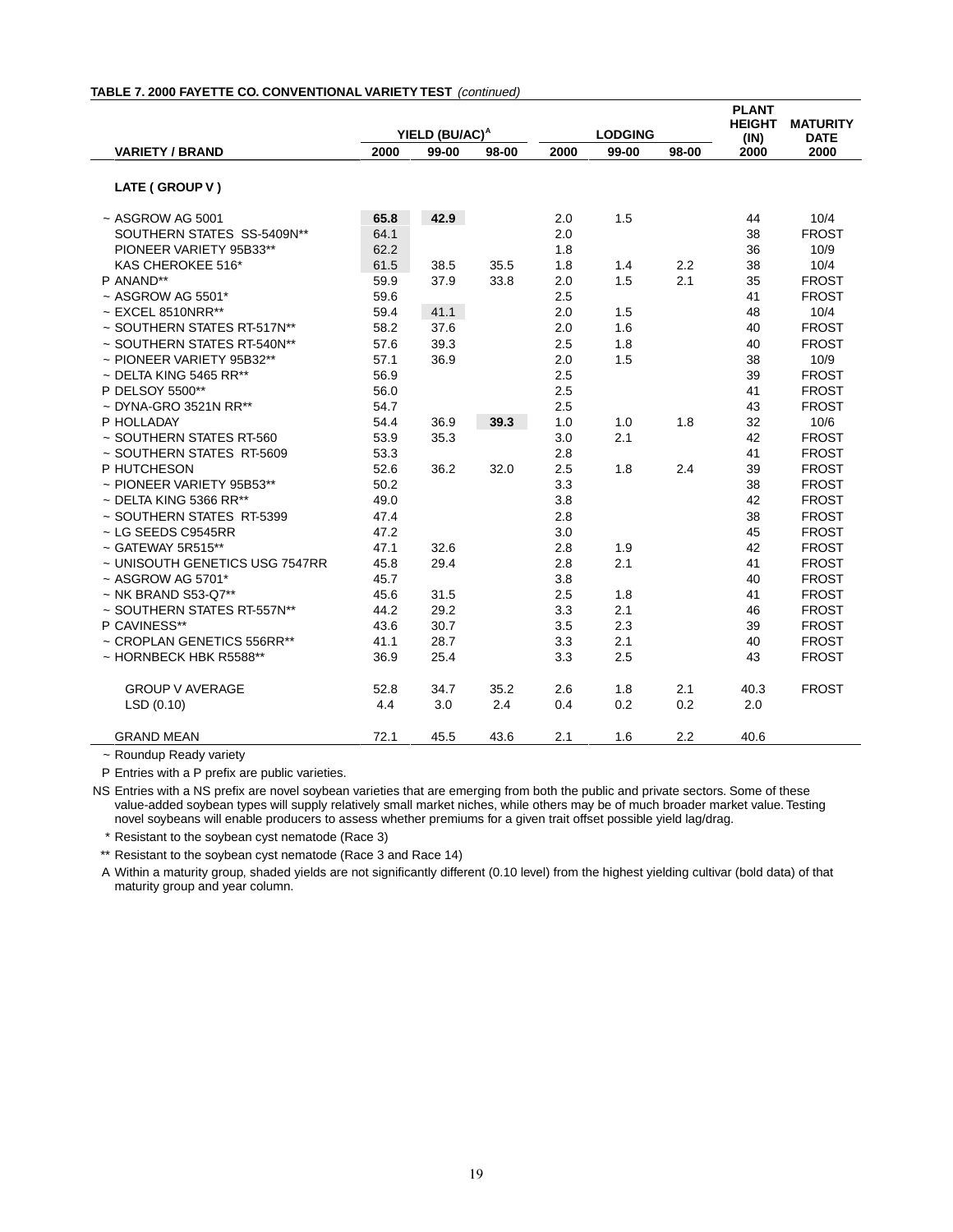|                                          |      | YIELD (BU/AC) <sup>B</sup> |       |      | <b>LODGING</b> |       |
|------------------------------------------|------|----------------------------|-------|------|----------------|-------|
| <b>VARIETY / BRAND</b>                   | 2000 | 99-00                      | 98-00 | 2000 | 99-00          | 98-00 |
|                                          |      |                            |       |      |                |       |
| <b>EARLY (GROUP III)</b>                 |      |                            |       |      |                |       |
| ~ SOUTHERN CROSS-SOLOMON 3.8-RR          | 87.5 |                            |       | 3.0  |                |       |
| ~ STINE 3800-4                           | 86.9 |                            |       | 3.3  |                |       |
| ~ STINE 3763-4                           | 86.3 |                            |       | 2.8  |                |       |
| STINE 3870-0                             | 85.9 |                            |       | 3.0  |                |       |
| ~ PIONEER VARIETY 93B84                  | 85.8 | 66.6                       |       | 2.0  | 2.6            |       |
| PIONEER VARIETY 93B82                    | 82.5 | 68.1                       |       | 2.3  | 3.4            |       |
| SOUTHERN STATES SS-3971                  | 80.0 |                            |       | 3.3  |                |       |
| ~ GOLDEN HARVEST H-3983RR                | 80.0 |                            |       | 3.0  |                |       |
| SOUTHERN STATES SS-3896-STS              | 79.2 |                            |       | 2.5  |                |       |
| NS U97-207427 (high protein, high yield) | 78.1 |                            |       | 2.3  |                |       |
| NS PIONEER VARIETY P9305 (tofu type)     | 77.1 |                            |       | 2.3  |                |       |
| NS IA 3011 (tofu type)                   | 76.0 |                            |       | 3.0  |                |       |
| ~ ASGROW AG 3901**                       | 75.5 | 63.3                       |       | 3.0  | 3.8            |       |
| ~ SOUTHERN STATES RT-3975                | 74.5 | 61.3                       |       | 2.8  | 3.4            |       |
| ~ SOUTHERN STATES RT-386                 | 73.8 | 59.2                       |       | 2.8  | 3.5            |       |
| NS NE 3396 (high protein, high yield)    | 72.8 |                            |       | 2.5  |                |       |
| NS FG 1 (tofu type)                      | 72.2 |                            |       | 2.8  |                |       |
| SOUTHERN STATES HT-381-STS               | 70.6 | 60.2                       | 54.5  | 3.0  | 3.5            | 3.3   |
| NK BRAND S38-T8**                        | 67.9 |                            |       | 2.5  |                |       |
| NS L91-1552 (natto type)                 | 64.5 |                            |       | 2.8  |                |       |
| NS IA 2025 (triple null)                 | 62.3 |                            |       | 1.5  |                |       |
| NS U95-3813 (natto type)                 | 58.6 |                            |       | 1.5  |                |       |
|                                          |      |                            |       |      |                |       |
| <b>GROUP III AVERAGE</b>                 | 76.3 | 63.1                       |       | 2.6  | 3.4            |       |
| LSD(0.10)                                | 9.8  | 6.6                        |       | 0.6  | 0.5            |       |
| <b>MID-SEASON (GROUP IV)</b>             |      |                            |       |      |                |       |
| SOUTHERN STATES FFR-439                  | 89.7 | 69.8                       | 61.8  | 2.8  | 2.8            | 2.6   |
| LG SEEDS C9474                           | 89.7 | 66.5                       |       | 3.8  | 3.8            |       |
| ~ GATEWAY 4R472                          | 86.7 |                            |       | 3.3  |                |       |
| P TROLL                                  | 86.0 | 66.4                       |       | 2.5  | 1.9            |       |
| ~ SOUTHERN STATES SS-RT-4098             | 85.8 |                            |       | 2.5  |                |       |
| ~ HORNBECK HBK R4920                     | 85.0 |                            |       | 3.8  |                |       |
| DELTA KING 4680                          | 82.5 |                            |       | 3.0  |                |       |
| ASGROW AG 4324                           | 82.1 |                            |       | 2.8  |                |       |
| $~5$ TINE 4001-4                         | 81.6 | 65.3                       |       | 2.3  | 3.4            |       |
| STINE 4702-2**                           | 81.5 | 63.7                       |       | 3.0  | 3.4            |       |
| $~\sim$ DPL DP4690RR                     | 80.8 |                            |       | 3.8  |                |       |
| P STRESSLAND                             | 80.3 | 65.1                       | 61.7  | 3.5  | 3.9            | 3.8   |
| SOUTHERN CROSS-AARON 4.5N-STS**          | 79.7 |                            |       | 2.5  |                |       |
| ASGROW AG 4604**                         | 78.9 | 63.8                       | 59.1  | 3.0  | 3.6            | 3.5   |
| ~ CROPLAN GENETICS 480RR**               | 78.8 | 61.8                       |       | 3.0  | 3.6            |       |
| ~ GREAT LAKES GL 4309 RR**               | 78.6 |                            |       | 1.5  |                |       |
| SOUTHERN STATES SS-4483N**               | 78.0 |                            |       | 2.8  |                |       |
| ~ SOUTHERN CROSS-TITUS 4.8N-RR**         | 77.5 |                            |       | 2.5  |                |       |
| GOLDEN HARVEST H-4459STS**               | 77.4 | 68.0                       |       | 3.0  | 3.4            |       |
| $\sim$ EXCEL 8410NRR*                    | 77.4 |                            |       | 2.0  |                |       |
| LG SEEDS C4344N*                         | 77.4 |                            |       | 2.5  |                |       |
| $\sim$ VIGORO V439NRR**                  | 77.2 |                            |       | 2.3  |                |       |
| NK BRAND S43-B5                          | 77.1 | 61.0                       | 60.9  | 2.3  | 3.3            | 3.3   |
| SOUTHERN STATES SS-4299N**               | 76.4 |                            |       | 2.5  |                |       |
| ~ ASGROW AG 4403                         | 76.3 |                            |       | 2.5  |                |       |
| ~ SOUTHERN STATES RT-4980                | 76.3 |                            |       | 3.3  |                |       |
|                                          |      |                            |       |      |                |       |
| GOLDEN HARVEST H-4516*                   | 76.2 | 65.6                       |       | 2.8  | 3.1            |       |
| GOLDEN HARVEST H-4755                    | 76.2 |                            |       | 3.0  |                |       |
| ~ GREAT LAKES GL 4800 RR                 | 76.2 |                            |       | 3.0  |                |       |
| CAVERNDALE CF 492                        | 76.0 | 60.6                       | 57.3  | 3.3  | 3.6            | 3.0   |
| $\sim$ LG SEEDS C4350NRR*                | 76.0 |                            |       | 2.8  |                |       |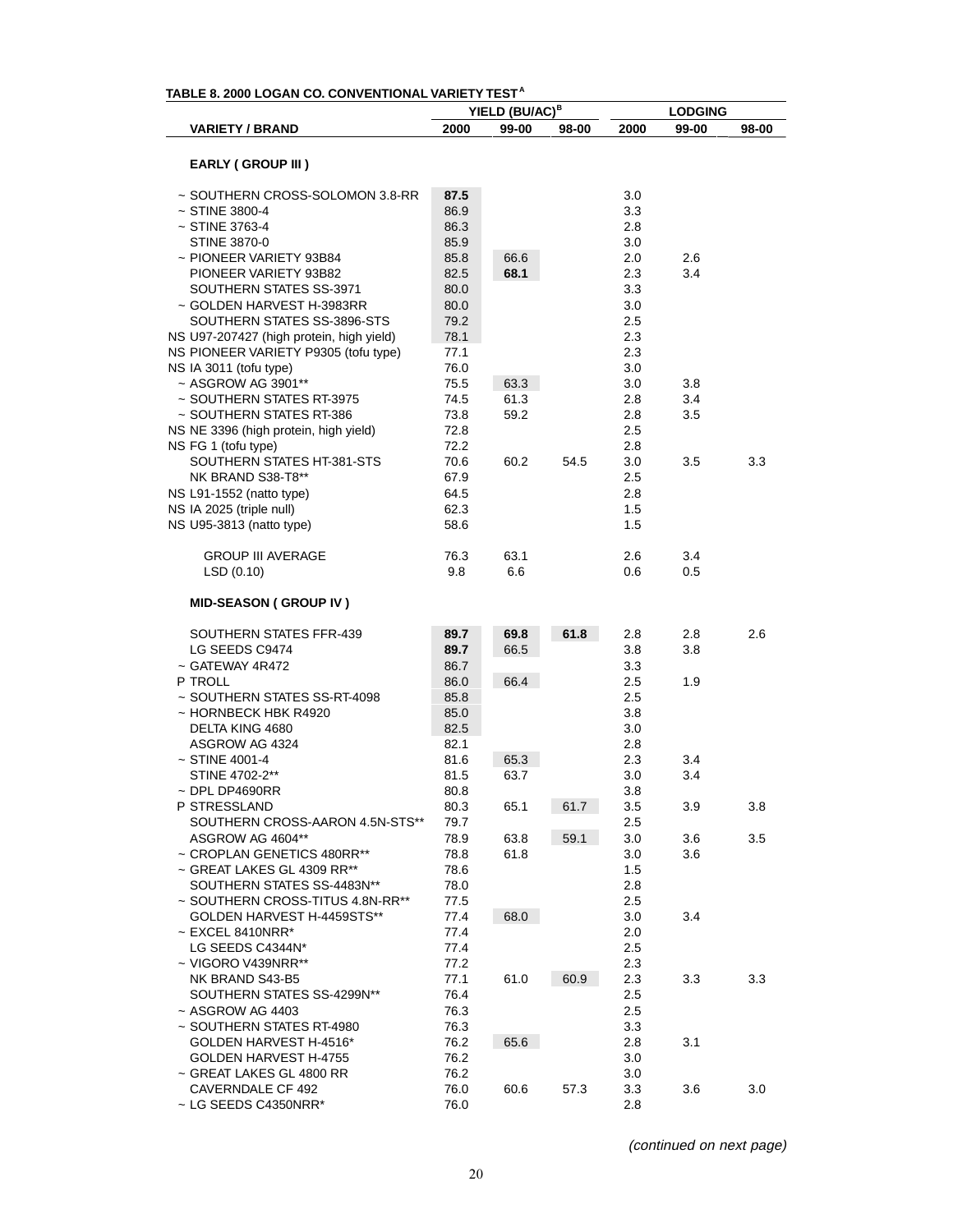|                                  |      | YIELD (BU/AC) <sup>B</sup> |       |         | <b>LODGING</b> |       |
|----------------------------------|------|----------------------------|-------|---------|----------------|-------|
| <b>VARIETY / BRAND</b>           | 2000 | 99-00                      | 98-00 | 2000    | 99-00          | 98-00 |
|                                  |      |                            |       |         |                |       |
| NK BRAND S40-C1                  | 75.9 |                            |       | 1.8     |                |       |
| $~\sim$ STINE 4402-4**           | 75.9 |                            |       | 2.5     |                |       |
| PIONEER VARIETY 9482             | 75.6 | 59.0                       | 55.6  | 3.3     | 3.3            | 3.3   |
| AGVENTURE VARIETY# AV1468**      | 75.2 |                            |       | $2.5\,$ |                |       |
| GATEWAY 471**                    | 75.1 |                            |       | 3.3     |                |       |
| $\sim$ DEKALB DKB44-51           | 75.0 |                            |       | 1.8     |                |       |
| ~ ATLAS BRAND MYCOGEN-5480NRR**  | 74.8 |                            |       | $2.5\,$ |                |       |
| $\sim$ GOLDEN HARVEST H-4946RR** | 74.8 |                            |       | 2.8     |                |       |
| $\sim$ DYNA-GRO 3468N RR**       | 74.7 | 62.8                       |       | 2.0     | 2.6            |       |
| <b>DELTA KING 4711</b>           | 74.5 |                            |       | 3.0     |                |       |
| $\sim$ DELTA KING 4868 RR        | 74.3 | 61.2                       |       | 2.0     | 2.6            |       |
| $\sim$ ASGROW AG 4902**          | 74.1 | 60.3                       |       | 2.5     | 3.0            |       |
| ~ SOUTHERN STATES RT-4495N**     | 74.1 | 61.1                       |       | 2.0     | 2.6            |       |
| P REND**                         | 73.4 | 60.5                       |       | 3.0     | 3.5            |       |
| $\sim$ DEKALB CX444cRR**         | 73.2 | 59.7                       |       | 2.5     | 2.9            |       |
| P MANOKIN*                       | 73.1 | 54.1                       | 48.6  | 3.8     | 3.4            | 3.2   |
| NK BRAND S42-H1**                | 73.0 |                            |       | 2.0     |                |       |
| $~\sim$ STINE 4802-4**           | 72.7 |                            |       | 2.5     |                |       |
| SOUTHERN CROSS-JOSHUA 4.8        | 72.3 |                            |       | 2.8     |                |       |
| $\sim$ VIGORO V450NRR**          | 72.1 |                            |       | 2.3     |                |       |
| $~\sim$ ASGROW AG 4702**         | 71.9 | 59.8                       |       | 2.3     | $2.5\,$        |       |
| CAVERNDALE CF 461                | 71.9 | 57.4                       | 54.6  | 3.5     | 3.4            | 3.3   |
| ~ AGVENTURE VARIETY# AV6468      | 71.9 |                            |       | $2.5\,$ |                |       |
| $\sim$ STINE 4212-4**            | 71.9 |                            |       | 2.5     |                |       |
| $\sim$ DPL DP4344RR              | 71.8 | 54.3                       |       | 2.8     | 3.0            |       |
| $\sim$ DEKALB CX414cRR*          | 71.8 | 56.2                       |       | 3.0     | 3.4            |       |
| $\sim$ DPL SG498RR               | 71.4 |                            |       | 2.3     |                |       |
| ~ SOUTHERN STATES RT-446N*       | 71.0 | 58.6                       |       | 2.3     | 2.8            |       |
| ~ LG SEEDS C9480RR               | 70.7 | 54.3                       |       | 3.8     | 3.6            |       |
| PIONEER VARIETY 94B53**          | 70.6 | 58.1                       |       | 2.8     | 2.8            |       |
| ~ ASGROW AG 4301**               | 70.4 | 60.0                       |       | 2.0     | 2.8            |       |
| $P$ INA**                        | 70.4 | 53.1                       |       | 4.0     | 4.0            |       |
| ~ UNISOUTH GENETICS USG 7489RR   | 70.1 |                            |       | 2.8     |                |       |
| $\sim$ VIGORO V492NRR**          | 70.0 |                            |       | 2.3     |                |       |
| $\sim$ HORNBECK HBK R4660**      | 69.9 | 56.3                       |       | 2.8     | 2.8            |       |
| $\sim$ PIONEER VARIETY 94B45**   | 69.9 |                            |       | 2.0     |                |       |
| STINE 4199-2**                   | 69.6 |                            |       | 2.3     |                |       |
| ~ GOLDEN HARVEST H-4728RR*       | 69.6 |                            |       | 2.3     |                |       |
| <b>STINE 4790</b>                | 69.4 | 57.0                       |       | 3.3     | 3.8            |       |
| P PHARAOH*                       | 69.3 | 54.8                       | 49.2  | 3.0     | 2.9            | 2.7   |
| ~ PIONEER VARIETY 94B01**        | 69.0 | 57.1                       | 55.1  | 2.0     | 2.3            | 2.4   |
| SOUTHERN STATES FFR-493          | 68.5 | 55.1                       | 52.9  | 2.5     | 2.4            | 2.5   |
| HORNBECK HBK 4891                | 67.9 | 60.0                       |       | 3.3     | 3.8            |       |
| $\sim$ PIONEER VARIETY 9492**    | 67.6 | 58.3                       | 51.6  | 2.5     | 2.9            | 2.8   |
| UNISOUTH GENETICS USG 7499       | 67.3 | 53.4                       | 49.3  | 2.5     | 3.1            | 2.9   |
| $\sim$ NK BRAND S46-G2**         | 67.2 |                            |       | 2.3     |                |       |
| ~ CAVERNDALE CF 465nRR**         | 67.1 | 53.3                       |       | 2.5     | 2.8            |       |
| NS L96-5104 (natto type)         | 66.8 |                            |       | 2.5     |                |       |
| ~ HORNBECK HBK R4855             | 66.6 | 56.7                       |       | 2.8     | 3.4            |       |
| NS IA 4001 (natto type)          | 65.7 |                            |       | 4.0     |                |       |
| SOUTHERN CROSS-JAMES 4.1N**      | 62.4 | 54.0                       |       | 2.8     | 3.5            |       |
| ~ CROPLAN GENETICS 466RR**       | 61.8 | 49.6                       |       | 2.8     | 2.6            |       |
| SOUTHERN STATES FFR-4985-STS     | 61.7 | 52.8                       | 46.4  | 4.3     | 4.0            | 4.0   |
| P CALHOUN                        | 61.2 | 50.4                       | 52.8  | 1.0     | 1.8            | 1.6   |
| NS K 1431 (high protein)         | 59.7 |                            |       | 4.0     |                |       |
| ~ CROPLAN GENETICS 4979RR        | 51.6 |                            |       | 3.8     |                |       |
|                                  |      |                            |       |         |                |       |
| <b>GROUP IV AVERAGE</b>          | 73.7 | 59.0                       | 54.5  | 2.7     | 3.1            | 3.0   |
| LSD (0.10)                       | 7.5  | 4.5                        | 4.2   | 0.5     | 0.3            | 0.3   |

**TABLE 8. 2000 LOGAN CO. CONVENTIONAL VARIETY TEST <sup>A</sup>**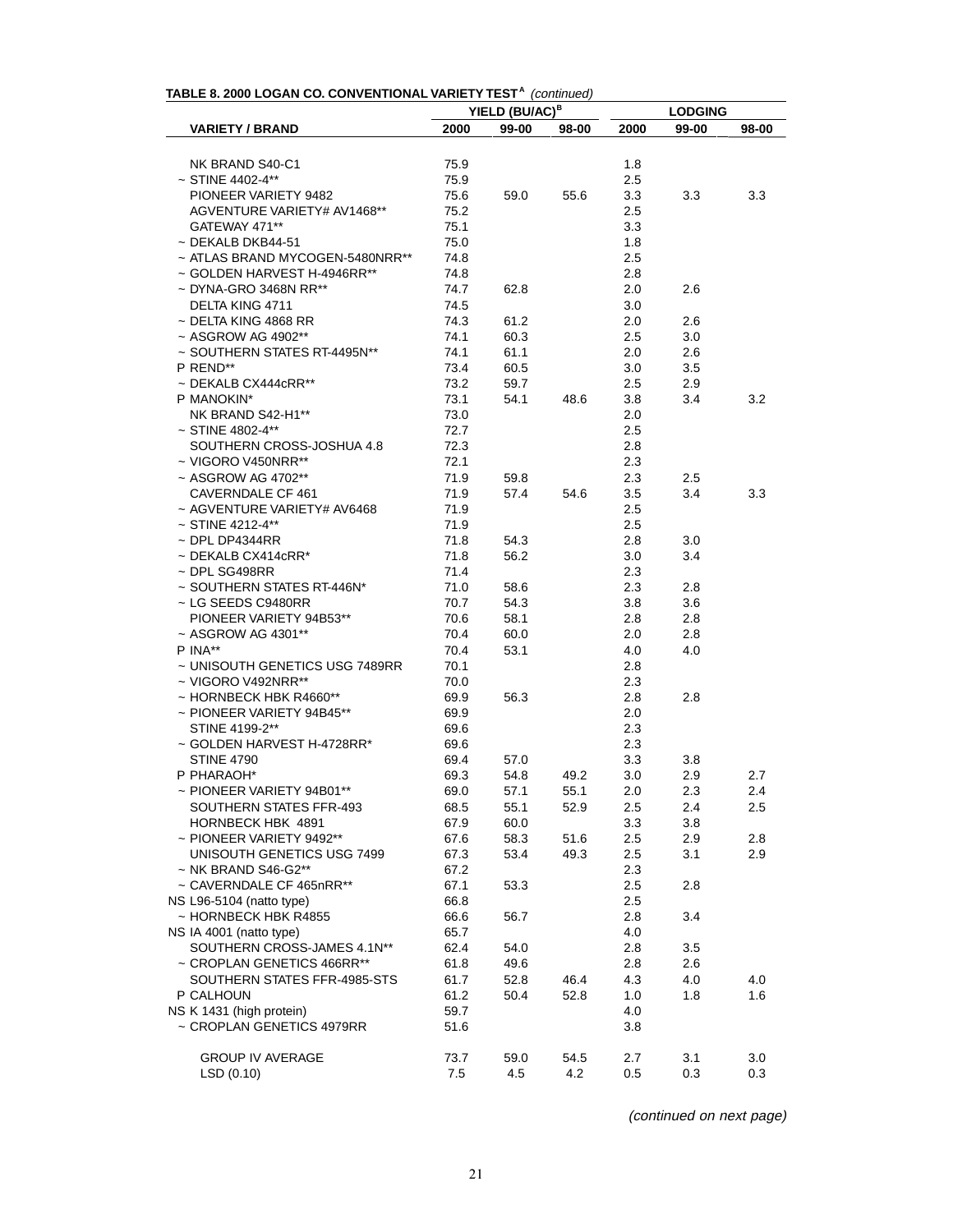| TABLE 8. 2000 LOGAN CO. CONVENTIONAL VARIETY TEST <sup>A</sup> (continued) |      |                            |       |      |                |       |
|----------------------------------------------------------------------------|------|----------------------------|-------|------|----------------|-------|
|                                                                            |      | YIELD (BU/AC) <sup>B</sup> |       |      | <b>LODGING</b> |       |
| <b>VARIETY / BRAND</b>                                                     | 2000 | 99-00                      | 98-00 | 2000 | 99-00          | 98-00 |
|                                                                            |      |                            |       |      |                |       |
| LATE (GROUP V)                                                             |      |                            |       |      |                |       |
| $~\sim$ ASGROW AG 5001                                                     | 77.2 | 57.4                       |       | 2.8  | 3.3            |       |
| $\sim$ DELTA KING 5465 RR**                                                | 73.7 |                            |       | 2.8  |                |       |
| ~ HORNBECK HBK R5588**                                                     | 73.6 | 54.2                       |       | 3.8  | 3.8            |       |
| SOUTHERN STATES SS-5409N**                                                 | 72.5 |                            |       | 2.8  |                |       |
| ~ SOUTHERN STATES RT-560                                                   | 68.4 | 51.9                       |       | 3.3  | 3.6            |       |
| P HOLLADAY                                                                 | 67.9 | 48.0                       | 45.7  | 3.5  | 4.0            | 3.8   |
| $~\sim$ ASGROW AG 5501*                                                    | 67.7 |                            |       | 3.3  |                |       |
| $\sim$ DYNA-GRO 3521N RR**                                                 | 67.7 |                            |       | 2.8  |                |       |
| $\sim$ PIONEER VARIETY 95B32**                                             | 66.2 | 49.7                       |       | 2.8  | 3.0            |       |
| ~ SOUTHERN STATES RT-540N**                                                | 65.2 | 50.3                       |       | 3.0  | 3.0            |       |
| KAS CHEROKEE 516*                                                          | 64.6 | 50.8                       | 46.6  | 2.8  | 3.0            | 2.9   |
| PIONEER VARIETY 95B33**                                                    | 64.4 |                            |       | 2.5  |                |       |
| $\sim$ EXCEL 8510NRR**                                                     | 63.9 | 46.0                       |       | 3.0  | 3.0            |       |
| P ANAND**                                                                  | 63.7 | 46.3                       | 43.8  | 2.5  | 2.8            | 2.8   |
| ~ SOUTHERN STATES RT-5609                                                  | 63.7 |                            |       | 3.5  |                |       |
| ~ SOUTHERN STATES RT-5399                                                  | 63.6 |                            |       | 3.8  |                |       |
| $\sim$ NK BRAND S53-Q7**                                                   | 63.0 | 46.8                       |       | 4.0  | 3.8            |       |
| P DELSOY 5500**                                                            | 62.4 |                            |       | 3.8  |                |       |
| $\sim$ DELTA KING 5366 RR**                                                | 62.2 |                            |       | 4.3  |                |       |
| $\sim$ LG SEEDS C9545RR                                                    | 61.5 |                            |       | 3.8  |                |       |
| P HUTCHESON                                                                | 60.9 | 49.2                       | 45.7  | 3.3  | 3.5            | 3.3   |
| ~ SOUTHERN STATES RT-557N**                                                | 60.5 | 46.7                       |       | 3.5  | 3.8            |       |
| P CAVINESS**                                                               | 60.0 | 50.1                       |       | 4.0  | 4.0            |       |
| $\sim$ PIONEER VARIETY 95B53**                                             | 59.3 |                            |       | 3.5  |                |       |
| ~ SOUTHERN STATES RT-517N**                                                | 56.2 | 46.3                       |       | 2.8  | 3.0            |       |
| ~ UNISOUTH GENETICS USG 7547RR                                             | 55.4 | 44.9                       |       | 3.3  | 3.4            |       |
| $~\sim$ ASGROW AG 5701*                                                    | 55.3 |                            |       | 3.8  |                |       |
| ~ CROPLAN GENETICS 556RR**                                                 | 54.6 | 45.0                       |       | 3.0  | 3.4            |       |
| $\sim$ GATEWAY 5R515**                                                     | 53.3 | 38.1                       |       | 3.3  | 3.4            |       |
|                                                                            |      |                            |       |      |                |       |
| <b>GROUP V AVERAGE</b>                                                     | 63.7 | 48.3                       | 45.5  | 3.3  | 3.4            | 3.2   |
| LSD(0.10)                                                                  | 9.0  | 5.2                        | 2.1   | 0.5  | 0.4            | 0.5   |
| <b>GRAND MEAN</b>                                                          | 69.8 | 56.6                       | 52.7  | 2.8  | 3.2            | 3.1   |
|                                                                            |      |                            |       |      |                |       |

~ Roundup Ready variety

P Entries with a P prefix are public varieties.

NS Entries with a NS prefix are novel soybean varieties that are emerging from both the public and private sectors. Some of these value-added soybean types will supply relatively small market niches, while others may be of much broader market value. Testing novel soybeans will enable producers to assess whether premiums for a given trait offset possible yield lag/drag.

\* Resistant to the soybean cyst nematode (Race 3)

\*\* Resistant to the soybean cyst nematode (Race 3 and Race 14)

A 1998 data are from Hardin Co., and the 1999 and 2000 data are from Logan Co.

B Within a maturity group, shaded yields are not significantly different (0.10 level) from the highest yielding cultivar (bold data) of that maturity group and year column.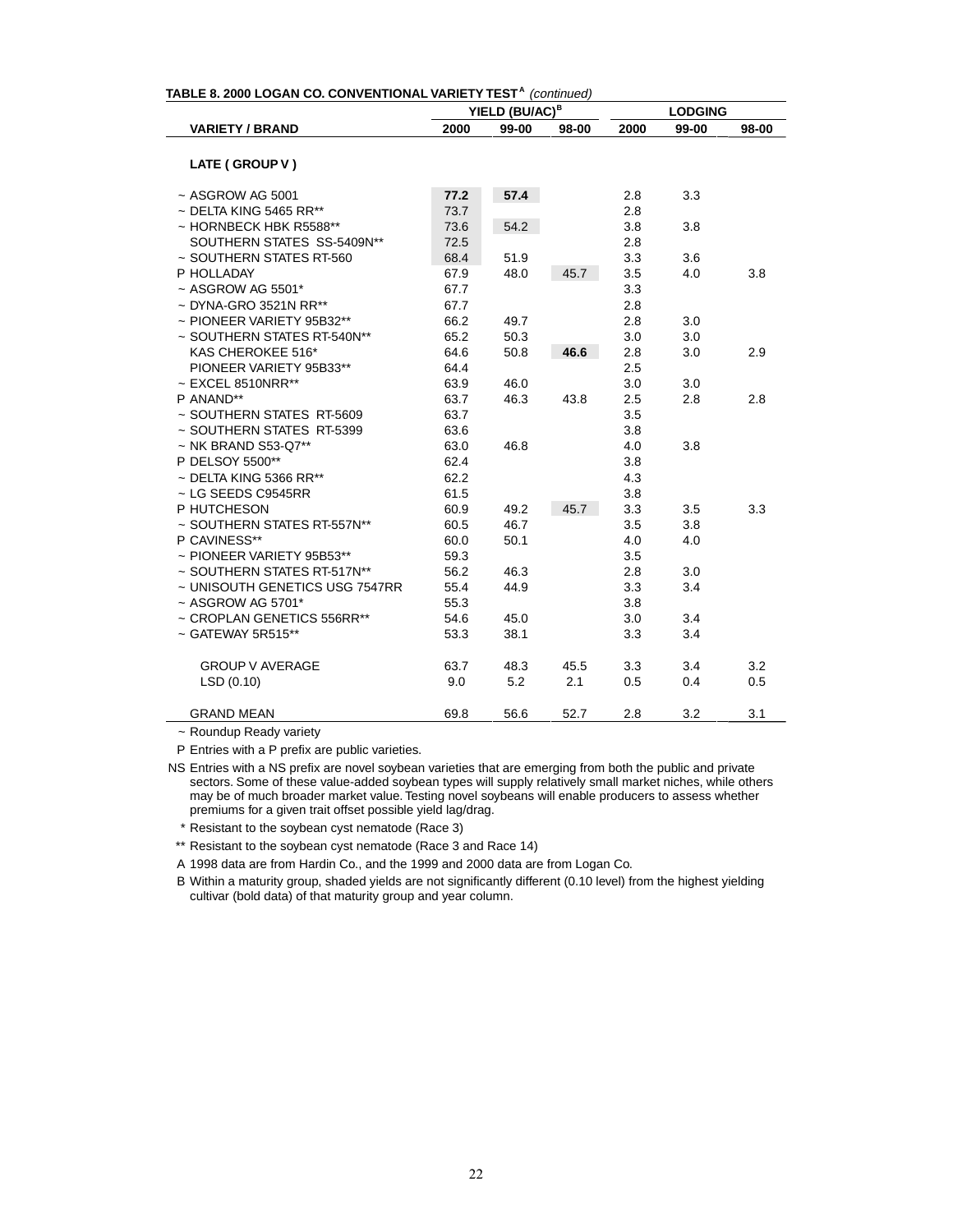| TABLE 9. 2000 UNION CO. CONVENTIONAL VARIETY TEST <sup>A</sup> |              | YIELD (BU/AC) <sup>B</sup> |       |            | <b>LODGING</b> |       |
|----------------------------------------------------------------|--------------|----------------------------|-------|------------|----------------|-------|
| <b>VARIETY / BRAND</b>                                         | 2000         | 99-00                      | 98-00 | 2000       | 99-00          | 98-00 |
|                                                                |              |                            |       |            |                |       |
| <b>EARLY (GROUP III)</b>                                       |              |                            |       |            |                |       |
| <b>STINE 3870-0</b>                                            | 59.2         |                            |       | 2.0        |                |       |
| PIONEER VARIETY 93B82                                          | 56.4         |                            |       | 1.5        |                |       |
| SOUTHERN STATES SS-3896-STS                                    | 55.0         |                            |       | 1.5        |                |       |
| NS U97-207427 (high protein, high yield)                       | 54.4         |                            |       | 1.8        |                |       |
| ~ GOLDEN HARVEST H-3983RR                                      | 52.5         |                            |       | 1.0        |                |       |
| NS NE 3396 (high protein, high yield)                          | 52.4         |                            |       | 1.8        |                |       |
| $~\sim$ STINE 3800-4                                           | 51.5         |                            |       | 1.5        |                |       |
| SOUTHERN STATES SS-3971                                        | 51.5         |                            |       | 1.8        |                |       |
| $~\sim$ STINE 3763-4                                           | 50.4         |                            |       | 1.0        |                |       |
| ~ PIONEER VARIETY 93B84                                        | 49.3         |                            |       | 1.3        |                |       |
| NS IA 2025 (triple null)                                       | 48.2         |                            |       | 1.5        |                |       |
| SOUTHERN STATES HT-381-STS                                     | 48.2         |                            |       | 1.3        |                |       |
| ~ SOUTHERN STATES RT-3975                                      | 47.1         |                            |       | 1.5        |                |       |
| ~ SOUTHERN CROSS-SOLOMON 3.8-RR                                | 46.6         |                            |       | 1.3        |                |       |
| NK BRAND S38-T8**                                              | 45.9         |                            |       | 1.5        |                |       |
| NS L91-1552 (natto type)                                       | 44.1         |                            |       | 2.0        |                |       |
| NS U95-3813 (natto type)                                       | 43.9         |                            |       | 1.0        |                |       |
| ~ ASGROW AG 3901**                                             | 43.5         |                            |       | 1.5        |                |       |
| ~ SOUTHERN STATES RT-386                                       | 42.6         |                            |       | 1.8        |                |       |
| NS IA 3011 (tofu type)                                         | 41.5         |                            |       | 1.0        |                |       |
| NS PIONEER VARIETY P9305 (tofu type)                           | 41.3         |                            |       | 1.0        |                |       |
| NS FG 1 (tofu type)                                            | 39.1         |                            |       | 1.0        |                |       |
| <b>GROUP III AVERAGE</b>                                       | 48.4         |                            |       | 1.4        |                |       |
| LSD(0.10)                                                      | 9.8          |                            |       | 0.7        |                |       |
| <b>MID-SEASON (GROUP IV)</b>                                   |              |                            |       |            |                |       |
| PIONEER VARIETY 94B53**                                        | 59.7         |                            |       | 2.3        |                |       |
| GOLDEN HARVEST H-4459STS**                                     | 59.5         |                            |       | 1.8        |                |       |
| LG SEEDS C9474                                                 | 58.2         |                            |       | 1.8        |                |       |
| UNISOUTH GENETICS USG 7499                                     | 55.9         |                            |       | 2.0        |                |       |
| NK BRAND S40-C1                                                | 55.9         |                            |       | 2.0        |                |       |
| P TROLL                                                        | 55.8         |                            |       | 1.3        |                |       |
| STINE 4702-2**                                                 | 55.5         |                            |       | 2.0        |                |       |
| NK BRAND S43-B5                                                | 53.1         |                            |       | 1.3        |                |       |
| SOUTHERN STATES SS-4483N**                                     | 53.0         |                            |       | 1.5        |                |       |
| DELTA KING 4711                                                | 53.0         |                            |       | 2.3        |                |       |
| ~ ASGROW AG 4902**                                             | 52.1         |                            |       | 2.0        |                |       |
| ~ ASGROW AG 4702**                                             | 52.1         |                            |       | 1.5        |                |       |
| PIONEER VARIETY 9482                                           | 52.0         |                            |       | 1.5        |                |       |
| GATEWAY 471**                                                  | 51.7         |                            |       | 1.8        |                |       |
| ~ DYNA-GRO 3468N RR**                                          | 51.4         |                            |       | 1.8        |                |       |
| $\sim$ DELTA KING 4868 RR                                      | 51.2         |                            |       | 2.0        |                |       |
| ASGROW AG 4324                                                 | 51.2         |                            |       | 1.8        |                |       |
| P STRESSLAND                                                   | 51.1         |                            |       | 1.5        |                |       |
| SOUTHERN CROSS-JAMES 4.1N**                                    | 50.8         |                            |       | 2.3        |                |       |
| SOUTHERN STATES FFR-4985-STS                                   | 50.7         |                            |       | 2.5        |                |       |
| SOUTHERN STATES FFR-493                                        | 50.5         |                            |       | 2.0        |                |       |
| $\sim$ PIONEER VARIETY 94B01**<br>$\sim$ DEKALB CX414cRR*      | 50.4         |                            |       | 1.5<br>1.8 |                |       |
|                                                                | 49.6         |                            |       |            |                |       |
| $\sim$ PIONEER VARIETY 94B45**<br>~ LG SEEDS C9480RR           | 49.5         |                            |       | 1.8<br>1.5 |                |       |
| $\sim$ DPL DP4690RR                                            | 49.3<br>49.2 |                            |       | 1.5        |                |       |
| $\sim$ EXCEL 8410NRR*                                          | 49.1         |                            |       | 2.3        |                |       |
| CAVERNDALE CF 492                                              | 49.0         |                            |       | 1.8        |                |       |
| STINE 4199-2**                                                 | 48.8         |                            |       | 2.3        |                |       |
| SOUTHERN CROSS-AARON 4.5N-STS**                                | 48.8         |                            |       | 1.8        |                |       |
| ~ ATLAS BRAND MYCOGEN-5480NRR**                                | 48.6         |                            |       | 2.0        |                |       |
|                                                                |              |                            |       |            |                |       |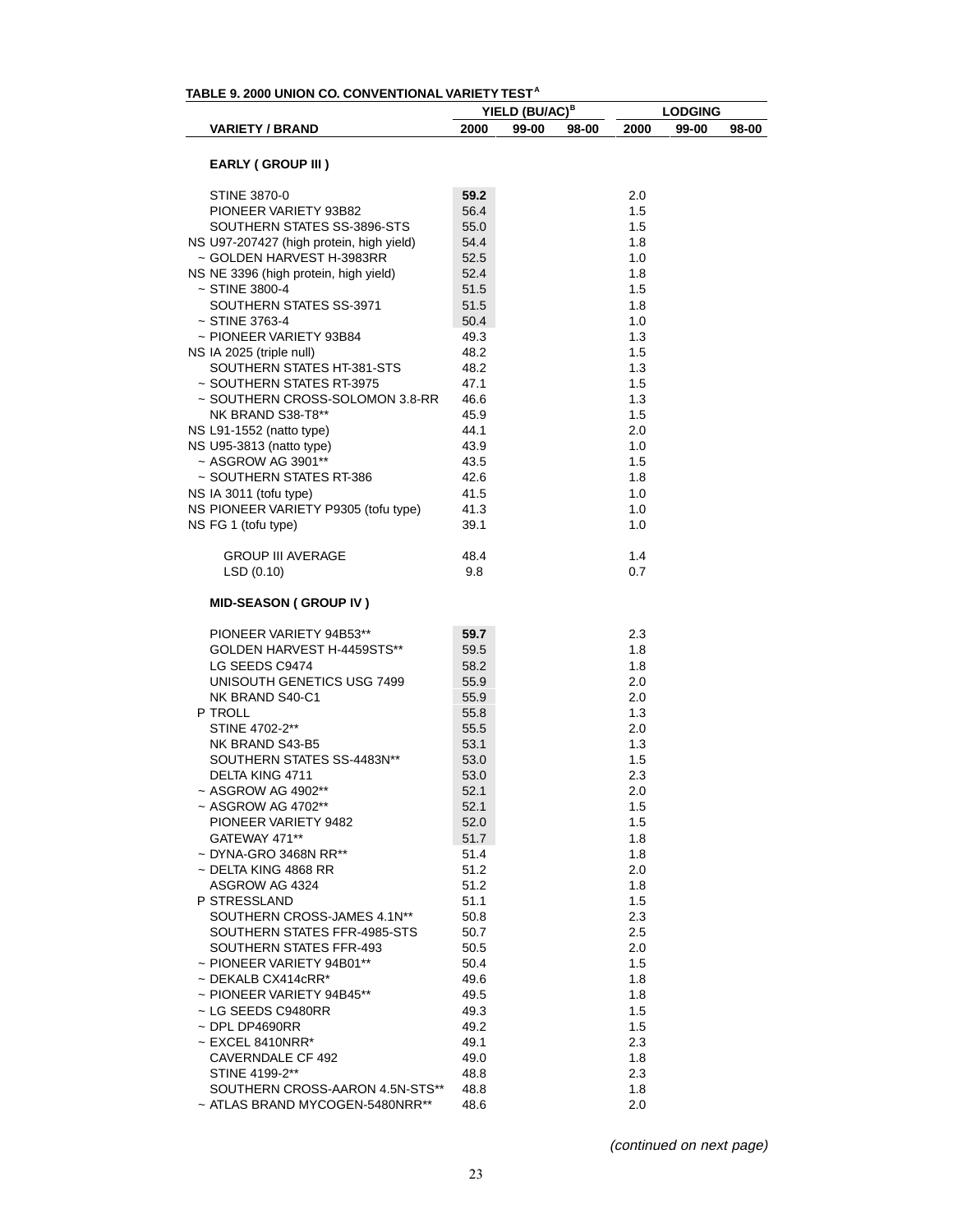| TABLE 9. 2000 UNION CO. CONVENTIONAL VARIETY TEST <sup>A</sup> (continued) |  |  |
|----------------------------------------------------------------------------|--|--|
|----------------------------------------------------------------------------|--|--|

|                                                        | YIELD (BU/AC) <sup>B</sup> |               | <b>LODGING</b> |       |
|--------------------------------------------------------|----------------------------|---------------|----------------|-------|
| <b>VARIETY / BRAND</b>                                 | 2000<br>99-00              | 98-00<br>2000 | 99-00          | 98-00 |
|                                                        |                            |               |                |       |
| ~ SOUTHERN STATES RT-446N*<br>$\sim$ DPL SG498RR       | 48.4                       | 2.0<br>1.5    |                |       |
| NS K 1431 (high protein)                               | 48.4<br>47.7               | 2.5           |                |       |
|                                                        |                            |               |                |       |
| $\sim$ NK BRAND S46-G2**                               | 47.7                       | 2.0           |                |       |
| ~ ASGROW AG 4301**                                     | 47.6                       | 1.5<br>2.3    |                |       |
| ~ CROPLAN GENETICS 466RR**                             | 47.6                       |               |                |       |
| $NS$ L96-5104 (natto type)<br>~ PIONEER VARIETY 9492** | 47.5                       | 2.3           |                |       |
|                                                        | 47.5                       | 2.0           |                |       |
| P REND**                                               | 47.5                       | 2.8           |                |       |
| $~\sim$ STINE 4402-4**                                 | 47.5                       | 2.0           |                |       |
| P MANOKIN*                                             | 47.4                       | 2.0           |                |       |
| $~\sim$ STINE 4001-4                                   | 46.9                       | 1.5           |                |       |
| ~ VIGORO V450NRR**                                     | 46.9                       | 2.0           |                |       |
| NK BRAND S42-H1**                                      | 46.8                       | 1.5           |                |       |
| $~\sim$ ASGROW AG 4403                                 | 46.5                       | 1.3           |                |       |
| $\sim$ DPL DP4344RR                                    | 46.4                       | 2.5           |                |       |
| ~ CROPLAN GENETICS 480RR**                             | 46.4                       | 1.5           |                |       |
| GOLDEN HARVEST H-4755                                  | 46.2                       | 1.3           |                |       |
| GOLDEN HARVEST H-4516*                                 | 46.0                       | 1.8           |                |       |
| ~ HORNBECK HBK R4855                                   | 46.0                       | 1.3           |                |       |
| DELTA KING 4680                                        | 45.8                       | 1.8           |                |       |
| $\sim$ HORNBECK HBK R4660**                            | 45.7                       | 1.8           |                |       |
| ~ CAVERNDALE CF 465nRR**                               | 45.6                       | 2.0           |                |       |
| $\sim$ DEKALB DKB44-51                                 | 45.3                       | 1.8           |                |       |
| $~\sim$ STINE 4212-4**                                 | 45.2                       | 1.5           |                |       |
| ~ GREAT LAKES GL 4800 RR                               | 45.1                       | 1.8           |                |       |
| ~ UNISOUTH GENETICS USG 7489RR                         | 45.1                       | 2.3           |                |       |
| ~ SOUTHERN STATES SS-RT-4098                           | 45.0                       | 2.0           |                |       |
| SOUTHERN CROSS-JOSHUA 4.8                              | 45.0                       | 2.0           |                |       |
| LG SEEDS C4344N*                                       | 44.9                       | 1.0           |                |       |
| ~ AGVENTURE VARIETY# AV6468                            | 44.1                       | 1.3           |                |       |
| ~ GREAT LAKES GL 4309 RR**                             | 43.4                       | 1.5           |                |       |
| ~ SOUTHERN CROSS-TITUS 4.8N-RR**                       | 42.9                       | 1.8           |                |       |
| ~ DEKALB CX444cRR**                                    | 42.6                       | 1.5           |                |       |
| AGVENTURE VARIETY# AV1468**                            | 42.6                       | 1.8           |                |       |
| SOUTHERN STATES FFR-439                                | 42.4                       | 1.5           |                |       |
| ~ GOLDEN HARVEST H-4728RR*                             |                            |               |                |       |
|                                                        | 42.1                       | 2.0           |                |       |
| HORNBECK HBK 4891                                      | 41.8                       | 1.3           |                |       |
| NS IA 4001 (natto type)                                | 41.7                       | 3.3           |                |       |
| SOUTHERN STATES SS-4299N**                             | 41.7                       | 1.5           |                |       |
| P INA**                                                | 41.1                       | 2.5           |                |       |
| ~ VIGORO V492NRR**                                     | 41.1                       | 1.8           |                |       |
| ~ HORNBECK HBK R4920                                   | 40.9                       | 1.5           |                |       |
| P CALHOUN                                              | 40.8                       | 1.0           |                |       |
| CAVERNDALE CF 461                                      | 39.8                       | 1.5           |                |       |
| ASGROW AG 4604**                                       | 39.7                       | 2.0           |                |       |
| $\sim$ LG SEEDS C4350NRR*                              | 39.6                       | 1.0           |                |       |
| ~ GATEWAY 4R472                                        | 39.3                       | 1.3           |                |       |
| ~ SOUTHERN STATES RT-4495N**                           | 39.2                       | 1.0           |                |       |
| ~ GOLDEN HARVEST H-4946RR**                            | 38.0                       | 2.0           |                |       |
| <b>STINE 4790</b>                                      | 37.9                       | 1.5           |                |       |
| ~ SOUTHERN STATES RT-4980                              | 37.2                       | 1.5           |                |       |
| ~ STINE 4802-4**                                       | 36.6                       | 1.8           |                |       |
| ~ CROPLAN GENETICS 4979RR                              | 34.3                       | 2.3           |                |       |
| $\sim$ VIGORO V439NRR**                                | 34.0                       | 1.5           |                |       |
| P PHARAOH*                                             | 31.6                       | 1.0           |                |       |
|                                                        |                            |               |                |       |
| <b>GROUP IV AVERAGE</b>                                | 46.5                       | 1.8           |                |       |
| LSD (0.10)                                             | 8.2                        | 0.6           |                |       |
|                                                        |                            |               |                |       |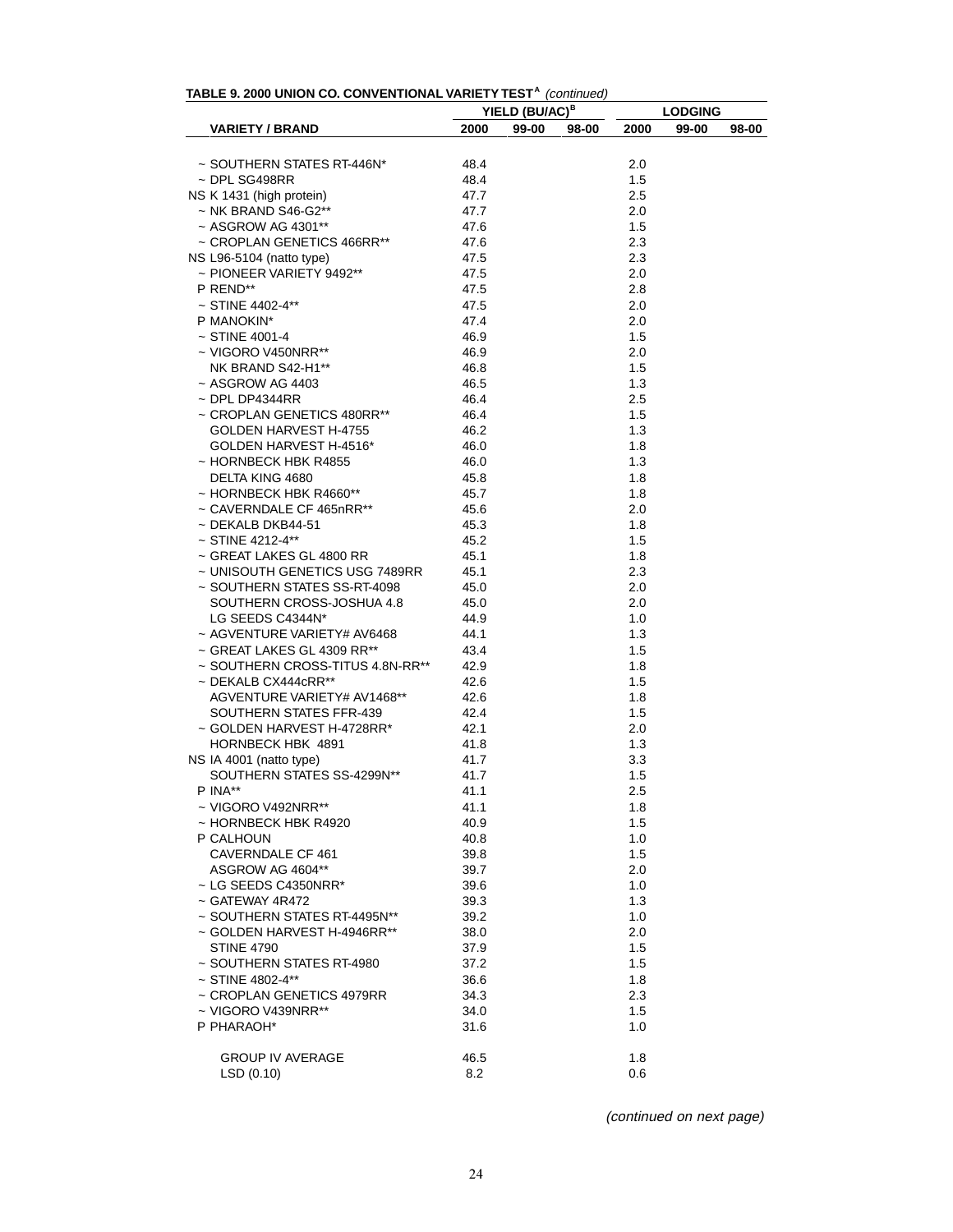| TABLE 9. 2000 UNION CO. CONVENTIONAL VARIETY TEST <sup>A</sup> (continued) |      |                            |       |      |                |       |  |  |  |  |
|----------------------------------------------------------------------------|------|----------------------------|-------|------|----------------|-------|--|--|--|--|
|                                                                            |      | YIELD (BU/AC) <sup>B</sup> |       |      | <b>LODGING</b> |       |  |  |  |  |
| <b>VARIETY / BRAND</b>                                                     | 2000 | 99-00                      | 98-00 | 2000 | 99-00          | 98-00 |  |  |  |  |
|                                                                            |      |                            |       |      |                |       |  |  |  |  |
| LATE (GROUP V)                                                             |      |                            |       |      |                |       |  |  |  |  |
| $~\sim$ ASGROW AG 5001                                                     | 54.8 | 48.5                       |       | 2.0  | 1.5            |       |  |  |  |  |
| PIONEER VARIETY 95B33**                                                    | 53.5 |                            |       | 2.3  |                |       |  |  |  |  |
| ~ SOUTHERN STATES RT-517N**                                                | 52.3 | 43.9                       |       | 2.5  | 1.8            |       |  |  |  |  |
| P HUTCHESON                                                                | 50.9 | 47.9                       | 55.5  | 3.0  | 2.0            | 2.5   |  |  |  |  |
| P HOLLADAY                                                                 | 49.2 | 49.1                       | 54.0  | 2.8  | 1.9            | 2.4   |  |  |  |  |
| $~\sim$ EXCEL 8510NRR**                                                    | 48.3 | 44.1                       |       | 1.5  | 1.3            |       |  |  |  |  |
| $\sim$ DYNA-GRO 3521N RR**                                                 | 46.9 |                            |       | 2.3  |                |       |  |  |  |  |
| $\sim$ DELTA KING 5465 RR**                                                | 46.4 |                            |       | 1.5  |                |       |  |  |  |  |
| P DELSOY 5500**                                                            | 46.0 |                            |       | 2.5  |                |       |  |  |  |  |
| $~\sim$ ASGROW AG 5501*                                                    | 45.8 |                            |       | 1.5  |                |       |  |  |  |  |
| ~ SOUTHERN STATES RT-557N**                                                | 44.6 | 40.6                       |       | 2.8  | 1.9            |       |  |  |  |  |
| P CAVINESS**                                                               | 44.4 | 42.8                       |       | 3.5  | 2.3            |       |  |  |  |  |
| $\sim$ LG SEEDS C9545RR                                                    | 44.2 |                            |       | 2.5  |                |       |  |  |  |  |
| ~ SOUTHERN STATES RT-5399                                                  | 43.7 |                            |       | 3.0  |                |       |  |  |  |  |
| $\sim$ PIONEER VARIETY 95B53**                                             | 43.6 |                            |       | 3.0  |                |       |  |  |  |  |
| KAS CHEROKEE 516*                                                          | 43.1 | 38.0                       | 44.0  | 2.0  | 1.5            | 1.8   |  |  |  |  |
| ~ HORNBECK HBK R5588**                                                     | 43.0 | 39.2                       |       | 2.8  | 1.9            |       |  |  |  |  |
| ~ UNISOUTH GENETICS USG 7547RR                                             | 42.2 | 40.3                       |       | 2.5  | 1.8            |       |  |  |  |  |
| $\sim$ GATEWAY 5R515**                                                     | 42.2 | 40.6                       |       | 2.3  | 1.6            |       |  |  |  |  |
| SOUTHERN STATES SS-5409N**                                                 | 40.8 |                            |       | 2.0  |                |       |  |  |  |  |
| ~ CROPLAN GENETICS 556RR**                                                 | 40.7 | 41.5                       |       | 2.5  | 1.8            |       |  |  |  |  |
| ~ SOUTHERN STATES RT-540N**                                                | 40.4 | 41.2                       |       | 2.3  | 1.6            |       |  |  |  |  |
| ~ SOUTHERN STATES RT-5609                                                  | 40.0 |                            |       | 2.8  |                |       |  |  |  |  |
| $~\sim$ ASGROW AG 5701*                                                    | 39.7 |                            |       | 3.5  |                |       |  |  |  |  |
| ~ SOUTHERN STATES RT-560                                                   | 38.4 | 36.9                       |       | 2.3  | 1.6            |       |  |  |  |  |
| ~ PIONEER VARIETY 95B32**                                                  | 38.0 | 38.6                       |       | 1.8  | 1.4            |       |  |  |  |  |
| P ANAND**                                                                  | 37.9 | 40.6                       | 50.2  | 1.3  | 1.1            | 1.8   |  |  |  |  |
| $\sim$ DELTA KING 5366 RR**                                                | 34.2 |                            |       | 2.5  |                |       |  |  |  |  |
| ~ NK BRAND S53-Q7**                                                        | 29.6 | 34.5                       |       | 1.8  | 1.4            |       |  |  |  |  |
| <b>GROUP V AVERAGE</b>                                                     | 43.6 | 41.7                       | 50.9  | 2.4  | 1.7            | 2.1   |  |  |  |  |
| LSD(0.10)                                                                  | 6.0  | 6.1                        | 5.7   | 0.5  | 0.3            | 0.3   |  |  |  |  |
| <b>GRAND MEAN</b>                                                          | 46.2 |                            |       | 1.9  |                |       |  |  |  |  |

~ Roundup Ready variety

P Entries with a P prefix are public varieties.

\* Resistant to the soybean cyst nematode (Race 3)

\*\* Resistant to the soybean cyst nematode (Race 3 and Race 14)

A 1998-99 data are from Daviess Co., and the 2000 data are from Union Co. No data were available for 1999 Daviess Co. maturity groups 3 and 4 due to excessive variability caused by the 1999 drought.

B Within a maturity group, shaded yields are not significantly different (0.10 level) from the highest yielding cultivar (bold data) of that maturity group and year column.

NS Entries with a NS prefix are novel soybean varieties that are emerging from both the public and private sectors. Some of these value-added soybean types will supply relatively small market niches, while others may be of much broader market value. Testing novel soybeans will enable producers to assess whether premiums for a given trait offset possible yield lag/drag.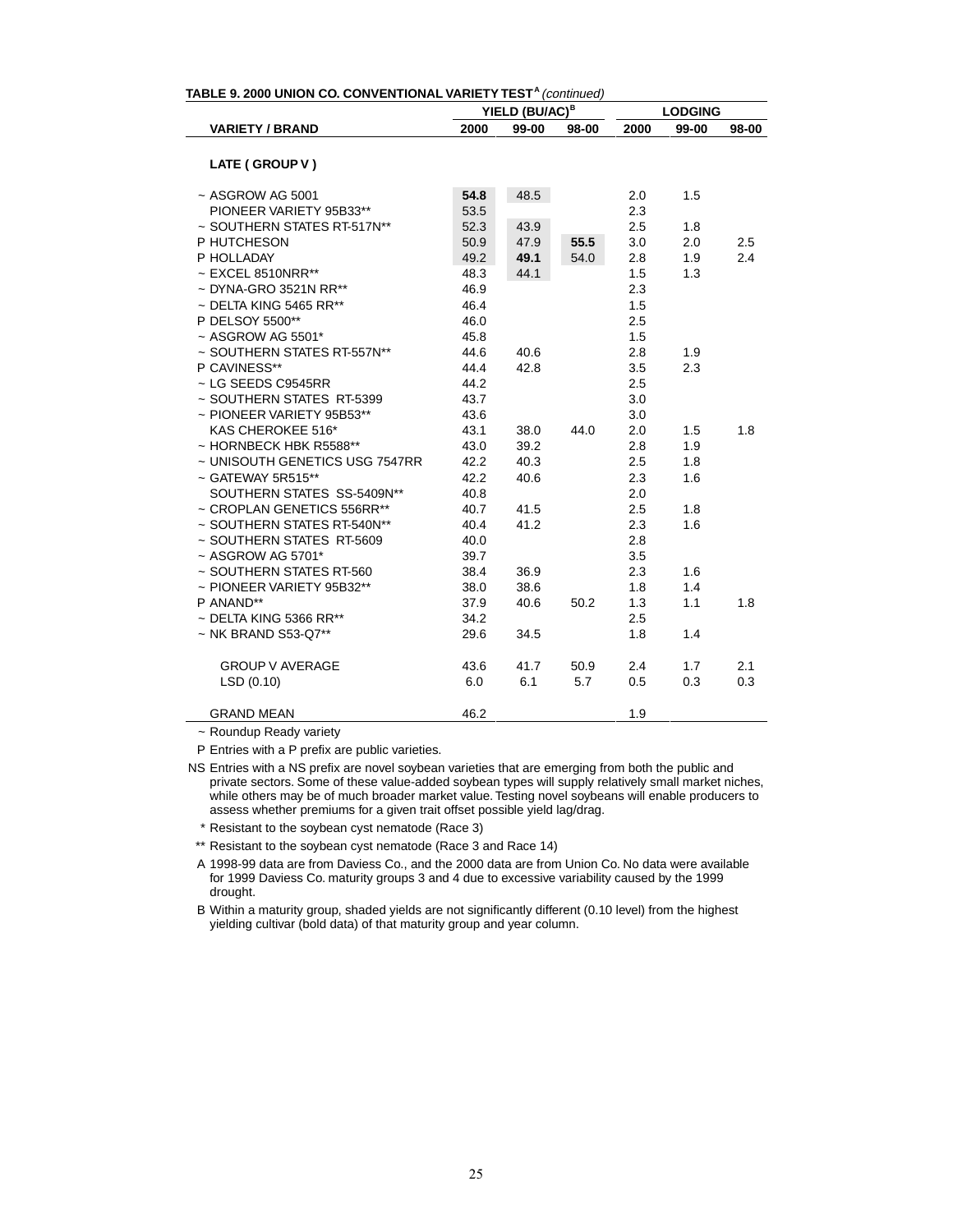|                                          |      | YIELD (BU/AC) <sup>B</sup> | <b>LODGING</b> |       |  |
|------------------------------------------|------|----------------------------|----------------|-------|--|
| <b>VARIETY / BRAND</b>                   | 2000 | 99-00                      | 2000           | 99-00 |  |
|                                          |      |                            |                |       |  |
| <b>EARLY (GROUP III)</b>                 |      |                            |                |       |  |
| PIONEER VARIETY 93B82                    | 52.6 | 50.1                       | 1.8            | 1.8   |  |
| ~ GOLDEN HARVEST H-3983RR                | 48.2 |                            | 1.5            |       |  |
| $~\sim$ STINE 3763-4                     | 43.6 |                            | 1.3            |       |  |
| ~ SOUTHERN STATES RT-3975                | 42.8 | 38.4                       | 2.0            | 1.5   |  |
| SOUTHERN STATES HT-381-STS               | 42.1 | 40.1                       | 2.3            | 2.0   |  |
| NK BRAND S38-T8**                        | 41.6 |                            | 1.8            |       |  |
| <b>STINE 3870-0</b>                      | 40.5 |                            | 1.5            |       |  |
| ~ SOUTHERN STATES RT-386                 | 40.1 | 38.9                       | 2.0            | 2.0   |  |
| SOUTHERN STATES SS-3971                  | 39.6 |                            | 1.8            |       |  |
| ~ ASGROW AG 3901**                       | 39.2 | 38.1                       | 2.0            | 2.0   |  |
| SOUTHERN STATES SS-3896-STS              | 38.9 |                            | 2.0            |       |  |
| ~ PIONEER VARIETY 93B84                  | 38.5 | 37.5                       | 2.0            | 1.5   |  |
| ~ SOUTHERN CROSS-SOLOMON 3.8-RR          | 37.5 |                            | 1.8            |       |  |
| $~\sim$ STINE 3800-4                     | 37.3 |                            | 1.0            |       |  |
|                                          |      |                            |                |       |  |
| NS U97-207427 (high protein, high yield) | 36.8 |                            | 2.0            |       |  |
| NS U95-3813 (natto type)                 | 36.1 |                            | 1.5            |       |  |
| NS FG 1 (tofu type)                      | 35.8 |                            | 1.8            |       |  |
| NS NE 3396 (high protein, high yield)    | 34.6 |                            | 2.0            |       |  |
| NS IA 2025 (triple null)                 | 34.6 |                            | 1.0            |       |  |
| NS PIONEER VARIETY P9305 (tofu type)     | 34.5 |                            | 2.0            |       |  |
| NS L91-1552 (natto type)                 | 34.0 |                            | 1.8            |       |  |
| NS IA 3011 (tofu type)                   | 26.3 |                            | 1.8            |       |  |
| <b>GROUP III AVERAGE</b>                 | 38.9 | 40.5                       | 1.8            | 1.8   |  |
| LSD (0.10)                               | 7.7  | 4.6                        | 0.3            | 0.2   |  |
|                                          |      |                            |                |       |  |
| <b>MID-SEASON (GROUP IV)</b>             |      |                            |                |       |  |
| $~\sim$ ASGROW AG 4403                   | 51.8 |                            | 1.5            |       |  |
| <b>CAVERNDALE CF 492</b>                 | 50.7 |                            | 1.8            |       |  |
| P REND**                                 | 49.9 |                            | 2.3            |       |  |
| CAVERNDALE CF 461                        | 49.6 |                            | 2.3            |       |  |
| P INA**                                  | 48.4 |                            | 2.0            |       |  |
| PIONEER VARIETY 9482                     | 47.9 |                            | 2.3            |       |  |
| PIONEER VARIETY 94B53**                  | 47.7 |                            | 1.8            |       |  |
| $\sim$ GATEWAY 4R472                     | 47.5 |                            | 2.0            |       |  |
| HORNBECK HBK 4891                        | 47.4 |                            | 2.0            |       |  |
| P STRESSLAND                             | 46.6 |                            | 2.0            |       |  |
| <b>STINE 4790</b>                        |      |                            |                |       |  |
|                                          | 46.5 |                            | 2.3            |       |  |
| SOUTHERN STATES FFR-493                  | 46.5 |                            | 1.5            |       |  |
| SOUTHERN CROSS-AARON 4.5N-STS**          | 46.4 |                            | 2.0            |       |  |
| SOUTHERN STATES FFR-439                  | 46.2 |                            | 1.8            |       |  |
| P CALHOUN                                | 46.0 |                            | 2.3            |       |  |
| $~\sim$ STINE 4402-4**                   | 45.8 |                            | 2.3            |       |  |
| SOUTHERN STATES SS-4483N**               | 45.7 |                            | 1.5            |       |  |
| ~ SOUTHERN CROSS-TITUS 4.8N-RR**         | 45.1 |                            | 1.8            |       |  |
| UNISOUTH GENETICS USG 7499               | 44.9 |                            | 2.0            |       |  |
| <b>GOLDEN HARVEST H-4755</b>             | 44.8 |                            | 2.3            |       |  |
| ~ AGVENTURE VARIETY# AV6468              | 44.2 |                            | 1.3            |       |  |
| DELTA KING 4680                          | 44.2 |                            | 2.0            |       |  |
| NK BRAND S40-C1                          | 44.1 |                            | 1.5            |       |  |
| ASGROW AG 4324                           | 44.0 |                            | 1.8            |       |  |
| ~ CROPLAN GENETICS 466RR**               | 43.9 |                            | 1.8            |       |  |
| $\sim$ DPL DP4690RR                      | 43.9 |                            | 2.0            |       |  |
| DELTA KING 4711                          | 43.3 |                            | 2.3            |       |  |
| $\sim$ DEKALB CX444cRR**                 | 43.1 |                            | 1.8            |       |  |
| SOUTHERN STATES SS-4299N**               | 42.9 |                            | 1.8            |       |  |
| LG SEEDS C4344N*                         | 41.9 |                            | 1.3            |       |  |
| $~\sim$ STINE 4001-4                     | 41.8 |                            | 1.5            |       |  |
|                                          |      |                            |                |       |  |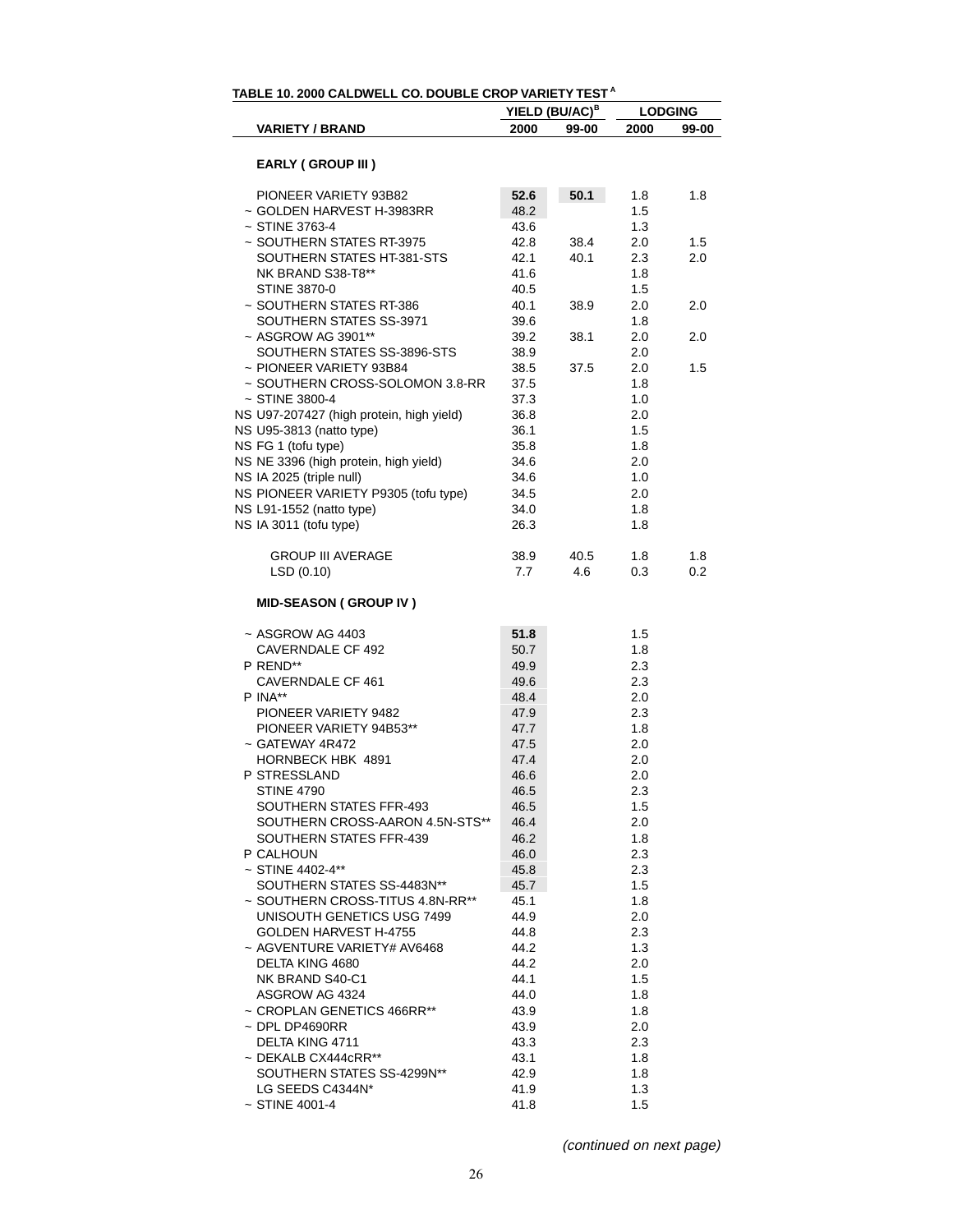| <b>IABLE 10. 2000 CALDWELL CO. DOUBLE CROP VARIETY TEST</b> COntinued)                     |                            |                |
|--------------------------------------------------------------------------------------------|----------------------------|----------------|
|                                                                                            | YIELD (BU/AC) <sup>B</sup> | <b>LODGING</b> |
| <b>VARIETY / BRAND</b>                                                                     | 2000<br>99-00              | 2000<br>99-00  |
|                                                                                            |                            |                |
| NK BRAND S43-B5<br>STINE 4199-2**                                                          | 41.4<br>41.3               | 1.5<br>1.3     |
|                                                                                            |                            |                |
| ~ HORNBECK HBK R4920<br>NK BRAND S42-H1**<br>NK BRAND S42-H1**                             | 41.3                       | 2.0            |
| $~\sim$ STINE 4212-4**                                                                     | 41.3                       | 2.0<br>1.3     |
|                                                                                            | 41.3                       |                |
| ~ HORNBECK HBK R4855<br>SOUTHERN CROSS-JAMES 4.1N**<br>VIGORO VAFONDDEE                    | 41.1                       | 1.8            |
|                                                                                            | 40.6                       | 2.0            |
| ~ VIGORO V450NRR**                                                                         | 40.6                       | 2.3            |
| $\sim$ SOUTHERN STATES RT-4495N**                                                          | 40.5                       | 1.3            |
| ~ PIONEER VARIETY 9492**                                                                   | 40.4                       | 1.5            |
| $\sim$ DYNA-GRO 3468N RR**                                                                 | 40.4                       | 1.8            |
| $\sim$ EXCEL 8410NRR*                                                                      | 40.4                       | 1.8            |
| GOLDEN HARVEST H-4516*                                                                     | 40.3                       | 1.8            |
| ~ GREAT LAKES GL 4800 RR                                                                   | 40.3                       | 2.0            |
| ASGROW AG 4604**                                                                           | 40.2                       | 2.0            |
| GOLDEN HARVEST H-4459STS**                                                                 | 40.1                       | 2.0            |
| GATEWAY 471**                                                                              | 39.9                       | 2.3            |
| $~\sim$ NK BRAND S46-G2**                                                                  | 39.9                       | 2.0            |
| NS K 1431 (high protein)                                                                   | 39.8                       | 2.3            |
| ~ ASGROW AG 4702**                                                                         | 39.6                       | 2.0            |
| ~ LG SEEDS C4350NRR*<br>STINE 4700.0**                                                     | 39.6                       | 1.0            |
| STINE 4702-2**                                                                             | 39.5                       | 2.5            |
| ~ CROPLAN GENETICS 480RR**                                                                 | 39.3                       | 1.5            |
| ~ LG SEEDS C9480RR                                                                         | 39.0                       | 2.0            |
| ~ GOLDEN HARVEST H-4728RR*<br>~ PIONEER VARIETY 94B45**                                    | 38.7                       | 2.5            |
| ~ PIONEER VARIETY 94B45**                                                                  | 38.3                       | 1.3            |
| ~ GREAT LAKES GL 4309 RR**                                                                 | 38.1                       | 1.5            |
| ~ SOUTHERN STATES RT-446N*                                                                 | 38.0                       | 1.8            |
| $\sim$ DPL SG498RR                                                                         | 38.0                       | 2.0            |
| P MANOKIN*                                                                                 | 37.9                       | 3.3            |
| ~ SOUTHERN STATES RT-4980                                                                  | 37.8                       | 1.5            |
| ~ DEKALB DKB44-51                                                                          | 37.4                       | 1.0            |
| $~\sim$ STINE 4802-4**                                                                     | 37.4                       | 1.8            |
|                                                                                            | 37.0                       | 2.0            |
| ~ STINE 4802-4**<br>~ ASGROW AG 4902**<br>~ PIONEER VARIETY 94B01**<br>^ ^ CODOW ^C 4394** | 37.0                       | 1.0            |
| ~ ASGROW AG 4301**                                                                         | 36.9                       | 2.0            |
| $~\sim$ DPL DP4344RR                                                                       | 36.7                       | 3.0            |
| ~ ATLAS BRAND MYCOGEN-5480NRR**                                                            | 36.7                       | 2.5            |
| ~ GOLDEN HARVEST H-4946RR**                                                                | 36.7                       | 2.3            |
| SOUTHERN CROSS-JOSHUA 4.8                                                                  | 36.6                       | 2.0            |
| ~ UNISOUTH GENETICS USG 7489RR                                                             | 36.2                       | 1.8            |
| ~ DELTA KING 4868 RR                                                                       | 36.1                       | 1.5            |
| LG SEEDS C9474                                                                             | 36.0                       | 2.5            |
| AGVENTURE VARIETY# AV1468**                                                                | 36.0                       | 2.0            |
| P PHARAOH*                                                                                 | 35.8                       | 2.8            |
| NS L96-5104 (natto type)                                                                   | 35.6                       | 2.3            |
| P TROLL                                                                                    | 35.6                       | 1.0            |
| ~ VIGORO V492NRR**                                                                         | 35.6                       | 2.0            |
| ~ SOUTHERN STATES SS-RT-4098                                                               | 35.5                       | 1.5            |
| $\sim$ DEKALB CX414cRR*                                                                    | 35.3                       | 1.8            |
| ~ CAVERNDALE CF 465nRR**                                                                   | 35.1                       | 1.0            |
| $\sim$ HORNBECK HBK R4660**                                                                | 34.8                       | 1.8            |
| ~ CROPLAN GENETICS 4979RR                                                                  | 34.7                       | 2.5            |
| ~ VIGORO V439NRR**                                                                         | 34.6                       | 1.8            |
| NS IA 4001 (natto type)                                                                    | 34.0                       | 2.3            |
| SOUTHERN STATES FFR-4985-STS                                                               | 33.4                       | 2.8            |
|                                                                                            |                            |                |
| <b>GROUP IV AVERAGE</b>                                                                    | 40.9                       | 1.9            |
| LSD (0.10)                                                                                 | 6.6                        | 0.5            |
|                                                                                            |                            |                |

| TABLE 10. 2000 CALDWELL CO. DOUBLE CROP VARIETY TEST <sup>A</sup> (continued) |  |
|-------------------------------------------------------------------------------|--|
|                                                                               |  |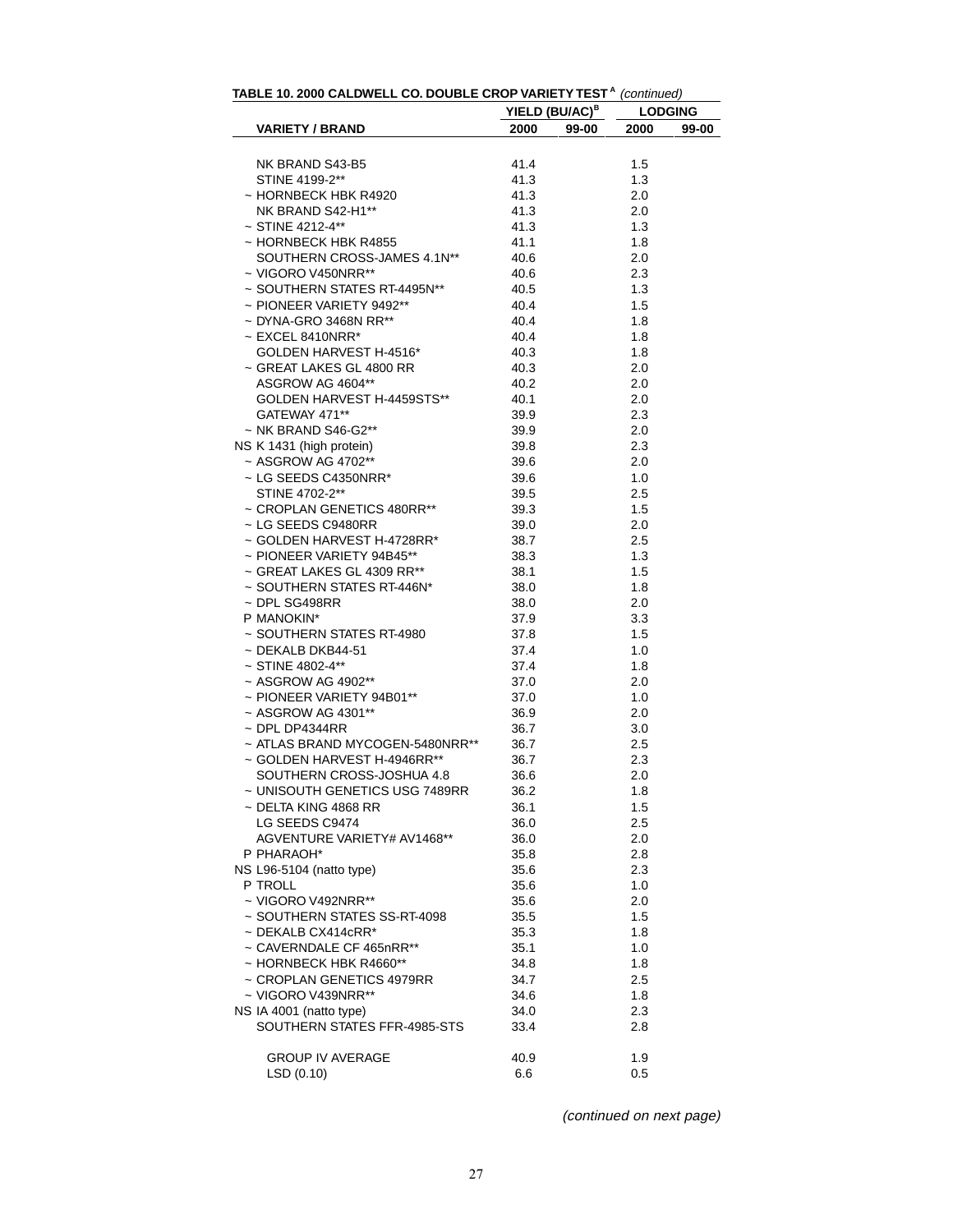| TABLE 10. 2000 CALDWELL CO. DOUBLE CROP VARIETY TEST <sup>A</sup> (continued) |      |                            |      |                |  |  |  |  |  |  |
|-------------------------------------------------------------------------------|------|----------------------------|------|----------------|--|--|--|--|--|--|
|                                                                               |      | YIELD (BU/AC) <sup>B</sup> |      | <b>LODGING</b> |  |  |  |  |  |  |
| <b>VARIETY / BRAND</b>                                                        | 2000 | 99-00                      | 2000 | 99-00          |  |  |  |  |  |  |
| LATE (GROUP V)                                                                |      |                            |      |                |  |  |  |  |  |  |
|                                                                               |      |                            |      |                |  |  |  |  |  |  |
| KAS CHEROKEE 516*                                                             | 44.4 |                            | 2.5  |                |  |  |  |  |  |  |
| $\sim$ DELTA KING 5465 RR**                                                   | 44.3 |                            | 2.5  |                |  |  |  |  |  |  |
| P HOLLADAY                                                                    | 43.2 |                            | 3.5  |                |  |  |  |  |  |  |
| ~ DYNA-GRO 3521N RR**                                                         | 42.4 |                            | 2.0  |                |  |  |  |  |  |  |
| $~\sim$ ASGROW AG 5001                                                        | 41.8 |                            | 2.3  |                |  |  |  |  |  |  |
| P DELSOY 5500**                                                               | 41.8 |                            | 3.5  |                |  |  |  |  |  |  |
| PIONEER VARIETY 95B33**                                                       | 41.7 |                            | 3.3  |                |  |  |  |  |  |  |
| $\sim$ EXCEL 8510NRR**                                                        | 40.8 |                            | 2.3  |                |  |  |  |  |  |  |
| ~ PIONEER VARIETY 95B32**                                                     | 40.7 |                            | 3.0  |                |  |  |  |  |  |  |
| P HUTCHESON                                                                   | 39.1 |                            | 3.0  |                |  |  |  |  |  |  |
| P ANAND**                                                                     | 39.0 |                            | 2.8  |                |  |  |  |  |  |  |
| $~\sim$ ASGROW AG 5501*                                                       | 38.9 |                            | 2.5  |                |  |  |  |  |  |  |
| ~ SOUTHERN STATES RT-517N**                                                   | 38.1 |                            | 3.3  |                |  |  |  |  |  |  |
| ~ SOUTHERN STATES RT-5609                                                     | 37.9 |                            | 2.8  |                |  |  |  |  |  |  |
| SOUTHERN STATES SS-5409N**                                                    | 37.8 |                            | 3.0  |                |  |  |  |  |  |  |
| ~ SOUTHERN STATES RT-5399                                                     | 36.7 |                            | 3.3  |                |  |  |  |  |  |  |
| ~ UNISOUTH GENETICS USG 7547RR                                                | 36.4 |                            | 3.0  |                |  |  |  |  |  |  |
| P CAVINESS**                                                                  | 33.2 |                            | 3.5  |                |  |  |  |  |  |  |
| ~ SOUTHERN STATES RT-540N**                                                   | 33.0 |                            | 3.0  |                |  |  |  |  |  |  |
| $\sim$ LG SEEDS C9545RR                                                       | 32.8 |                            | 3.0  |                |  |  |  |  |  |  |
| ~ CROPLAN GENETICS 556RR**                                                    | 32.7 |                            | 2.8  |                |  |  |  |  |  |  |
| ~ PIONEER VARIETY 95B53**                                                     | 31.9 |                            | 3.5  |                |  |  |  |  |  |  |
| ~ SOUTHERN STATES RT-557N**                                                   | 31.0 |                            | 3.3  |                |  |  |  |  |  |  |
| ~ SOUTHERN STATES RT-560                                                      | 31.0 |                            | 2.5  |                |  |  |  |  |  |  |
| $\sim$ DELTA KING 5368 RR**                                                   | 30.1 |                            | 3.8  |                |  |  |  |  |  |  |
| $\sim$ GATEWAY 5R515**                                                        | 30.0 |                            | 2.8  |                |  |  |  |  |  |  |
| $~\sim$ ASGROW AG 5701*                                                       | 29.3 |                            | 3.0  |                |  |  |  |  |  |  |
| ~ HORNBECK HBK R5588**                                                        | 27.6 |                            | 2.8  |                |  |  |  |  |  |  |
| ~ NK BRAND S53-Q7**                                                           | 26.3 |                            | 3.0  |                |  |  |  |  |  |  |
| <b>GROUP V AVERAGE</b>                                                        | 36.3 |                            | 3.0  |                |  |  |  |  |  |  |
| LSD(0.10)                                                                     | 4.7  |                            | 0.5  |                |  |  |  |  |  |  |
| GRAND MEAN                                                                    | 39.6 |                            | 2.1  |                |  |  |  |  |  |  |

~ Roundup Ready variety

P Entries with a P prefix are public varieties.

\* Resistant to the soybean cyst nematode (Race 3)

\*\* Resistant to the soybean cyst nematode (Race 3 and Race 14)

A 1999 data were not available for maturity groups 4 and 5 due to excessive variability caused by the 1999 drought.

B Within a maturity group, shaded yields are not significantly different (0.10 level) from the highest yielding cultivar (bold data) of that maturity group and year column.

NS Entries with a NS prefix are novel soybean varieties that are emerging from both the public and private sectors. Some of these value-added soybean types will supply relatively small market niches, while others may be of much broader market value. Testing novel soybeans will enable producers to assess whether premiums for a given trait offset possible yield lag/drag.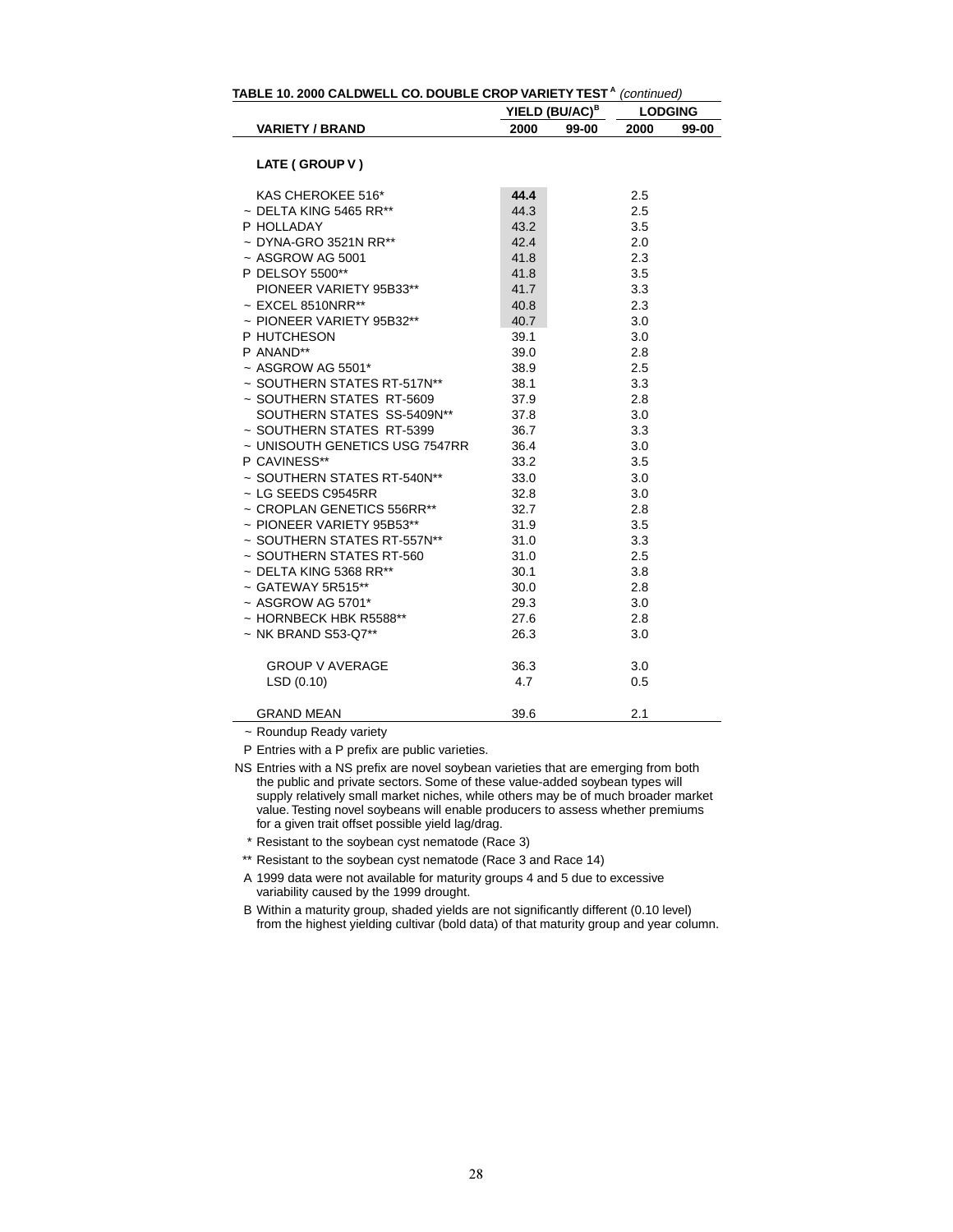## **TABLE 11. 2000 FAYETTE CO. ROUNDUP READY VARIETY TEST**

|                                       |                            |              |       |            |                |        | <b>PLANT</b>    |              |
|---------------------------------------|----------------------------|--------------|-------|------------|----------------|--------|-----------------|--------------|
|                                       | YIELD (BU/AC) <sup>A</sup> |              |       |            |                | HEIGHT | <b>MATURITY</b> |              |
|                                       |                            |              |       |            | <b>LODGING</b> |        | (IN)            | DATE         |
| <b>VARIETY / BRAND</b>                | 2000                       | 99-00        | 98-00 | 2000       | 99-00          | 98-00  | 2000            | 2000         |
|                                       |                            |              |       |            |                |        |                 |              |
| <b>EARLY (GROUP III)</b>              |                            |              |       |            |                |        |                 |              |
| PIONEER VARIETY 93B84                 | 80.5                       | 49.9         |       | 1.0        | 1.0            |        | 35              | 9/20         |
| <b>STINE 3800-4</b>                   | 80.1                       |              |       | 1.2        |                |        | 32              | 9/23         |
| SOUTHERN STATES RT-3975               | 79.2                       | 48.9         | 45.6  | 1.3        | 1.2            | 2.0    | 37              | 9/18         |
| SOUTHERN CROSS-SOLOMON 3.8-RR         | 78.3                       |              |       | 1.0        |                |        | 34              | 9/18         |
| <b>STINE 3763-4</b>                   | 77.6                       |              |       | 1.0        |                |        | 32              | 9/15         |
| <b>SOUTHERN STATES RT-386</b>         | 76.7                       | 49.3         | 44.5  | 2.2        | 1.6            | 2.2    | 41              | 9/20         |
| GOLDEN HARVEST H-3983RR               | 75.5                       |              |       | 1.0        |                |        | 31              | 9/18         |
| ASGROW AG 3901**                      | 74.1                       | 46.9         |       | 1.3        | 1.2            |        | 36              | 9/19         |
| <b>EXP SOUTHERN STATES RT-3799N**</b> | 71.6                       |              |       | 1.0        |                |        | 32              | 9/19         |
|                                       |                            |              |       |            |                |        |                 |              |
| <b>GROUP III AVERAGE</b>              | 77.8                       | 48.8         | 45.1  | 1.2        | 1.3            | 2.1    | 34              | 9/19         |
| LSD(0.10)                             | 6.2                        | 4.8          | 5.5   | 0.2        | 0.2            | 0.1    | 2               |              |
| <b>MID-SEASON (GROUP IV)</b>          |                            |              |       |            |                |        |                 |              |
| DELTA KING 4868 RR                    | 84.4                       | 48.5         |       | 1.7        | 1.3            |        | 40              | 10/1         |
| UNISOUTH GENETICS USG 7489RR          | 83.5                       |              |       | 2.2        |                |        | 44              | 9/28         |
| GREAT LAKES GL 4309 RR**              | 83.2                       |              |       | 1.7        |                |        | 39              | 9/27         |
| <b>CROPLAN GENETICS 480RR**</b>       | 83.0                       | 48.7         |       | 2.3        | 1.7            |        | 43              | 10/2         |
| SOUTHERN STATES RT-446N*              | 81.8                       | 49.3         | 44.3  | 2.0        | 1.5            | 2.1    | 41              | 9/28         |
|                                       |                            |              |       |            |                |        |                 |              |
| CALLAHAN 9480RR<br>ASGROW AG 4702**   | 81.7<br>81.7               | 49.0<br>49.5 | 44.7  | 2.2<br>1.8 | 1.6<br>1.4     | 1.9    | 42<br>42        | 9/29<br>9/30 |
| STINE 4802-4**                        |                            |              |       | 2.3        |                |        | 43              |              |
|                                       | 81.5                       |              |       |            |                |        |                 | 10/3         |
| ATLAS BRAND MYCOGEN-5480NRR**         | 81.3                       |              |       | 2.5        |                |        | 47              | 10/5         |
| ASGROW AG 4403                        | 80.9                       |              |       | 1.7        |                |        | 35              | 9/21         |
| DEKALB DKB44-51                       | 80.6                       |              |       | 1.7        |                |        | 41              | 9/23         |
| DEKALB CX444cRR**                     | 80.5                       | 48.8         | 45.4  | 1.5        | 1.3            | 1.9    | 38              | 9/22         |
| SOUTHERN STATES SS-RT-4098            | 80.5                       |              |       | 1.7        |                |        | 36              | 9/20         |
| <b>STINE 4001-4</b>                   | 80.0                       | 49.6         |       | 1.8        | 1.4            |        | 35              | 9/20         |
| LG C4350NRR*                          | 80.0                       |              |       | 1.5        |                |        | 39              | 9/21         |
| ASGROW AG 4301**                      | 79.9                       | 47.7         | 44.4  | 1.3        | 1.2            | 1.8    | 37              | 9/24         |
| <b>HORNBECK HBK R4855</b>             | 79.9                       | 51.3         |       | 2.0        | 1.5            |        | 42              | 9/25         |
| DPL DP4690RR                          | 79.8                       |              |       | 1.7        |                |        | 40              | 9/27         |
| SOUTHERN CROSS-TITUS 4.8N-RR**        | 79.6                       |              |       | 2.2        |                |        | 42              | 9/30         |
| NK BRAND S46-G2**                     | 79.3                       |              |       | 2.3        |                |        | 45              | 9/30         |
| SOUTHERN STATES RT-4980               | 79.0                       |              |       | 2.0        |                |        | 43              | 9/26         |
| DYNA-GRO 3468N RR**                   | 78.9                       | 48.8         |       | 1.8        | 1.4            |        | 35              | 9/27         |
| DPL SG498RR                           | 78.8                       |              |       | 1.8        |                |        | 38              | 10/4         |
| ASGROW AG 4902**                      | 78.6                       | 46.6         |       | 2.0        | 1.5            |        | 38              | 9/30         |
| GATEWAY 4R472                         | 78.1                       |              |       | 1.8        |                |        | 41              | 9/28         |
| VIGORO V492NRR**                      | 77.8                       |              |       | 2.3        |                |        | 43              | 10/1         |
| GOLDEN HARVEST H-4728RR*              | 77.6                       |              |       | 1.5        |                |        | 37              | 9/23         |
| HORNBECK HBK R4920                    | 77.6                       |              |       | 2.2        |                |        | 39              | 9/26         |
| DEKALB CX414cRR*                      | 77.1                       | 48.1         |       | 2.0        | 1.5            |        | 41              | 9/21         |
| <b>GREAT LAKES GL 4800 RR</b>         | 77.0                       |              |       | 2.0        |                |        | 41              | 9/26         |
| AGVENTURE VARIETY# AV6468             | 76.8                       |              |       | 1.2        |                |        | 38              | 9/21         |
| VIGORO V450NRR**                      | 76.7                       |              |       | 2.2        |                |        | 41              | 9/26         |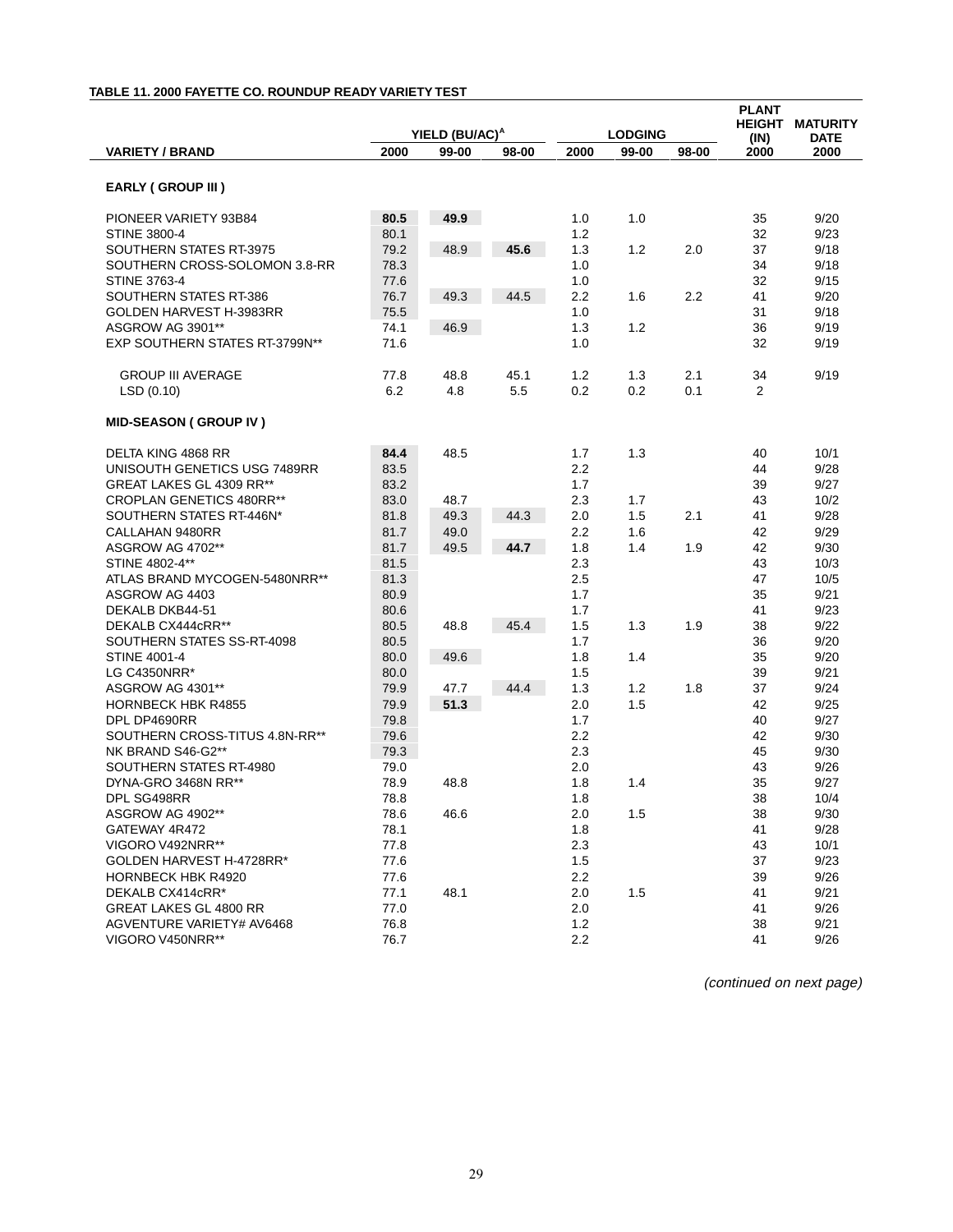#### **TABLE 11. 2000 FAYETTE CO. ROUNDUP READY VARIETY TEST** (continued)

|                                           |              | YIELD (BU/AC) <sup>A</sup> |       |            | <b>LODGING</b> |       | <b>PLANT</b><br><b>HEIGHT</b> | <b>MATURITY</b>              |
|-------------------------------------------|--------------|----------------------------|-------|------------|----------------|-------|-------------------------------|------------------------------|
| <b>VARIETY / BRAND</b>                    | 2000         | 99-00                      | 98-00 | 2000       | 99-00          | 98-00 | (IN)<br>2000                  | <b>DATE</b><br>2000          |
|                                           |              |                            |       |            |                |       |                               |                              |
| PIONEER VARIETY 94B45**                   | 76.7         |                            |       | $2.2\,$    |                |       | 47                            | 9/25                         |
| STINE 4402-4**                            | 75.6         |                            |       | 1.8        |                |       | 38                            | 9/21                         |
| PIONEER VARIETY 94B01**                   | 75.5         | 48.1                       | 42.2  | 2.0        | 1.5            | 1.9   | 40                            | 9/21                         |
| SOUTHERN STATES RT-4495N**                | 75.3         | 45.6                       |       | 1.2        | 1.1            |       | 35                            | 9/21                         |
| DPL DP4344RR                              | 75.2         | 47.3                       | 39.4  | 2.5        | 1.8            | 2.4   | 46                            | 9/30                         |
| <b>CROPLAN GENETICS 466RR**</b>           | 75.2         | 46.4                       | 38.1  | 2.3        | 1.7            | 2.1   | 45                            | 9/30                         |
| STINE 4212-4**                            | 74.7         |                            |       | 1.7        |                |       | 39                            | 9/20                         |
| EXCEL 8410NRR*                            | 74.5         |                            |       | 1.0        |                |       | 35                            | 9/19                         |
| GOLDEN HARVEST H-4946RR**                 | 74.5         |                            |       | 2.3        |                |       | 47                            | 10/1                         |
| PIONEER VARIETY 9492**                    | 74.1         | 45.6                       | 40.5  | 2.0        | 1.5            | 1.9   | 39                            | 9/30                         |
| VIGORO V439NRR**                          | 73.6         |                            |       | 1.7        |                |       | 38                            | 9/22                         |
| CAVERNDALE CF 465nRR**                    | 73.4         | 46.2                       | 42.3  | 2.2        | 1.6            | 2.2   | 45                            | 9/30                         |
| HORNBECK HBK R4660**                      | 69.4         | 42.4                       |       | 2.3        | 1.7            |       | 47                            | 9/30                         |
| <b>CROPLAN GENETICS 4979RR</b>            | 66.8         |                            |       | 3.8        |                |       | 52                            | 10/9                         |
|                                           |              |                            |       |            |                |       |                               |                              |
| <b>GROUP IV AVERAGE</b>                   | 78.1         | 47.8                       | 42.4  | 2.0        | 1.5            | 2.0   | 41                            | 9/26                         |
| LSD(0.10)                                 | 5.3          | 2.3                        | 2.7   | 0.3        | 0.1            | 0.2   | 2                             |                              |
| LATE (GROUP V)                            |              |                            |       |            |                |       |                               |                              |
| EXCEL 8510NRR**                           | 78.0         | 45.4                       |       | 2.0        | 1.5            |       | 48                            | 10/5                         |
| ASGROW AG 5001                            | 72.8         | 41.7                       |       | 1.7        | 1.3            |       | 41                            | 10/1                         |
| SOUTHERN STATES RT-517N**                 | 72.6         | 41.1                       | 33.8  | 2.5        | 1.8            | 2.4   | 40                            | 10/9                         |
| <b>EXP UNISOUTH GENETICS USG 510NRR**</b> | 72.3         |                            |       | 2.5        |                |       | 42                            | <b>FROST</b>                 |
| DELTA KING 5465 RR**                      | 71.9         |                            |       | 2.8        |                |       | 41                            | <b>FROST</b>                 |
| DELTA KING 5366 RR**                      | 70.9         |                            |       | 4.0        |                |       | 43                            | <b>FROST</b>                 |
| ASGROW AG 5501*                           | 69.3         |                            |       | 2.8        |                |       | 43                            | <b>FROST</b>                 |
| PIONEER VARIETY 95B32**                   | 67.6         | 39.6                       |       | 2.2        | 1.6            |       | 37                            | <b>FROST</b>                 |
|                                           |              |                            |       |            |                |       |                               |                              |
| PIONEER VARIETY 95B53**                   | 65.0<br>63.0 |                            |       | 3.0        |                |       | 39                            | <b>FROST</b><br><b>FROST</b> |
| SOUTHERN STATES RT-557N**                 | 62.4         | 35.2                       | 30.4  | 2.8<br>2.7 | 1.9            | 2.7   | 47                            | <b>FROST</b>                 |
| CALLAHAN 9545RR<br>DYNA-GRO 3521N RR**    | 61.9         |                            |       | 2.5        |                |       | 46<br>43                      | <b>FROST</b>                 |
| SOUTHERN STATES RT-5399                   | 59.9         |                            |       | 2.3        |                |       | 38                            | <b>FROST</b>                 |
| GATEWAY 5R515**                           |              |                            |       |            |                |       |                               | <b>FROST</b>                 |
| SOUTHERN STATES RT-540N**                 | 59.7         | 35.0<br>35.2               |       | 3.0        | 2.0            |       | 44                            | <b>FROST</b>                 |
|                                           | 59.4         |                            | 29.8  | 3.0        | 2.0            | 2.7   | 41                            |                              |
| UNISOUTH GENETICS USG 7547RR              | 58.1         | 31.9                       | 27.0  | 3.3        | $2.2\,$        | 2.7   | 39                            | <b>FROST</b>                 |
| NK BRAND S53-Q7**                         | 58.1         | 32.6                       |       | 2.8        | 1.9            |       | 41                            | <b>FROST</b>                 |
| SOUTHERN STATES RT-5609                   | 57.7         |                            |       | 3.2        |                |       | 43                            | <b>FROST</b>                 |
| SOUTHERN STATES RT-560                    | 57.4         | 33.2                       | 27.9  | 2.8        | 1.9            | 2.6   | 42                            | <b>FROST</b>                 |
| <b>CROPLAN GENETICS 556RR**</b>           | 55.9         | 33.1                       | 31.1  | 3.0        | 2.0            | 2.7   | 43                            | <b>FROST</b>                 |
| ASGROW AG 5701*                           | 55.9         |                            |       | 4.0        |                |       | 43                            | <b>FROST</b>                 |
| HORNBECK HBK R5588**                      | 54.7         | 31.4                       |       | 3.5        | 2.3            |       | 45                            | <b>FROST</b>                 |
| <b>GROUP V AVERAGE</b>                    | 63.8         | 36.3                       | 30.0  | 2.8        | 1.9            | 2.6   | 42                            | <b>FROST</b>                 |
| LSD(0.10)                                 | 4.1          | 2.5                        | 3.0   | 0.4        | 0.2            | 0.2   | 2                             |                              |
| <b>GRAND MEAN</b>                         | 72.0         | 43.9                       | 38.3  | 2.1        | 1.6            | 2.2   | 40                            |                              |

\* Resistant to the soybean cyst nematode (Race 3)

\*\* Resistant to the soybean cyst nematode (Race 3 and Race 14)

A Within a maturity group, shaded yields are not significantly different (0.10 level) from the highest yielding cultivar (bold data) of that maturity group and year column.

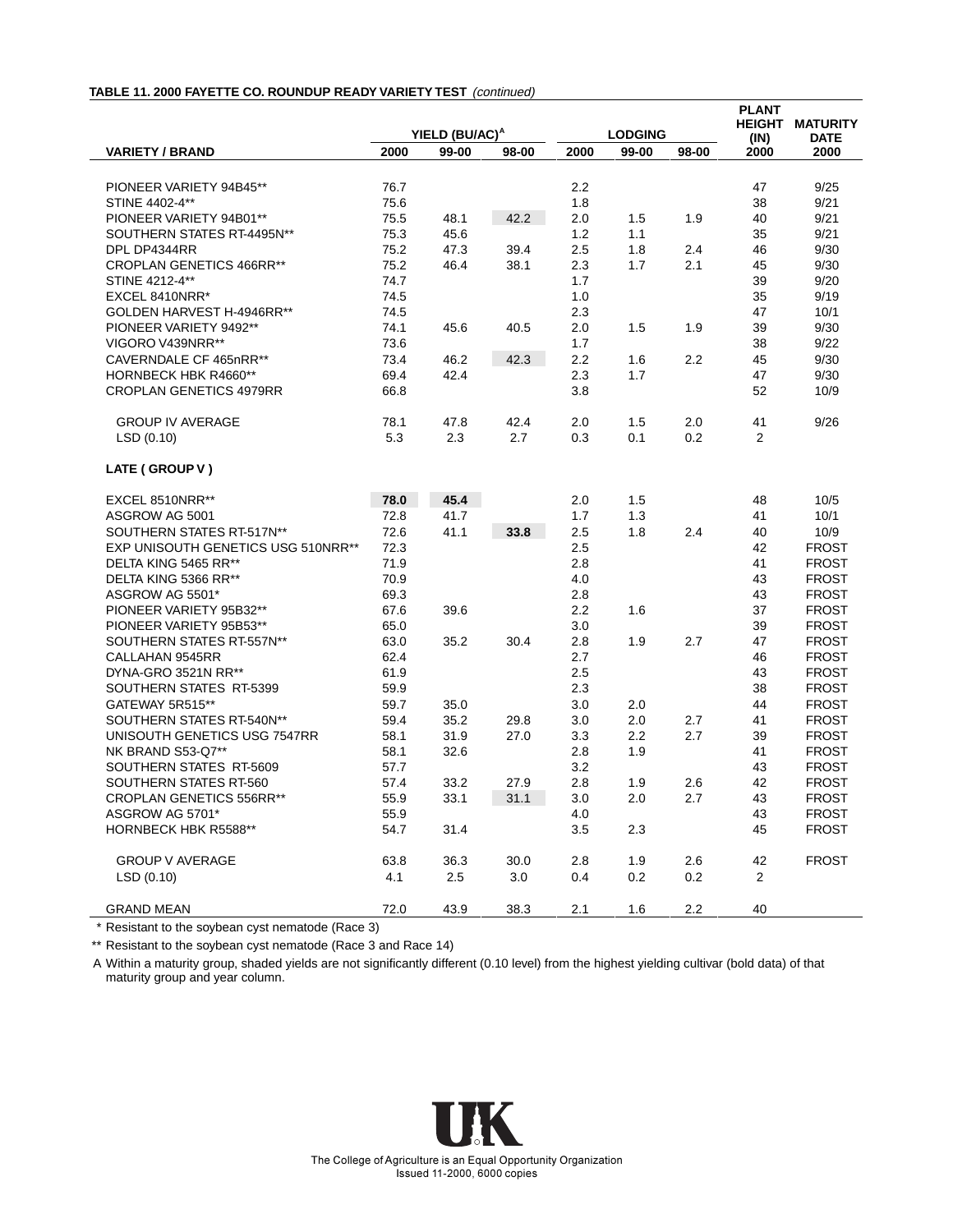The following pages are not part of the printed PR-435 publication.

The selection key and tables "4A-4I" are a web site feature.

Questions or comments?

Eugene Lacefield Department of Agronomy University of Kentucky N-222C Agriculture Science Center North Lexington, KY 40546-0091 Tel. (859) 257-2993; FAX (859) 323-1952 e-mail: elace0@pop.uky.edu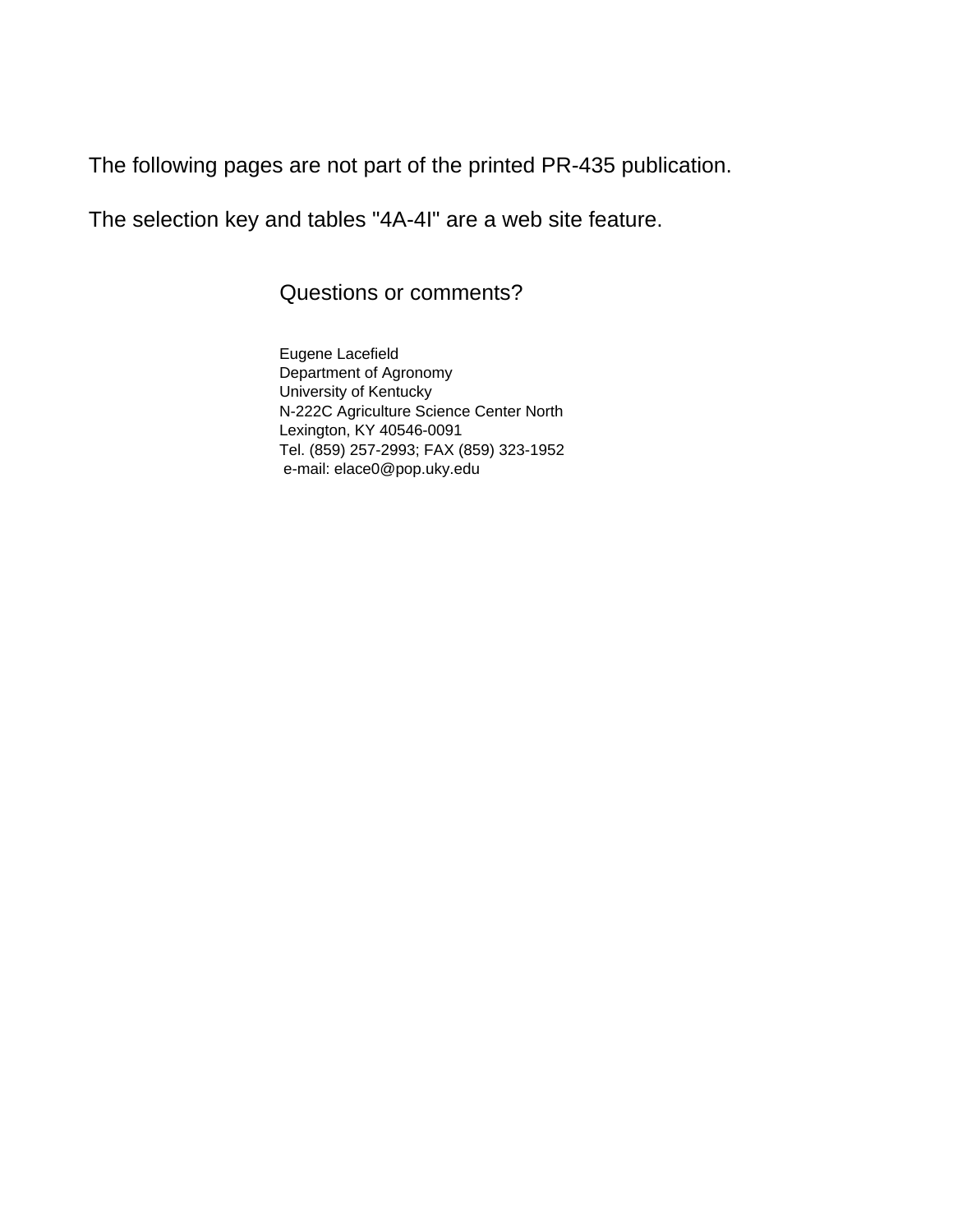# **(2000 SUMMARY 0F THE CONVENTIONAL TEST TABLES 5-10) SELECTION KEY TO CREATE SUBSETS OF TABLE 4**

<span id="page-31-0"></span>

Selected varieties found by using this key should also be found in the summary table containing all varieties (table 4) to observe potential yield loss by the chosen key restraints. The selected variety can be easily located in table 4 by finding it's 2000 yield in the appropriate maturity group.



This page and the following pages are not part of the printed PR-435 publication. The selection key and tables "4A-4I" are a web site feature which provides alternate views of the Summary Table 4.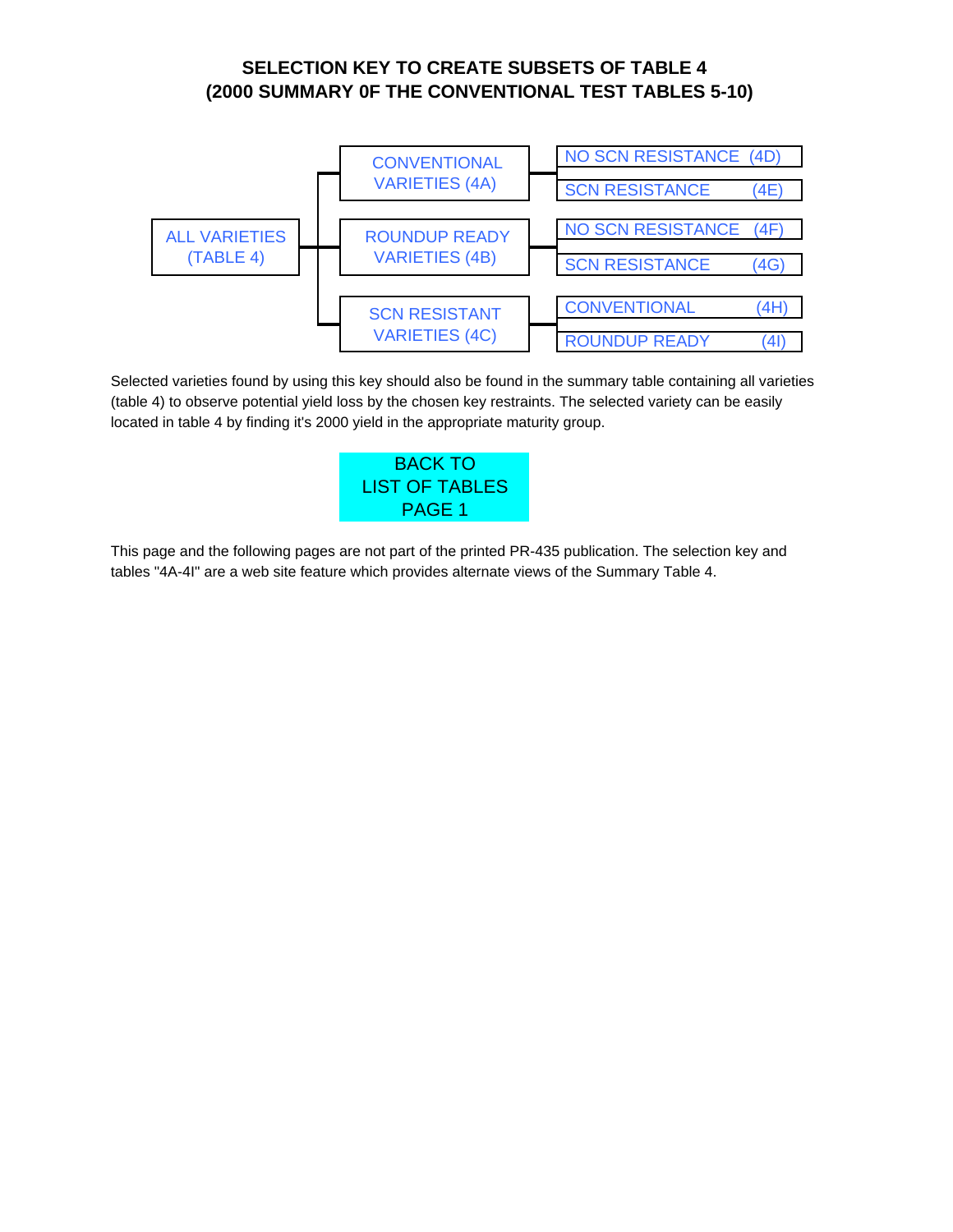### **TABLE 4. SUMMARY: VARIETY TEST TABLES 5-10**

<span id="page-32-0"></span>

|                       |                                                              | YIELD (BU/AC) <sup>A</sup> |       | <b>LODGING</b> |            |       |       | <b>SELECT</b> |            |
|-----------------------|--------------------------------------------------------------|----------------------------|-------|----------------|------------|-------|-------|---------------|------------|
|                       | <b>VARIETY / BRAND</b>                                       | 2000                       | 99-00 | 98-00          | 2000       | 99-00 | 98-00 |               | <b>KEY</b> |
|                       | <b>EARLY (GROUP III)</b>                                     |                            |       |                |            |       |       |               |            |
|                       |                                                              |                            |       |                |            |       |       |               |            |
|                       | <b>STINE 3870-0</b>                                          | 65.6                       |       |                | 1.8        |       |       |               |            |
|                       | PIONEER VARIETY 93B82                                        | 64.9                       | 57.2  |                | 1.6        | 1.9   |       |               |            |
|                       | <b>STINE 3800-4</b>                                          | 60.8                       |       |                | 1.6        |       |       |               |            |
|                       | <b>STINE 3763-4</b>                                          | 60.5                       |       |                | 1.3        |       |       |               |            |
|                       | GOLDEN HARVEST H-3983RR                                      | 60.4                       |       |                | 1.5        |       |       |               |            |
|                       | PIONEER VARIETY 93B84<br>SOUTHERN STATES SS-3971             | 59.7                       | 51.4  |                | 1.4        | 1.5   |       |               |            |
|                       |                                                              | 59.4                       |       |                | 1.7        |       |       |               |            |
|                       | SOUTHERN CROSS-SOLOMON 3.8-RR<br>SOUTHERN STATES SS-3896-STS | 58.9<br>57.5               |       |                | 1.6<br>1.5 |       |       |               |            |
|                       | ASGROW AG 3901**                                             | 56.1                       | 49.8  |                | 1.8        | 2.0   |       |               |            |
|                       | SOUTHERN STATES HT-381-STS                                   | 55.4                       | 49.0  | 47.5           | 1.8        | 2.0   | 2.3   |               |            |
|                       | NK BRAND S38-T8**                                            | 55.2                       |       |                | 1.6        |       |       |               |            |
|                       | NS NE 3396 (high protein, high yield)                        | 55.1                       |       |                | 1.8        |       |       |               |            |
|                       | SOUTHERN STATES RT-386                                       | 54.1                       | 47.8  |                | 1.8        | 2.0   |       |               |            |
|                       | NS U97-207427 (high protein, high yield)                     | 53.6                       |       |                | 1.6        |       |       |               |            |
|                       | SOUTHERN STATES RT-3975                                      | 53.2                       | 46.6  |                | 1.6        | 1.7   |       |               |            |
|                       | NS FG 1 (tofu type)                                          | 51.4                       |       |                | 1.4        |       |       |               |            |
|                       | NS PIONEER VARIETY P9305 (tofu type)                         | 51.4                       |       |                | 1.4        |       |       |               |            |
|                       | NS L91-1552 (natto type)                                     | 48.8                       |       |                | 2.0        |       |       |               |            |
|                       | NS IA 2025 (triple null)                                     | 48.1                       |       |                | 1.2        |       |       |               |            |
|                       | NS IA 3011 (tofu type)                                       | 47.4                       |       |                | 1.6        |       |       |               |            |
|                       | NS U95-3813 (natto type)                                     | 46.6                       |       |                | 1.2        |       |       |               |            |
|                       |                                                              |                            |       |                |            |       |       |               |            |
|                       | <b>GROUP III AVERAGE</b>                                     | 55.6                       | 50.3  |                | 1.6        | 1.9   |       |               |            |
|                       | LSD (0.10)                                                   | 3.3                        | 2.3   |                | 0.2        | 0.2   |       |               |            |
|                       |                                                              |                            |       |                |            |       |       |               |            |
|                       | <b>MID-SEASON (GROUP IV)</b>                                 |                            |       |                |            |       |       |               |            |
|                       | SOUTHERN STATES FFR-439                                      | 63.9                       | 56.7  | 54.5           | 1.7        | 1.7   | 2.0   |               |            |
|                       | PIONEER VARIETY 94B53**                                      | 62.6                       | 55.2  |                | 1.8        | 1.8   |       |               |            |
|                       | NK BRAND S43-B5                                              | 62.3                       | 55.4  | 55.1           | 1.5        | 1.8   | 2.2   |               |            |
|                       | SOUTHERN CROSS-AARON 4.5N-STS**                              | 62.2                       |       |                | 1.8        |       |       |               |            |
|                       | LG SEEDS C9474                                               | 62.1                       | 54.9  |                | 2.1        | 2.2   |       |               |            |
|                       | NK BRAND S40-C1                                              | 62.0                       |       |                | 1.5        |       |       |               |            |
|                       | GOLDEN HARVEST H-4459STS**                                   | 61.7                       | 56.7  |                | 1.9        | 2.0   |       |               |            |
|                       | DELTA KING 4680                                              | 61.7                       |       |                | 1.8        |       |       |               |            |
|                       | STINE 4702-2**                                               | 61.1                       | 54.1  |                | 1.9        | 2.0   |       |               |            |
|                       | DELTA KING 4711                                              | 61.0                       |       |                | 2.0        |       |       |               |            |
|                       | CAVERNDALE CF 492                                            | 60.9                       | 53.5  | 51.8           | 1.7        | 1.9   | 2.0   |               |            |
|                       | DPL DP4690RR                                                 | 60.8                       |       |                | 1.8        |       |       |               |            |
|                       | DYNA-GRO 3468N RR**                                          | 60.7                       | 54.8  |                | 1.5        | 1.7   |       |               |            |
|                       | SOUTHERN STATES FFR-493                                      | 60.7                       | 53.0  | 51.3           | 1.7        | 1.7   | 1.8   |               |            |
|                       | PIONEER VARIETY 9482                                         | 60.7                       | 53.4  | 52.5           | 1.9        | 1.9   | 2.2   |               |            |
|                       | GATEWAY 471**                                                | 60.2                       |       |                | 2.0        |       |       |               |            |
|                       | GATEWAY 4R472                                                | 59.8                       |       |                | 2.0        |       |       |               |            |
|                       | <b>STINE 4790</b>                                            | 59.7                       | 52.9  |                | 1.8        | 2.0   |       |               |            |
| $\tilde{}$            | <b>CROPLAN GENETICS 480RR**</b>                              | 59.6                       | 53.4  |                | 1.8        | 2.0   |       |               |            |
|                       | ASGROW AG 4324                                               | 59.4                       |       |                | 1.6        |       |       |               |            |
| $\tilde{}$            | ASGROW AG 4403                                               | 59.2                       |       |                | 1.5        |       |       |               |            |
| P                     | TROLL                                                        | 59.1                       | 52.6  |                | 1.3        | 1.3   |       |               |            |
| $\tilde{}$            | SOUTHERN STATES SS-RT-4098                                   | 59.0                       |       |                | 1.6        |       |       |               |            |
|                       | GOLDEN HARVEST H-4755                                        | 59.0                       |       |                | 1.8        |       |       |               |            |
|                       | ASGROW AG 4604**                                             | 58.6                       | 52.9  | 51.2           | 1.9        | 2.1   | 2.4   |               |            |
| $\tilde{\phantom{a}}$ | STINE 4001-4                                                 | 58.6                       | 52.9  |                | 1.6        | 1.9   |       |               |            |
|                       | DELTA KING 4868 RR                                           | 58.5                       | 52.8  |                | 1.5        | 1.7   |       |               |            |
|                       | SOUTHERN STATES SS-4483N**                                   | 58.5                       |       |                | 1.7        |       |       |               |            |
|                       | SOUTHERN STATES SS-4299N**                                   | 58.3                       |       |                | 1.6        |       |       |               |            |
|                       | EXCEL 8410NRR*                                               | 58.2                       |       |                | 1.6        |       |       |               |            |
|                       | STINE 4402-4**                                               | 58.2                       |       |                | 1.8        |       |       |               |            |

BACK TO **YELECTION**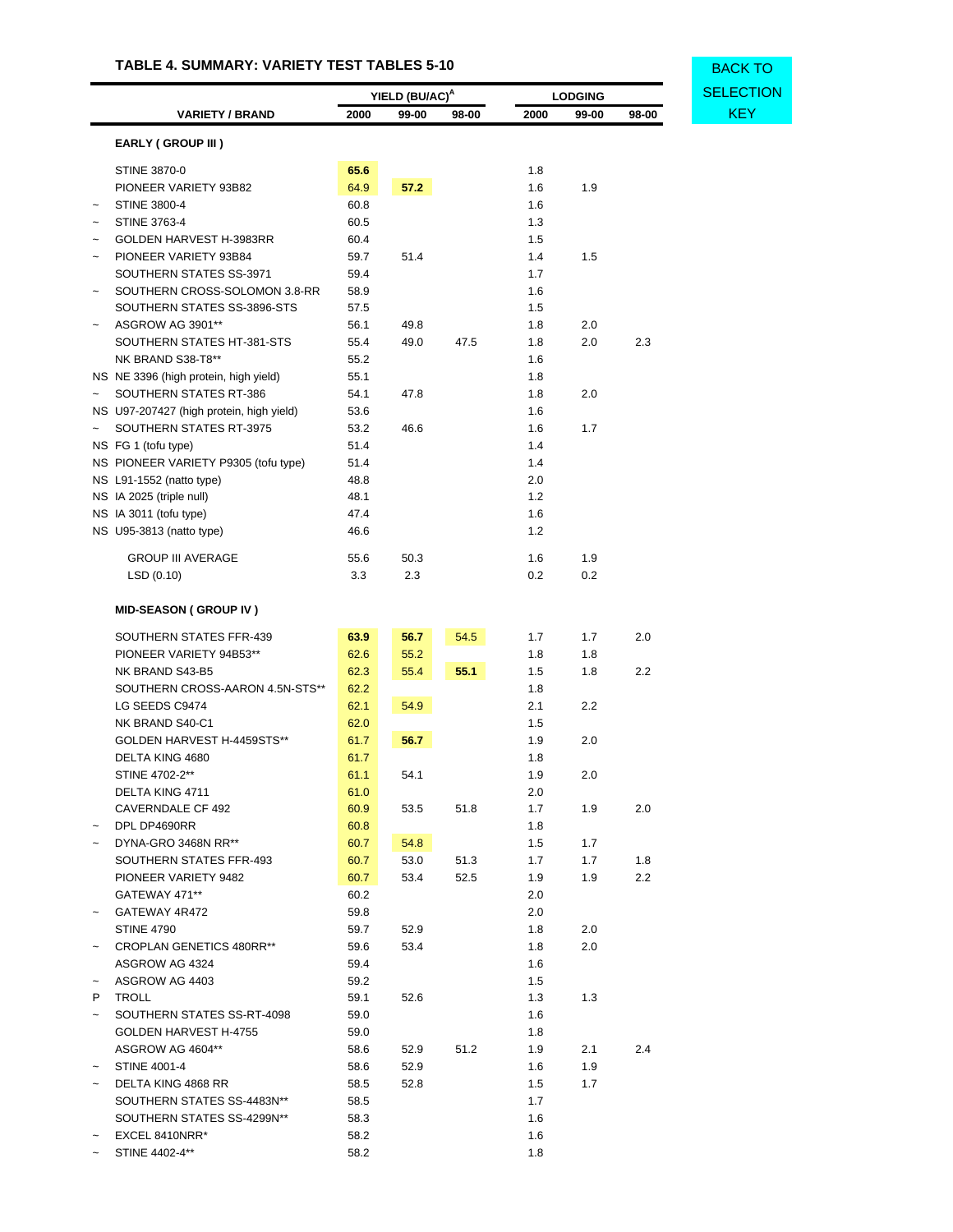### **TABLE 4. SUMMARY: VARIETY TEST TABLES 5-10**

|                           |                                 | YIELD (BU/AC) <sup>A</sup> |       |       | <b>LODGING</b> |       |       | SELECT     |
|---------------------------|---------------------------------|----------------------------|-------|-------|----------------|-------|-------|------------|
|                           | <b>VARIETY / BRAND</b>          | 2000                       | 99-00 | 98-00 | 2000           | 99-00 | 98-00 | <b>KEY</b> |
| P                         | <b>STRESSLAND</b>               | 58.0                       | 52.7  | 52.0  | 1.8            | 2.0   | 2.3   |            |
| P                         | REND**                          | 57.9                       | 52.6  |       | 2.2            | 2.3   |       |            |
| $\tilde{}$                | SOUTHERN CROSS-TITUS 4.8N-RR**  | 57.6                       |       |       | 1.7            |       |       |            |
|                           | NK BRAND S42-H1**               | 57.5                       |       |       | 1.6            |       |       |            |
| $\tilde{}$                | LG SEEDS C9480RR                | 57.4                       | 50.5  |       | 1.9            | 2.0   |       |            |
| $\tilde{}$                | GOLDEN HARVEST H-4728RR*        | 57.4                       |       |       | 1.9            |       |       |            |
|                           | STINE 4212-4**                  | 57.1                       |       |       | 1.4            |       |       |            |
| $\tilde{}$                | AGVENTURE VARIETY# AV6468       | 57.0                       |       |       | 1.5            |       |       |            |
|                           | LG SEEDS C4344N*                | 57.0                       |       |       | 1.5            |       |       |            |
| $\tilde{}$                | <b>GREAT LAKES GL 4800 RR</b>   | 56.9                       |       |       | 1.8            |       |       |            |
| $\tilde{}$                | ASGROW AG 4301**                | 56.8                       | 51.9  |       | 1.5            | 1.7   |       |            |
|                           | GOLDEN HARVEST H-4516*          | 56.6                       | 52.6  |       | 1.8            | 1.9   |       |            |
| P                         | <b>MANOKIN*</b>                 | 56.6                       | 48.8  | 45.5  | 2.5            | 2.5   | 2.7   |            |
| $\tilde{}$                | ATLAS BRAND MYCOGEN-5480NRR**   | 56.6                       |       |       | 1.9            |       |       |            |
|                           | UNISOUTH GENETICS USG 7499      | 56.4                       | 49.2  | 46.6  | 1.8            | 1.9   | 2.1   |            |
| $\tilde{\phantom{a}}$     | VIGORO V450NRR**                | 56.4                       |       |       | 1.8            |       |       |            |
| $\tilde{}$                | <b>HORNBECK HBK R4920</b>       | 56.3                       |       |       | 2.1            |       |       |            |
| $\tilde{}$                | ASGROW AG 4902**                | 56.1                       | 50.9  |       | 1.8            | 1.9   |       |            |
|                           | HORNBECK HBK 4891               | 56.1                       | 51.6  |       | 1.7            | 1.9   |       |            |
|                           | DPL SG498RR                     | 56.0                       |       |       | 1.6            |       |       |            |
|                           | ASGROW AG 4702**                | 55.9                       | 50.6  |       | 1.6            | 1.7   |       |            |
|                           | AGVENTURE VARIETY# AV1468**     | 55.7                       |       |       | 1.8            |       |       |            |
| $\tilde{}$                | GREAT LAKES GL 4309 RR**        | 55.6                       |       |       | 1.4            |       |       |            |
|                           | NK BRAND S46-G2**               | 55.4                       |       |       | 1.7            |       |       |            |
|                           | PIONEER VARIETY 9492**          | 55.2                       | 50.2  | 48.1  | 1.6            | 1.8   | 1.9   |            |
| $\tilde{}$                |                                 |                            |       |       |                |       |       |            |
|                           | LG SEEDS C4350NRR*              | 55.1                       |       |       | 1.4            |       |       |            |
|                           | CAVERNDALE CF 461               | 55.0                       | 49.1  | 49.7  | 1.9            | 1.9   | 2.3   |            |
|                           | STINE 4199-2**                  | 55.0                       |       |       | 1.6            |       |       |            |
| $\tilde{}$                | SOUTHERN STATES RT-4980         | 55.0                       |       |       | 1.7            |       |       |            |
| $\tilde{}$                | GOLDEN HARVEST H-4946RR**       | 55.0                       |       |       | 1.9            |       |       |            |
| $\widetilde{\phantom{m}}$ | DEKALB CX444cRR**               | 54.9                       | 49.5  |       | 1.6            | 1.7   |       |            |
|                           | SOUTHERN CROSS-JAMES 4.1N**     | 54.7                       | 49.3  |       | 1.8            | 2.0   |       |            |
| $\widetilde{\phantom{m}}$ | SOUTHERN STATES RT-446N*        | 54.7                       | 49.5  |       | 1.7            | 1.8   |       |            |
|                           | SOUTHERN STATES FFR-4985-STS    | 54.6                       | 47.8  | 43.8  | 3.0            | 2.8   | 3.1   |            |
|                           | SOUTHERN CROSS-JOSHUA 4.8       | 54.6                       |       |       | 1.9            |       |       |            |
| $\tilde{\phantom{a}}$     | PIONEER VARIETY 94B01**         | 54.4                       | 49.2  | 49.6  | 1.4            | 1.5   | 1.8   |            |
|                           | SOUTHERN STATES RT-4495N**      | 54.3                       | 49.8  |       | 1.2            | 1.4   |       |            |
|                           | VIGORO V492NRR**                | 54.3                       |       |       | 1.7            |       |       |            |
|                           | DEKALB DKB44-51                 | 54.2                       |       |       | 1.3            |       |       |            |
| $\tilde{}$                | STINE 4802-4**                  | 54.2                       |       |       | 1.8            |       |       |            |
|                           | DEKALB CX414cRR*                | 54.1                       | 48.2  |       | 1.8            | 1.9   |       |            |
| $\tilde{}$                | UNISOUTH GENETICS USG 7489RR    | 53.9                       |       |       | 1.8            |       |       |            |
|                           | NS L96-5104 (natto type)        | 53.6                       |       |       | 1.9            |       |       |            |
| $\widetilde{\phantom{m}}$ | PIONEER VARIETY 94B45**         | 53.5                       |       |       | 1.5            |       |       |            |
|                           | HORNBECK HBK R4660**            | 53.3                       | 48.1  |       | 1.8            | 1.8   |       |            |
| $\tilde{}$                | VIGORO V439NRR**                | 53.0                       |       |       | 1.5            |       |       |            |
| $\tilde{}$                | <b>CROPLAN GENETICS 466RR**</b> | 52.7                       | 46.7  |       | 1.9            | 1.8   |       |            |
| P                         | INA**                           | 52.7                       | 47.2  |       | 2.4            | 2.4   |       |            |
| $\tilde{}$                | CAVERNDALE CF 465nRR**          | 52.5                       | 46.9  |       | 1.6            | 1.7   |       |            |
| $\tilde{}$                | DPL DP4344RR                    | 52.1                       | 46.5  |       | 2.1            | 2.1   |       |            |
| $\widetilde{\phantom{m}}$ | <b>HORNBECK HBK R4855</b>       | 51.7                       | 47.2  |       | 1.6            | 1.8   |       |            |
| P                         | <b>CALHOUN</b>                  | 49.9                       | 44.7  | 46.3  | 1.2            | 1.3   | 1.5   |            |
| P                         | PHARAOH*                        | 49.5                       | 45.2  | 43.5  | 1.8            | 1.8   | 2.1   |            |
|                           | NS IA 4001 (natto type)         | 48.8                       |       |       | 2.8            |       |       |            |
|                           | NS K 1431 (high protein)        | 48.6                       |       |       | 2.5            |       |       |            |
|                           | CROPLAN GENETICS 4979RR         | 44.9                       |       |       | 2.6            |       |       |            |
|                           | <b>GROUP IV AVERAGE</b>         | 56.7                       | 51.0  | 49.4  | 1.8            | 1.9   | 2.2   |            |
|                           | LSD (0.10)                      | 3.2                        | 2.5   | 2.2   | 0.2            | 0.2   | 0.2   |            |

BACK TO **YIELECTION**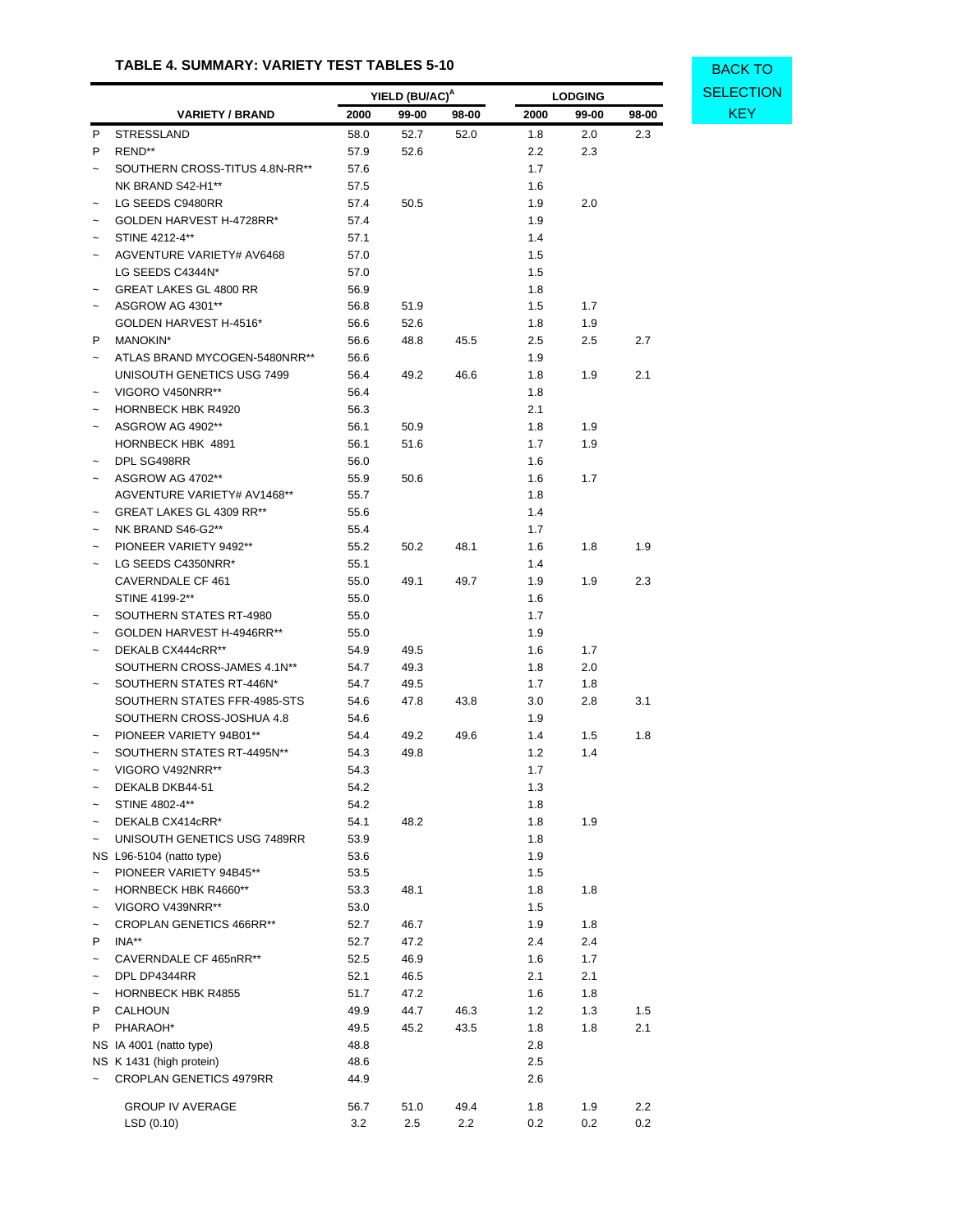### **TABLE 4. SUMMARY: VARIETY TEST TABLES 5-10**

|                                 | YIELD (BU/AC) <sup>A</sup> |       | <b>LODGING</b> |      |       |       |
|---------------------------------|----------------------------|-------|----------------|------|-------|-------|
| <b>VARIETY / BRAND</b>          | 2000                       | 99-00 | 98-00          | 2000 | 99-00 | 98-00 |
| LATE (GROUP V)                  |                            |       |                |      |       |       |
| ASGROW AG 5001                  | 56.9                       | 49.0  |                | 1.8  | 1.9   |       |
| PIONEER VARIETY 95B33**         | 56.5                       |       |                | 2.0  |       |       |
| DELTA KING 5465 RR**            | 54.5                       |       |                | 1.9  |       |       |
| SOUTHERN STATES RT-517N**       | 54.3                       | 46.1  |                | 2.3  | 2.1   |       |
| <b>HUTCHESON</b>                | 54.3                       | 47.6  | 46.8           | 2.3  | 2.2   | 2.5   |
| HOLLADAY                        | 54.3                       | 46.9  | 47.6           | 2.2  | 2.2   | 2.5   |
| PIONEER VARIETY 95B32**         | 54.1                       | 45.9  |                | 1.9  | 1.9   |       |
| ASGROW AG 5501*                 | 54.1                       |       |                | 2.1  |       |       |
| KAS CHEROKEE 516*               | 53.9                       | 45.4  | 44.4           | 1.8  | 1.8   | 2.1   |
| EXCEL 8510NRR**                 | 52.4                       | 45.1  |                | 1.8  | 1.8   |       |
| <b>DELSOY 5500**</b>            | 52.3                       |       |                | 2.4  |       |       |
| SOUTHERN STATES SS-5409N**      | 52.0                       |       |                | 2.1  |       |       |
| DYNA-GRO 3521N RR**             | 51.6                       |       |                | 1.9  |       |       |
| ANAND**                         | 50.2                       | 43.3  | 43.6           | 1.8  | 1.7   | 2.1   |
| PIONEER VARIETY 95B53**         | 49.1                       |       |                | 2.7  |       |       |
| SOUTHERN STATES RT-540N**       | 48.8                       | 43.5  |                | 2.3  | 2.1   |       |
| SOUTHERN STATES RT-5399         | 48.8                       |       |                | 3.0  |       |       |
| SOUTHERN STATES RT-5609         | 48.3                       |       |                | 2.5  |       |       |
| UNISOUTH GENETICS USG 7547RR    | 48.0                       | 41.5  |                | 2.4  | 2.3   |       |
| SOUTHERN STATES RT-560          | 47.8                       | 41.6  |                | 2.3  | 2.2   |       |
| CAVINESS**                      | 47.8                       | 42.9  |                | 3.3  | 2.8   |       |
| DELTA KING 5366 RR**            | 47.1                       |       |                | 3.2  |       |       |
| GATEWAY 5R515**                 | 46.8                       | 40.1  |                | 2.3  | 2.2   |       |
| LG SEEDS C9545RR                | 46.5                       |       |                | 2.5  |       |       |
| SOUTHERN STATES RT-557N**       | 46.0                       | 40.0  |                | 2.9  | 2.6   |       |
| <b>CROPLAN GENETICS 556RR**</b> | 44.6                       | 40.2  |                | 2.3  | 2.1   |       |
| <b>HORNBECK HBK R5588**</b>     | 44.5                       | 39.0  |                | 2.9  | 2.7   |       |
| ASGROW AG 5701*                 | 44.0                       |       |                | 3.1  |       |       |
| NK BRAND S53-Q7**               | 43.5                       | 38.7  |                | 2.3  | 2.1   |       |
| <b>GROUP V AVERAGE</b>          | 50.1                       | 43.3  | 45.6           | 2.4  | 2.2   | 2.3   |
| LSD (0.10)                      | 2.7                        | 2.5   | 2.3            | 0.2  | 0.2   | 0.2   |
| <b>GRAND MEAN</b>               | 55.1                       | 48.9  | 48.6           | 1.9  | 2.0   | 2.2   |

~ Roundup Ready variety

P Entries with a P prefix are public varieties.

NS Entries with a NS prefix are novel soybean varieties that are emerging from both the public and private sectors. Some of these value-added soybean types will supply relatively small market niches, while others may be of much broader market value. Testing novel soybeans will enable producers to assess whether premiums for a given trait offset possible yield lag/drag.

\* Resistant to the soybean cyst nematode (Race 3)

\*\* Resistant to the soybean cyst nematode (Race 3 and Race 14)

<sup>A</sup> Within a maturity group, shaded yields are not significantly different (0.10 level) from the highest yielding cultivar (bold data) of that maturity group and year column.

BACK TO **LECTION**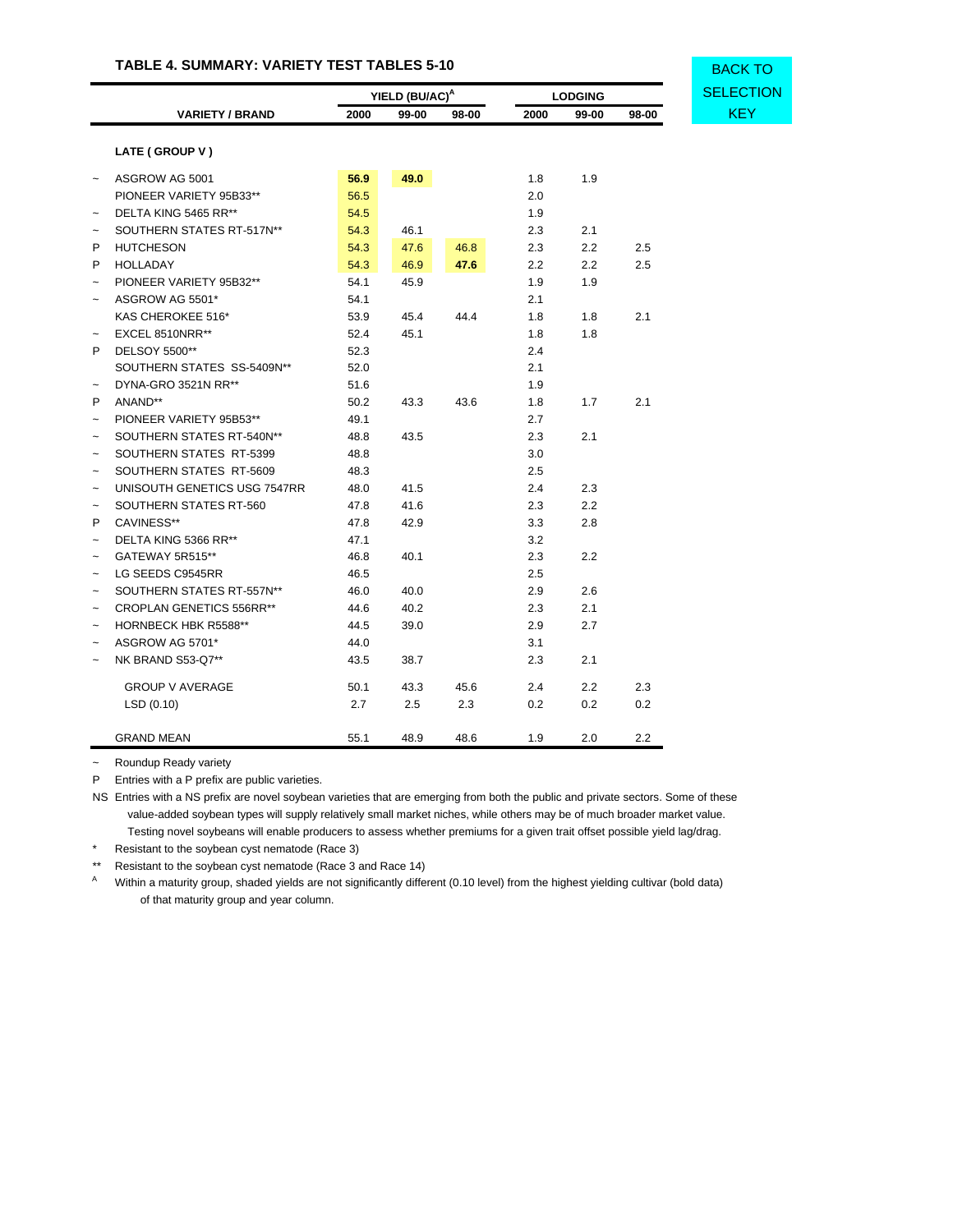# **TABLE 4A. Conventional varieties - subset of the 2000 Summary Table 4**

<span id="page-35-0"></span>

|    |                                          | YIELD (BU/AC) <sup>A</sup> |       |       | <b>LODGING</b> | <b>SELECTION</b> |       |            |
|----|------------------------------------------|----------------------------|-------|-------|----------------|------------------|-------|------------|
|    | <b>VARIETY / BRAND</b>                   | 2000                       | 99-00 | 98-00 | 2000           | 99-00            | 98-00 | <b>KEY</b> |
|    | <b>EARLY (GROUP III)</b>                 |                            |       |       |                |                  |       |            |
|    | <b>STINE 3870-0</b>                      | 65.6                       |       |       | 1.8            |                  |       |            |
|    | PIONEER VARIETY 93B82                    | 64.9                       | 57.2  |       | 1.6            | 1.9              |       |            |
|    | SOUTHERN STATES SS-3971                  | 59.4                       |       |       | 1.7            |                  |       |            |
|    | SOUTHERN STATES SS-3896-STS              | 57.5                       |       |       | 1.5            |                  |       |            |
|    | SOUTHERN STATES HT-381-STS               | 55.4                       | 49.0  | 47.5  | 1.8            | 2.0              | 2.3   |            |
|    | NK BRAND S38-T8**                        | 55.2                       |       |       | 1.6            |                  |       |            |
|    | NS NE 3396 (high protein, high yield)    | 55.1                       |       |       | 1.8            |                  |       |            |
|    | NS U97-207427 (high protein, high yield) | 53.6                       |       |       | 1.6            |                  |       |            |
|    | NS FG 1 (tofu type)                      | 51.4                       |       |       | 1.4            |                  |       |            |
|    | NS PIONEER VARIETY P9305 (tofu type)     | 51.4                       |       |       | 1.4            |                  |       |            |
|    | NS L91-1552 (natto type)                 | 48.8                       |       |       | 2.0            |                  |       |            |
|    | NS IA 2025 (triple null)                 | 48.1                       |       |       | 1.2            |                  |       |            |
|    | NS IA 3011 (tofu type)                   | 47.4                       |       |       | 1.6            |                  |       |            |
|    | NS U95-3813 (natto type)                 | 46.6                       |       |       | 1.2            |                  |       |            |
|    |                                          |                            |       |       |                |                  |       |            |
|    | <b>GROUP III AVERAGE</b>                 | 54.3                       | 53.1  |       | 1.5            | 1.9              |       |            |
|    | LSD(0.10)                                | 3.3                        | 2.3   |       | 0.2            | 0.2              |       |            |
|    | <b>MID-SEASON (GROUP IV)</b>             |                            |       |       |                |                  |       |            |
|    | SOUTHERN STATES FFR-439                  | 63.9                       | 56.7  | 54.5  | 1.7            | 1.7              | 2.0   |            |
|    | PIONEER VARIETY 94B53**                  | 62.6                       | 55.2  |       | 1.8            | 1.8              |       |            |
|    | NK BRAND S43-B5                          | 62.3                       | 55.4  | 55.1  | 1.5            | 1.8              | 2.2   |            |
|    | SOUTHERN CROSS-AARON 4.5N-STS**          | 62.2                       |       |       | 1.8            |                  |       |            |
|    | LG SEEDS C9474                           | 62.1                       | 54.9  |       | 2.1            | $2.2\,$          |       |            |
|    | NK BRAND S40-C1                          | 62.0                       |       |       | 1.5            |                  |       |            |
|    | GOLDEN HARVEST H-4459STS**               | 61.7                       | 56.7  |       | 1.9            | 2.0              |       |            |
|    | DELTA KING 4680                          | 61.7                       |       |       | 1.8            |                  |       |            |
|    | STINE 4702-2**                           | 61.1                       | 54.1  |       | 1.9            | 2.0              |       |            |
|    | DELTA KING 4711                          | 61.0                       |       |       | 2.0            |                  |       |            |
|    | <b>CAVERNDALE CF 492</b>                 | 60.9                       | 53.5  | 51.8  | 1.7            | 1.9              | 2.0   |            |
|    | SOUTHERN STATES FFR-493                  | 60.7                       | 53.0  | 51.3  | 1.7            | 1.7              | 1.8   |            |
|    | PIONEER VARIETY 9482                     | 60.7                       | 53.4  | 52.5  | 1.9            | 1.9              | 2.2   |            |
|    | GATEWAY 471**                            | 60.2                       |       |       | 2.0            |                  |       |            |
|    | <b>STINE 4790</b>                        | 59.7                       | 52.9  |       | 1.8            | 2.0              |       |            |
|    | ASGROW AG 4324                           | 59.4                       |       |       | 1.6            |                  |       |            |
| P  | TROLL                                    | 59.1                       | 52.6  |       | 1.3            | 1.3              |       |            |
|    | GOLDEN HARVEST H-4755                    | 59.0                       |       |       | 1.8            |                  |       |            |
|    | ASGROW AG 4604**                         | 58.6                       | 52.9  | 51.2  | 1.9            | 2.1              | 2.4   |            |
|    | SOUTHERN STATES SS-4483N**               | 58.5                       |       |       | 1.7            |                  |       |            |
|    | SOUTHERN STATES SS-4299N**               | 58.3                       |       |       | 1.6            |                  |       |            |
| P. | STRESSLAND                               | 58.0                       | 52.7  | 52.0  | 1.8            | 2.0              | 2.3   |            |
| P. | REND**                                   | 57.9                       | 52.6  |       | 2.2            | 2.3              |       |            |
|    | NK BRAND S42-H1**                        | 57.5                       |       |       | 1.6            |                  |       |            |
|    | LG SEEDS C4344N*                         | 57.0                       |       |       | 1.5            |                  |       |            |
| P  | MANOKIN*                                 | 56.6                       | 48.8  | 45.5  | 2.5            | 2.5              | 2.7   |            |
|    | GOLDEN HARVEST H-4516*                   | 56.6                       | 52.6  |       | 1.8            | 1.9              |       |            |
|    | UNISOUTH GENETICS USG 7499               | 56.4                       | 49.2  | 46.6  | 1.8            | 1.9              | 2.1   |            |
|    | HORNBECK HBK 4891                        | 56.1                       | 51.6  |       | 1.7            | 1.9              |       |            |
|    | AGVENTURE VARIETY# AV1468**              | 55.7                       |       |       | 1.8            |                  |       |            |
|    | CAVERNDALE CF 461                        | 55.0                       | 49.1  | 49.7  | 1.9            | 1.9              | 2.3   |            |
|    | STINE 4199-2**                           | 55.0                       |       |       | 1.6            |                  |       |            |
|    |                                          |                            |       |       |                |                  |       |            |

**BACK TO**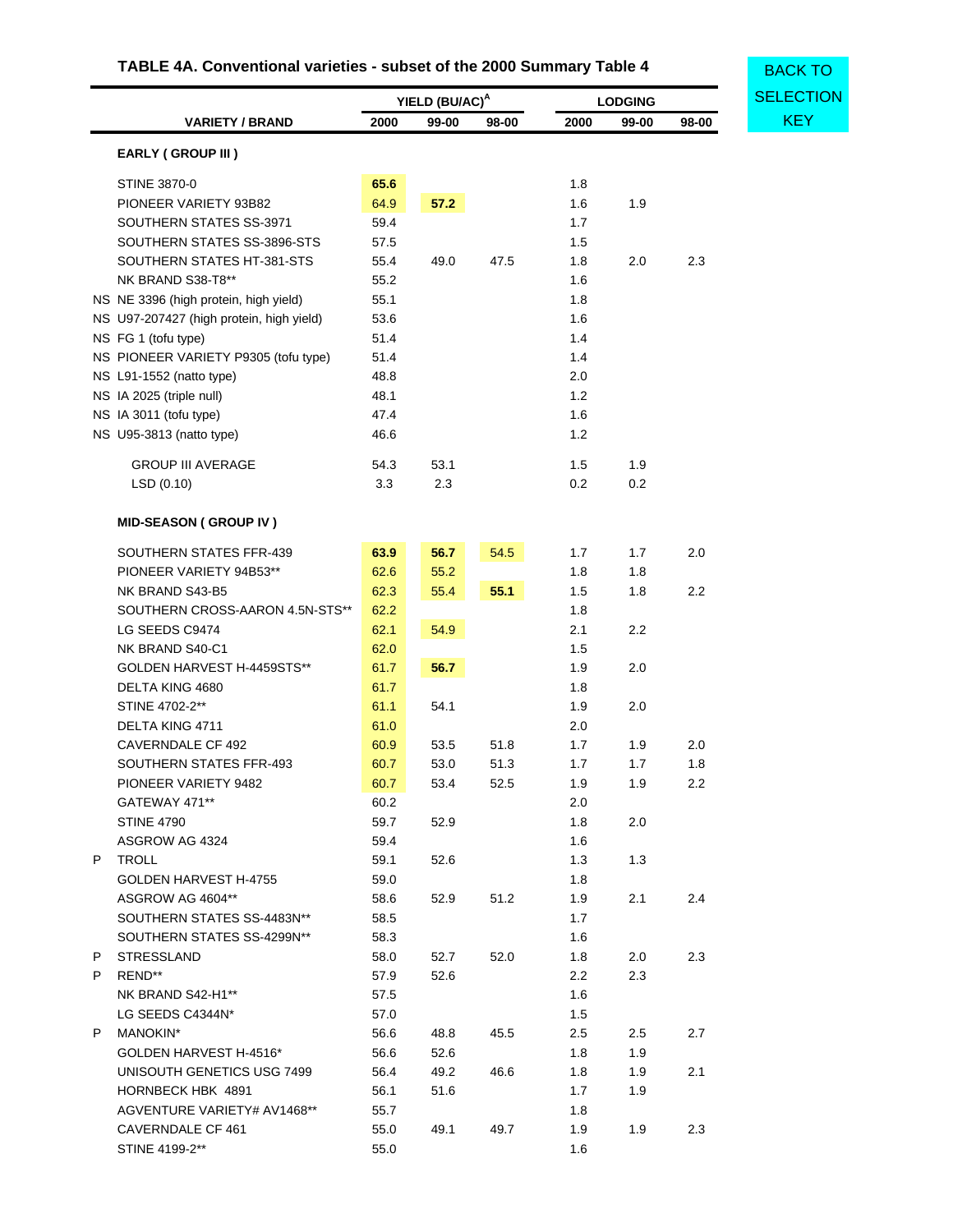| TABLE 4A. Conventional varieties - subset of the 2000 Summary Table 4 |                              |      |                            |       |      |                  |       |                  |  |  |  |
|-----------------------------------------------------------------------|------------------------------|------|----------------------------|-------|------|------------------|-------|------------------|--|--|--|
|                                                                       |                              |      | YIELD (BU/AC) <sup>A</sup> |       |      | <b>LODGING</b>   |       | <b>SELECTION</b> |  |  |  |
|                                                                       | <b>VARIETY / BRAND</b>       | 2000 | 99-00                      | 98-00 | 2000 | 99-00            | 98-00 | <b>KEY</b>       |  |  |  |
|                                                                       | SOUTHERN CROSS-JAMES 4.1N**  | 54.7 | 49.3                       |       | 1.8  | 2.0              |       |                  |  |  |  |
|                                                                       | SOUTHERN STATES FFR-4985-STS | 54.6 | 47.8                       | 43.8  | 3.0  | 2.8              | 3.1   |                  |  |  |  |
|                                                                       | SOUTHERN CROSS-JOSHUA 4.8    | 54.6 |                            |       | 1.9  |                  |       |                  |  |  |  |
|                                                                       | NS L96-5104 (natto type)     | 53.6 |                            |       | 1.9  |                  |       |                  |  |  |  |
| P                                                                     | INA**                        | 52.7 | 47.2                       |       | 2.4  | 2.4              |       |                  |  |  |  |
| P                                                                     | <b>CALHOUN</b>               | 49.9 | 44.7                       | 46.3  | 1.2  | 1.3              | 1.5   |                  |  |  |  |
| P                                                                     | PHARAOH*                     | 49.5 | 45.2                       | 43.5  | 1.8  | 1.8              | 2.1   |                  |  |  |  |
|                                                                       | NS IA 4001 (natto type)      | 48.8 |                            |       | 2.8  |                  |       |                  |  |  |  |
|                                                                       | NS K 1431 (high protein)     | 48.6 |                            |       | 2.5  |                  |       |                  |  |  |  |
|                                                                       | <b>GROUP IV AVERAGE</b>      | 57.7 | 51.8                       | 49.5  | 1.9  | 2.0              | 2.2   |                  |  |  |  |
|                                                                       | LSD(0.10)                    | 3.2  | 2.5                        | 2.2   | 0.2  | 0.2              | 0.2   |                  |  |  |  |
|                                                                       | LATE (GROUP V)               |      |                            |       |      |                  |       |                  |  |  |  |
|                                                                       | PIONEER VARIETY 95B33**      | 56.5 |                            |       | 2.0  |                  |       |                  |  |  |  |
| P                                                                     | <b>HUTCHESON</b>             | 54.3 | 47.6                       | 46.8  | 2.3  | $2.2\phantom{0}$ | 2.5   |                  |  |  |  |
| P                                                                     | <b>HOLLADAY</b>              | 54.3 | 46.9                       | 47.6  | 2.2  | $2.2\phantom{0}$ | 2.5   |                  |  |  |  |
|                                                                       | KAS CHEROKEE 516*            | 53.9 | 45.4                       | 44.4  | 1.8  | 1.8              | 2.1   |                  |  |  |  |
| P                                                                     | DELSOY 5500**                | 52.3 |                            |       | 2.4  |                  |       |                  |  |  |  |
|                                                                       | SOUTHERN STATES SS-5409N**   | 52.0 |                            |       | 2.1  |                  |       |                  |  |  |  |
| P                                                                     | ANAND**                      | 50.2 | 43.3                       | 43.6  | 1.8  | 1.7              | 2.1   |                  |  |  |  |
| P                                                                     | CAVINESS**                   | 47.8 | 42.9                       |       | 3.3  | 2.8              |       |                  |  |  |  |
|                                                                       | <b>GROUP V AVERAGE</b>       | 50.1 | 43.3                       | 45.6  | 2.4  | 2.2              | 2.3   |                  |  |  |  |
|                                                                       | LSD(0.10)                    | 2.7  | 2.5                        | 2.3   | 0.2  | 0.2              | 0.2   |                  |  |  |  |
|                                                                       | <b>GRAND MEAN</b>            | 55.1 | 48.9                       | 48.6  | 1.9  | 2.0              | 2.2   |                  |  |  |  |

### **TABLE 4A. Conventional varieties - subset of the 2000 Summary Table 4**

P Entries with a P prefix are public varieties.

NS Entries with a NS prefix are novel soybean varieties that are emerging from both the public and private sectors. Some of these value-added soybean types will supply relatively small market niches, while others may be of much broader market value. Testing novel soybeans will enable producers to assess whether premiums for a given trait offset possible yield lag/drag.

\* Resistant to the soybean cyst nematode (Race 3)

\*\* Resistant to the soybean cyst nematode (Race 3 and Race 14)

Within a maturity group, shaded yields are not significantly different (0.10 level) from the highest yielding cultivar (bold data) of that maturity group and year column.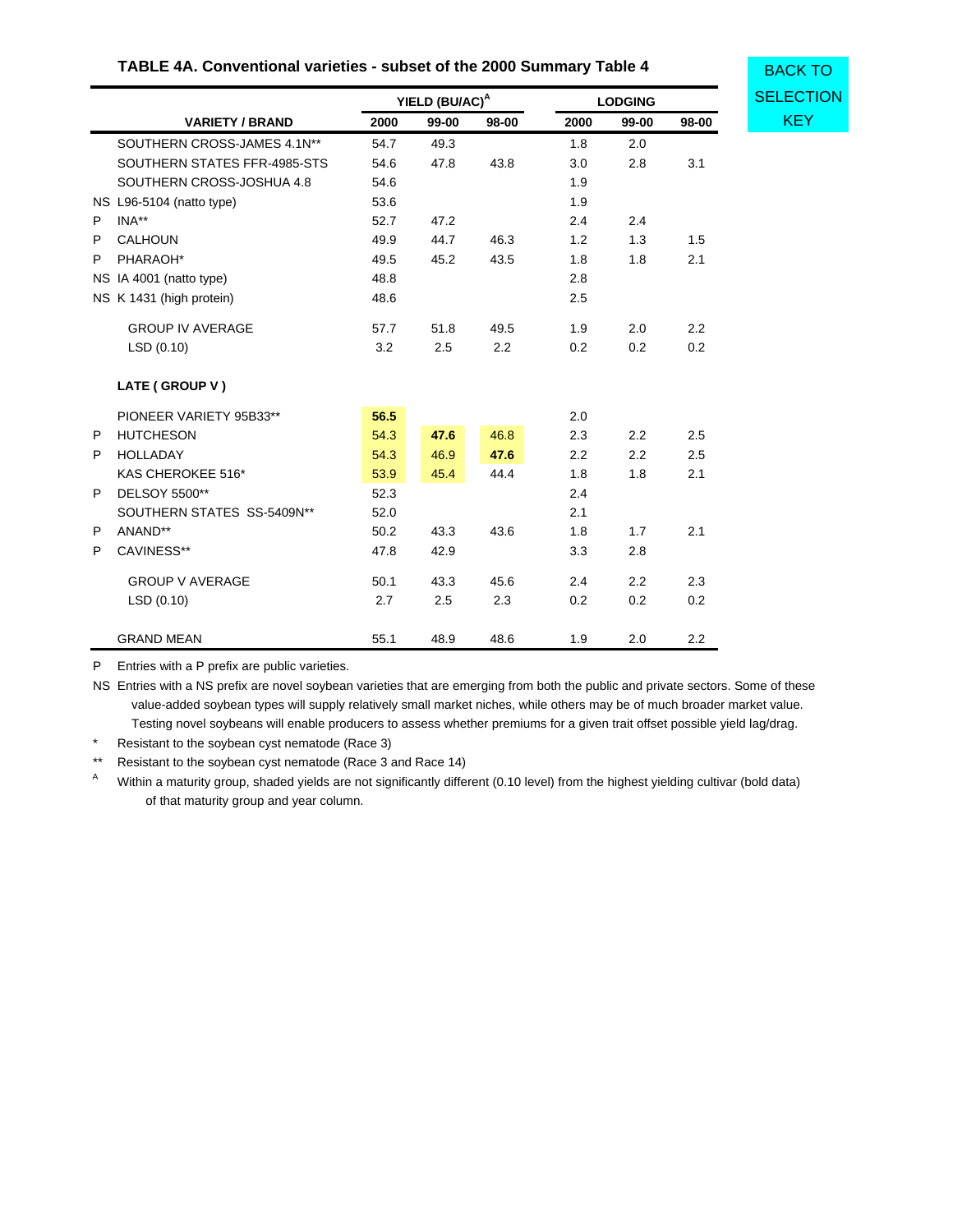# **TABLE 4B. Roundup Ready varieties - subset of the 2000 Summary Table 4**

<span id="page-37-0"></span>

|                           | TABLE 4B. Roundup Ready varieties - subset of the 2000 Summary Table 4 |      |                            |       | <b>BACK TO</b> |                |       |                  |  |  |
|---------------------------|------------------------------------------------------------------------|------|----------------------------|-------|----------------|----------------|-------|------------------|--|--|
|                           |                                                                        |      | YIELD (BU/AC) <sup>A</sup> |       |                | <b>LODGING</b> |       | <b>SELECTION</b> |  |  |
|                           | <b>VARIETY / BRAND</b>                                                 | 2000 | 99-00                      | 98-00 | 2000           | 99-00          | 98-00 | <b>KEY</b>       |  |  |
|                           | EARLY (GROUP III)                                                      |      |                            |       |                |                |       |                  |  |  |
| $\tilde{}$                | <b>STINE 3800-4</b>                                                    | 60.8 |                            |       | 1.6            |                |       |                  |  |  |
|                           | <b>STINE 3763-4</b>                                                    | 60.5 |                            |       | 1.3            |                |       |                  |  |  |
|                           | GOLDEN HARVEST H-3983RR                                                | 60.4 |                            |       | 1.5            |                |       |                  |  |  |
|                           | PIONEER VARIETY 93B84                                                  | 59.7 | 51.4                       |       | 1.4            | 1.5            |       |                  |  |  |
| $\tilde{\phantom{a}}$     | SOUTHERN CROSS-SOLOMON 3.8-RR                                          | 58.9 |                            |       | 1.6            |                |       |                  |  |  |
| $\tilde{\phantom{a}}$     | ASGROW AG 3901**                                                       | 56.1 | 49.8                       |       | 1.8            | 2.0            |       |                  |  |  |
|                           | SOUTHERN STATES RT-386                                                 | 54.1 | 47.8                       |       | 1.8            | 2.0            |       |                  |  |  |
|                           | SOUTHERN STATES RT-3975                                                | 53.2 | 46.6                       |       | 1.6            | 1.7            |       |                  |  |  |
|                           | <b>GROUP III AVERAGE</b>                                               | 58.0 | 48.9                       |       | 1.6            | 1.8            |       |                  |  |  |
|                           | LSD (0.10)                                                             | 3.3  | 2.3                        |       | 0.2            | 0.2            |       |                  |  |  |
|                           | <b>MID-SEASON (GROUP IV)</b>                                           |      |                            |       |                |                |       |                  |  |  |
| $\tilde{}$                | DPL DP4690RR                                                           | 60.8 |                            |       | 1.8            |                |       |                  |  |  |
|                           | DYNA-GRO 3468N RR**                                                    | 60.7 | 54.8                       |       | 1.5            | 1.7            |       |                  |  |  |
|                           | GATEWAY 4R472                                                          | 59.8 |                            |       | 2.0            |                |       |                  |  |  |
|                           | CROPLAN GENETICS 480RR**                                               | 59.6 | 53.4                       |       | 1.8            | 2.0            |       |                  |  |  |
|                           | ASGROW AG 4403                                                         | 59.2 |                            |       | 1.5            |                |       |                  |  |  |
|                           | SOUTHERN STATES SS-RT-4098                                             | 59.0 |                            |       | 1.6            |                |       |                  |  |  |
| $\tilde{}$                | <b>STINE 4001-4</b>                                                    | 58.6 | 52.9                       |       | 1.6            | 1.9            |       |                  |  |  |
|                           | DELTA KING 4868 RR                                                     | 58.5 | 52.8                       |       | 1.5            | 1.7            |       |                  |  |  |
| $\tilde{}$                | EXCEL 8410NRR*                                                         | 58.2 |                            |       | 1.6            |                |       |                  |  |  |
|                           | STINE 4402-4**                                                         | 58.2 |                            |       | 1.8            |                |       |                  |  |  |
| $\tilde{}$                | SOUTHERN CROSS-TITUS 4.8N-RR**                                         | 57.6 |                            |       | 1.7            |                |       |                  |  |  |
| $\tilde{}$                | LG SEEDS C9480RR                                                       | 57.4 | 50.5                       |       | 1.9            | 2.0            |       |                  |  |  |
| $\tilde{}$                | GOLDEN HARVEST H-4728RR*                                               | 57.4 |                            |       | 1.9            |                |       |                  |  |  |
|                           | STINE 4212-4**                                                         | 57.1 |                            |       | 1.4            |                |       |                  |  |  |
| $\tilde{}$                | AGVENTURE VARIETY# AV6468                                              | 57.0 |                            |       | 1.5            |                |       |                  |  |  |
|                           | <b>GREAT LAKES GL 4800 RR</b>                                          | 56.9 |                            |       | 1.8            |                |       |                  |  |  |
| $\tilde{}$                | ASGROW AG 4301**                                                       | 56.8 | 51.9                       |       | 1.5            | 1.7            |       |                  |  |  |
|                           | ATLAS BRAND MYCOGEN-5480NRR**                                          | 56.6 |                            |       | 1.9            |                |       |                  |  |  |
|                           | VIGORO V450NRR**                                                       | 56.4 |                            |       | 1.8            |                |       |                  |  |  |
|                           | <b>HORNBECK HBK R4920</b>                                              | 56.3 |                            |       | 2.1            |                |       |                  |  |  |
|                           | ASGROW AG 4902**                                                       | 56.1 | 50.9                       |       | 1.8            | 1.9            |       |                  |  |  |
|                           | DPL SG498RR                                                            | 56.0 |                            |       | 1.6            |                |       |                  |  |  |
| $\tilde{}$                | ASGROW AG 4702**                                                       | 55.9 | 50.6                       |       | 1.6            | 1.7            |       |                  |  |  |
| $\tilde{}$                | GREAT LAKES GL 4309 RR**                                               | 55.6 |                            |       | 1.4            |                |       |                  |  |  |
| $\tilde{\phantom{a}}$     | NK BRAND S46-G2**                                                      | 55.4 |                            |       | 1.7            |                |       |                  |  |  |
| $\tilde{}$                | PIONEER VARIETY 9492**                                                 | 55.2 | 50.2                       | 48.1  | 1.6            | 1.8            | 1.9   |                  |  |  |
|                           | LG SEEDS C4350NRR*                                                     | 55.1 |                            |       | 1.4            |                |       |                  |  |  |
| $\tilde{}$                | SOUTHERN STATES RT-4980                                                | 55.0 |                            |       | 1.7            |                |       |                  |  |  |
| $\tilde{}$                | GOLDEN HARVEST H-4946RR**                                              | 55.0 |                            |       | 1.9            |                |       |                  |  |  |
| $\tilde{}$                | DEKALB CX444cRR**                                                      | 54.9 | 49.5                       |       | 1.6            | 1.7            |       |                  |  |  |
|                           | SOUTHERN STATES RT-446N*                                               | 54.7 | 49.5                       |       | 1.7            | 1.8            |       |                  |  |  |
| $\tilde{\phantom{a}}$     | PIONEER VARIETY 94B01**                                                | 54.4 | 49.2                       | 49.6  | 1.4            | 1.5            | 1.8   |                  |  |  |
| $\tilde{\phantom{a}}$     | SOUTHERN STATES RT-4495N**                                             | 54.3 | 49.8                       |       | 1.2            | 1.4            |       |                  |  |  |
|                           | VIGORO V492NRR**                                                       | 54.3 |                            |       | 1.7            |                |       |                  |  |  |
|                           | DEKALB DKB44-51                                                        | 54.2 |                            |       | 1.3            |                |       |                  |  |  |
| $\tilde{\phantom{a}}$     | STINE 4802-4**                                                         | 54.2 |                            |       | 1.8            |                |       |                  |  |  |
|                           | DEKALB CX414cRR*                                                       | 54.1 | 48.2                       |       | 1.8            | 1.9            |       |                  |  |  |
| $\widetilde{\phantom{m}}$ | UNISOUTH GENETICS USG 7489RR                                           | 53.9 |                            |       | 1.8            |                |       |                  |  |  |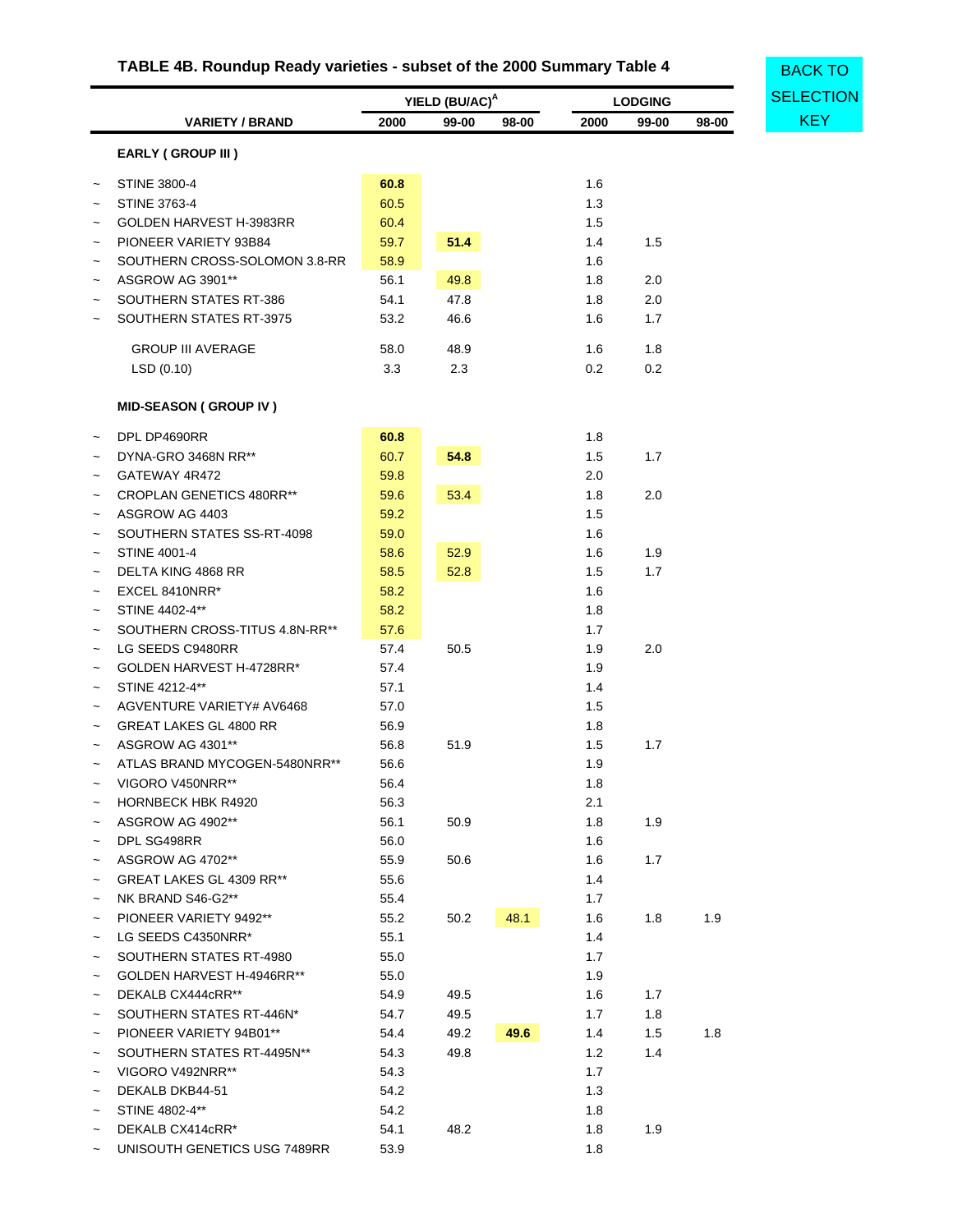# **TABLE 4B. Roundup Ready varieties - subset of the 2000 Summary Table 4**

|                       |                                 | YIELD (BU/AC) <sup>A</sup> |         | <b>LODGING</b> |         | <b>SELECT</b> |       |            |
|-----------------------|---------------------------------|----------------------------|---------|----------------|---------|---------------|-------|------------|
|                       | <b>VARIETY / BRAND</b>          | 2000                       | 99-00   | 98-00          | 2000    | 99-00         | 98-00 | <b>KEY</b> |
|                       | PIONEER VARIETY 94B45**         | 53.5                       |         |                | 1.5     |               |       |            |
| $\tilde{}$            | HORNBECK HBK R4660**            | 53.3                       | 48.1    |                | 1.8     | 1.8           |       |            |
| $\tilde{\phantom{a}}$ | VIGORO V439NRR**                | 53.0                       |         |                | 1.5     |               |       |            |
| $\overline{ }$        | <b>CROPLAN GENETICS 466RR**</b> | 52.7                       | 46.7    |                | 1.9     | 1.8           |       |            |
| $\overline{ }$        | CAVERNDALE CF 465nRR**          | 52.5                       | 46.9    |                | 1.6     | 1.7           |       |            |
| $\tilde{ }$           | DPL DP4344RR                    | 52.1                       | 46.5    |                | 2.1     | 2.1           |       |            |
|                       | <b>HORNBECK HBK R4855</b>       | 51.7                       | 47.2    |                | 1.6     | 1.8           |       |            |
|                       | <b>CROPLAN GENETICS 4979RR</b>  | 44.9                       |         |                | 2.6     |               |       |            |
|                       | <b>GROUP IV AVERAGE</b>         | 55.7                       | 50.0    | 48.9           | 1.7     | 1.8           | 1.9   |            |
|                       | LSD(0.10)                       | 3.2                        | $2.5\,$ | 2.2            | 0.2     | 0.2           | 0.2   |            |
|                       | LATE (GROUP V)                  |                            |         |                |         |               |       |            |
| $\tilde{}$            | ASGROW AG 5001                  | 56.9                       | 49.0    |                | 1.8     | 1.9           |       |            |
| $\overline{ }$        | DELTA KING 5465 RR**            | 54.5                       |         |                | 1.9     |               |       |            |
| $\tilde{ }$           | SOUTHERN STATES RT-517N**       | 54.3                       | 46.1    |                | 2.3     | 2.1           |       |            |
| $\tilde{ }$           | PIONEER VARIETY 95B32**         | 54.1                       | 45.9    |                | 1.9     | 1.9           |       |            |
| $\overline{ }$        | ASGROW AG 5501*                 | 54.1                       |         |                | 2.1     |               |       |            |
|                       | EXCEL 8510NRR**                 | 52.4                       | 45.1    |                | 1.8     | 1.8           |       |            |
| $\overline{ }$        | DYNA-GRO 3521N RR**             | 51.6                       |         |                | 1.9     |               |       |            |
|                       | PIONEER VARIETY 95B53**         | 49.1                       |         |                | 2.7     |               |       |            |
| $\tilde{\phantom{a}}$ | SOUTHERN STATES RT-540N**       | 48.8                       | 43.5    |                | 2.3     | 2.1           |       |            |
| $\tilde{}$            | SOUTHERN STATES RT-5399         | 48.8                       |         |                | 3.0     |               |       |            |
| $\tilde{}$            | SOUTHERN STATES RT-5609         | 48.3                       |         |                | $2.5\,$ |               |       |            |
| $\tilde{ }$           | UNISOUTH GENETICS USG 7547RR    | 48.0                       | 41.5    |                | 2.4     | 2.3           |       |            |
| $\tilde{}$            | SOUTHERN STATES RT-560          | 47.8                       | 41.6    |                | 2.3     | 2.2           |       |            |
| $\tilde{\phantom{a}}$ | DELTA KING 5366 RR**            | 47.1                       |         |                | 3.2     |               |       |            |
| $\tilde{\phantom{a}}$ | GATEWAY 5R515**                 | 46.8                       | 40.1    |                | 2.3     | 2.2           |       |            |
|                       | LG SEEDS C9545RR                | 46.5                       |         |                | 2.5     |               |       |            |
| $\overline{ }$        | SOUTHERN STATES RT-557N**       | 46.0                       | 40.0    |                | 2.9     | 2.6           |       |            |
| $\overline{ }$        | <b>CROPLAN GENETICS 556RR**</b> | 44.6                       | 40.2    |                | 2.3     | 2.1           |       |            |
| $\tilde{ }$           | <b>HORNBECK HBK R5588**</b>     | 44.5                       | 39.0    |                | 2.9     | 2.7           |       |            |
| $\tilde{ }$           | ASGROW AG 5701*                 | 44.0                       |         |                | 3.1     |               |       |            |
| $\tilde{}$            | NK BRAND S53-Q7**               | 43.5                       | 38.7    |                | 2.3     | 2.1           |       |            |
|                       | <b>GROUP V AVERAGE</b>          | 49.1                       | 42.6    |                | 2.4     | 2.2           |       |            |
|                       | LSD(0.10)                       | 2.7                        | 2.5     |                | 0.2     | 0.2           |       |            |

~ Roundup Ready variety

\* Resistant to the soybean cyst nematode (Race 3)

\*\* Resistant to the soybean cyst nematode (Race 3 and Race 14)

<sup>A</sup> Within a maturity group, shaded yields are not significantly different (0.10 level) from the highest yielding cultivar (bold data) of that maturity group and year column.

GRAND MEAN 54.1 47.3 48.9 1.9 1.9 1.9

BACK TO **[SELECTION](#page-31-0)**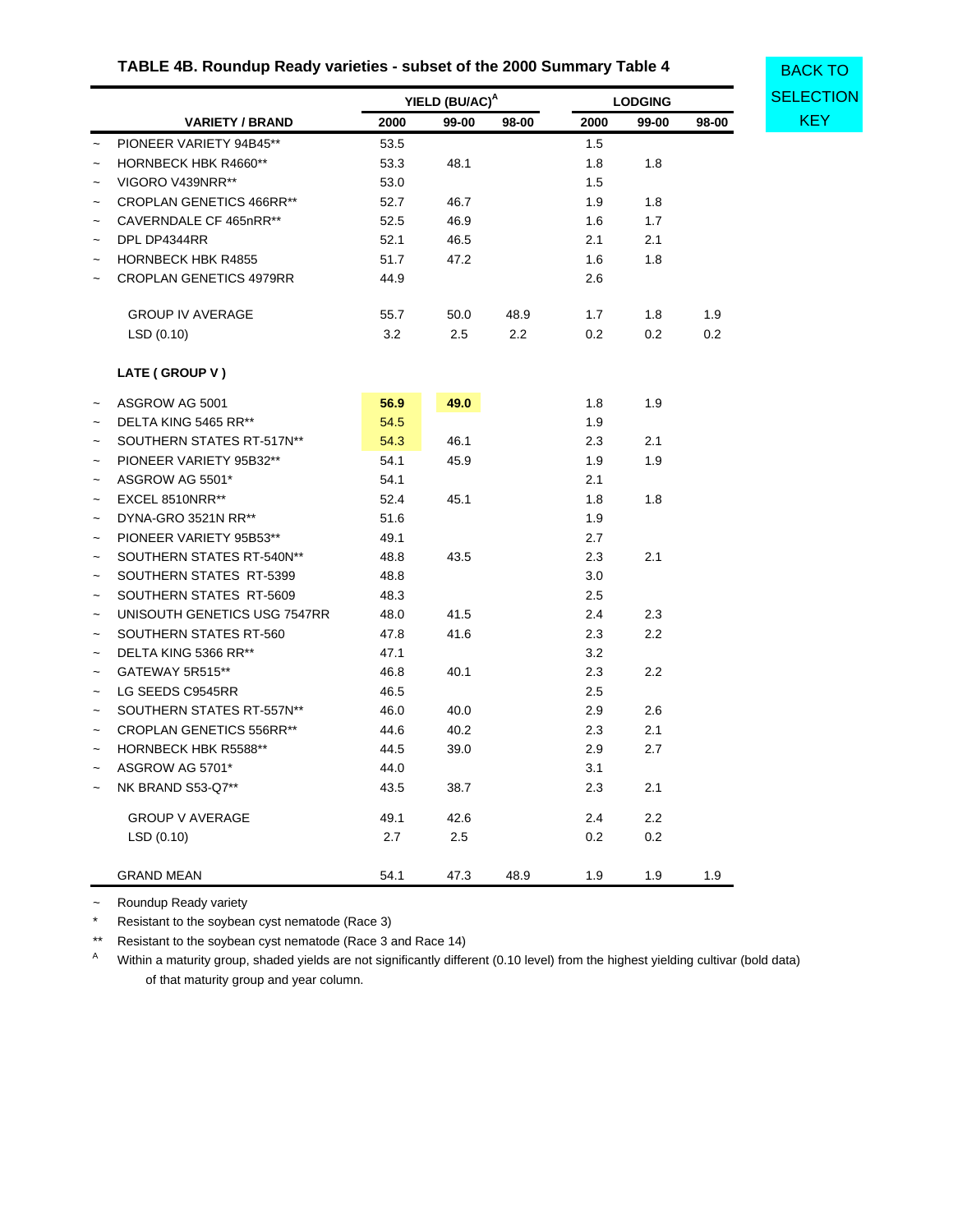# **TABLE 4C. SCN resistant varieties - subset of the 2000 Summary Table 4**

<span id="page-39-0"></span>

|                       |                                 |      | YIELD (BU/AC) <sup>A</sup> |       |      | <b>LODGING</b> |       | <b>SELECTIC</b> |
|-----------------------|---------------------------------|------|----------------------------|-------|------|----------------|-------|-----------------|
|                       | <b>VARIETY / BRAND</b>          | 2000 | 99-00                      | 98-00 | 2000 | 99-00          | 98-00 | <b>KEY</b>      |
|                       | <b>EARLY (GROUP III)</b>        |      |                            |       |      |                |       |                 |
|                       | ASGROW AG 3901**                | 56.1 | 49.8                       |       | 1.8  | 2.0            |       |                 |
|                       | NK BRAND S38-T8**               | 55.2 |                            |       | 1.6  |                |       |                 |
|                       | <b>GROUP III AVERAGE</b>        | 55.7 |                            |       | 1.7  |                |       |                 |
|                       | LSD(0.10)                       | 3.3  |                            |       | 0.2  |                |       |                 |
|                       | <b>MID-SEASON (GROUP IV)</b>    |      |                            |       |      |                |       |                 |
|                       | PIONEER VARIETY 94B53**         | 62.6 | 55.2                       |       | 1.8  | 1.8            |       |                 |
|                       | SOUTHERN CROSS-AARON 4.5N-STS** | 62.2 |                            |       | 1.8  |                |       |                 |
|                       | GOLDEN HARVEST H-4459STS**      | 61.7 | 56.7                       |       | 1.9  | 2.0            |       |                 |
|                       | STINE 4702-2**                  | 61.1 | 54.1                       |       | 1.9  | 2.0            |       |                 |
|                       | DYNA-GRO 3468N RR**             | 60.7 | 54.8                       |       | 1.5  | 1.7            |       |                 |
|                       | GATEWAY 471**                   | 60.2 |                            |       | 2.0  |                |       |                 |
|                       | <b>CROPLAN GENETICS 480RR**</b> | 59.6 | 53.4                       |       | 1.8  | 2.0            |       |                 |
|                       | ASGROW AG 4604**                | 58.6 | 52.9                       | 51.2  | 1.9  | 2.1            | 2.4   |                 |
|                       | SOUTHERN STATES SS-4483N**      | 58.5 |                            |       | 1.7  |                |       |                 |
|                       | SOUTHERN STATES SS-4299N**      | 58.3 |                            |       | 1.6  |                |       |                 |
| $\tilde{}$            | EXCEL 8410NRR*                  | 58.2 |                            |       | 1.6  |                |       |                 |
| $\tilde{}$            | STINE 4402-4**                  | 58.2 |                            |       | 1.8  |                |       |                 |
| P                     | REND**                          | 57.9 | 52.6                       |       | 2.2  | 2.3            |       |                 |
| $\tilde{\phantom{a}}$ | SOUTHERN CROSS-TITUS 4.8N-RR**  | 57.6 |                            |       | 1.7  |                |       |                 |
|                       | NK BRAND S42-H1**               | 57.5 |                            |       | 1.6  |                |       |                 |
|                       | GOLDEN HARVEST H-4728RR*        | 57.4 |                            |       | 1.9  |                |       |                 |
|                       | STINE 4212-4**                  | 57.1 |                            |       | 1.4  |                |       |                 |
|                       | LG SEEDS C4344N*                | 57.0 |                            |       | 1.5  |                |       |                 |
|                       | ASGROW AG 4301**                | 56.8 | 51.9                       |       | 1.5  | 1.7            |       |                 |
|                       | GOLDEN HARVEST H-4516*          | 56.6 | 52.6                       |       | 1.8  | 1.9            |       |                 |
| P                     | MANOKIN*                        | 56.6 | 48.8                       | 45.5  | 2.5  | 2.5            | 2.7   |                 |
| $\tilde{\phantom{a}}$ | ATLAS BRAND MYCOGEN-5480NRR**   | 56.6 |                            |       | 1.9  |                |       |                 |
|                       | VIGORO V450NRR**                | 56.4 |                            |       | 1.8  |                |       |                 |
|                       | ASGROW AG 4902**                | 56.1 | 50.9                       |       | 1.8  | 1.9            |       |                 |
| $\tilde{}$            | ASGROW AG 4702**                | 55.9 | 50.6                       |       | 1.6  | 1.7            |       |                 |
|                       | AGVENTURE VARIETY# AV1468**     | 55.7 |                            |       | 1.8  |                |       |                 |
| $\tilde{}$            | GREAT LAKES GL 4309 RR**        | 55.6 |                            |       | 1.4  |                |       |                 |
|                       | NK BRAND S46-G2**               | 55.4 |                            |       | 1.7  |                |       |                 |
|                       | PIONEER VARIETY 9492**          | 55.2 | 50.2                       | 48.1  | 1.6  | 1.8            | 1.9   |                 |
| $\tilde{}$            | LG SEEDS C4350NRR*              | 55.1 |                            |       | 1.4  |                |       |                 |
|                       | STINE 4199-2**                  | 55.0 |                            |       | 1.6  |                |       |                 |
|                       | GOLDEN HARVEST H-4946RR**       | 55.0 |                            |       | 1.9  |                |       |                 |
| $\tilde{}$            | DEKALB CX444cRR**               | 54.9 | 49.5                       |       | 1.6  | 1.7            |       |                 |
|                       | SOUTHERN CROSS-JAMES 4.1N**     | 54.7 | 49.3                       |       | 1.8  | 2.0            |       |                 |
|                       | SOUTHERN STATES RT-446N*        | 54.7 | 49.5                       |       | 1.7  | 1.8            |       |                 |
| $\tilde{}$            | PIONEER VARIETY 94B01**         |      |                            | 49.6  | 1.4  |                | 1.8   |                 |
| $\tilde{}$            | SOUTHERN STATES RT-4495N**      | 54.4 | 49.2<br>49.8               |       | 1.2  | 1.5<br>1.4     |       |                 |
| $\tilde{}$            |                                 | 54.3 |                            |       |      |                |       |                 |
|                       | VIGORO V492NRR**                | 54.3 |                            |       | 1.7  |                |       |                 |
| $\tilde{}$            | STINE 4802-4**                  | 54.2 |                            |       | 1.8  |                |       |                 |
| $\tilde{}$            | DEKALB CX414cRR*                | 54.1 | 48.2                       |       | 1.8  | 1.9            |       |                 |
|                       | PIONEER VARIETY 94B45**         | 53.5 |                            |       | 1.5  |                |       |                 |
|                       | <b>HORNBECK HBK R4660**</b>     | 53.3 | 48.1                       |       | 1.8  | 1.8            |       |                 |
| $\tilde{}$            | VIGORO V439NRR**                | 53.0 |                            |       | 1.5  |                |       |                 |
| $\tilde{}$            | <b>CROPLAN GENETICS 466RR**</b> | 52.7 | 46.7                       |       | 1.9  | 1.8            |       |                 |

**BACK TO** )N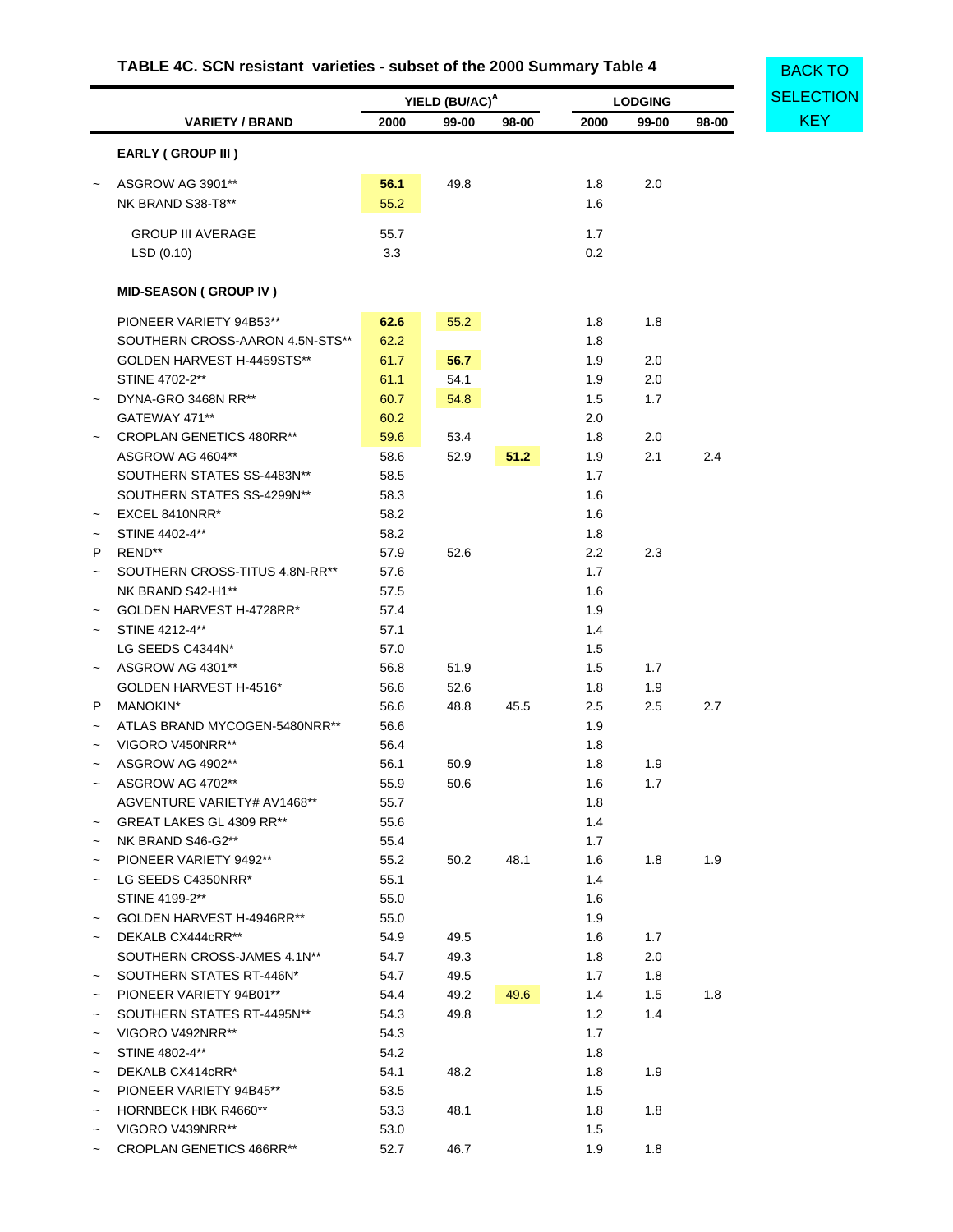|  | TABLE 4C. SCN resistant varieties - subset of the 2000 Summary Table 4 |  |
|--|------------------------------------------------------------------------|--|
|--|------------------------------------------------------------------------|--|

|                                      |                        |      | YIELD (BU/AC) <sup>A</sup> |       |      | <b>LODGING</b> |                  |
|--------------------------------------|------------------------|------|----------------------------|-------|------|----------------|------------------|
|                                      | <b>VARIETY / BRAND</b> | 2000 | 99-00                      | 98-00 | 2000 | 99-00          | 98-00            |
| INA**<br>P                           |                        | 52.7 | 47.2                       |       | 2.4  | 2.4            |                  |
| CAVERNDALE CF 465nRR**<br>$\tilde{}$ |                        | 52.5 | 46.9                       |       | 1.6  | 1.7            |                  |
| P<br>PHARAOH*                        |                        | 49.5 | 45.2                       | 43.5  | 1.8  | 1.8            | 2.1              |
| <b>GROUP IV AVERAGE</b>              |                        | 56.4 | 50.6                       | 47.6  | 1.7  | 1.9            | $2.2\phantom{0}$ |
| LSD(0.10)                            |                        | 3.2  | 2.5                        | 2.2   | 0.2  | 0.2            | 0.2              |
|                                      |                        |      |                            |       |      |                |                  |
| LATE (GROUP V)                       |                        |      |                            |       |      |                |                  |
| PIONEER VARIETY 95B33**              |                        | 56.5 |                            |       | 2.0  |                |                  |
| DELTA KING 5465 RR**                 |                        | 54.5 |                            |       | 1.9  |                |                  |
| SOUTHERN STATES RT-517N**            |                        | 54.3 | 46.1                       |       | 2.3  | 2.1            |                  |
| PIONEER VARIETY 95B32**              |                        | 54.1 | 45.9                       |       | 1.9  | 1.9            |                  |
| ASGROW AG 5501*                      |                        | 54.1 |                            |       | 2.1  |                |                  |
| KAS CHEROKEE 516*                    |                        | 53.9 | 45.4                       | 44.4  | 1.8  | 1.8            | 2.1              |
| EXCEL 8510NRR**                      |                        | 52.4 | 45.1                       |       | 1.8  | 1.8            |                  |
| DELSOY 5500**                        |                        | 52.3 |                            |       | 2.4  |                |                  |
| SOUTHERN STATES SS-5409N**           |                        | 52.0 |                            |       | 2.1  |                |                  |
| DYNA-GRO 3521N RR**                  |                        | 51.6 |                            |       | 1.9  |                |                  |
| ANAND**                              |                        | 50.2 | 43.3                       | 43.6  | 1.8  | 1.7            | 2.1              |
| PIONEER VARIETY 95B53**              |                        | 49.1 |                            |       | 2.7  |                |                  |
| SOUTHERN STATES RT-540N**            |                        | 48.8 | 43.5                       |       | 2.3  | 2.1            |                  |
| CAVINESS**                           |                        | 47.8 | 42.9                       |       | 3.3  | 2.8            |                  |
| DELTA KING 5366 RR**                 |                        | 47.1 |                            |       | 3.2  |                |                  |
| GATEWAY 5R515**                      |                        | 46.8 | 40.1                       |       | 2.3  | 2.2            |                  |
| SOUTHERN STATES RT-557N**            |                        | 46.0 | 40.0                       |       | 2.9  | 2.6            |                  |
| <b>CROPLAN GENETICS 556RR**</b>      |                        | 44.6 | 40.2                       |       | 2.3  | 2.1            |                  |
| <b>HORNBECK HBK R5588**</b>          |                        | 44.5 | 39.0                       |       | 2.9  | 2.7            |                  |
| ASGROW AG 5701*                      |                        | 44.0 |                            |       | 3.1  |                |                  |
| NK BRAND S53-Q7**                    |                        | 43.5 | 38.7                       |       | 2.3  | 2.1            |                  |
| <b>GROUP V AVERAGE</b>               |                        | 49.9 | 42.5                       | 44.0  | 2.3  | 2.2            | 2.1              |
| LSD(0.10)                            |                        | 2.7  | 2.5                        | 2.3   | 0.2  | 0.2            | 0.2              |
| <b>GRAND MEAN</b>                    |                        | 27.6 | 26.9                       | 16.3  | 1.0  | 1.1            | 0.8              |

~ Roundup Ready variety

P Entries with a P prefix are public varieties.

NS Entries with a NS prefix are novel soybean varieties that are emerging from both the public and private sectors. Some of these value-added soybean types will supply relatively small market niches, while others may be of much broader market value. Testing novel soybeans will enable producers to assess whether premiums for a given trait offset possible yield lag/drag.

\* Resistant to the soybean cyst nematode (Race 3)

\*\* Resistant to the soybean cyst nematode (Race 3 and Race 14)

A Within a maturity group, shaded yields are not significantly different (0.10 level) from the highest yielding cultivar (bold data) of that maturity group and year column.

BACK TO **[SELECTION](#page-31-0)**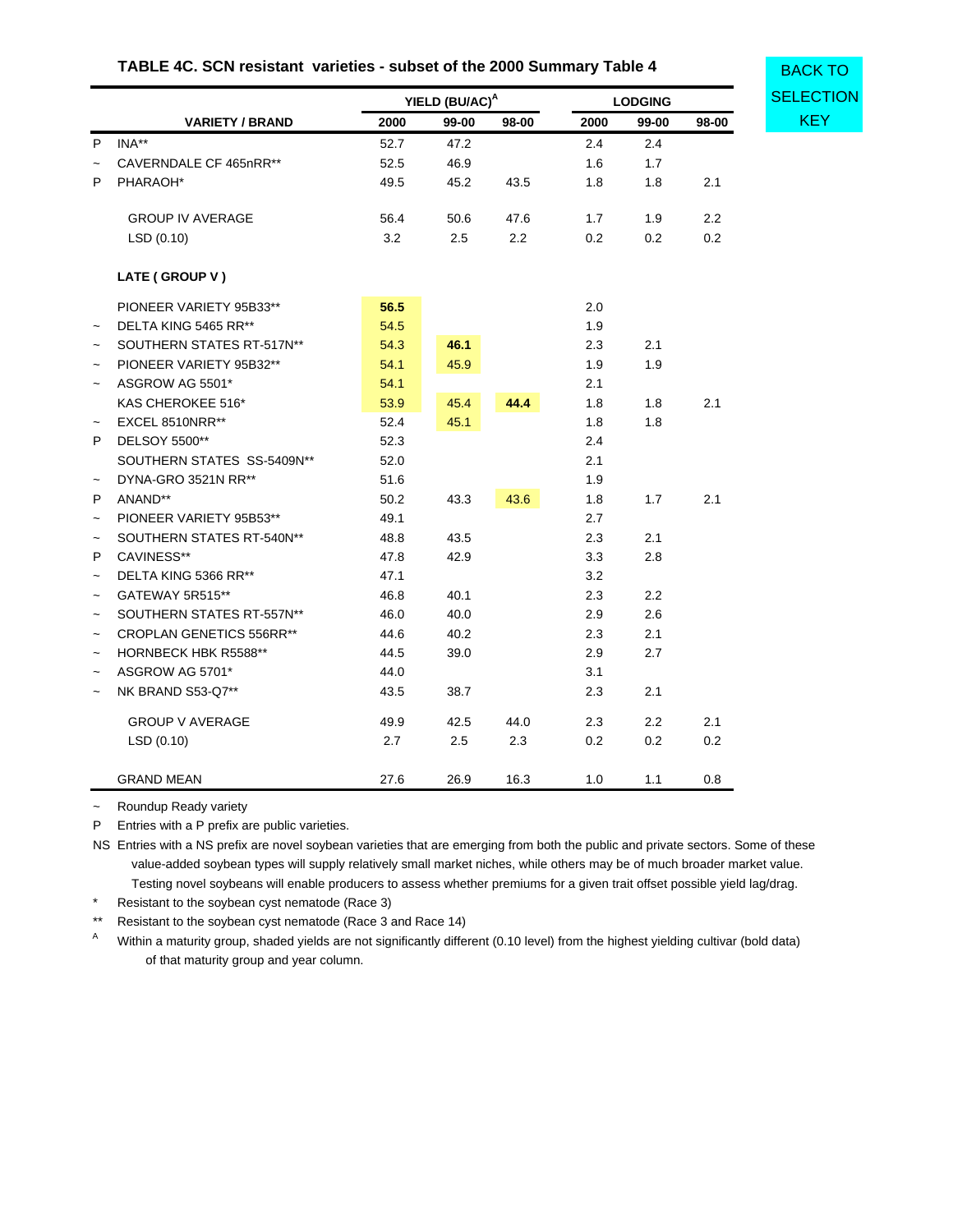# **TABLE 4D. Conventional varieties with no SCN resistance - subset of the 2000 Summary Table 4**

<span id="page-41-0"></span>

|                                                 | YIELD (BU/AC) <sup>A</sup> |              |       | <b>LODGING</b> | <b>BACK TO</b> |         |                      |
|-------------------------------------------------|----------------------------|--------------|-------|----------------|----------------|---------|----------------------|
| <b>VARIETY / BRAND</b>                          | 2000                       | 99-00        | 98-00 | 2000           | 99-00          | 98-00   | <b>SELECTION KEY</b> |
| EARLY (GROUP III)                               |                            |              |       |                |                |         |                      |
| STINE 3870-0                                    | 65.6                       |              |       | 1.8            |                |         |                      |
| PIONEER VARIETY 93B82                           | 64.9                       | 57.2         |       | 1.6            | 1.9            |         |                      |
| SOUTHERN STATES SS-3971                         | 59.4                       |              |       | 1.7            |                |         |                      |
| SOUTHERN STATES SS-3896-STS                     | 57.5                       |              |       | 1.5            |                |         |                      |
| SOUTHERN STATES HT-381-STS                      | 55.4                       | 49.0         | 47.5  | 1.8            | 2.0            | 2.3     |                      |
| NS NE 3396 (high protein, high yield)           | 55.1                       |              |       | 1.8            |                |         |                      |
| NS U97-207427 (high protein, high yield)        | 53.6                       |              |       | 1.6            |                |         |                      |
| NS FG 1 (tofu type)                             | 51.4                       |              |       | 1.4            |                |         |                      |
| NS PIONEER VARIETY P9305 (tofu type)            | 51.4                       |              |       | 1.4            |                |         |                      |
| NS L91-1552 (natto type)                        | 48.8                       |              |       | 2.0            |                |         |                      |
| NS IA 2025 (triple null)                        | 48.1                       |              |       | 1.2            |                |         |                      |
| NS IA 3011 (tofu type)                          | 47.4                       |              |       | 1.6            |                |         |                      |
| NS U95-3813 (natto type)                        | 46.6                       |              |       | 1.2            |                |         |                      |
| <b>GROUP III AVERAGE</b>                        | 54.2                       | 53.1         |       | 1.6            | 2.0            |         |                      |
| LSD(0.10)                                       | 3.3                        | 2.3          |       | 0.2            | 0.2            |         |                      |
|                                                 |                            |              |       |                |                |         |                      |
| <b>MID-SEASON (GROUP IV)</b>                    |                            |              |       |                |                |         |                      |
| SOUTHERN STATES FFR-439                         | 63.9                       | 56.7         | 54.5  | 1.7            | 1.7            | 2.0     |                      |
| NK BRAND S43-B5                                 | 62.3                       | 55.4         | 55.1  | 1.5            | 1.8            | 2.2     |                      |
| LG SEEDS C9474                                  | 62.1                       | 54.9         |       | 2.1            | 2.2            |         |                      |
| NK BRAND S40-C1                                 | 62.0                       |              |       | 1.5            |                |         |                      |
| DELTA KING 4680                                 | 61.7                       |              |       | 1.8            |                |         |                      |
| DELTA KING 4711                                 | 61.0                       |              |       | 2.0            |                |         |                      |
| CAVERNDALE CF 492                               | 60.9                       | 53.5         | 51.8  | 1.7            | 1.9            | 2.0     |                      |
| SOUTHERN STATES FFR-493                         | 60.7                       | 53.0         | 51.3  | 1.7            | 1.7            | 1.8     |                      |
| PIONEER VARIETY 9482                            | 60.7                       | 53.4         | 52.5  | 1.9            | 1.9            | 2.2     |                      |
| <b>STINE 4790</b>                               | 59.7                       | 52.9         |       | 1.8            | 2.0            |         |                      |
| ASGROW AG 4324                                  | 59.4                       |              |       | 1.6            |                |         |                      |
| <b>TROLL</b><br>P                               | 59.1                       | 52.6         |       | 1.3            | 1.3            |         |                      |
| GOLDEN HARVEST H-4755                           | 59.0                       |              |       | 1.8            |                |         |                      |
| STRESSLAND<br>٢                                 | 58.0                       | 52.7         | 52.0  | 1.8            | 2.0            | 2.3     |                      |
| UNISOUTH GENETICS USG 7499<br>HORNBECK HBK 4891 | 56.4<br>56.1               | 49.2<br>51.6 | 46.6  | 1.8<br>1.7     | 1.9            | 2.1     |                      |
| CAVERNDALE CF 461                               | 55.0                       | 49.1         | 49.7  | 1.9            | 1.9<br>1.9     | 2.3     |                      |
| SOUTHERN STATES FFR-4985-STS                    | 54.6                       | 47.8         | 43.8  | 3.0            | 2.8            | 3.1     |                      |
| SOUTHERN CROSS-JOSHUA 4.8                       | 54.6                       |              |       | 1.9            |                |         |                      |
| NS L96-5104 (natto type)                        | 53.6                       |              |       | 1.9            |                |         |                      |
| <b>CALHOUN</b><br>P.                            | 49.9                       | 44.7         | 46.3  | 1.2            | 1.3            | 1.5     |                      |
| NS IA 4001 (natto type)                         | 48.8                       |              |       | 2.8            |                |         |                      |
| NS K 1431 (high protein)                        | 48.6                       |              |       | 2.5            |                |         |                      |
|                                                 |                            |              |       |                |                |         |                      |
| <b>GROUP IV AVERAGE</b>                         | 57.7                       | 52.0         | 50.4  | 1.9            | 1.9            | $2.2\,$ |                      |
| LSD (0.10)                                      | 3.2                        | $2.5\,$      | 2.2   | 0.2            | $0.2\,$        | $0.2\,$ |                      |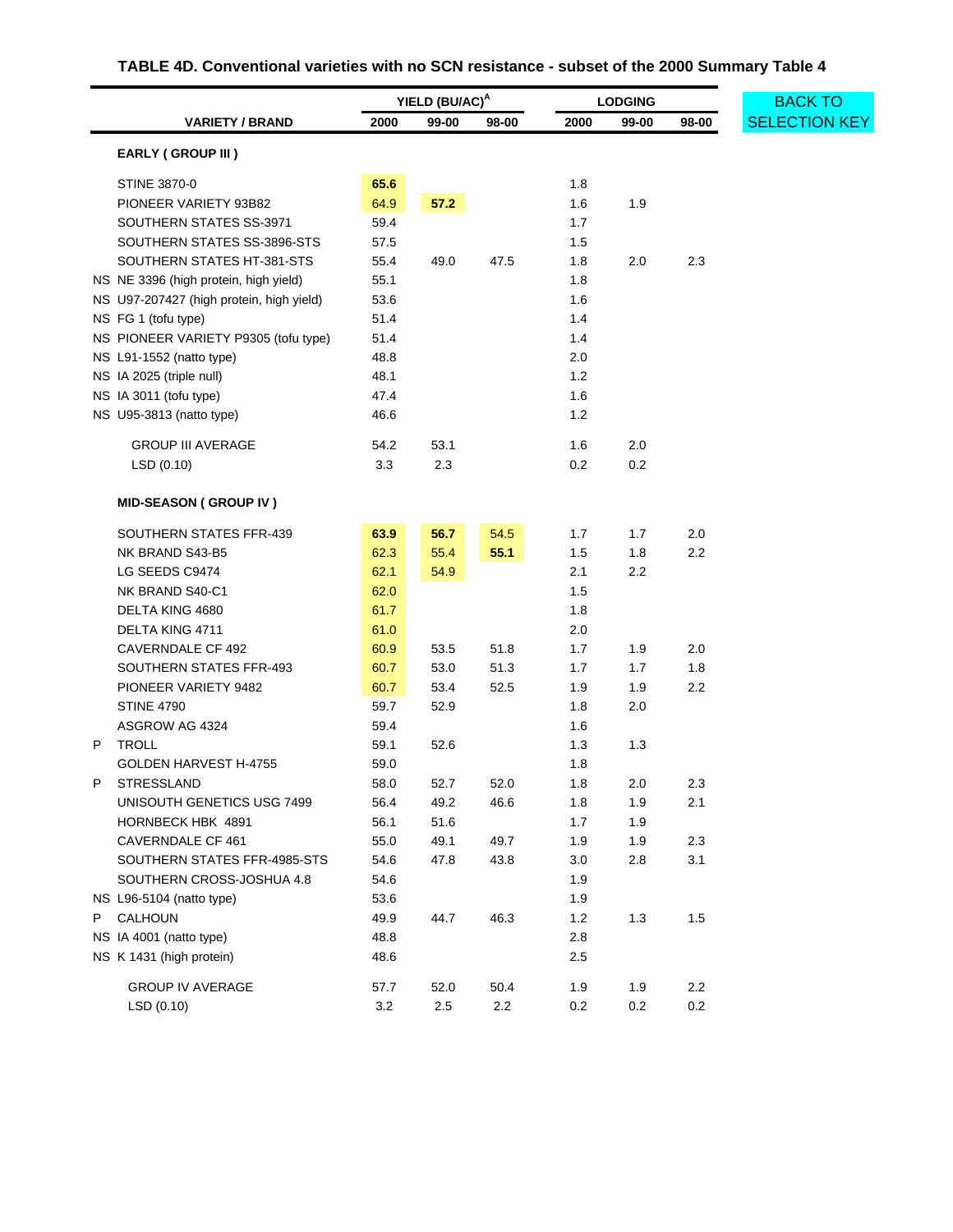### **TABLE 4D. Conventional varieties with no SCN resistance - subset of the 2000 Summary Table 4**

|        |                                     |              | YIELD (BU/AC) <sup>A</sup> |              |            | <b>LODGING</b> |            | <b>BACK TO</b>       |  |
|--------|-------------------------------------|--------------|----------------------------|--------------|------------|----------------|------------|----------------------|--|
|        | <b>VARIETY / BRAND</b>              | 2000         | $99-00$                    | 98-00        | 2000       | 99-00          | 98-00      | <b>SELECTION KEY</b> |  |
|        | LATE (GROUP V)                      |              |                            |              |            |                |            |                      |  |
| P<br>P | <b>HUTCHESON</b><br><b>HOLLADAY</b> | 54.3<br>54.3 | 47.6<br>46.9               | 46.8<br>47.6 | 2.3<br>2.2 | 2.2<br>2.2     | 2.5<br>2.5 |                      |  |
|        | <b>GROUP V AVERAGE</b><br>LSD(0.10) | 54.3<br>2.7  | 47.3<br>2.5                | 47.2<br>2.3  | 2.3<br>0.2 | 2.2<br>0.2     | 2.5<br>0.2 |                      |  |
|        | <b>GRAND MEAN</b>                   | 31.5         | 32.0                       | 49.7         | 1.0        | 1.2            | 2.2        |                      |  |

~ Roundup Ready variety

P Entries with a P prefix are public varieties.

NS Entries with a NS prefix are novel soybean varieties that are emerging from both the public and private sectors. Some of these value-added soybean types will supply relatively small market niches, while others may be of much broader market value. Testing novel soybeans will enable producers to assess whether premiums for a given trait offset possible yield lag/drag.

A Within a maturity group, shaded yields are not significantly different (0.10 level) from the highest yielding cultivar (bold data) of that maturity group and year column.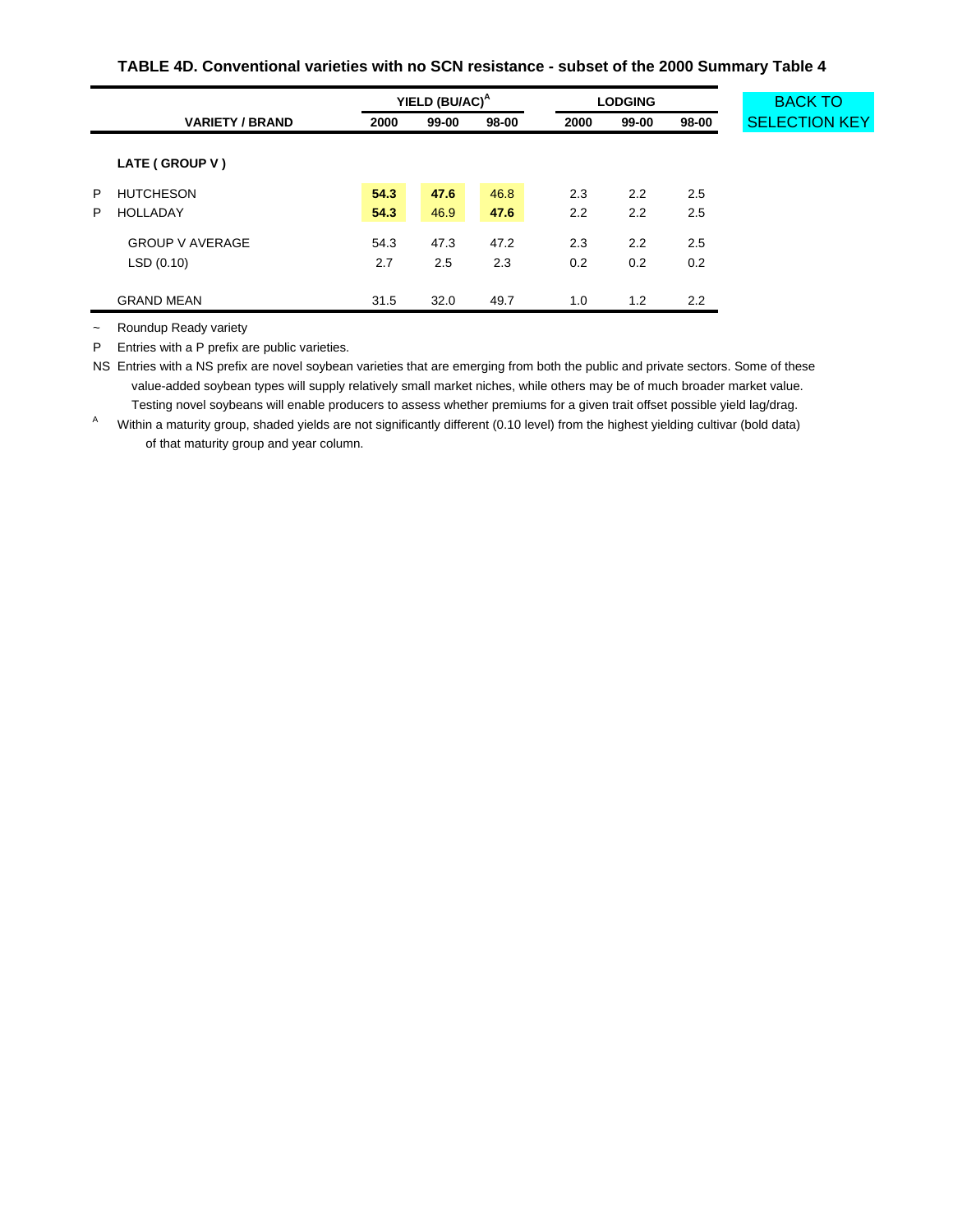# **TABLE 4E. Conventional varieties with SCN resistance - subset of the 2000 Summary Table 4<sup>A</sup>**

<span id="page-43-0"></span>

|   |                                       | YIELD (BU/AC) <sup>A</sup> |         |       | <b>LODGING</b> | <b>BACK TO</b> |       |                      |
|---|---------------------------------------|----------------------------|---------|-------|----------------|----------------|-------|----------------------|
|   | <b>VARIETY / BRAND</b>                | 2000                       | 99-00   | 98-00 | 2000           | 99-00          | 98-00 | <b>SELECTION KEY</b> |
|   | <b>EARLY (GROUP III)</b>              |                            |         |       |                |                |       |                      |
|   | NK BRAND S38-T8**                     | 55.2                       |         |       | 1.6            |                |       |                      |
|   | <b>GROUP III AVERAGE</b><br>LSD(0.10) |                            |         |       |                |                |       |                      |
|   | <b>MID-SEASON (GROUP IV)</b>          |                            |         |       |                |                |       |                      |
|   | PIONEER VARIETY 94B53**               | 62.6                       | 55.2    |       | 1.8            | 1.8            |       |                      |
|   | SOUTHERN CROSS-AARON 4.5N-STS**       | 62.2                       |         |       | 1.8            |                |       |                      |
|   | GOLDEN HARVEST H-4459STS**            | 61.7                       | 56.7    |       | 1.9            | 2.0            |       |                      |
|   | STINE 4702-2**                        | 61.1                       | 54.1    |       | 1.9            | 2.0            |       |                      |
|   | GATEWAY 471**                         | 60.2                       |         |       | 2.0            |                |       |                      |
|   | ASGROW AG 4604**                      | 58.6                       | 52.9    | 51.2  | 1.9            | 2.1            | 2.4   |                      |
|   | SOUTHERN STATES SS-4483N**            | 58.5                       |         |       | 1.7            |                |       |                      |
|   | SOUTHERN STATES SS-4299N**            | 58.3                       |         |       | 1.6            |                |       |                      |
| P | REND**                                | 57.9                       | 52.6    |       | 2.2            | 2.3            |       |                      |
|   | NK BRAND S42-H1**                     | 57.5                       |         |       | 1.6            |                |       |                      |
|   | LG SEEDS C4344N*                      | 57.0                       |         |       | 1.5            |                |       |                      |
| P | MANOKIN*                              | 56.6                       | 48.8    | 45.5  | 2.5            | 2.5            | 2.7   |                      |
|   | GOLDEN HARVEST H-4516*                | 56.6                       | 52.6    |       | 1.8            | 1.9            |       |                      |
|   | AGVENTURE VARIETY# AV1468**           | 55.7                       |         |       | 1.8            |                |       |                      |
|   | STINE 4199-2**                        | 55.0                       |         |       | 1.6            |                |       |                      |
|   | SOUTHERN CROSS-JAMES 4.1N**           | 54.7                       | 49.3    |       | 1.8            | 2.0            |       |                      |
| P | INA**                                 | 52.7                       | 47.2    |       | 2.4            | 2.4            |       |                      |
| P | PHARAOH*                              | 49.5                       | 45.2    | 43.5  | 1.8            | 1.8            | 2.1   |                      |
|   | <b>GROUP IV AVERAGE</b>               | 57.6                       | 51.5    | 46.7  | 1.9            | 2.1            | 2.4   |                      |
|   | LSD(0.10)                             | 3.2                        | 2.5     | 2.2   | 0.2            | 0.2            | 0.2   |                      |
|   | LATE (GROUP V)                        |                            |         |       |                |                |       |                      |
|   | PIONEER VARIETY 95B33**               | 56.5                       |         |       | 2.0            |                |       |                      |
| P | <b>HUTCHESON</b>                      | 54.3                       | 47.6    | 46.8  | 2.3            | 2.2            | 2.5   |                      |
| P | HOLLADAY                              | 54.3                       | 46.9    | 47.6  | 2.2            | 2.2            | 2.5   |                      |
|   | KAS CHEROKEE 516*                     | 53.9                       | 45.4    | 44.4  | 1.8            | 1.8            | 2.1   |                      |
| P | DELSOY 5500**                         | 52.3                       |         |       | 2.4            |                |       |                      |
|   | SOUTHERN STATES SS-5409N**            | 52.0                       |         |       | 2.1            |                |       |                      |
| P | ANAND**                               | 50.2                       | 43.3    | 43.6  | 1.8            | 1.7            | 2.1   |                      |
| P | CAVINESS**                            | 47.8                       | 42.9    |       | 3.3            | $2.8\,$        |       |                      |
|   | <b>GROUP V AVERAGE</b>                | 52.7                       | 45.2    | 45.6  | 2.2            | 2.1            | 2.3   |                      |
|   | LSD(0.10)                             | 2.7                        | $2.5\,$ | 2.3   | 0.2            | $0.2\,$        | 0.2   |                      |
|   | <b>GRAND MEAN</b>                     | 56.0                       | 49.4    | 46.1  | 2.0            | 2.1            | 2.3   |                      |

P Entries with a P prefix are public varieties.

\* Resistant to the soybean cyst nematode (Race 3)

\*\* Resistant to the soybean cyst nematode (Race 3 and Race 14)

A Within a maturity group, shaded yields are not significantly different (0.10 level) from the highest yielding cultivar (bold data) of that maturity group and year column.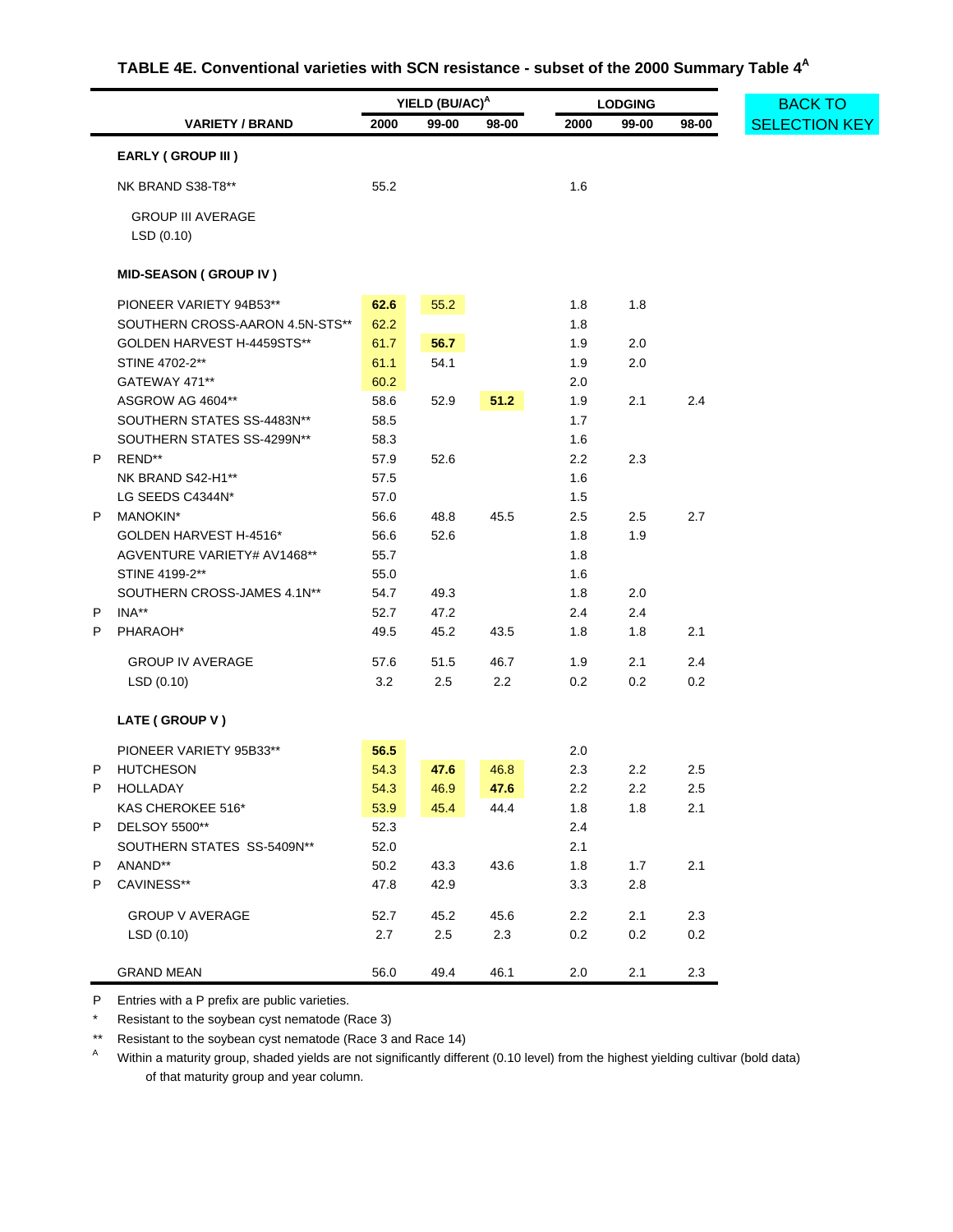# **TABLE 4F. Roundup Ready variety with no SCN resistance - subset of the2000 Summary Table 4**

<span id="page-44-0"></span>

|                          |                                |      | YIELD (BU/AC) <sup>A</sup> |       |      | <b>LODGING</b> |       | <b>BACK TO</b>       |  |  |
|--------------------------|--------------------------------|------|----------------------------|-------|------|----------------|-------|----------------------|--|--|
|                          | <b>VARIETY / BRAND</b>         | 2000 | 99-00                      | 98-00 | 2000 | 99-00          | 98-00 | <b>SELECTION KEY</b> |  |  |
|                          | <b>EARLY (GROUP III)</b>       |      |                            |       |      |                |       |                      |  |  |
|                          | <b>STINE 3800-4</b>            | 60.8 |                            |       | 1.6  |                |       |                      |  |  |
|                          | STINE 3763-4                   | 60.5 |                            |       | 1.3  |                |       |                      |  |  |
|                          | GOLDEN HARVEST H-3983RR        | 60.4 |                            |       | 1.5  |                |       |                      |  |  |
| $\tilde{}$               | PIONEER VARIETY 93B84          | 59.7 | 51.4                       |       | 1.4  | 1.5            |       |                      |  |  |
|                          | SOUTHERN CROSS-SOLOMON 3.8-RR  | 58.9 |                            |       | 1.6  |                |       |                      |  |  |
|                          | SOUTHERN STATES RT-386         | 54.1 | 47.8                       |       | 1.8  | 2.0            |       |                      |  |  |
| $\tilde{}$               | SOUTHERN STATES RT-3975        | 53.2 | 46.6                       |       | 1.6  | 1.7            |       |                      |  |  |
|                          | <b>GROUP III AVERAGE</b>       | 58.2 | 48.6                       |       | 1.5  | 1.7            |       |                      |  |  |
|                          | LSD(0.10)                      | 3.3  | 2.3                        |       | 0.2  | 0.2            |       |                      |  |  |
|                          | <b>MID-SEASON (GROUP IV)</b>   |      |                            |       |      |                |       |                      |  |  |
|                          | DPL DP4690RR                   | 60.8 |                            |       | 1.8  |                |       |                      |  |  |
| $\tilde{}$               | GATEWAY 4R472                  | 59.8 |                            |       | 2.0  |                |       |                      |  |  |
| $\tilde{}$               | ASGROW AG 4403                 | 59.2 |                            |       | 1.5  |                |       |                      |  |  |
| $\tilde{}$               | SOUTHERN STATES SS-RT-4098     | 59.0 |                            |       | 1.6  |                |       |                      |  |  |
| $\tilde{}$               | <b>STINE 4001-4</b>            | 58.6 | 52.9                       |       | 1.6  | 1.9            |       |                      |  |  |
| $\tilde{}$               | DELTA KING 4868 RR             | 58.5 | 52.8                       |       | 1.5  | 1.7            |       |                      |  |  |
| $\tilde{}$               | LG SEEDS C9480RR               | 57.4 | 50.5                       |       | 1.9  | 2.0            |       |                      |  |  |
| $\tilde{}$               | AGVENTURE VARIETY# AV6468      | 57.0 |                            |       | 1.5  |                |       |                      |  |  |
| $\overline{\phantom{0}}$ | <b>GREAT LAKES GL 4800 RR</b>  | 56.9 |                            |       | 1.8  |                |       |                      |  |  |
| $\tilde{}$               | <b>HORNBECK HBK R4920</b>      | 56.3 |                            |       | 2.1  |                |       |                      |  |  |
| $\tilde{}$               | DPL SG498RR                    | 56.0 |                            |       | 1.6  |                |       |                      |  |  |
| $\tilde{}$               | SOUTHERN STATES RT-4980        | 55.0 |                            |       | 1.7  |                |       |                      |  |  |
| $\tilde{}$               | DEKALB DKB44-51                | 54.2 |                            |       | 1.3  |                |       |                      |  |  |
| $\tilde{}$               | UNISOUTH GENETICS USG 7489RR   | 53.9 |                            |       | 1.8  |                |       |                      |  |  |
| $\tilde{}$               | DPL DP4344RR                   | 52.1 | 46.5                       |       | 2.1  | 2.1            |       |                      |  |  |
| $\tilde{}$               | <b>HORNBECK HBK R4855</b>      | 51.7 | 47.2                       |       | 1.6  | 1.8            |       |                      |  |  |
| $\tilde{}$               | <b>CROPLAN GENETICS 4979RR</b> | 44.9 |                            |       | 2.6  |                |       |                      |  |  |
|                          | <b>GROUP IV AVERAGE</b>        | 56.0 | 50.0                       |       | 1.8  | 1.9            |       |                      |  |  |
|                          | LSD (0.10)                     | 3.2  | 2.5                        |       | 0.2  | $0.2\,$        |       |                      |  |  |
|                          | LATE (GROUP V)                 |      |                            |       |      |                |       |                      |  |  |
| $\tilde{\phantom{a}}$    | ASGROW AG 5001                 | 56.9 | 49.0                       |       | 1.8  | 1.9            |       |                      |  |  |
|                          | SOUTHERN STATES RT-5399        | 48.8 |                            |       | 3.0  |                |       |                      |  |  |
|                          | SOUTHERN STATES RT-5609        | 48.3 |                            |       | 2.5  |                |       |                      |  |  |
|                          | UNISOUTH GENETICS USG 7547RR   | 48.0 | 41.5                       |       | 2.4  | 2.3            |       |                      |  |  |
|                          | SOUTHERN STATES RT-560         | 47.8 | 41.6                       |       | 2.3  | 2.2            |       |                      |  |  |
|                          | LG SEEDS C9545RR               | 46.5 |                            |       | 2.5  |                |       |                      |  |  |
|                          | <b>GROUP V AVERAGE</b>         | 49.4 | 44.0                       |       | 2.4  | 2.1            |       |                      |  |  |
|                          | LSD(0.10)                      | 2.7  | 2.5                        |       | 0.2  | 0.2            |       |                      |  |  |
|                          | <b>GRAND MEAN</b>              | 55.2 | 48.0                       |       | 1.8  | 1.9            |       |                      |  |  |

~ Roundup Ready variety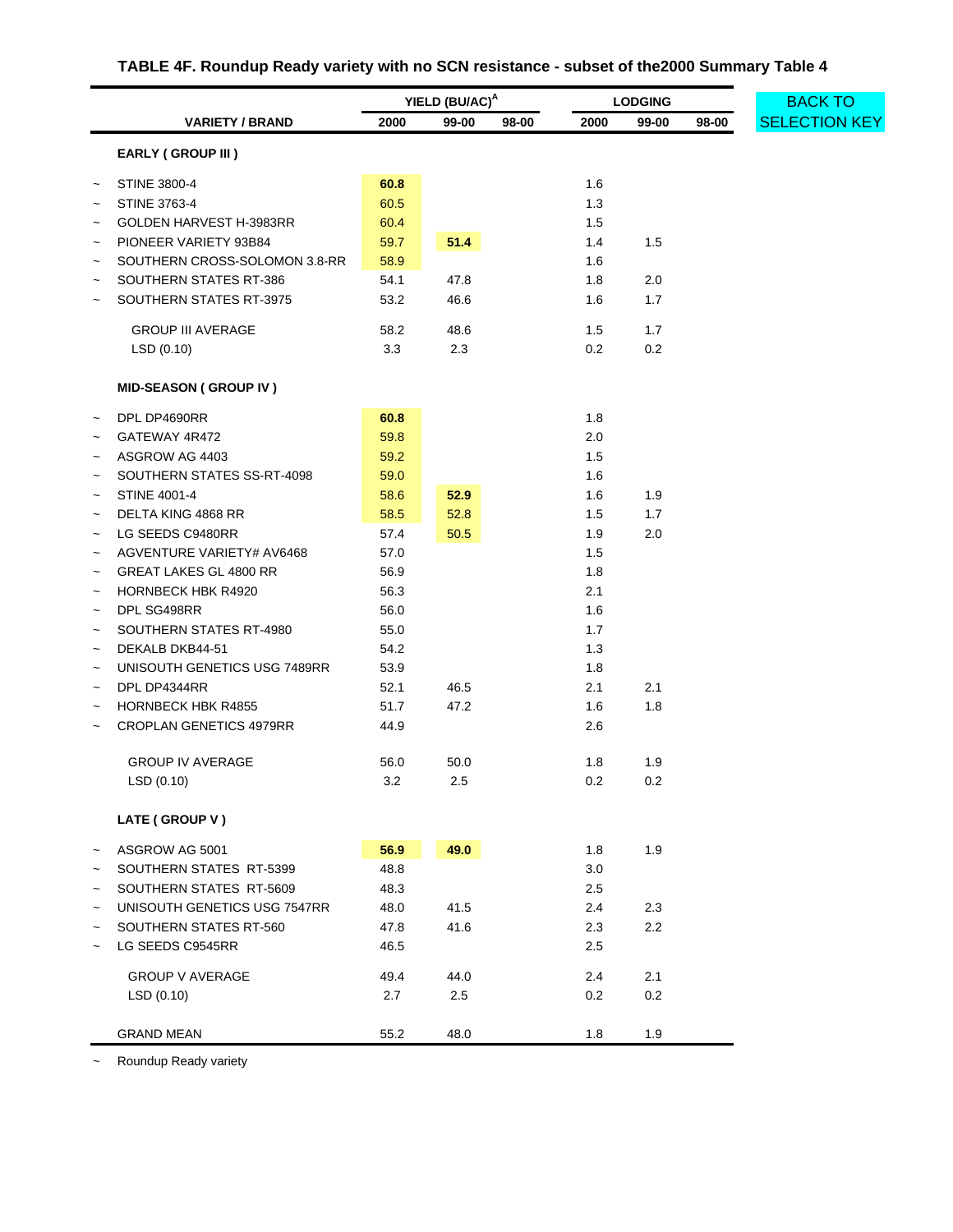# **TABLE 4G. Roundup Ready varieties with SCN resistance - subset of the 2000 Summary Table 4**

<span id="page-45-0"></span>

| 2000<br>2000<br><b>VARIETY / BRAND</b><br>99-00<br>98-00<br>99-00<br>98-00<br><b>EARLY (GROUP III)</b><br>2.0<br>ASGROW AG 3901**<br>56.1<br>49.8<br>1.8<br><b>GROUP III AVERAGE</b><br>LSD(0.10)<br><b>MID-SEASON (GROUP IV)</b><br>54.8<br>60.7<br>1.5<br>1.7<br>DYNA-GRO 3468N RR**<br>$\tilde{}$<br>59.6<br>53.4<br>1.8<br>2.0<br><b>CROPLAN GENETICS 480RR**</b><br>EXCEL 8410NRR*<br>58.2<br>1.6<br>$\tilde{}$<br>STINE 4402-4**<br>58.2<br>1.8<br>$\tilde{}$<br>57.6<br>1.7<br>SOUTHERN CROSS-TITUS 4.8N-RR**<br>GOLDEN HARVEST H-4728RR*<br>57.4<br>1.9<br>STINE 4212-4**<br>57.1<br>1.4<br>56.8<br>51.9<br>1.5<br>1.7<br>ASGROW AG 4301**<br>1.9<br>ATLAS BRAND MYCOGEN-5480NRR**<br>56.6<br>VIGORO V450NRR**<br>56.4<br>1.8<br>ASGROW AG 4902**<br>56.1<br>50.9<br>1.8<br>1.9<br>1.7<br>ASGROW AG 4702**<br>55.9<br>50.6<br>1.6<br>$\tilde{}$<br>55.6<br>1.4<br>GREAT LAKES GL 4309 RR**<br>$\tilde{}$<br>55.4<br>1.7<br>NK BRAND S46-G2**<br>$\tilde{\phantom{a}}$<br>1.9<br>PIONEER VARIETY 9492**<br>55.2<br>50.2<br>48.1<br>1.6<br>1.8<br>1.4<br>LG SEEDS C4350NRR*<br>55.1<br>$\tilde{\phantom{a}}$<br>1.9<br>GOLDEN HARVEST H-4946RR**<br>55.0<br>$\tilde{}$<br>1.7<br>DEKALB CX444cRR**<br>49.5<br>1.6<br>54.9<br>$\tilde{}$<br>1.8<br>SOUTHERN STATES RT-446N*<br>54.7<br>49.5<br>1.7<br>49.2<br>49.6<br>1.8<br>PIONEER VARIETY 94B01**<br>1.4<br>1.5<br>54.4<br>$\tilde{}$<br>SOUTHERN STATES RT-4495N**<br>49.8<br>1.2<br>1.4<br>54.3<br>$\widetilde{\phantom{m}}$<br>VIGORO V492NRR**<br>1.7<br>54.3<br>STINE 4802-4**<br>1.8<br>54.2<br>1.9<br>DEKALB CX414cRR*<br>48.2<br>1.8<br>54.1<br>PIONEER VARIETY 94B45**<br>53.5<br>1.5<br>$\tilde{}$<br>53.3<br>1.8<br>HORNBECK HBK R4660**<br>48.1<br>1.8<br>VIGORO V439NRR**<br>53.0<br>1.5<br>1.9<br>CROPLAN GENETICS 466RR**<br>52.7<br>46.7<br>1.8<br>$\widetilde{\phantom{m}}$<br>1.7<br>CAVERNDALE CF 465nRR**<br>52.5<br>46.9<br>1.6<br>$\tilde{}$<br><b>GROUP IV AVERAGE</b><br>55.6<br>1.9<br>50.0<br>48.9<br>1.6<br>1.7<br>$2.2\,$<br>$0.2\,$<br>LSD(0.10)<br>$3.2\,$<br>2.5<br>$0.2\,$<br>0.2 |  | YIELD (BU/AC) <sup>A</sup> |  |  | <b>LODGING</b> | <b>BACK TO</b> |                      |  |
|---------------------------------------------------------------------------------------------------------------------------------------------------------------------------------------------------------------------------------------------------------------------------------------------------------------------------------------------------------------------------------------------------------------------------------------------------------------------------------------------------------------------------------------------------------------------------------------------------------------------------------------------------------------------------------------------------------------------------------------------------------------------------------------------------------------------------------------------------------------------------------------------------------------------------------------------------------------------------------------------------------------------------------------------------------------------------------------------------------------------------------------------------------------------------------------------------------------------------------------------------------------------------------------------------------------------------------------------------------------------------------------------------------------------------------------------------------------------------------------------------------------------------------------------------------------------------------------------------------------------------------------------------------------------------------------------------------------------------------------------------------------------------------------------------------------------------------------------------------------------------------------------------------------------------------------------------------------------------------------------------------------------------------------------------------------------------|--|----------------------------|--|--|----------------|----------------|----------------------|--|
|                                                                                                                                                                                                                                                                                                                                                                                                                                                                                                                                                                                                                                                                                                                                                                                                                                                                                                                                                                                                                                                                                                                                                                                                                                                                                                                                                                                                                                                                                                                                                                                                                                                                                                                                                                                                                                                                                                                                                                                                                                                                           |  |                            |  |  |                |                | <b>SELECTION KEY</b> |  |
|                                                                                                                                                                                                                                                                                                                                                                                                                                                                                                                                                                                                                                                                                                                                                                                                                                                                                                                                                                                                                                                                                                                                                                                                                                                                                                                                                                                                                                                                                                                                                                                                                                                                                                                                                                                                                                                                                                                                                                                                                                                                           |  |                            |  |  |                |                |                      |  |
|                                                                                                                                                                                                                                                                                                                                                                                                                                                                                                                                                                                                                                                                                                                                                                                                                                                                                                                                                                                                                                                                                                                                                                                                                                                                                                                                                                                                                                                                                                                                                                                                                                                                                                                                                                                                                                                                                                                                                                                                                                                                           |  |                            |  |  |                |                |                      |  |
|                                                                                                                                                                                                                                                                                                                                                                                                                                                                                                                                                                                                                                                                                                                                                                                                                                                                                                                                                                                                                                                                                                                                                                                                                                                                                                                                                                                                                                                                                                                                                                                                                                                                                                                                                                                                                                                                                                                                                                                                                                                                           |  |                            |  |  |                |                |                      |  |
|                                                                                                                                                                                                                                                                                                                                                                                                                                                                                                                                                                                                                                                                                                                                                                                                                                                                                                                                                                                                                                                                                                                                                                                                                                                                                                                                                                                                                                                                                                                                                                                                                                                                                                                                                                                                                                                                                                                                                                                                                                                                           |  |                            |  |  |                |                |                      |  |
|                                                                                                                                                                                                                                                                                                                                                                                                                                                                                                                                                                                                                                                                                                                                                                                                                                                                                                                                                                                                                                                                                                                                                                                                                                                                                                                                                                                                                                                                                                                                                                                                                                                                                                                                                                                                                                                                                                                                                                                                                                                                           |  |                            |  |  |                |                |                      |  |
|                                                                                                                                                                                                                                                                                                                                                                                                                                                                                                                                                                                                                                                                                                                                                                                                                                                                                                                                                                                                                                                                                                                                                                                                                                                                                                                                                                                                                                                                                                                                                                                                                                                                                                                                                                                                                                                                                                                                                                                                                                                                           |  |                            |  |  |                |                |                      |  |
|                                                                                                                                                                                                                                                                                                                                                                                                                                                                                                                                                                                                                                                                                                                                                                                                                                                                                                                                                                                                                                                                                                                                                                                                                                                                                                                                                                                                                                                                                                                                                                                                                                                                                                                                                                                                                                                                                                                                                                                                                                                                           |  |                            |  |  |                |                |                      |  |
|                                                                                                                                                                                                                                                                                                                                                                                                                                                                                                                                                                                                                                                                                                                                                                                                                                                                                                                                                                                                                                                                                                                                                                                                                                                                                                                                                                                                                                                                                                                                                                                                                                                                                                                                                                                                                                                                                                                                                                                                                                                                           |  |                            |  |  |                |                |                      |  |
|                                                                                                                                                                                                                                                                                                                                                                                                                                                                                                                                                                                                                                                                                                                                                                                                                                                                                                                                                                                                                                                                                                                                                                                                                                                                                                                                                                                                                                                                                                                                                                                                                                                                                                                                                                                                                                                                                                                                                                                                                                                                           |  |                            |  |  |                |                |                      |  |
|                                                                                                                                                                                                                                                                                                                                                                                                                                                                                                                                                                                                                                                                                                                                                                                                                                                                                                                                                                                                                                                                                                                                                                                                                                                                                                                                                                                                                                                                                                                                                                                                                                                                                                                                                                                                                                                                                                                                                                                                                                                                           |  |                            |  |  |                |                |                      |  |
|                                                                                                                                                                                                                                                                                                                                                                                                                                                                                                                                                                                                                                                                                                                                                                                                                                                                                                                                                                                                                                                                                                                                                                                                                                                                                                                                                                                                                                                                                                                                                                                                                                                                                                                                                                                                                                                                                                                                                                                                                                                                           |  |                            |  |  |                |                |                      |  |
|                                                                                                                                                                                                                                                                                                                                                                                                                                                                                                                                                                                                                                                                                                                                                                                                                                                                                                                                                                                                                                                                                                                                                                                                                                                                                                                                                                                                                                                                                                                                                                                                                                                                                                                                                                                                                                                                                                                                                                                                                                                                           |  |                            |  |  |                |                |                      |  |
|                                                                                                                                                                                                                                                                                                                                                                                                                                                                                                                                                                                                                                                                                                                                                                                                                                                                                                                                                                                                                                                                                                                                                                                                                                                                                                                                                                                                                                                                                                                                                                                                                                                                                                                                                                                                                                                                                                                                                                                                                                                                           |  |                            |  |  |                |                |                      |  |
|                                                                                                                                                                                                                                                                                                                                                                                                                                                                                                                                                                                                                                                                                                                                                                                                                                                                                                                                                                                                                                                                                                                                                                                                                                                                                                                                                                                                                                                                                                                                                                                                                                                                                                                                                                                                                                                                                                                                                                                                                                                                           |  |                            |  |  |                |                |                      |  |
|                                                                                                                                                                                                                                                                                                                                                                                                                                                                                                                                                                                                                                                                                                                                                                                                                                                                                                                                                                                                                                                                                                                                                                                                                                                                                                                                                                                                                                                                                                                                                                                                                                                                                                                                                                                                                                                                                                                                                                                                                                                                           |  |                            |  |  |                |                |                      |  |
|                                                                                                                                                                                                                                                                                                                                                                                                                                                                                                                                                                                                                                                                                                                                                                                                                                                                                                                                                                                                                                                                                                                                                                                                                                                                                                                                                                                                                                                                                                                                                                                                                                                                                                                                                                                                                                                                                                                                                                                                                                                                           |  |                            |  |  |                |                |                      |  |
|                                                                                                                                                                                                                                                                                                                                                                                                                                                                                                                                                                                                                                                                                                                                                                                                                                                                                                                                                                                                                                                                                                                                                                                                                                                                                                                                                                                                                                                                                                                                                                                                                                                                                                                                                                                                                                                                                                                                                                                                                                                                           |  |                            |  |  |                |                |                      |  |
|                                                                                                                                                                                                                                                                                                                                                                                                                                                                                                                                                                                                                                                                                                                                                                                                                                                                                                                                                                                                                                                                                                                                                                                                                                                                                                                                                                                                                                                                                                                                                                                                                                                                                                                                                                                                                                                                                                                                                                                                                                                                           |  |                            |  |  |                |                |                      |  |
|                                                                                                                                                                                                                                                                                                                                                                                                                                                                                                                                                                                                                                                                                                                                                                                                                                                                                                                                                                                                                                                                                                                                                                                                                                                                                                                                                                                                                                                                                                                                                                                                                                                                                                                                                                                                                                                                                                                                                                                                                                                                           |  |                            |  |  |                |                |                      |  |
|                                                                                                                                                                                                                                                                                                                                                                                                                                                                                                                                                                                                                                                                                                                                                                                                                                                                                                                                                                                                                                                                                                                                                                                                                                                                                                                                                                                                                                                                                                                                                                                                                                                                                                                                                                                                                                                                                                                                                                                                                                                                           |  |                            |  |  |                |                |                      |  |
|                                                                                                                                                                                                                                                                                                                                                                                                                                                                                                                                                                                                                                                                                                                                                                                                                                                                                                                                                                                                                                                                                                                                                                                                                                                                                                                                                                                                                                                                                                                                                                                                                                                                                                                                                                                                                                                                                                                                                                                                                                                                           |  |                            |  |  |                |                |                      |  |
|                                                                                                                                                                                                                                                                                                                                                                                                                                                                                                                                                                                                                                                                                                                                                                                                                                                                                                                                                                                                                                                                                                                                                                                                                                                                                                                                                                                                                                                                                                                                                                                                                                                                                                                                                                                                                                                                                                                                                                                                                                                                           |  |                            |  |  |                |                |                      |  |
|                                                                                                                                                                                                                                                                                                                                                                                                                                                                                                                                                                                                                                                                                                                                                                                                                                                                                                                                                                                                                                                                                                                                                                                                                                                                                                                                                                                                                                                                                                                                                                                                                                                                                                                                                                                                                                                                                                                                                                                                                                                                           |  |                            |  |  |                |                |                      |  |
|                                                                                                                                                                                                                                                                                                                                                                                                                                                                                                                                                                                                                                                                                                                                                                                                                                                                                                                                                                                                                                                                                                                                                                                                                                                                                                                                                                                                                                                                                                                                                                                                                                                                                                                                                                                                                                                                                                                                                                                                                                                                           |  |                            |  |  |                |                |                      |  |
|                                                                                                                                                                                                                                                                                                                                                                                                                                                                                                                                                                                                                                                                                                                                                                                                                                                                                                                                                                                                                                                                                                                                                                                                                                                                                                                                                                                                                                                                                                                                                                                                                                                                                                                                                                                                                                                                                                                                                                                                                                                                           |  |                            |  |  |                |                |                      |  |
|                                                                                                                                                                                                                                                                                                                                                                                                                                                                                                                                                                                                                                                                                                                                                                                                                                                                                                                                                                                                                                                                                                                                                                                                                                                                                                                                                                                                                                                                                                                                                                                                                                                                                                                                                                                                                                                                                                                                                                                                                                                                           |  |                            |  |  |                |                |                      |  |
|                                                                                                                                                                                                                                                                                                                                                                                                                                                                                                                                                                                                                                                                                                                                                                                                                                                                                                                                                                                                                                                                                                                                                                                                                                                                                                                                                                                                                                                                                                                                                                                                                                                                                                                                                                                                                                                                                                                                                                                                                                                                           |  |                            |  |  |                |                |                      |  |
|                                                                                                                                                                                                                                                                                                                                                                                                                                                                                                                                                                                                                                                                                                                                                                                                                                                                                                                                                                                                                                                                                                                                                                                                                                                                                                                                                                                                                                                                                                                                                                                                                                                                                                                                                                                                                                                                                                                                                                                                                                                                           |  |                            |  |  |                |                |                      |  |
|                                                                                                                                                                                                                                                                                                                                                                                                                                                                                                                                                                                                                                                                                                                                                                                                                                                                                                                                                                                                                                                                                                                                                                                                                                                                                                                                                                                                                                                                                                                                                                                                                                                                                                                                                                                                                                                                                                                                                                                                                                                                           |  |                            |  |  |                |                |                      |  |
|                                                                                                                                                                                                                                                                                                                                                                                                                                                                                                                                                                                                                                                                                                                                                                                                                                                                                                                                                                                                                                                                                                                                                                                                                                                                                                                                                                                                                                                                                                                                                                                                                                                                                                                                                                                                                                                                                                                                                                                                                                                                           |  |                            |  |  |                |                |                      |  |
|                                                                                                                                                                                                                                                                                                                                                                                                                                                                                                                                                                                                                                                                                                                                                                                                                                                                                                                                                                                                                                                                                                                                                                                                                                                                                                                                                                                                                                                                                                                                                                                                                                                                                                                                                                                                                                                                                                                                                                                                                                                                           |  |                            |  |  |                |                |                      |  |
|                                                                                                                                                                                                                                                                                                                                                                                                                                                                                                                                                                                                                                                                                                                                                                                                                                                                                                                                                                                                                                                                                                                                                                                                                                                                                                                                                                                                                                                                                                                                                                                                                                                                                                                                                                                                                                                                                                                                                                                                                                                                           |  |                            |  |  |                |                |                      |  |
|                                                                                                                                                                                                                                                                                                                                                                                                                                                                                                                                                                                                                                                                                                                                                                                                                                                                                                                                                                                                                                                                                                                                                                                                                                                                                                                                                                                                                                                                                                                                                                                                                                                                                                                                                                                                                                                                                                                                                                                                                                                                           |  |                            |  |  |                |                |                      |  |
|                                                                                                                                                                                                                                                                                                                                                                                                                                                                                                                                                                                                                                                                                                                                                                                                                                                                                                                                                                                                                                                                                                                                                                                                                                                                                                                                                                                                                                                                                                                                                                                                                                                                                                                                                                                                                                                                                                                                                                                                                                                                           |  |                            |  |  |                |                |                      |  |
|                                                                                                                                                                                                                                                                                                                                                                                                                                                                                                                                                                                                                                                                                                                                                                                                                                                                                                                                                                                                                                                                                                                                                                                                                                                                                                                                                                                                                                                                                                                                                                                                                                                                                                                                                                                                                                                                                                                                                                                                                                                                           |  |                            |  |  |                |                |                      |  |
|                                                                                                                                                                                                                                                                                                                                                                                                                                                                                                                                                                                                                                                                                                                                                                                                                                                                                                                                                                                                                                                                                                                                                                                                                                                                                                                                                                                                                                                                                                                                                                                                                                                                                                                                                                                                                                                                                                                                                                                                                                                                           |  |                            |  |  |                |                |                      |  |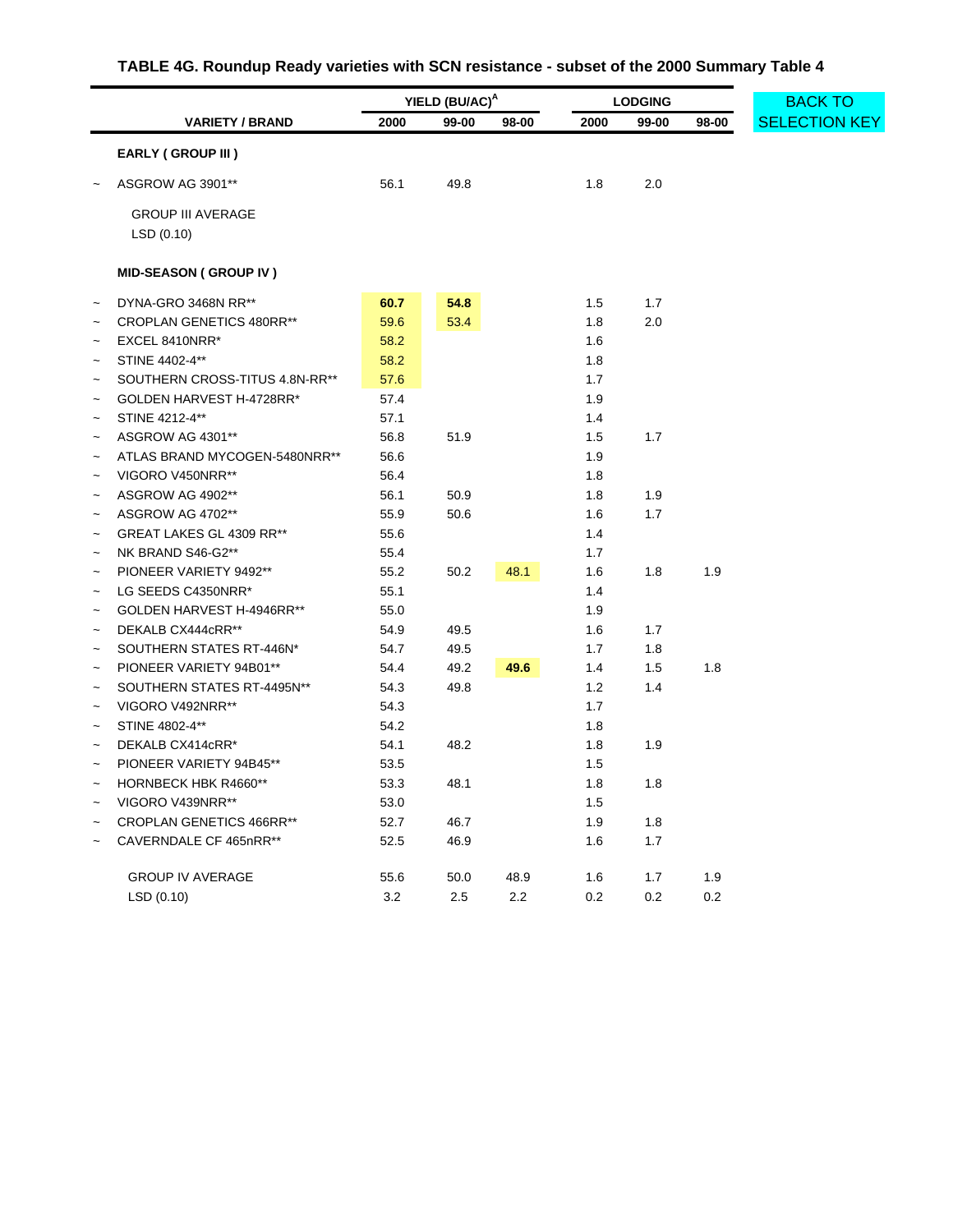# **TABLE 4G. Roundup Ready varieties with SCN resistance - subset of the 2000 Summary Table 4**

|                           |                                 | YIELD (BU/AC) <sup>A</sup> |       |       | <b>LODGING</b> | <b>BACK TO</b> |       |                      |
|---------------------------|---------------------------------|----------------------------|-------|-------|----------------|----------------|-------|----------------------|
|                           | <b>VARIETY / BRAND</b>          | 2000                       | 99-00 | 98-00 | 2000           | 99-00          | 98-00 | <b>SELECTION KEY</b> |
|                           | LATE (GROUP V)                  |                            |       |       |                |                |       |                      |
| $\widetilde{\phantom{m}}$ | DELTA KING 5465 RR**            | 54.5                       |       |       | 1.9            |                |       |                      |
| $\tilde{}$                | SOUTHERN STATES RT-517N**       | 54.3                       | 46.1  |       | 2.3            | 2.1            |       |                      |
| $\tilde{}$                | PIONEER VARIETY 95B32**         | 54.1                       | 45.9  |       | 1.9            | 1.9            |       |                      |
| $\tilde{}$                | ASGROW AG 5501*                 | 54.1                       |       |       | 2.1            |                |       |                      |
| $\tilde{}$                | EXCEL 8510NRR**                 | 52.4                       | 45.1  |       | 1.8            | 1.8            |       |                      |
| $\tilde{}$                | DYNA-GRO 3521N RR**             | 51.6                       |       |       | 1.9            |                |       |                      |
| $\tilde{}$                | PIONEER VARIETY 95B53**         | 49.1                       |       |       | 2.7            |                |       |                      |
| $\widetilde{\phantom{m}}$ | SOUTHERN STATES RT-540N**       | 48.8                       | 43.5  |       | 2.3            | 2.1            |       |                      |
| $\tilde{}$                | DELTA KING 5366 RR**            | 47.1                       |       |       | 3.2            |                |       |                      |
| $\tilde{}$                | GATEWAY 5R515**                 | 46.8                       | 40.1  |       | 2.3            | 2.2            |       |                      |
| $\widetilde{\phantom{m}}$ | SOUTHERN STATES RT-557N**       | 46.0                       | 40.0  |       | 2.9            | 2.6            |       |                      |
| $\tilde{}$                | <b>CROPLAN GENETICS 556RR**</b> | 44.6                       | 40.2  |       | 2.3            | 2.1            |       |                      |
| $\widetilde{\phantom{m}}$ | HORNBECK HBK R5588**            | 44.5                       | 39.0  |       | 2.9            | 2.7            |       |                      |
| $\tilde{}$                | ASGROW AG 5701*                 | 44.0                       |       |       | 3.1            |                |       |                      |
| $\tilde{}$                | NK BRAND S53-Q7**               | 43.5                       | 38.7  |       | 2.3            | 2.1            |       |                      |
|                           | <b>GROUP V AVERAGE</b>          | 49.0                       | 42.1  |       | 2.4            | 2.2            |       |                      |
|                           | LSD(0.10)                       | 2.7                        | 2.5   |       | 0.2            | 0.2            |       |                      |
|                           | <b>GRAND MEAN</b>               | 53.4                       | 47.0  |       | 1.9            | 1.9            |       |                      |

~ Roundup Ready variety

\* Resistant to the soybean cyst nematode (Race 3)

\*\* Resistant to the soybean cyst nematode (Race 3 and Race 14)

A Within a maturity group, shaded yields are not significantly different (0.10 level) from the highest yielding cultivar (bold data) of that maturity group and year column.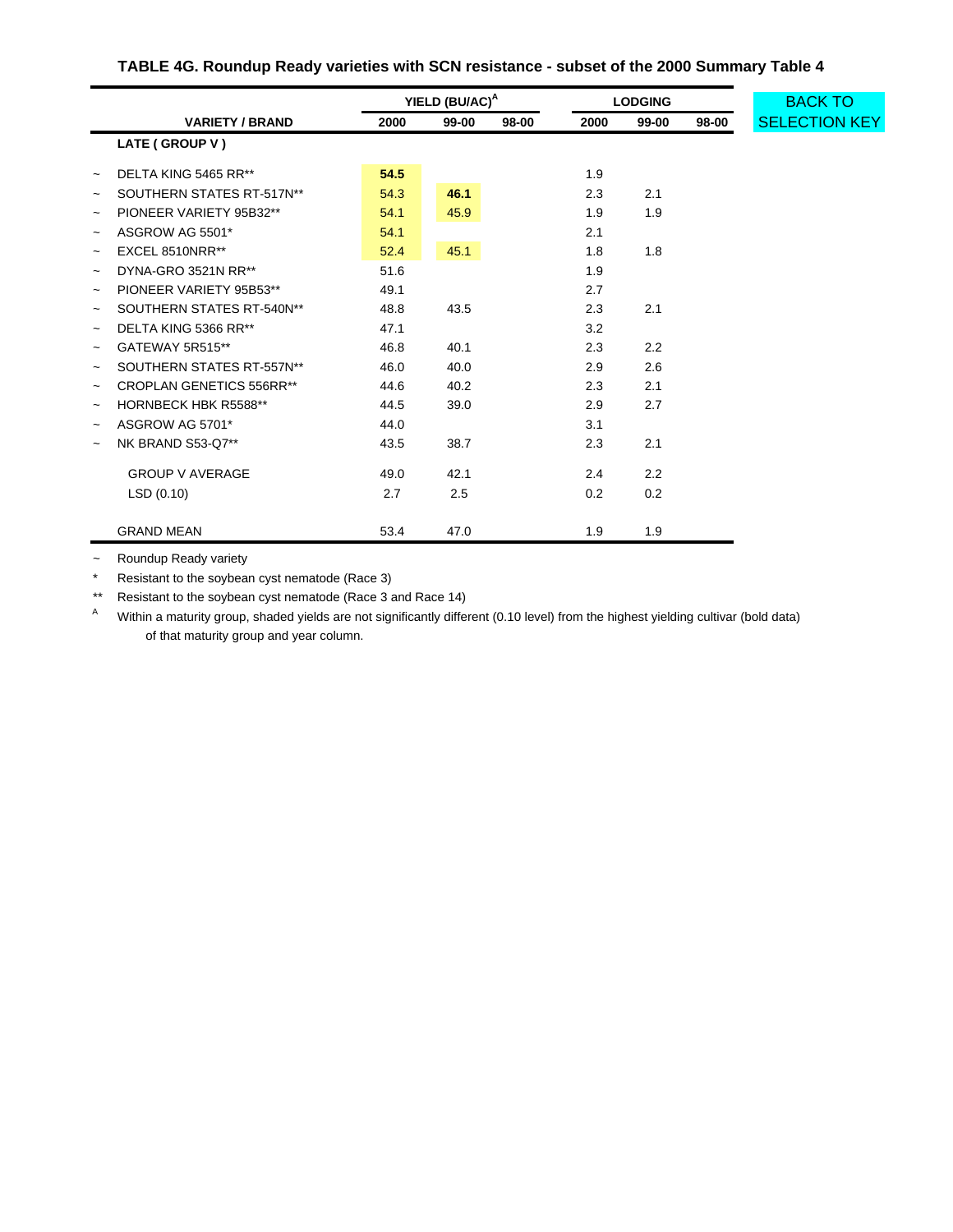## **TABLE 4H. Conventional varieties with SCN resistance - subset of the 2000 Summary Table 4**

<span id="page-47-0"></span>

|    |                                       | YIELD (BU/AC) <sup>A</sup> |         |       | <b>LODGING</b> | <b>BACK TO</b> |         |                      |
|----|---------------------------------------|----------------------------|---------|-------|----------------|----------------|---------|----------------------|
|    | <b>VARIETY / BRAND</b>                | 2000                       | 99-00   | 98-00 | 2000           | 99-00          | 98-00   | <b>SELECTION KEY</b> |
|    | <b>EARLY (GROUP III)</b>              |                            |         |       |                |                |         |                      |
|    | NK BRAND S38-T8**                     | 55.2                       |         |       | 1.6            |                |         |                      |
|    | <b>GROUP III AVERAGE</b><br>LSD(0.10) |                            |         |       |                |                |         |                      |
|    | <b>MID-SEASON (GROUP IV)</b>          |                            |         |       |                |                |         |                      |
|    | PIONEER VARIETY 94B53**               | 62.6                       | 55.2    |       | 1.8            | 1.8            |         |                      |
|    | SOUTHERN CROSS-AARON 4.5N-STS**       | 62.2                       |         |       | 1.8            |                |         |                      |
|    | GOLDEN HARVEST H-4459STS**            | 61.7                       | 56.7    |       | 1.9            | 2.0            |         |                      |
|    | STINE 4702-2**                        | 61.1                       | 54.1    |       | 1.9            | 2.0            |         |                      |
|    | GATEWAY 471**                         | 60.2                       |         |       | 2.0            |                |         |                      |
|    | ASGROW AG 4604**                      | 58.6                       | 52.9    | 51.2  | 1.9            | 2.1            | 2.4     |                      |
|    | SOUTHERN STATES SS-4483N**            | 58.5                       |         |       | 1.7            |                |         |                      |
|    | SOUTHERN STATES SS-4299N**            | 58.3                       |         |       | 1.6            |                |         |                      |
| P  | REND**                                | 57.9                       | 52.6    |       | 2.2            | 2.3            |         |                      |
|    | NK BRAND S42-H1**                     | 57.5                       |         |       | 1.6            |                |         |                      |
|    | LG SEEDS C4344N*                      | 57.0                       |         |       | 1.5            |                |         |                      |
| Ρ  | MANOKIN*                              | 56.6                       | 48.8    | 45.5  | 2.5            | 2.5            | 2.7     |                      |
|    | GOLDEN HARVEST H-4516*                | 56.6                       | 52.6    |       | 1.8            | 1.9            |         |                      |
|    | AGVENTURE VARIETY# AV1468**           | 55.7                       |         |       | 1.8            |                |         |                      |
|    | STINE 4199-2**                        | 55.0                       |         |       | 1.6            |                |         |                      |
|    | SOUTHERN CROSS-JAMES 4.1N**           | 54.7                       | 49.3    |       | 1.8            | 2.0            |         |                      |
| P  | INA**                                 | 52.7                       | 47.2    |       | 2.4            | 2.4            |         |                      |
| Ρ  | PHARAOH*                              | 49.5                       | 45.2    | 43.5  | 1.8            | 1.8            | 2.1     |                      |
|    |                                       |                            |         |       |                |                |         |                      |
|    | <b>GROUP IV AVERAGE</b>               | 57.6                       | 51.5    | 46.7  | 1.9            | 2.1            | 2.4     |                      |
|    | LSD(0.10)                             | 3.2                        | 2.5     | 2.2   | 0.2            | 0.2            | 0.2     |                      |
|    | LATE (GROUP V)                        |                            |         |       |                |                |         |                      |
|    | PIONEER VARIETY 95B33**               | 56.5                       |         |       | 2.0            |                |         |                      |
| Ρ  | <b>HUTCHESON</b>                      | 54.3                       | 47.6    | 46.8  | 2.3            | 2.2            | 2.5     |                      |
| P. | <b>HOLLADAY</b>                       | 54.3                       | 46.9    | 47.6  | 2.2            | 2.2            | 2.5     |                      |
|    | KAS CHEROKEE 516*                     | 53.9                       | 45.4    | 44.4  | 1.8            | 1.8            | 2.1     |                      |
| Ρ  | DELSOY 5500**                         | 52.3                       |         |       | 2.4            |                |         |                      |
|    | SOUTHERN STATES SS-5409N**            | 52.0                       |         |       | 2.1            |                |         |                      |
| Ρ  | ANAND**                               | 50.2                       | 43.3    | 43.6  | 1.8            | 1.7            | 2.1     |                      |
| Ρ  | CAVINESS**                            | 47.8                       | 42.9    |       | 3.3            | $2.8\,$        |         |                      |
|    | <b>GROUP V AVERAGE</b>                | 52.7                       |         |       | $2.2\,$        |                | $2.3\,$ |                      |
|    |                                       |                            | 45.2    | 45.6  |                | 2.1            | $0.2\,$ |                      |
|    | LSD(0.10)                             | 2.7                        | $2.5\,$ | 2.3   | $0.2\,$        | $0.2\,$        |         |                      |
|    | <b>GRAND MEAN</b>                     | 56.0                       | 49.4    | 46.1  | 2.0            | 2.1            | 2.3     |                      |

P Entries with a P prefix are public varieties.

\* Resistant to the soybean cyst nematode (Race 3)

\*\* Resistant to the soybean cyst nematode (Race 3 and Race 14)

A Within a maturity group, shaded yields are not significantly different (0.10 level) from the highest yielding cultivar (bold data) of that maturity group and year column.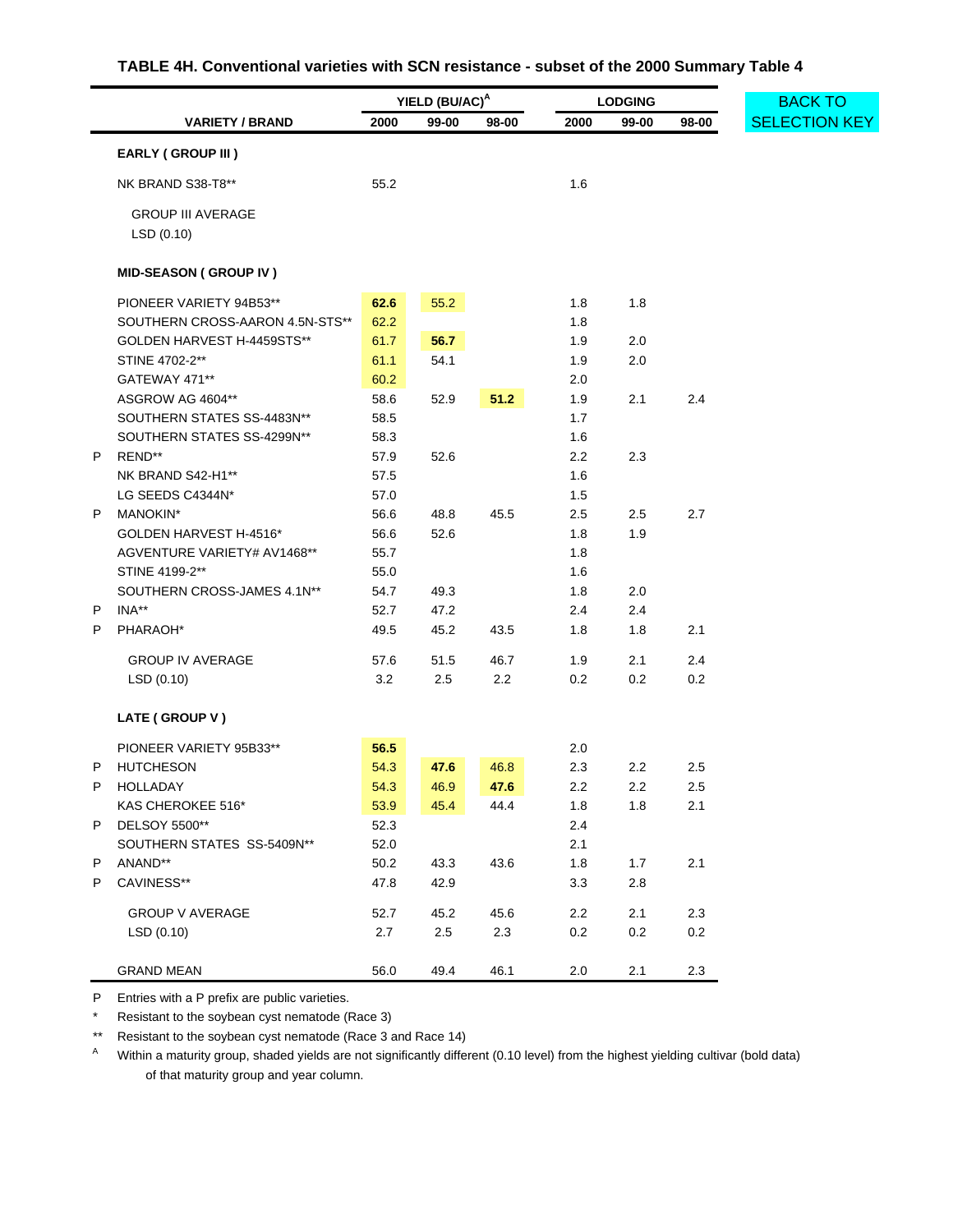# **TABLE 4I. Roundup Ready varieties with SCN resistance - subset of the 2000 Summary Table 4**

<span id="page-48-0"></span>

|                           |                                 | YIELD (BU/AC) <sup>A</sup> |       |       | <b>LODGING</b> |         |       | <b>BACK TO</b>       |
|---------------------------|---------------------------------|----------------------------|-------|-------|----------------|---------|-------|----------------------|
|                           | <b>VARIETY / BRAND</b>          | 2000                       | 99-00 | 98-00 | 2000           | 99-00   | 98-00 | <b>SELECTION KEY</b> |
|                           | <b>EARLY (GROUP III)</b>        |                            |       |       |                |         |       |                      |
|                           | ASGROW AG 3901**                | 56.1                       | 49.8  |       | 1.8            | 2.0     |       |                      |
|                           | <b>GROUP III AVERAGE</b>        |                            |       |       |                |         |       |                      |
|                           | LSD(0.10)                       |                            |       |       |                |         |       |                      |
|                           | <b>MID-SEASON (GROUP IV)</b>    |                            |       |       |                |         |       |                      |
|                           | DYNA-GRO 3468N RR**             | 60.7                       | 54.8  |       | 1.5            | 1.7     |       |                      |
| $\tilde{\phantom{a}}$     | <b>CROPLAN GENETICS 480RR**</b> | 59.6                       | 53.4  |       | 1.8            | 2.0     |       |                      |
| $\tilde{\phantom{a}}$     | EXCEL 8410NRR*                  | 58.2                       |       |       | 1.6            |         |       |                      |
|                           | STINE 4402-4**                  | 58.2                       |       |       | 1.8            |         |       |                      |
|                           | SOUTHERN CROSS-TITUS 4.8N-RR**  | 57.6                       |       |       | 1.7            |         |       |                      |
|                           | GOLDEN HARVEST H-4728RR*        | 57.4                       |       |       | 1.9            |         |       |                      |
|                           | STINE 4212-4**                  | 57.1                       |       |       | 1.4            |         |       |                      |
|                           | ASGROW AG 4301**                | 56.8                       | 51.9  |       | 1.5            | 1.7     |       |                      |
|                           | ATLAS BRAND MYCOGEN-5480NRR**   | 56.6                       |       |       | 1.9            |         |       |                      |
|                           | VIGORO V450NRR**                | 56.4                       |       |       | 1.8            |         |       |                      |
| $\tilde{}$                | ASGROW AG 4902**                | 56.1                       | 50.9  |       | 1.8            | 1.9     |       |                      |
| $\tilde{\phantom{a}}$     | ASGROW AG 4702**                | 55.9                       | 50.6  |       | 1.6            | 1.7     |       |                      |
| $\tilde{\phantom{a}}$     | GREAT LAKES GL 4309 RR**        | 55.6                       |       |       | 1.4            |         |       |                      |
|                           | NK BRAND S46-G2**               | 55.4                       |       |       | 1.7            |         |       |                      |
| $\tilde{\phantom{a}}$     | PIONEER VARIETY 9492**          | 55.2                       | 50.2  | 48.1  | 1.6            | 1.8     | 1.9   |                      |
| $\tilde{}$                | LG SEEDS C4350NRR*              | 55.1                       |       |       | 1.4            |         |       |                      |
| $\overline{\phantom{0}}$  | GOLDEN HARVEST H-4946RR**       | 55.0                       |       |       | 1.9            |         |       |                      |
|                           | DEKALB CX444cRR**               | 54.9                       | 49.5  |       | 1.6            | 1.7     |       |                      |
| $\tilde{}$                | SOUTHERN STATES RT-446N*        | 54.7                       | 49.5  |       | 1.7            | 1.8     |       |                      |
| $\tilde{}$                | PIONEER VARIETY 94B01**         | 54.4                       | 49.2  | 49.6  | 1.4            | 1.5     | 1.8   |                      |
|                           | SOUTHERN STATES RT-4495N**      | 54.3                       | 49.8  |       | 1.2            | 1.4     |       |                      |
|                           | VIGORO V492NRR**                | 54.3                       |       |       | 1.7            |         |       |                      |
|                           | STINE 4802-4**                  | 54.2                       |       |       | 1.8            |         |       |                      |
|                           | DEKALB CX414cRR*                | 54.1                       | 48.2  |       | 1.8            | 1.9     |       |                      |
|                           | PIONEER VARIETY 94B45**         | 53.5                       |       |       | 1.5            |         |       |                      |
|                           | HORNBECK HBK R4660**            | 53.3                       | 48.1  |       | 1.8            | 1.8     |       |                      |
| $\widetilde{\phantom{m}}$ | VIGORO V439NRR**                | 53.0                       |       |       | 1.5            |         |       |                      |
| $\widetilde{\phantom{m}}$ | <b>CROPLAN GENETICS 466RR**</b> | 52.7                       | 46.7  |       | 1.9            | 1.8     |       |                      |
| $\tilde{\phantom{a}}$     | CAVERNDALE CF 465nRR**          | 52.5                       | 46.9  |       | 1.6            | 1.7     |       |                      |
|                           | <b>GROUP IV AVERAGE</b>         | 55.6                       | 50.0  | 48.9  | 1.6            | $1.7$   | 1.9   |                      |
|                           | LSD (0.10)                      | $3.2\,$                    | 2.5   | 2.2   | $0.2\,$        | $0.2\,$ | 0.2   |                      |